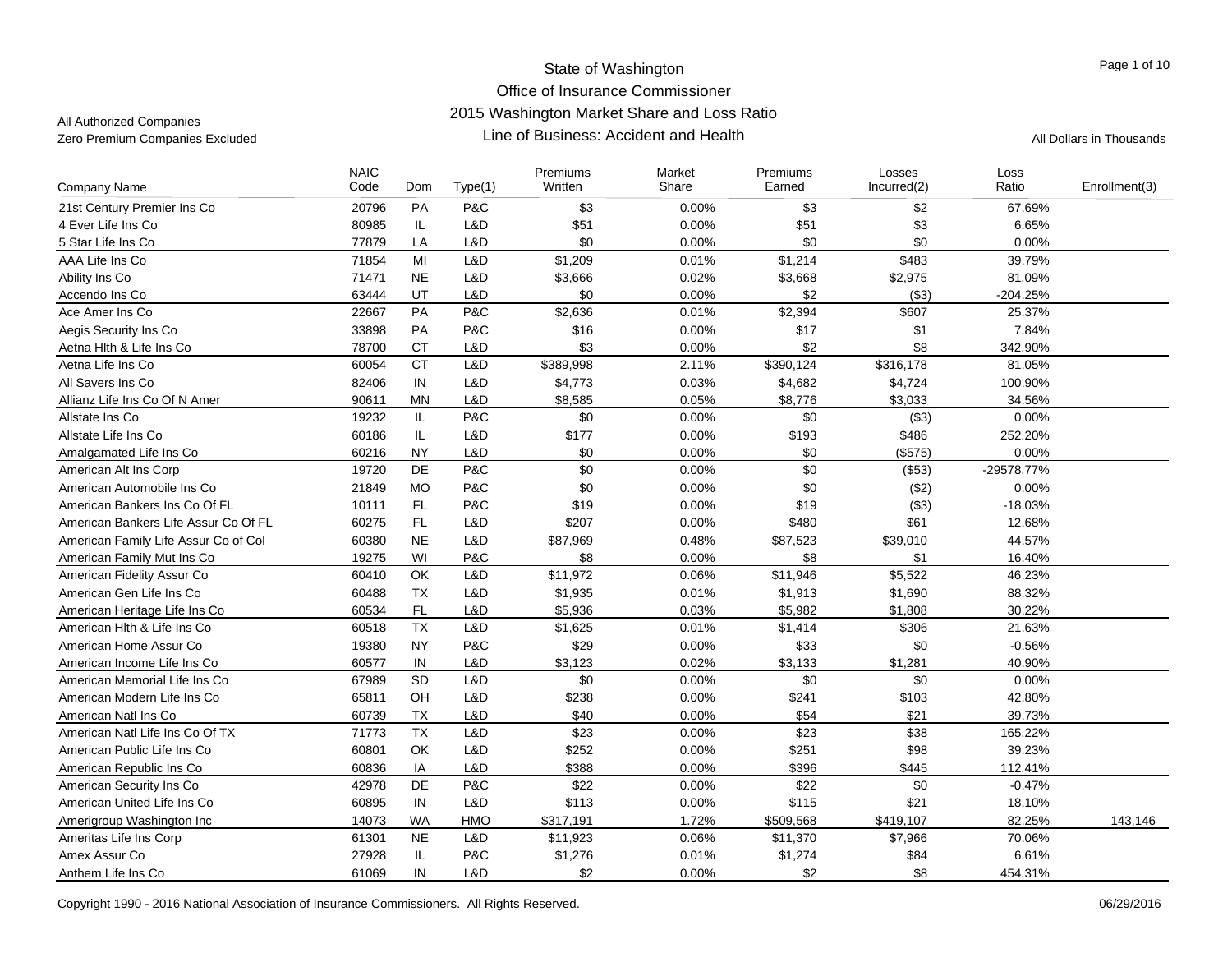|                                    | <b>NAIC</b> |           |             | Premiums  | Market | Premiums  | Losses      | Loss       |               |
|------------------------------------|-------------|-----------|-------------|-----------|--------|-----------|-------------|------------|---------------|
| <b>Company Name</b>                | Code        | Dom       | Type(1)     | Written   | Share  | Earned    | Incurred(2) | Ratio      | Enrollment(3) |
| Arcadian Hith Plan Inc             | 12151       | <b>WA</b> | <b>HCSC</b> | \$20      | 0.00%  | \$20      | (\$112)     | $-547.84%$ |               |
| Arch Ins Co                        | 11150       | <b>MO</b> | P&C         | \$221     | 0.00%  | \$216     | \$105       | 48.80%     |               |
| Assured Life Assn                  | 56499       | CO        | F           | \$182     | 0.00%  | \$184     | \$105       | 56.93%     |               |
| Assurity Life Ins Co               | 71439       | <b>NE</b> | L&D         | \$1,191   | 0.01%  | \$1,186   | \$218       | 18.36%     |               |
| Asuris NW Hlth                     | 47350       | <b>WA</b> | <b>HCSC</b> | \$144,916 | 0.78%  | \$145,636 | \$115,557   | 79.35%     | 33,714        |
| Athene Ann & Life Co               | 61689       | IA        | L&D         | \$10      | 0.00%  | \$15      | \$0         | $-0.02%$   |               |
| Athene Annuity & Life Assur Co     | 61492       | DE        | L&D         | \$379     | 0.00%  | \$376     | \$230       | 61.05%     |               |
| Atlantic Specialty Ins Co          | 27154       | <b>NY</b> | P&C         | \$477     | 0.00%  | \$463     | \$85        | 18.43%     |               |
| Auto Club Life Ins Co              | 84522       | MI        | L&D         | \$49      | 0.00%  | \$49      | (\$1)       | $-1.40%$   |               |
| AXA Equitable Life Ins Co          | 62944       | <b>NY</b> | L&D         | \$208     | 0.00%  | \$214     | \$379       | 177.42%    |               |
| Axis Ins Co                        | 37273       | IL.       | P&C         | \$12      | 0.00%  | \$13      | \$4         | 33.04%     |               |
| <b>Baltimore Life Ins Co</b>       | 61212       | <b>MD</b> | L&D         | \$3       | 0.00%  | \$3       | \$6         | 166.72%    |               |
| Bankers Fidelity Life Ins Co       | 61239       | GA        | L&D         | \$604     | 0.00%  | \$550     | \$218       | 39.74%     |               |
| Bankers Life & Cas Co              | 61263       | IL        | L&D         | \$26,904  | 0.15%  | \$28,649  | \$26,823    | 93.63%     |               |
| <b>BCS Ins Co</b>                  | 38245       | OH        | P&C         | \$1,567   | 0.01%  | \$1,572   | (\$447)     | $-28.46%$  |               |
| Benchmark Ins Co                   | 41394       | KS        | P&C         | \$1,231   | 0.01%  | \$1,231   | \$805       | 65.39%     |               |
| Berkley Life & Hith Ins Co         | 64890       | IA        | L&D         | \$2,785   | 0.02%  | \$3,019   | \$1,674     | 55.44%     |               |
| Berkshire Life Ins Co of Amer      | 71714       | MA        | L&D         | \$7,926   | 0.04%  | \$7,879   | \$10,256    | 130.16%    |               |
| Best Life & Hith Ins Co            | 90638       | TX        | L&D         | \$4,118   | 0.02%  | \$4,084   | \$2,505     | 61.34%     |               |
| Boston Mut Life Ins Co             | 61476       | <b>MA</b> | L&D         | \$990     | 0.01%  | \$1,002   | \$407       | 40.59%     |               |
| BridgeSpan Hlth Co                 | 95303       | UT        | HMO         | \$48,146  | 0.26%  | \$48,146  | \$47,797    | 99.27%     | 10,631        |
| Capitol Ind Corp                   | 10472       | WI        | P&C         | \$0       | 0.00%  | \$0       | \$0         | $-66.06%$  |               |
| <b>Catholic Order Of Foresters</b> | 57487       | IL.       | F           | \$0       | 0.00%  | \$0       | \$0         | 0.00%      |               |
| Central States H & L Co Of Omaha   | 61751       | <b>NE</b> | L&D         | \$162     | 0.00%  | \$178     | \$136       | 76.64%     |               |
| Central States Ind Co Of Omaha     | 34274       | <b>NE</b> | P&C         | \$391     | 0.00%  | \$392     | \$72        | 18.42%     |               |
| Central United Life Ins Co         | 61883       | AR        | L&D         | \$286     | 0.00%  | \$287     | \$120       | 41.95%     |               |
| Centre Life Ins Co                 | 80896       | MA        | L&D         | \$367     | 0.00%  | \$368     | \$519       | 141.03%    |               |
| Centurion Life Ins Co              | 62383       | IA        | L&D         | \$0       | 0.00%  | \$0       | \$0         | 0.00%      |               |
| Chesapeake Life Ins Co             | 61832       | OK        | L&D         | \$2,027   | 0.01%  | \$2,009   | \$651       | 32.39%     |               |
| Christian Fidelity Life Ins Co     | 61859       | <b>TX</b> | L&D         | \$38      | 0.00%  | \$42      | \$23        | 55.59%     |               |
| Cigna Hlth & Life Ins Co           | 67369       | <b>CT</b> | L&D         | \$168,124 | 0.91%  | \$170,218 | \$127,847   | 75.11%     |               |
| Cincinnati Life Ins Co             | 76236       | OH        | L&D         | \$11      | 0.00%  | \$11      | \$2         | 15.54%     |               |
| CMFG Life Ins Co                   | 62626       | IA        | L&D         | \$4,063   | 0.02%  | \$4,052   | \$1,363     | 33.65%     |               |
| Colonial Life & Accident Ins Co    | 62049       | SC        | L&D         | \$13,520  | 0.07%  | \$13,734  | \$4,909     | 35.75%     |               |
| Colonial Penn Life Ins Co          | 62065       | PA        | L&D         | \$6,044   | 0.03%  | \$5,998   | \$3,703     | 61.73%     |               |
| Colorado Bankers Life Ins Co       | 84786       | <b>NC</b> | L&D         | \$2       | 0.00%  | \$2       | \$0         | 16.49%     |               |
| Columbia United Providers Inc.     | 47047       | <b>WA</b> | L&D         | \$144,544 | 0.78%  | \$144,544 | \$134,062   | 92.75%     | 57,363        |
| Columbian Mut Life Ins Co          | 62103       | <b>NY</b> | L&D         | \$47      | 0.00%  | \$51      | \$17        | 34.22%     |               |
| Columbus Life Ins Co               | 99937       | OH        | L&D         | \$1       | 0.00%  | \$1       | \$0         | 0.00%      |               |
|                                    |             |           |             |           |        |           |             |            |               |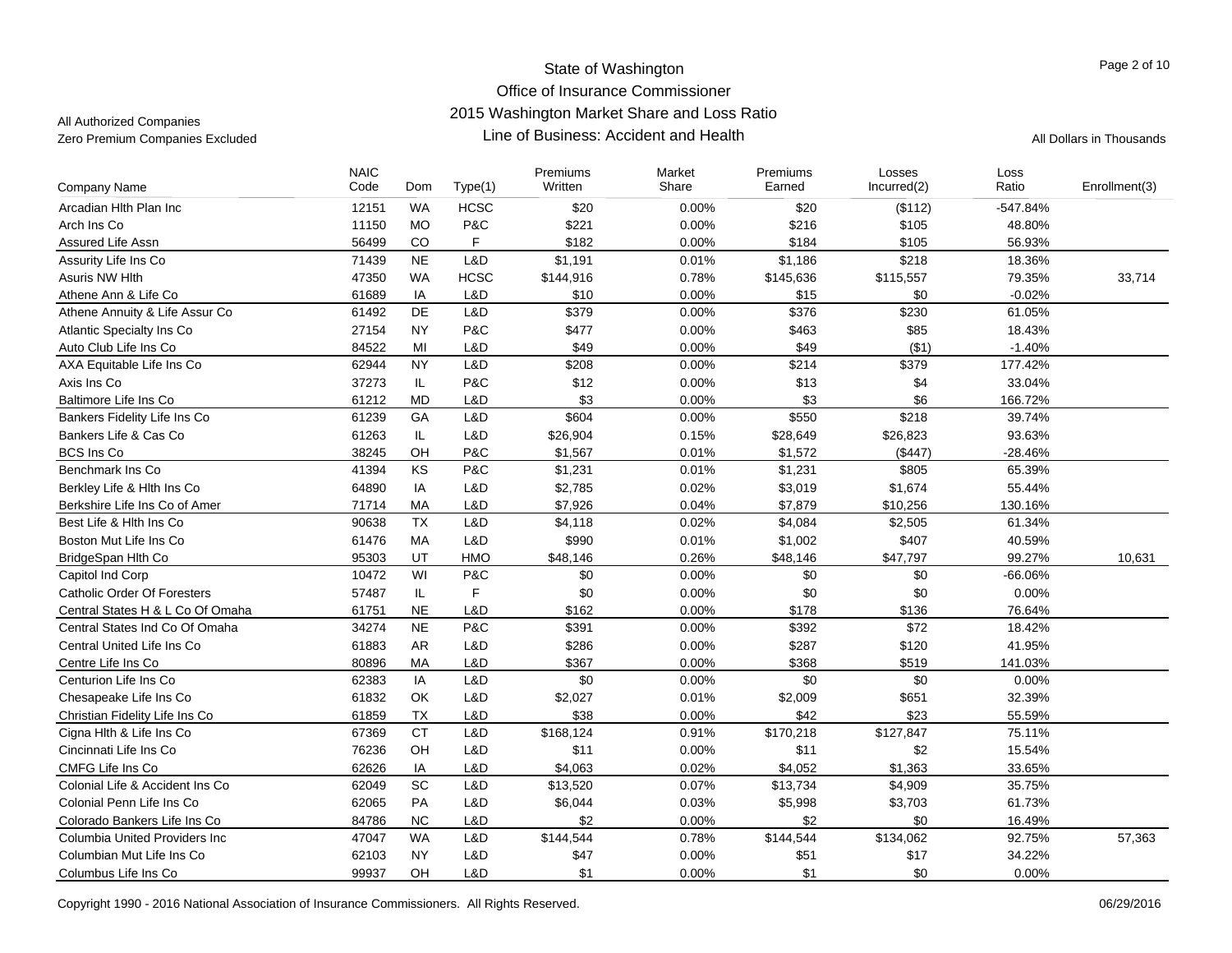| <b>Company Name</b>                    | <b>NAIC</b><br>Code | Dom           | Type(1)      | Premiums<br>Written | Market<br>Share | Premiums<br>Earned | Losses<br>Incurred(2) | Loss<br>Ratio | Enrollment(3) |
|----------------------------------------|---------------------|---------------|--------------|---------------------|-----------------|--------------------|-----------------------|---------------|---------------|
| Combined Ins Co Of Amer                | 62146               | IL            | L&D          | \$7,044             | 0.04%           | \$7,109            | \$3,340               | 46.98%        |               |
| <b>Commercial Travelers Mut Ins Co</b> | 81426               | <b>NY</b>     | L&D          | \$3                 | 0.00%           | \$3                | \$0                   | 0.00%         |               |
| Commonwealth Ann & Life Ins Co         | 84824               | MA            | L&D          | \$23                | 0.00%           | \$24               | \$205                 | 865.23%       |               |
| Community Hlth Plan of WA              | 47049               | <b>WA</b>     | <b>HCSC</b>  | \$1,065,314         | 5.77%           | \$1,065,314        | \$945,027             | 88.71%        | 311,447       |
| Companion Life Ins Co                  | 77828               | SC            | L&D          | \$11,229            | 0.06%           | \$11,236           | \$7,481               | 66.58%        |               |
| Connecticut Gen Life Ins Co            | 62308               | <b>CT</b>     | L&D          | \$16,954            | 0.09%           | \$15,831           | \$11,713              | 73.99%        |               |
| Constitution Life Ins Co               | 62359               | <b>TX</b>     | L&D          | \$110               | 0.00%           | \$112              | \$37                  | 32.89%        |               |
| <b>Continental Amer Ins Co</b>         | 71730               | SC            | L&D          | \$4,061             | 0.02%           | \$3,977            | \$1,097               | 27.59%        |               |
| Continental Cas Co                     | 20443               | IL            | P&C          | \$9,678             | 0.05%           | \$5,242            | \$22,283              | 425.06%       |               |
| Continental Gen Ins Co                 | 71404               | OH            | L&D          | \$473               | 0.00%           | \$497              | \$257                 | 51.75%        |               |
| <b>Coordinated Care Corp</b>           | 95831               | IN            | <b>HMO</b>   | \$71,693            | 0.39%           | \$71,693           | \$25,963              | 36.21%        | 27,365        |
| Coordinated Care of WA Inc             | 15352               | <b>WA</b>     | <b>HCSC</b>  | \$569,452           | 3.08%           | \$569,452          | \$539,620             | 94.76%        | 181.821       |
| Country Life Ins Co                    | 62553               | IL            | L&D          | \$1,423             | 0.01%           | \$1,395            | \$643                 | 46.07%        |               |
| Croatian Fraternal Union Of Amer       | 56634               | PA            | F            | \$0                 | 0.00%           | \$0                | \$0                   | 0.00%         |               |
| Dearborn Natl Life Ins Co              | 71129               | IL            | L&D          | \$565               | 0.00%           | \$565              | \$454                 | 80.27%        |               |
| Delaware Amer Life Ins Co              | 62634               | DE            | L&D          | \$44                | 0.00%           | \$43               | \$33                  | 75.75%        |               |
| Delta Dental of WA                     | 47341               | <b>WA</b>     | <b>HCSC</b>  | \$464,851           | 2.52%           | \$464,180          | \$393,257             | 84.72%        | 1.001.662     |
| Dental Hith Serv                       | 47490               | <b>WA</b>     | <b>LHCSC</b> | \$10,475            | 0.06%           | \$10,362           | \$4,947               | 47.74%        | 28,712        |
| Dentegra Ins Co                        | 73474               | <b>DE</b>     | L&D          | \$15,971            | 0.09%           | \$15,950           | \$13,088              | 82.06%        | 26,505        |
| Dentists Benefits Ins Co               | 18813               | <b>OR</b>     | P&C          | \$451               | 0.00%           | \$451              | \$1,061               | 235.32%       |               |
| <b>EMC Natl Life Co</b>                | 62928               | IA            | L&D          | \$46                | 0.00%           | \$47               | \$0                   | 0.26%         |               |
| Envision Ins Co                        | 12747               | OH            | L&D          | \$10,175            | 0.06%           | \$10,175           | \$9,344               | 91.84%        | 9.185         |
| Equitable Life & Cas Ins Co            | 62952               | UT            | L&D          | \$526               | 0.00%           | \$524              | \$1,340               | 255.66%       |               |
| Essence Hithcare Inc                   | 11699               | <b>MO</b>     | HMO          | \$1                 | 0.00%           | \$1                | ( \$3)                | -240.80%      |               |
| Everence Assn Inc                      | 57991               | IN            | F            | \$36                | 0.00%           | \$36               | \$38                  | 104.80%       |               |
| <b>Express Scripts Ins Co</b>          | 60025               | AZ            | L&D          | \$627               | 0.00%           | \$627              | \$355                 | 56.61%        | 399           |
| Family Heritage Life Ins Co Of Amer    | 77968               | OH            | L&D          | \$2,845             | 0.02%           | \$2,843            | \$390                 | 13.73%        |               |
| Family Life Ins Co                     | 63053               | <b>TX</b>     | L&D          | \$34                | 0.00%           | \$34               | \$0                   | 0.00%         |               |
| Farm Bureau Life Ins Co                | 63088               | IA            | L&D          | \$6                 | 0.00%           | \$6                | \$21                  | 334.01%       |               |
| Farmers New World Life Ins Co          | 63177               | <b>WA</b>     | L&D          | \$868               | 0.00%           | \$868              | \$526                 | 60.59%        |               |
| Federal Ins Co                         | 20281               | IN            | P&C          | \$2,050             | 0.01%           | \$2,028            | \$1,300               | 64.12%        |               |
| Federal Life Ins Co.                   | 63223               | $\mathsf{IL}$ | L&D          | \$0                 | 0.00%           | \$0                | \$0                   | 0.00%         |               |
| Federated Life Ins Co                  | 63258               | <b>MN</b>     | L&D          | \$355               | 0.00%           | \$362              | \$1                   | 0.19%         |               |
| Fidelity Life Assn A Legal Reserve L   | 63290               | IL.           | L&D          | \$0                 | 0.00%           | \$0                | \$0                   | $-3.83%$      |               |
| Fidelity Security Life Ins Co          | 71870               | <b>MO</b>     | L&D          | \$4,816             | 0.03%           | \$4,848            | \$3,491               | 72.00%        |               |
| First Allmerica Fin Life Ins Co        | 69140               | MA            | L&D          | \$12                | 0.00%           | \$12               | \$41                  | 340.46%       |               |
| First Hith Life & Hith Ins Co          | 90328               | TX            | L&D          | \$13,209            | 0.07%           | \$13,183           | \$10,750              | 81.54%        |               |
| Forethought Life Ins Co                | 91642               | IN            | L&D          | \$285               | 0.00%           | \$285              | \$40                  | 14.09%        |               |
| Freedom Life Ins Co Of Amer            | 62324               | TX            | L&D          | \$5                 | 0.00%           | \$5                | \$3                   | 54.11%        |               |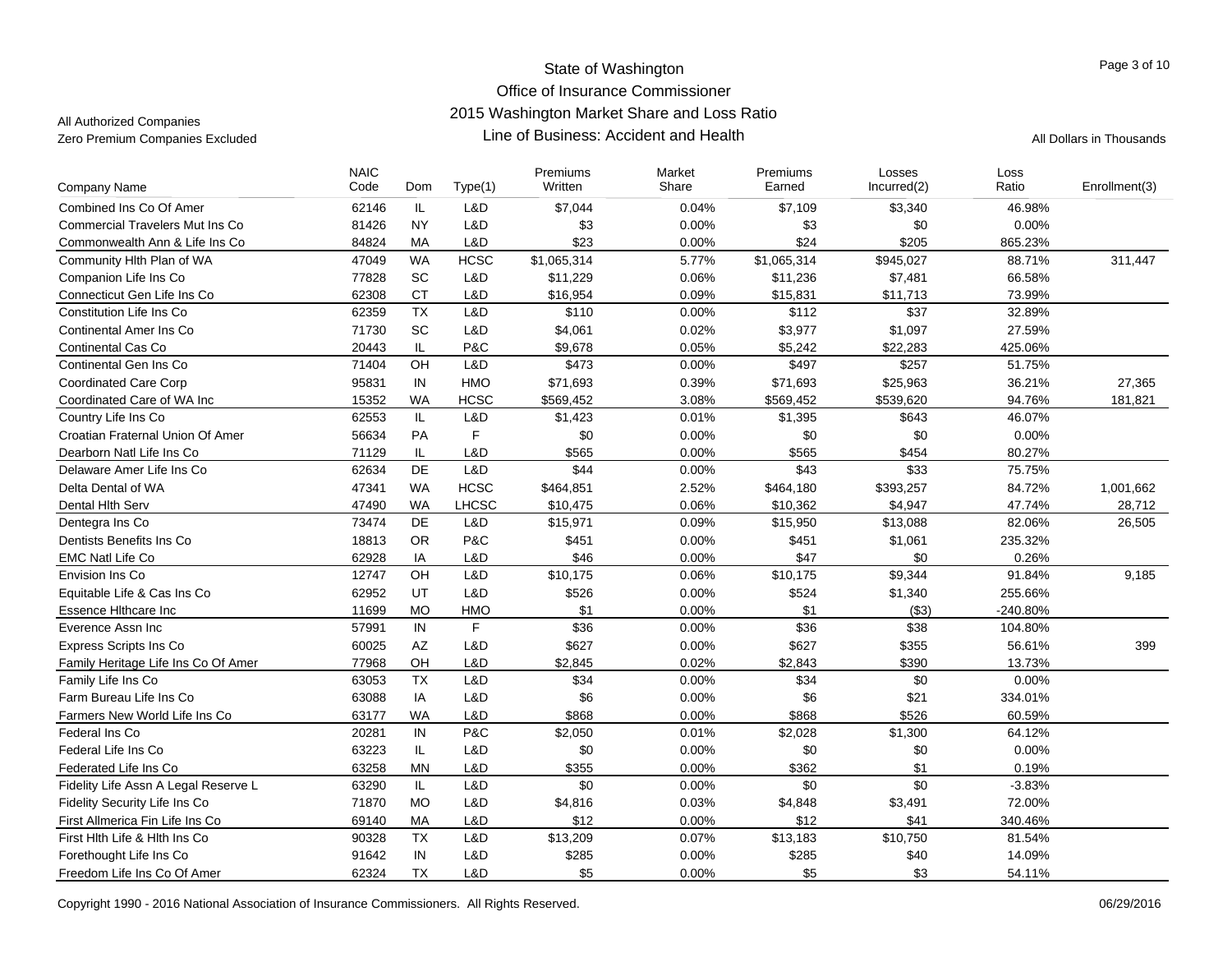| <b>Company Name</b>                  | <b>NAIC</b><br>Code | Dom       | Type(1)     | Premiums<br>Written | Market<br>Share | Premiums<br>Earned | Losses<br>Incurred(2) | Loss<br>Ratio | Enrollment(3) |
|--------------------------------------|---------------------|-----------|-------------|---------------------|-----------------|--------------------|-----------------------|---------------|---------------|
| General Amer Life Ins Co             | 63665               | <b>MO</b> | L&D         | \$48                | 0.00%           | \$47               | \$42                  | 89.92%        |               |
| Genworth Life & Ann Ins Co           | 65536               | VA        | L&D         | \$524               | 0.00%           | \$536              | \$912                 | 170.38%       |               |
| Genworth Life Ins Co                 | 70025               | DE        | L&D         | \$68,592            | 0.37%           | \$68,375           | \$46,421              | 67.89%        |               |
| Gerber Life Ins Co                   | 70939               | <b>NY</b> | L&D         | \$2,166             | 0.01%           | \$2,141            | \$631                 | 29.47%        |               |
| Globe Life & Accident Ins Co         | 91472               | <b>NE</b> | L&D         | \$903               | 0.00%           | \$895              | \$232                 | 25.93%        |               |
| Golden Rule Ins Co                   | 62286               | IN        | L&D         | \$248               | 0.00%           | \$249              | \$132                 | 53.25%        |               |
| Government Employees Ins Co          | 22063               | <b>MD</b> | P&C         | \$0                 | 0.00%           | \$0                | \$0                   | $-2.26%$      |               |
| Government Personnel Mut Life Ins Co | 63967               | <b>TX</b> | L&D         | \$150               | 0.00%           | \$151              | \$98                  | 64.82%        |               |
| Great Amer Life Ins Co               | 63312               | OH        | L&D         | \$201               | 0.00%           | \$236              | (\$447)               | $-189.57%$    |               |
| Great Southern Life Ins Co           | 90212               | <b>TX</b> | L&D         | \$61                | 0.00%           | \$61               | \$0                   | $0.00\%$      |               |
| Great W Life & Ann Ins Co.           | 68322               | CO        | L&D         | \$1,005             | 0.01%           | \$979              | \$982                 | 100.39%       |               |
| Group Hith Coop                      | 95672               | <b>WA</b> | <b>HMO</b>  | \$2,379,328         | 12.89%          | \$2,368,770        | \$2,074,027           | 87.56%        | 355,452       |
| Group Hlth Options Inc               | 47055               | <b>WA</b> | <b>HCSC</b> | \$833,341           | 4.51%           | \$833,437          | \$719,529             | 86.33%        | 157,141       |
| Guarantee Trust Life Ins Co          | 64211               | IL        | L&D         | \$1,372             | 0.01%           | \$1,372            | \$451                 | 32.85%        |               |
| Guaranty Income Life Ins Co          | 64238               | LA        | L&D         | \$19                | 0.00%           | \$19               | \$11                  | 57.09%        |               |
| Guardian Life Ins Co Of Amer         | 64246               | <b>NY</b> | L&D         | \$18,132            | 0.10%           | \$18,211           | \$15,664              | 86.01%        |               |
| Hartford Life & Accident Ins Co      | 70815               | <b>CT</b> | L&D         | \$28,838            | 0.16%           | \$29,087           | \$19,805              | 68.09%        |               |
| Hartford Life & Ann Ins Co           | 71153               | <b>CT</b> | L&D         | \$1                 | 0.00%           | \$3                | \$11                  | 339.52%       |               |
| Hartford Life Ins Co                 | 88072               | <b>CT</b> | L&D         | \$1,404             | 0.01%           | \$1,404            | \$981                 | 69.85%        |               |
| <b>HCC Life Ins Co</b>               | 92711               | IN        | L&D         | \$27,911            | 0.15%           | \$27,508           | \$18,107              | 65.82%        |               |
| Health Alliance NW Hlth Plan         | 15082               | <b>WA</b> | <b>HCSC</b> | \$30,120            | 0.16%           | \$30,100           | \$24,948              | 82.88%        | 4,027         |
| Health Net Hith Plan of OR Inc       | 95800               | <b>OR</b> | <b>HMO</b>  | \$32,782            | 0.18%           | \$32,782           | \$31,336              | 95.59%        | 7,874         |
| Health Net Life Ins Co               | 66141               | CA        | L&D         | \$30,848            | 0.17%           | \$30,848           | \$34,989              | 113.42%       |               |
| HealthMarkets Ins Co                 | 92908               | <b>OK</b> | L&D         | \$0                 | 0.00%           | \$0                | \$17                  | 7557.33%      |               |
| Healthspring Life & Hlth Ins Co Inc  | 12902               | <b>TX</b> | L&D         | \$94                | 0.00%           | (\$464)            | ( \$491)              | 105.67%       |               |
| Highmark Cas Ins Co                  | 35599               | PA        | P&C         | \$327               | 0.00%           | \$327              | \$419                 | 128.09%       |               |
| HM Life Ins Co                       | 93440               | PA        | L&D         | \$16,389            | 0.09%           | \$16,382           | \$10,865              | 66.32%        |               |
| Horace Mann Life Ins Co              | 64513               | IL        | L&D         | \$9                 | 0.00%           | \$9                | ( \$1)                | $-11.53%$     |               |
| Humana Hith Plan Inc                 | 95885               | KY        | HMO         | \$199,651           | 1.08%           | \$199,651          | \$186,539             | 93.43%        | 25,485        |
| Humana Ins Co                        | 73288               | WI        | L&D         | \$170,223           | 0.92%           | \$170,220          | \$131,169             | 77.06%        | 117,836       |
| Humanadental Ins Co.                 | 70580               | WI        | L&D         | \$11                | 0.00%           | \$5                | \$3                   | 58.92%        | 80            |
| Illinois Mut Life Ins Co             | 64580               | IL.       | L&D         | \$740               | 0.00%           | \$748              | (\$195)               | $-26.11%$     |               |
| Independence Amer Ins Co             | 26581               | DE        | P&C         | \$0                 | 0.00%           | \$0                | \$0                   | 58.77%        |               |
| Independent Order Of Foresters Us Br | 58068               | <b>NY</b> | $\mathsf F$ | \$241               | 0.00%           | \$241              | \$744                 | 309.22%       |               |
| Individual Assur Co Life Hlth & Acc  | 81779               | OK        | L&D         | \$2                 | 0.00%           | \$2                | \$21                  | 977.94%       |               |
| Insurance Co of N Amer               | 22713               | PA        | P&C         | \$0                 | 0.00%           | \$0                | \$76                  | $0.00\%$      |               |
| Jackson Natl Life Ins Co             | 65056               | MI        | L&D         | \$8,379             | 0.05%           | \$8,504            | \$7,604               | 89.42%        |               |
| Jefferson Ins Co                     | 11630               | <b>NY</b> | P&C         | \$267               | 0.00%           | \$214              | \$97                  | 45.48%        |               |
| Jefferson Natl Life Ins Co           | 64017               | <b>TX</b> | L&D         | \$1                 | 0.00%           | \$0                | \$0                   | 46.61%        |               |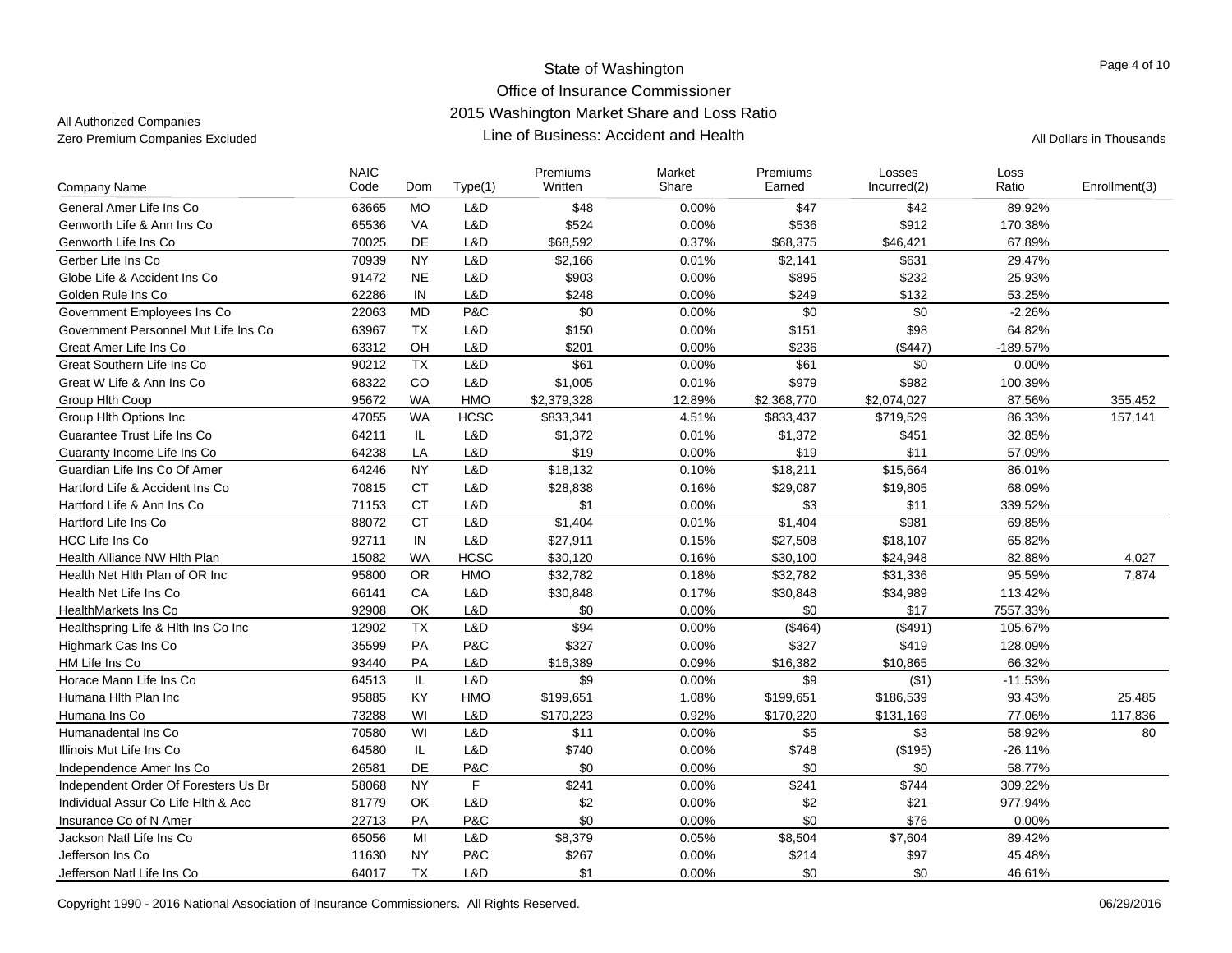| Company Name                     | <b>NAIC</b><br>Code | Dom       | Type(1)      | Premiums<br>Written | Market<br>Share | Premiums<br>Earned | Losses<br>Incurred(2) | Loss<br>Ratio | Enrollment(3) |
|----------------------------------|---------------------|-----------|--------------|---------------------|-----------------|--------------------|-----------------------|---------------|---------------|
| John Alden Life Ins Co           | 65080               | WI        | L&D          | \$518               | 0.00%           | \$533              | \$2,351               | 440.77%       |               |
| John Hancock Life & Hith Ins Co  | 93610               | <b>MA</b> | L&D          | \$302               | 0.00%           | \$305              | \$69                  | 22.61%        |               |
| John Hancock Life Ins Co USA     | 65838               | MI        | L&D          | \$39,685            | 0.21%           | \$40,304           | \$19,636              | 48.72%        |               |
| Kaiser Found Hlth Plan of the NW | 95540               | <b>OR</b> | HMO          | \$577,745           | 3.13%           | \$577,745          | \$562,887             | 97.43%        | 78,803        |
| Kanawha Ins Co                   | 65110               | SC        | \$702<br>L&D |                     | 0.00%           | \$702              | \$263                 | 37.45%        |               |
| Kansas City Life Ins Co          | 65129               | <b>MO</b> | L&D          | \$2,869             | 0.02%           | \$2,878            | \$1,996               | 69.36%        |               |
| Knights Of Columbus              | 58033               | <b>CT</b> | F            | \$1,222             | 0.01%           | \$1,239            | \$295                 | 23.80%        |               |
| Lafayette Life Ins Co            | 65242               | OH        | L&D          | \$3                 | 0.00%           | \$3                | \$0                   | 0.00%         |               |
| Lamorak Ins Co                   | 20621               | PA        | P&C          | \$0                 | 0.00%           | \$0                | \$1                   | 0.00%         |               |
| Landcar Life Ins Co              | 92274               | UT        | L&D          | (\$6)               | 0.00%           | \$27               | \$0                   | $-1.44%$      |               |
| Liberty Life Assur Co Of Boston  | 65315               | <b>NH</b> | L&D          | \$8,067             | 0.04%           | \$7,928            | \$7,567               | 95.45%        |               |
| Liberty Natl Life Ins Co         | 65331               | <b>NE</b> | L&D          | \$33                | 0.00%           | \$33               | \$0                   | 0.44%         |               |
| Life Ins Co Of N Amer            | 65498               | PA        | L&D          | \$55,309            | 0.30%           | \$55,806           | \$48,112              | 86.21%        |               |
| Life Ins Co Of The Southwest     | 65528               | <b>TX</b> | L&D          | \$0                 | 0.00%           | \$0                | \$0                   | 0.00%         |               |
| Life Of The South Ins Co         | 97691               | GA        | L&D          | \$518               | 0.00%           | \$370              | \$73                  | 19.68%        |               |
| LifeMap Assur Co                 | 97985               | <b>OR</b> | L&D          | \$39,073            | 0.21%           | \$38,724           | \$23,536              | 60.78%        |               |
| LifeSecure Ins Co                | 77720               | MI        | L&D          | \$765               | 0.00%           | \$755              | \$265                 | 35.14%        |               |
| Lifewise Assur Co                | 94188               | <b>WA</b> | L&D          | \$90,739            | 0.49%           | \$95,963           | \$83,592              | 87.11%        |               |
| LifeWise Hlth Plan of WA         | 52633               | <b>WA</b> | <b>HCSC</b>  | \$212,028           | 1.15%           | \$245,018          | \$212,698             | 86.81%        | 71,327        |
| Lincoln Benefit Life Co          | 65595               | <b>NE</b> | L&D          | \$1,585             | 0.01%           | \$1,599            | \$1,020               | 63.77%        |               |
| Lincoln Heritage Life Ins Co     | 65927               | IL        | L&D          | \$5                 | 0.00%           | \$5                | \$5                   | 89.42%        |               |
| Lincoln Life & Ann Co of NY      | 62057               | <b>NY</b> | L&D          | \$30                | 0.00%           | \$29               | \$2                   | 8.30%         |               |
| Lincoln Natl Life Ins Co         | 65676               | IN        | L&D          | \$24,671            | 0.13%           | \$24,608           | \$19,312              | 78.48%        |               |
| Loyal Amer Life Ins Co           | 65722               | OH        | L&D          | \$326               | 0.00%           | \$319              | \$191                 | 59.91%        |               |
| Lyndon Southern Ins Co           | 10051               | DE        | P&C          | \$172               | 0.00%           | \$58               | \$6                   | 10.00%        |               |
| Madison Natl Life Ins Co Inc     | 65781               | WI        | L&D          | \$1,903             | 0.01%           | \$1,920            | \$1,246               | 64.89%        |               |
| Manhattan Life Ins Co            | 65870               | <b>NY</b> | L&D          | \$2                 | 0.00%           | \$2                | \$2                   | 86.15%        |               |
| MAPFRE Life Ins Co               | 85561               | DE        | L&D          | \$1                 | 0.00%           | \$1                | \$0                   | 0.00%         |               |
| Markel Ins Co                    | 38970               | IL.       | P&C          | \$183               | 0.00%           | \$175              | \$29                  | 16.31%        |               |
| Massachusetts Mut Life Ins Co    | 65935               | MA        | L&D          | \$9,441             | 0.05%           | \$9,029            | \$3,152               | 34.91%        |               |
| Medamerica Ins Co                | 69515               | PA        | L&D          | \$2,810             | 0.02%           | \$2,762            | \$688                 | 24.92%        |               |
| Medco Containment Life Ins Co    | 63762               | PA        | L&D          | \$7,486             | 0.04%           | \$7,486            | \$8,305               | 110.94%       | 8,524         |
| Medico Corp Life Ins Co          | 79987               | <b>NE</b> | L&D          | \$4                 | 0.00%           | \$4                | \$1                   | 35.56%        |               |
| Medico Ins Co                    | 31119               | <b>NE</b> | L&D          | \$2,228             | 0.01%           | \$2,164            | \$1,970               | 91.03%        |               |
| Merit Life Ins Co                | 65951               | IN        | L&D          | \$3,766             | 0.02%           | \$3,279            | \$1,020               | 31.10%        |               |
| Metlife Ins Co USA               | 87726               | <b>DE</b> | L&D          | \$1,621             | 0.01%           | \$2,005            | \$4,240               | 211.47%       |               |
| Metropolitan Life Ins Co         | 65978               | <b>NY</b> | L&D          | \$111,464           | 0.60%           | \$106,657          | \$102,006             | 95.64%        |               |
| Mid West Natl Life Ins Co Of TN  | 66087               | <b>TX</b> | L&D          | \$288               | 0.00%           | \$301              | \$280                 | 93.24%        |               |
| Midland Natl Life Ins Co         | 66044               | IA        | L&D          | \$1                 | 0.00%           | \$1                | \$0                   | 0.00%         |               |
|                                  |                     |           |              |                     |                 |                    |                       |               |               |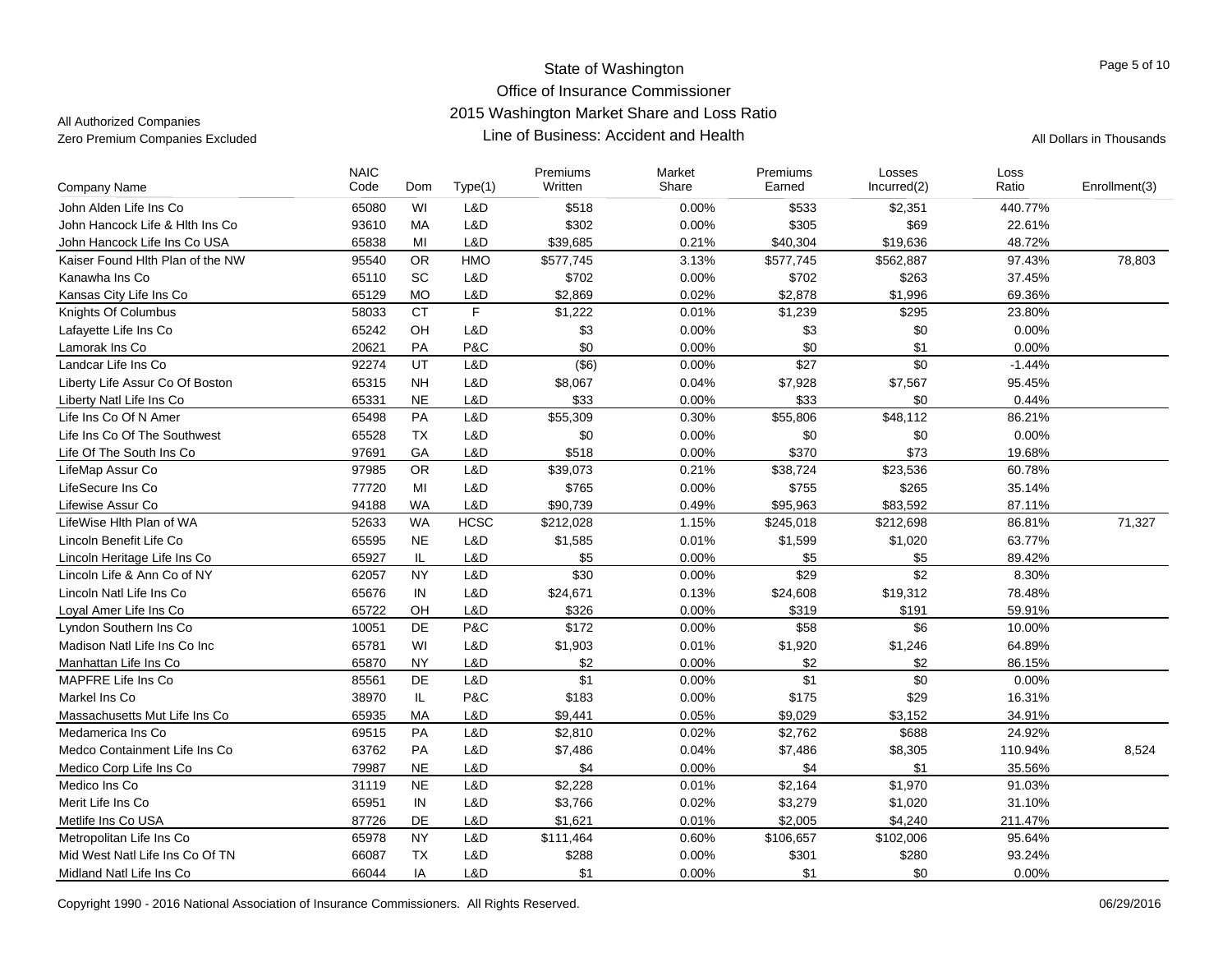| <b>Company Name</b>                 | <b>NAIC</b><br>Code | Dom            | Type(1)     | Premiums<br>Written | Market<br>Share | Premiums<br>Earned | Losses<br>Incurred(2) | Loss<br>Ratio | Enrollment(3) |
|-------------------------------------|---------------------|----------------|-------------|---------------------|-----------------|--------------------|-----------------------|---------------|---------------|
| Minnesota Life Ins Co               | 66168               | <b>MN</b>      | L&D         | \$11,851            | 0.06%           | \$9,928            | \$3,693               | 37.20%        |               |
| Moda Hith Plan Inc                  | 47098               | <b>OR</b>      | <b>HCSC</b> | \$220,045           | 1.19%           | \$220,045          | \$239,872             | 109.01%       | 46,757        |
| Modern Woodmen Of Amer              | 57541               | IL             | F           | \$0                 | 0.00%           | \$0                | $($ \$5)              | $-2045.75%$   |               |
| Molina Hithcare of WA Inc.          | 96270               | <b>WA</b>      | <b>HMO</b>  | \$1,472,933         | 7.98%           | \$1,672,977        | \$1,443,446           | 86.28%        | 581,943       |
| Mony Life Ins Co                    | 66370               | <b>NY</b>      | L&D         | \$976               | 0.01%           | \$1,026            | \$652                 | 63.50%        |               |
| Mutual Of Amer Life Ins Co          | 88668               | <b>NY</b>      | L&D         | \$15                | 0.00%           | \$15               | \$13                  | 83.19%        |               |
| Mutual Of Omaha Ins Co              | 71412               | <b>NE</b>      | L&D         | \$30,965            | 0.17%           | \$29,818           | \$16,203              | 54.34%        |               |
| Mutual Trust Life Ins Co a Pan Amer | 66427               | IL.            | L&D         | \$1                 | 0.00%           | \$1                | \$0                   | 0.00%         |               |
| National Benefit Life Ins Co        | 61409               | <b>NY</b>      | L&D         | \$2                 | 0.00%           | \$2                | \$0                   | 0.00%         |               |
| National Cas Co                     | 11991               | WI             | P&C         | \$12                | 0.00%           | \$15               | \$0                   | 0.82%         |               |
| National Guardian Life Ins Co       | 66583               | WI             | L&D         | \$1,233             | 0.01%           | \$1,221            | \$675                 | 55.29%        |               |
| National Hith Ins Co                | 82538               | <b>TX</b>      | L&D         | \$0                 | 0.00%           | \$0                | ( \$2)                | 8350.00%      |               |
| National Life Ins Co                | 66680               | VT             | L&D         | \$90                | 0.00%           | \$111              | \$309                 | 277.66%       |               |
| National Teachers Assoc Life Ins Co | 87963               | <b>TX</b>      | L&D         | \$33                | 0.00%           | \$34               | \$7                   | 19.44%        |               |
| National Union Fire Ins Co Of Pitts | 19445               | PA             | P&C         | \$15,969            | 0.09%           | \$16,008           | \$13,398              | 83.70%        |               |
| Nationwide Life & Ann Ins Co        | 92657               | OH             | L&D         | \$11                | 0.00%           | \$11               | \$0                   | 0.00%         |               |
| Nationwide Life Ins Co              | 66869               | OH             | L&D         | \$5,535             | 0.03%           | \$5,463            | \$4,401               | 80.57%        |               |
| Nationwide Mut Ins Co               | 23787               | OH             | P&C         | \$0                 | 0.00%           | \$0                | \$0                   | 0.00%         |               |
| Natl Foundation Life Ins Co         | 98205               | <b>TX</b>      | L&D         | \$33                | 0.00%           | \$32               | \$40                  | 125.58%       |               |
| New England Life Ins Co             | 91626               | MA             | L&D         | \$49                | 0.00%           | \$50               | (\$3)                 | $-5.28%$      |               |
| New Era Life Ins Co                 | 78743               | <b>TX</b>      | L&D         | \$0                 | 0.00%           | \$0                | \$0                   | 2.41%         |               |
| New York Life Ins Co                | 66915               | <b>NY</b>      | L&D         | \$11,120            | 0.06%           | \$10,958           | \$6,545               | 59.73%        |               |
| North Amer Co Life & Hith Ins       | 66974               | IA             | L&D         | \$0                 | 0.00%           | \$0                | \$0                   | 0.00%         |               |
| Northwestern Long Term Care Ins Co  | 69000               | WI             | L&D         | \$11,215            | 0.06%           | \$10,986           | \$2,332               | 21.23%        |               |
| Northwestern Mut Life Ins Co        | 67091               | WI             | L&D         | \$20,522            | 0.11%           | \$20,479           | \$13,990              | 68.31%        |               |
| Ohio Cas Ins Co                     | 24074               | <b>NH</b>      | P&C         | \$1                 | 0.00%           | \$1                | \$0                   | 1.85%         |               |
| Ohio Natl Life Assur Corp           | 89206               | OH             | L&D         | \$392               | 0.00%           | \$393              | \$981                 | 249.36%       |               |
| Ohio Natl Life Ins Co               | 67172               | OH             | L&D         | \$174               | 0.00%           | \$174              | \$48                  | 27.45%        |               |
| Old Amer Ins Co                     | 67199               | <b>MO</b>      | L&D         | \$65                | 0.00%           | \$67               | \$381                 | 568.78%       |               |
| Old Republic Ins Co.                | 24147               | PA             | P&C         | \$1                 | 0.00%           | \$5                | (\$23)                | -512.89%      |               |
| Old Republic Life Ins Co            | 67261               | IL             | L&D         | \$0                 | 0.00%           | \$0                | \$5                   | 0.00%         |               |
| Omaha Ins Co                        | 13100               | <b>NE</b>      | L&D         | \$57                | 0.00%           | \$55               | \$28                  | 52.05%        |               |
| Oxford Life Ins Co                  | 76112               | <b>AZ</b>      | L&D         | \$274               | 0.00%           | \$281              | \$202                 | 72.06%        |               |
| Pacific Guardian Life Ins Co Ltd    | 64343               | H <sub>l</sub> | L&D         | \$1                 | 0.00%           | \$1                | \$0                   | 0.00%         |               |
| Pacific Life & Ann Co               | 97268               | AZ             | L&D         | \$0                 | 0.00%           | \$0                | \$4                   | 0.00%         |               |
| Pacificare Life & Hith Ins Co       | 70785               | IN             | L&D         | \$2,779             | 0.02%           | \$2,779            | \$2,339               | 84.17%        |               |
| Pacificare Life Assur Co            | 84506               | CO             | L&D         | \$0                 | 0.00%           | \$0                | (\$3)                 | 0.00%         |               |
| Pan Amer Life Ins Co                | 67539               | LA             | L&D         | \$475               | 0.00%           | \$481              | \$468                 | 97.20%        |               |
| Paul Revere Life Ins Co             | 67598               | МA             | L&D         | \$4,096             | 0.02%           | \$4,448            | \$7,249               | 162.96%       |               |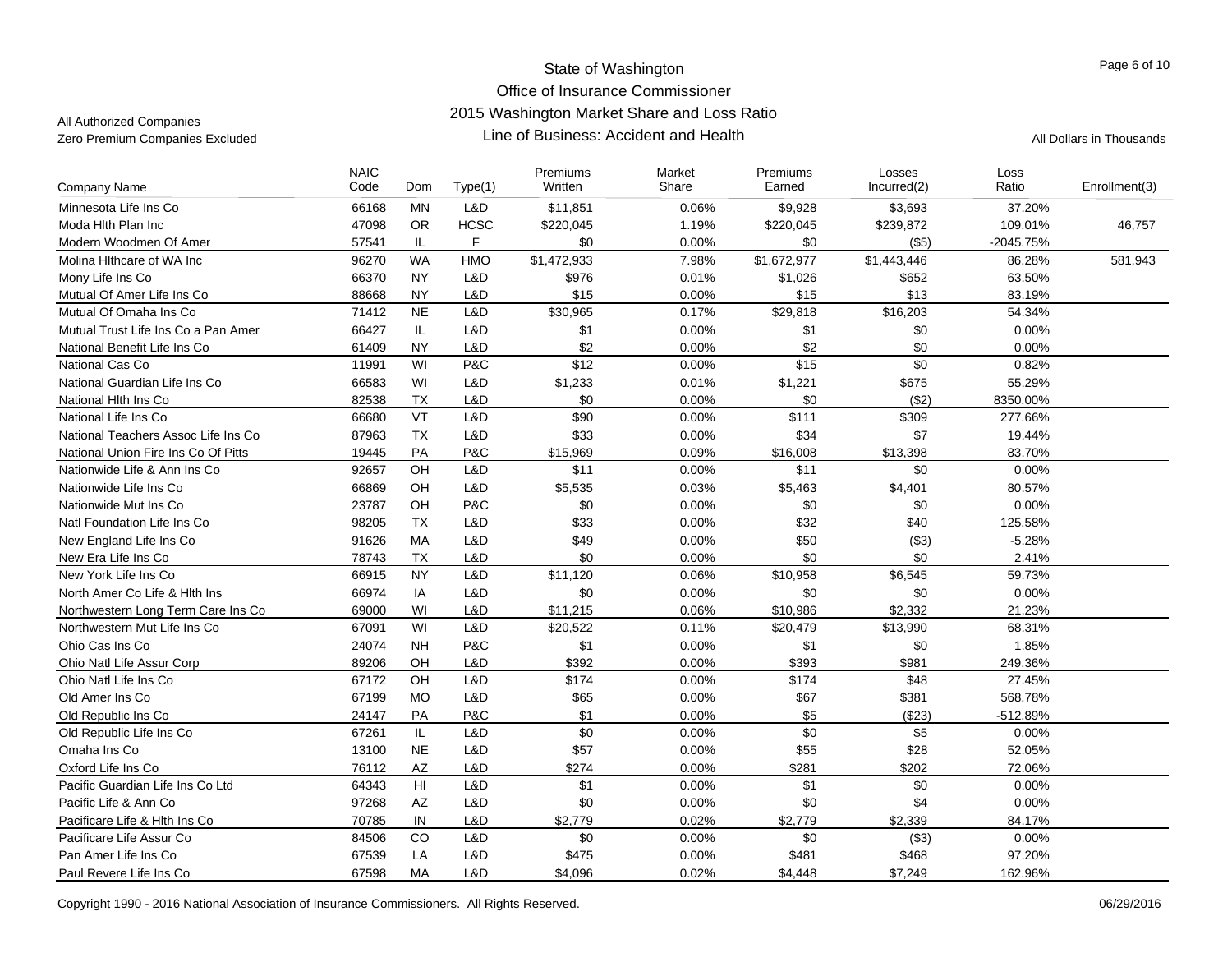| Company Name                         | <b>NAIC</b><br>Code | Dom           | Type(1)     | Premiums<br>Written | Market<br>Share | Premiums<br>Earned | Losses<br>Incurred(2) | Loss<br>Ratio | Enrollment(3) |
|--------------------------------------|---------------------|---------------|-------------|---------------------|-----------------|--------------------|-----------------------|---------------|---------------|
| Pavonia Life Ins Co of MI            | 93777               | MI            | L&D         | \$103               | 0.00%           | \$104              | ( \$4)                | $-4.33%$      |               |
| Penn Mut Life Ins Co                 | 67644               | <b>PA</b>     | L&D         | \$124               | 0.00%           | \$129              | (\$270)               | -210.06%      |               |
| Pennsylvania Life Ins Co             | 67660               | PA            | L&D         | \$209               | 0.00%           | \$185              | (\$84)                | $-45.11%$     | 597           |
| Philadelphia Amer Life Ins Co        | 67784               | <b>TX</b>     | L&D         | \$43                | 0.00%           | \$45               | \$141                 | 313.13%       |               |
| Phoenix Life Ins Co                  | 67814               | <b>NY</b>     | L&D         | \$6                 | 0.00%           | \$6                | \$22                  | 373.45%       |               |
| Physicians Life Ins Co               | 72125               | <b>NE</b>     | L&D         | \$49                | 0.00%           | \$48               | \$32                  | 65.82%        |               |
| Physicians Mut Ins Co                | 80578               | <b>NE</b>     | L&D         | \$2,015             | 0.01%           | \$2,058            | \$1,297               | 63.01%        |               |
| Pioneer Mut Life Ins Co              | 67911               | <b>ND</b>     | L&D         | \$0                 | 0.00%           | \$0                | \$0                   | 0.00%         |               |
| Plateau Ins Co                       | 97152               | <b>TN</b>     | L&D         | \$226               | 0.00%           | \$109              | \$23                  | 21.22%        |               |
| <b>Premera Blue Cross</b>            | 47570               | WA            | <b>HCSC</b> | \$2,825,968         | 15.31%          | \$2,851,041        | \$2,531,595           | 88.80%        | 687,390       |
| Primerica Life Ins Co                | 65919               | MA            | L&D         | \$3                 | 0.00%           | \$3                | \$0                   | $-10.90%$     |               |
| Principal Life Ins Co                | 61271               | IA            | L&D         | \$35,103            | 0.19%           | \$34,012           | \$19,850              | 58.36%        |               |
| Professional Ins Co                  | 68047               | <b>TX</b>     | L&D         | \$48                | 0.00%           | \$48               | \$114                 | 237.77%       |               |
| Protective Life Ins Co               | 68136               | <b>TN</b>     | L&D         | \$53                | 0.00%           | \$60               | \$54                  | 89.80%        |               |
| Providence Hith Plan                 | 95005               | <b>OR</b>     | <b>HMO</b>  | \$55,780            | 0.30%           | \$55,780           | \$52,887              | 94.81%        | 11,991        |
| Provident Life & Accident Ins Co     | 68195               | <b>TN</b>     | L&D         | \$16,607            | 0.09%           | \$17,328           | \$15,004              | 86.59%        |               |
| Provident Life & Cas Ins Co          | 68209               | <b>TN</b>     | L&D         | \$298               | 0.00%           | \$310              | \$397                 | 128.13%       |               |
| Prudential Ins Co Of Amer            | 68241               | <b>NJ</b>     | L&D         | \$45,166            | 0.24%           | \$44,807           | \$18,777              | 41.91%        |               |
| Pyramid Life Ins Co                  | 68284               | KS            | L&D         | \$31                | 0.00%           | \$31               | (\$3)                 | $-9.25%$      |               |
| QBE Ins Corp                         | 39217               | <b>PA</b>     | P&C         | \$10,988            | 0.06%           | \$10,979           | \$7,091               | 64.59%        |               |
| Regence BCBS of OR                   | 54933               | <b>OR</b>     | <b>HCSC</b> | \$138,618           | 0.75%           | \$138,480          | \$126,743             | 91.52%        | 23,775        |
| Regence BlueShield                   | 53902               | <b>WA</b>     | <b>HCSC</b> | \$1,784,131         | 9.66%           | \$1,786,584        | \$1,481,922           | 82.95%        | 402,725       |
| Regence Blueshield Of ID Inc         | 60131               | ID            | L&D         | \$7,893             | 0.04%           | \$7,896            | \$7,357               | 93.17%        | 1,657         |
| Reliable Life Ins Co                 | 68357               | <b>MO</b>     | L&D         | \$0                 | 0.00%           | \$0                | \$0                   | 0.00%         |               |
| Reliance Standard Life Ins Co        | 68381               | IL            | L&D         | \$13,076            | 0.07%           | \$12,982           | \$10,605              | 81.69%        |               |
| Reliastar Life Ins Co                | 67105               | MN            | L&D         | \$13,381            | 0.07%           | \$13,582           | \$10,042              | 73.93%        |               |
| Reliastar Life Ins Co Of NY          | 61360               | <b>NY</b>     | L&D         | \$527               | 0.00%           | \$516              | \$47                  | 9.07%         |               |
| Renaissance Life & Hith Ins Co of Am | 61700               | IN            | L&D         | \$1,363             | 0.01%           | \$1,360            | \$1,123               | 82.56%        | 2,590         |
| Reserve Natl Ins Co.                 | 68462               | OK            | L&D         | \$110               | 0.00%           | \$107              | \$27                  | 25.60%        |               |
| Resource Life Ins Co                 | 61506               | IL.           | L&D         | \$0                 | 0.00%           | \$0                | (\$1)                 | $-1352.17%$   |               |
| RiverSource Life Ins Co              | 65005               | <b>MN</b>     | L&D         | \$9,500             | 0.05%           | \$9,567            | \$7,026               | 73.44%        |               |
| Royal Neighbors Of Amer              | 57657               | $\mathsf{IL}$ | F           | \$30                | 0.00%           | \$29               | \$42                  | 144.19%       |               |
| S USA Life Ins Co Inc                | 60183               | AZ            | L&D         | \$0                 | 0.00%           | \$0                | \$0                   | 0.00%         |               |
| Securian Life Ins Co                 | 93742               | <b>MN</b>     | L&D         | \$784               | 0.00%           | \$805              | \$284                 | 35.31%        |               |
| Security Life Ins Co Of Amer         | 68721               | MN            | L&D         | \$93                | 0.00%           | \$93               | \$63                  | 67.51%        |               |
| Security Mut Life Ins Co Of NY       | 68772               | <b>NY</b>     | L&D         | \$1                 | 0.00%           | \$1                | \$0                   | 0.00%         |               |
| Senior Hith Ins Co of PA             | 76325               | <b>PA</b>     | L&D         | \$2,496             | 0.01%           | \$3,008            | \$8,662               | 287.98%       |               |
| Sentinel Security Life Ins Co        | 68802               | UT            | L&D         | \$69                | 0.00%           | \$71               | \$48                  | 68.43%        |               |
| Sentry Ins A Mut Co                  | 24988               | WI            | P&C         | \$174               | 0.00%           | (\$1,192)          | \$650                 | $-54.55%$     |               |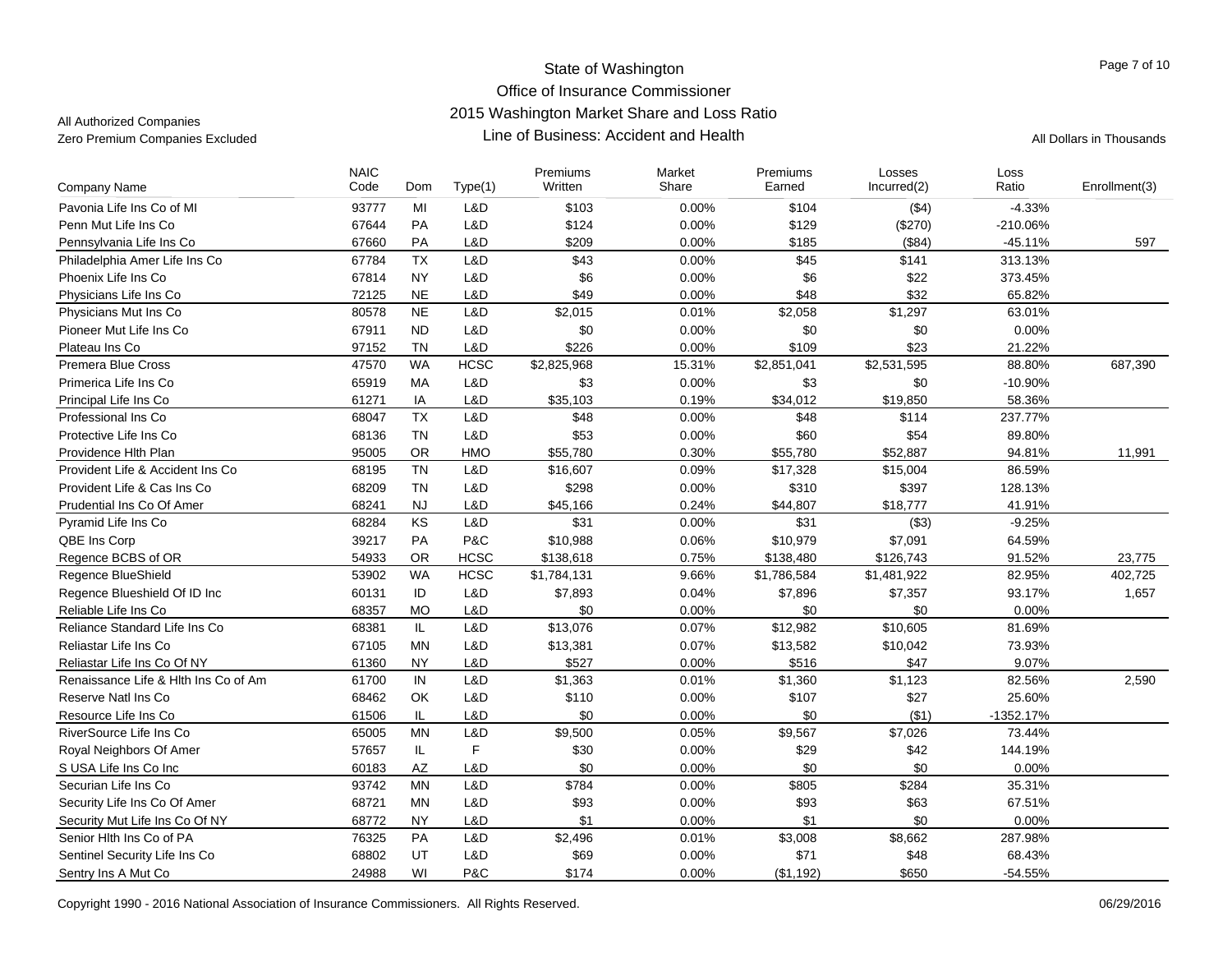| <b>Company Name</b>                        | <b>NAIC</b><br>Code | Dom           | Type(1)      | Premiums<br>Written | Market<br>Share | Premiums<br>Earned | Losses<br>Incurred(2) | Loss<br>Ratio | Enrollment(3) |
|--------------------------------------------|---------------------|---------------|--------------|---------------------|-----------------|--------------------|-----------------------|---------------|---------------|
| Sentry Life Ins Co                         | 68810               | WI            | L&D          | \$208               | 0.00%           | \$217              | \$232                 | 106.86%       |               |
| SilverScript Ins Co                        | 12575               | <b>TN</b>     | <b>HCSC</b>  | \$58,902            | 0.32%           | \$57,449           | \$35,755              | 62.24%        | 68,104        |
| Sirius Amer Ins Co                         | 38776               | <b>NY</b>     | P&C          | \$383               | 0.00%           | \$383              | \$185                 | 48.29%        |               |
| Slovene Natl Benefit Society               | 57673               | <b>PA</b>     | F            | \$0                 | 0.00%           | \$0                | \$0                   | 0.00%         |               |
| Sons Of Norway                             | 57142               | <b>MN</b>     | F            | \$2                 | 0.00%           | \$2                | \$10                  | 443.29%       |               |
| Soundpath Hith                             | 12909               | <b>WA</b>     | <b>HCSC</b>  | \$156,754           | 0.85%           | \$156,754          | \$148,221             | 94.56%        | 21,158        |
| Standard Ins Co                            | 69019               | <b>OR</b>     | L&D          | \$83,558            | 0.45%           | \$84,055           | \$65,289              | 77.67%        |               |
| Standard Life & Accident Ins Co            | 86355               | TX            | L&D          | \$1,638             | 0.01%           | \$1,711            | \$1,230               | 71.87%        |               |
| Standard Security Life Ins Co Of NY        | 69078               | <b>NY</b>     | L&D          | \$889               | 0.00%           | \$873              | \$624                 | 71.46%        |               |
| Starmount Life Ins Co                      | 68985               | LA            | L&D          | \$561               | 0.00%           | \$603              | \$233                 | 38.59%        |               |
| Starnet Ins Co                             | 40045               | DE            | P&C          | \$330               | 0.00%           | \$330              | \$298                 | 90.27%        |               |
| Starr Ind & Liab Co                        | 38318               | <b>TX</b>     | P&C          | \$118               | 0.00%           | \$113              | ( \$414)              | -366.73%      |               |
| State Farm Mut Auto Ins Co                 | 25178               | IL.           | P&C          | \$21,944            | 0.12%           | \$18,670           | \$15,320              | 82.06%        |               |
| State Life Ins Co                          | 69116               | IN            | L&D          | \$347               | 0.00%           | \$353              | \$0                   | 0.07%         |               |
| State Mut Ins Co                           | 69132               | GA            | L&D          | \$29                | 0.00%           | \$29               | \$0                   | 0.00%         |               |
| Sterling Investors Life Ins Co             | 89184               | IN            | L&D          | \$42                | 0.00%           | \$42               | \$17                  | 40.93%        |               |
| Sterling Life Ins Co                       | 77399               | IL            | L&D          | \$22,889            | 0.12%           | \$23,110           | \$16,022              | 69.33%        | 8,534         |
| Sun Life & Hith Ins Co                     | 80926               | <b>CT</b>     | L&D          | \$594               | 0.00%           | \$594              | \$628                 | 105.65%       |               |
| Sunset Life Ins Co Of Amer                 | 69272               | <b>MO</b>     | L&D          | \$1                 | 0.00%           | \$1                | \$0                   | 46.23%        |               |
| Surety Life Ins Co                         | 69310               | <b>NE</b>     | L&D          | \$4                 | 0.00%           | \$4                | \$0                   | 0.00%         |               |
| Symetra Life Ins Co                        | 68608               | IA            | L&D          | \$19,806            | 0.11%           | \$19,971           | \$16,154              | 80.88%        |               |
| Symphonix Hith Ins Inc                     | 84549               | $\mathsf{IL}$ | L&D          | \$3,088             | 0.02%           | \$3,088            | \$2,004               | 64.89%        | 3,180         |
| Teachers Ins & Ann Assoc Of Amer           | 69345               | <b>NY</b>     | L&D          | \$448               | 0.00%           | \$451              | \$498                 | 110.43%       |               |
| <b>Thrivent Financial For Lutherans</b>    | 56014               | WI            | $\mathsf{F}$ | \$8,199             | 0.04%           | \$8,182            | \$7,284               | 89.02%        |               |
| TIAA Cref Life Ins Co                      | 60142               | <b>NY</b>     | L&D          | \$108               | 0.00%           | \$107              | \$6                   | 5.46%         |               |
| <b>Timber Products Manufacturers Trust</b> | 12239               | <b>WA</b>     | <b>MEWA</b>  | \$25,897            | 0.14%           | \$25,897           | \$25,127              | 97.03%        | 11,172        |
| Time Ins Co                                | 69477               | WI            | L&D          | \$24,466            | 0.13%           | \$23,852           | \$27,645              | 115.90%       |               |
| Transamerica Cas Ins Co                    | 10952               | OH            | P&C          | \$0                 | 0.00%           | \$0                | (\$8)                 | -5126.85%     |               |
| Transamerica Financial Life Ins Co         | 70688               | <b>NY</b>     | L&D          | \$50                | 0.00%           | \$34               | \$20                  | 58.90%        |               |
| Transamerica Life Ins Co                   | 86231               | IA            | L&D          | \$33,572            | 0.18%           | \$32,419           | \$34,793              | 107.32%       |               |
| Transamerica Premier Life Ins Co           | 66281               | IA            | L&D          | \$6,743             | 0.04%           | \$6,452            | \$5,903               | 91.48%        |               |
| Travelers Ind Co                           | 25658               | <b>CT</b>     | P&C          | \$0                 | 0.00%           | \$23               | \$0                   | 0.00%         |               |
| Travelers Ind Co Of CT                     | 25682               | <b>CT</b>     | P&C          | \$0                 | 0.00%           | \$0                | (\$42)                | 0.00%         |               |
| <b>Travelers Protective Assn Of Amer</b>   | 56006               | <b>MO</b>     | $\mathsf{F}$ | \$0                 | 0.00%           | \$0                | \$0                   | 0.00%         |               |
| <b>Trustmark Ins Co</b>                    | 61425               | IL            | L&D          | \$313               | 0.00%           | \$317              | \$250                 | 78.85%        |               |
| Trustmark Life Ins Co                      | 62863               | IL            | L&D          | \$10,354            | 0.06%           | \$10,590           | \$7,073               | 66.79%        |               |
| Unicare Life & Hith Ins Co.                | 80314               | $\sf IN$      | L&D          | \$1,165             | 0.01%           | \$122              | \$1,468               | 1201.27%      |               |
| Unified Life Ins Co                        | 11121               | <b>TX</b>     | L&D          | \$13                | 0.00%           | \$13               | \$14                  | 105.81%       |               |
| Unimerica Ins Co                           | 91529               | WI            | L&D          | \$7,106             | 0.04%           | \$7,050            | \$4,440               | 62.98%        |               |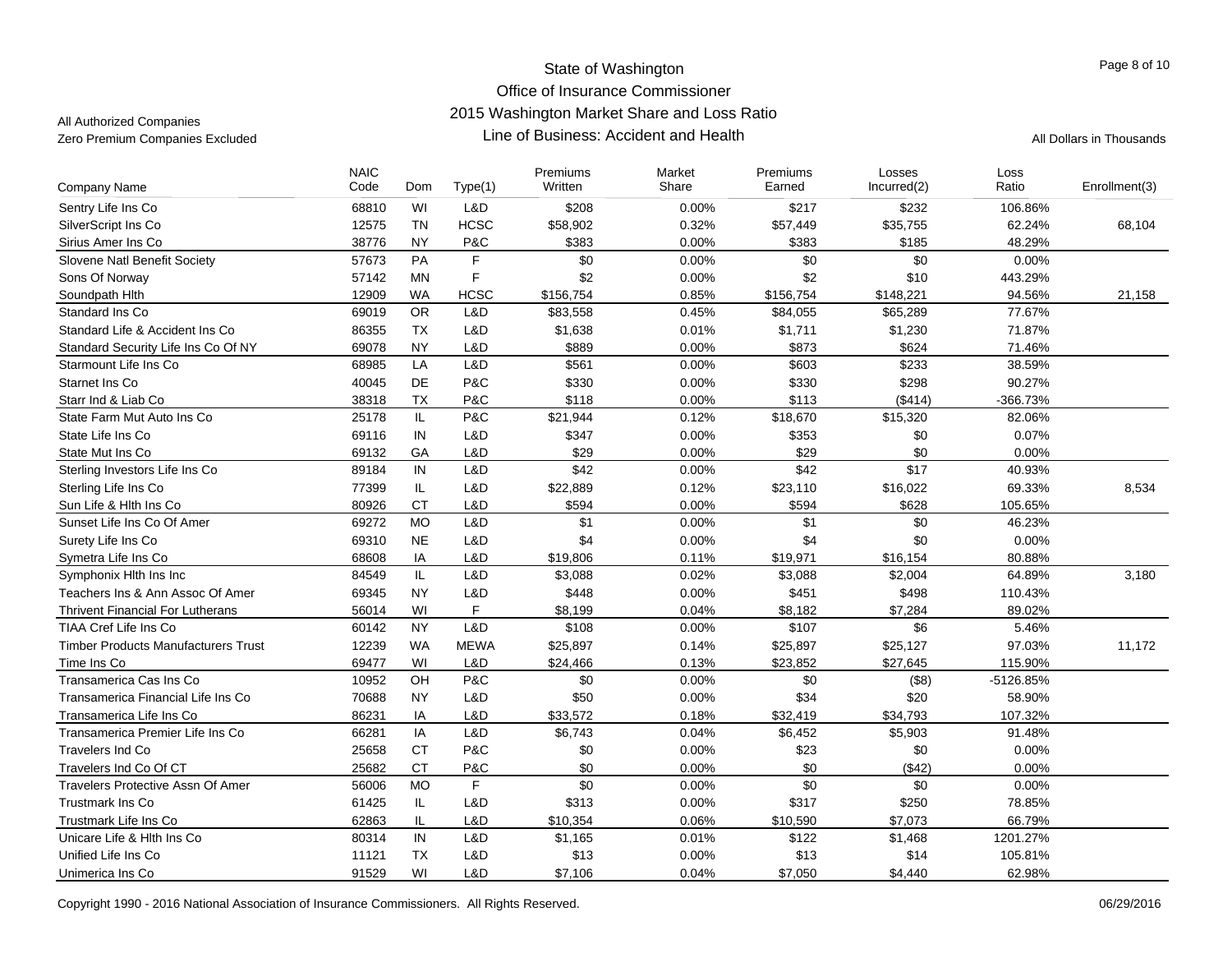| Code<br>Written<br>Share<br>Earned<br>Ratio<br>Dom<br>Type(1)<br>Incurred(2)<br>Company Name                          | Enrollment(3)     |
|-----------------------------------------------------------------------------------------------------------------------|-------------------|
| KS<br>Union Fidelity Life Ins Co<br>62596<br>L&D<br>\$435<br>0.00%<br>\$435<br>\$108                                  | 24.73%            |
| 69744<br><b>MD</b><br>L&D<br>\$3,533<br>0.02%<br>\$3,544<br>Union Labor Life Ins Co<br>\$2,681                        | 75.65%            |
| KS<br>0.08%<br>Union Security Ins Co<br>70408<br>L&D<br>\$15,141<br>\$15,043<br>\$11,425                              | 75.95%            |
| 92916<br><b>NE</b><br>L&D<br>\$6,890<br>0.04%<br>\$6,494<br>\$4,412<br>United Amer Ins Co.                            | 67.94%            |
| AZ<br>L&D<br>United Concordia Ins Co<br>85766<br>\$14,146<br>0.08%<br>\$14,146<br>\$8,950                             | 63.27%<br>14,800  |
| ID<br>63983<br>L&D<br>\$17<br>0.00%<br>\$17<br>\$104<br>United Heritage Life Ins Co                                   | 609.69%           |
| IN<br>\$1<br>\$1<br>\$0<br>L&D<br>United Home Life Ins Co<br>69922<br>0.00%                                           | 0.00%             |
| IL.<br>L&D<br>\$0<br>\$0<br>United Ins Co Of Amer<br>69930<br>0.00%<br>\$0                                            | 0.00%             |
| <b>NE</b><br>69868<br>L&D<br>\$33,185<br>0.18%<br>\$32,772<br>United Of Omaha Life Ins Co<br>\$23,584                 | 71.96%            |
| PA<br>United Security Assur Co Of PA<br>42129<br>L&D<br>\$854<br>0.00%<br>\$840<br>\$2,578                            | 306.85%           |
| <b>CT</b><br>United States Fidelity & Guar Co<br>25887<br>P&C<br>\$0<br>0.00%<br>\$0<br>\$0                           | 0.00%             |
| DE<br>P&C<br>\$7,697<br>United States Fire Ins Co<br>21113<br>\$6,377<br>0.03%<br>\$6,377                             | 120.69%           |
| <b>NY</b><br>United States Life Ins Co in the Cit<br>70106<br>L&D<br>\$2,145<br>0.01%<br>\$1,950<br>\$845             | 43.33%            |
| <b>TX</b><br>63479<br>L&D<br>\$1,419<br>0.01%<br>\$620<br>United Teacher Assoc Ins Co<br>\$1,453                      | 42.71%            |
| F<br>OH<br>\$30<br>56413<br>\$30<br>0.00%<br>\$54<br>United Transportation Union Ins Assn                             | 180.20%           |
| L&D<br>\$429<br>\$430<br>\$285<br>72850<br><b>NE</b><br>0.00%<br>United World Life Ins Co                             | 66.33%            |
| <b>CT</b><br>UnitedHealthcare Ins Co<br>79413<br>L&D<br>\$800,293<br>4.33%<br>\$797,147<br>\$684,895                  | 85.92%            |
| <b>WA</b><br><b>HCSC</b><br>6.76%<br>48038<br>\$1,248,215<br>\$1,428,161<br>UnitedHealthCare of WA Inc<br>\$1,210,527 | 84.76%<br>300,056 |
| <b>ME</b><br>L&D<br>0.42%<br>Unum Life Ins Co Of Amer<br>62235<br>\$77,562<br>\$78,657<br>\$99,867                    | 126.97%           |
| US Br Great West Life Assur Co<br>80705<br>MI<br>L&D<br>\$274<br>0.00%<br>\$275<br>\$279                              | 101.38%           |
| \$51,476<br>US Br Sun Life Assur Co of Canada<br>80802<br>MI<br>L&D<br>\$66,441<br>0.36%<br>\$66,602                  | 77.29%            |
| US Business of Canada Life Assur Co<br>80659<br>MI<br>L&D<br>\$33<br>0.00%<br>\$37<br>\$164                           | 444.97%           |
| <b>TX</b><br>L&D<br>USAA Life Ins Co<br>69663<br>\$8,720<br>0.05%<br>\$8,707<br>\$6,403                               | 73.54%            |
| <b>AR</b><br>L&D<br>\$1,785<br>\$1,804<br><b>USAble Life</b><br>94358<br>0.01%<br>\$1,766                             | 97.86%            |
| L&D<br>\$1<br>\$1<br>80942<br>IA<br>0.00%<br>\$45<br>Voya Ins & Ann Co                                                | 5743.99%          |
| <b>HCSC</b><br>\$42,538<br>0.23%<br><b>VSP Vision Care Inc</b><br>53031<br><b>VA</b><br>\$42,538<br>\$32,491          | 76.38%<br>833,587 |
| IN<br>L&D<br>0.01%<br>\$1,713<br>\$670<br>Washington Natl Ins Co.<br>70319<br>\$1,673                                 | 39.13%            |
| FL.<br><b>HCSC</b><br>Wellcare Prescription Ins Inc<br>10155<br>\$23,577<br>0.13%<br>\$23,577<br>\$16,332             | 69.27%<br>29,801  |
| DE<br>P&C<br>Wesco Ins Co<br>25011<br>\$0<br>0.00%<br>\$0<br>(\$36)<br>-40822.99%                                     |                   |
| <b>NE</b><br>L&D<br>\$0<br>0.00%<br>\$0<br>70335<br>(\$21)<br>-4809.28%<br>West Coast Life Ins Co                     |                   |
| \$9<br>\$9<br>OH<br>L&D<br>\$14<br>Western & Southern Life Ins Co<br>70483<br>0.00%                                   | 147.12%           |
| 12339<br><b>OR</b><br><b>MEWA</b><br>0.03%<br>\$5,171<br>Western Grocers Employee Benefit Tru<br>\$6,290<br>\$6,290   | 82.21%<br>2,076   |
| <b>MO</b><br>P&C<br>\$584<br>\$584<br>Westport Ins Corp<br>39845<br>0.00%<br>\$918                                    | 157.13%           |
| L&D<br>IN<br>\$34<br>\$36<br>\$33<br>Wilco Life Ins Co<br>65900<br>0.00%                                              | 91.88%            |
| <b>WA</b><br><b>LHCSC</b><br>Willamette Dental of WA Inc<br>47050<br>\$52,997<br>0.29%<br>\$52,997<br>\$48,180        | 90.91%<br>126,767 |
| \$0<br>0.00%<br>\$0<br>60704<br><b>NY</b><br>L&D<br>\$0<br>Wilton Reassur Life Co of NY                               | 0.00%             |
| F<br><b>NE</b><br>\$58<br>\$58<br>\$20<br>Woodmen World Life Ins Soc<br>57320<br>0.00%                                | 33.64%            |
| AZ<br>Zale Life Ins Co<br>71323<br>L&D<br>\$13<br>0.00%<br>\$13<br>\$2                                                | 13.88%            |
| 16535<br><b>NY</b><br>P&C<br>0.02%<br>Zurich Amer Ins Co<br>\$4,492<br>\$4,571<br>\$5,275                             | 115.42%           |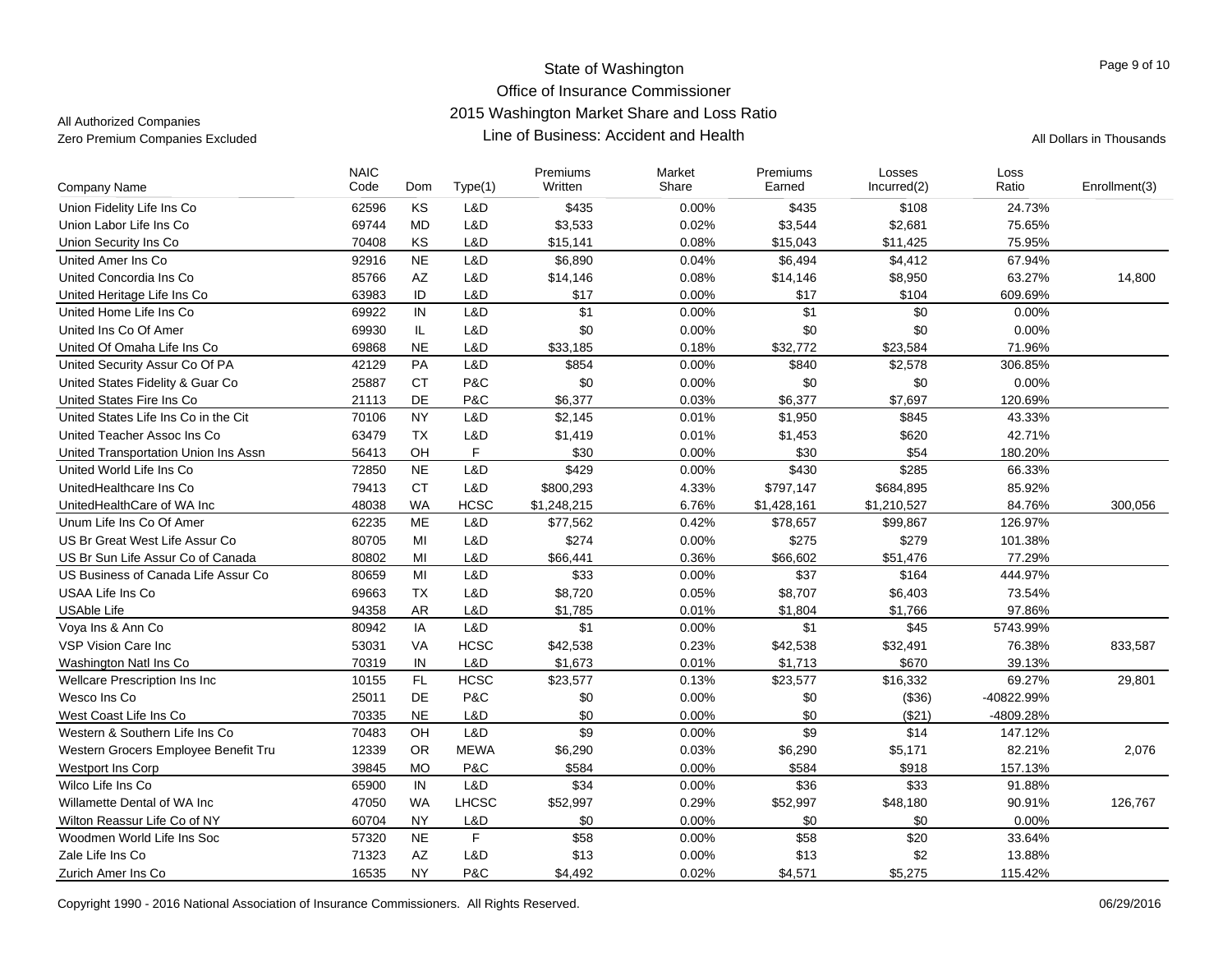#### 2015 Washington Market Share and Loss Ratio

| All Authorized Companies<br>Zero Premium Companies Excluded |                     | Lo To Washington Mantot Onaro and Loss Ratio<br>Line of Business: Accident and Health |         |                     |                 |                    |                       |               |               |  |  |
|-------------------------------------------------------------|---------------------|---------------------------------------------------------------------------------------|---------|---------------------|-----------------|--------------------|-----------------------|---------------|---------------|--|--|
| Company Name                                                | <b>NAIC</b><br>Code | Dom                                                                                   | Type(1) | Premiums<br>Written | Market<br>Share | Premiums<br>Earned | Losses<br>Incurred(2) | Loss<br>Ratio | Enrollment(3) |  |  |
| Zurich Amer Life Ins Co                                     | 90557               | IL                                                                                    | L&D     | \$0                 | 0.00%           | \$0                | $($ \$21)             | $-10189.81\%$ |               |  |  |
| Totals (Loss Ratio is average)(4)                           |                     |                                                                                       |         | \$18,461,283        | 100.00%         | \$19,066,405       | \$16,419,039          | 86.12%        | 5,837,159     |  |  |

(1)L&D=Life and Disability Ins. Co., P&C=Property and Casualty Ins. Co., HMO=Health Maintenance Organization, HCSC=Health Care Service Contractor, LHCSC=Limited HCSC,

F=Fraternal, MEWA=Multiple Employer Welfare Arrangement

(2)Includes Risk Revenue-related claims and benefits. However, Premiums Written and Premiums Earned do not include Risk Revenue.

(3) Enrollment only provided by companies filing the NAIC Health blank.

(4)Totals do not represent all health coverage in Washington.

Page 10 of 10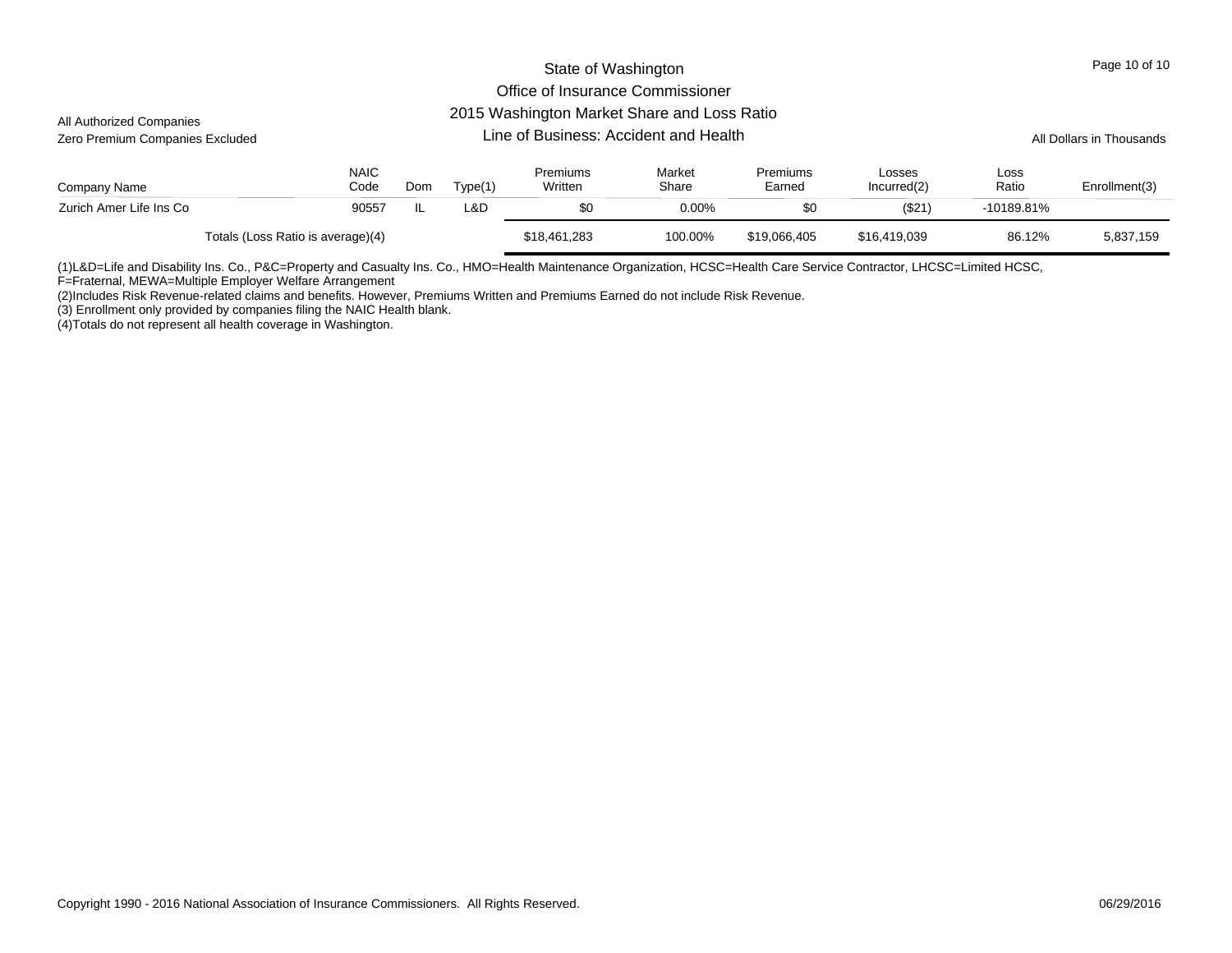All Authorized Companies

Page 1 of 1

|                                         | <b>NAIC</b> |           |           | Market   |  |
|-----------------------------------------|-------------|-----------|-----------|----------|--|
| Company Name                            | Code        | Dom       | Totals    | Share    |  |
| Assured Life Assn                       | 56499       | CO        | \$55      | 0.04%    |  |
| <b>Catholic Order Of Foresters</b>      | 57487       | IL.       | \$10      | $0.01\%$ |  |
| Croatian Fraternal Union Of Amer        | 56634       | PA        | \$283     | 0.20%    |  |
| Degree Of Honor Protective Assn         | 57088       | <b>MN</b> | \$11      | 0.01%    |  |
| Everence Assn Inc                       | 57991       | IN        | \$39      | 0.03%    |  |
| First Cath Slovak Ladies Assn USA       | 56332       | OH        | \$1       | 0.00%    |  |
| Independent Order Of Foresters Us Br    | 58068       | <b>NY</b> | \$26      | 0.02%    |  |
| Modern Woodmen Of Amer                  | 57541       | IL.       | \$6,726   | 4.85%    |  |
| National Catholic Soc Of Foresters      | 57568       | IL.       | \$227     | 0.16%    |  |
| Polish Natl Alliance Us Of Na           | 57622       | IL.       | \$6       | $0.00\%$ |  |
| Royal Neighbors Of Amer                 | 57657       | IL.       | \$753     | 0.54%    |  |
| Sons Of Norway                          | 57142       | <b>MN</b> | \$1,321   | 0.95%    |  |
| Supreme Council The Royal Arcanum       | 58181       | MA        | \$3       | 0.00%    |  |
| <b>Thrivent Financial For Lutherans</b> | 56014       | WI        | \$128,446 | 92.59%   |  |
| United Transportation Union Ins Assn    | 56413       | OH        | \$7       | 0.00%    |  |
| Womans Life Ins Society                 | 56170       | MI        | \$1       | $0.00\%$ |  |
| Woodmen World Life Ins Soc              | 57320       | <b>NE</b> | \$814     | 0.59%    |  |
|                                         | Totals      |           | \$138,728 | 100.00%  |  |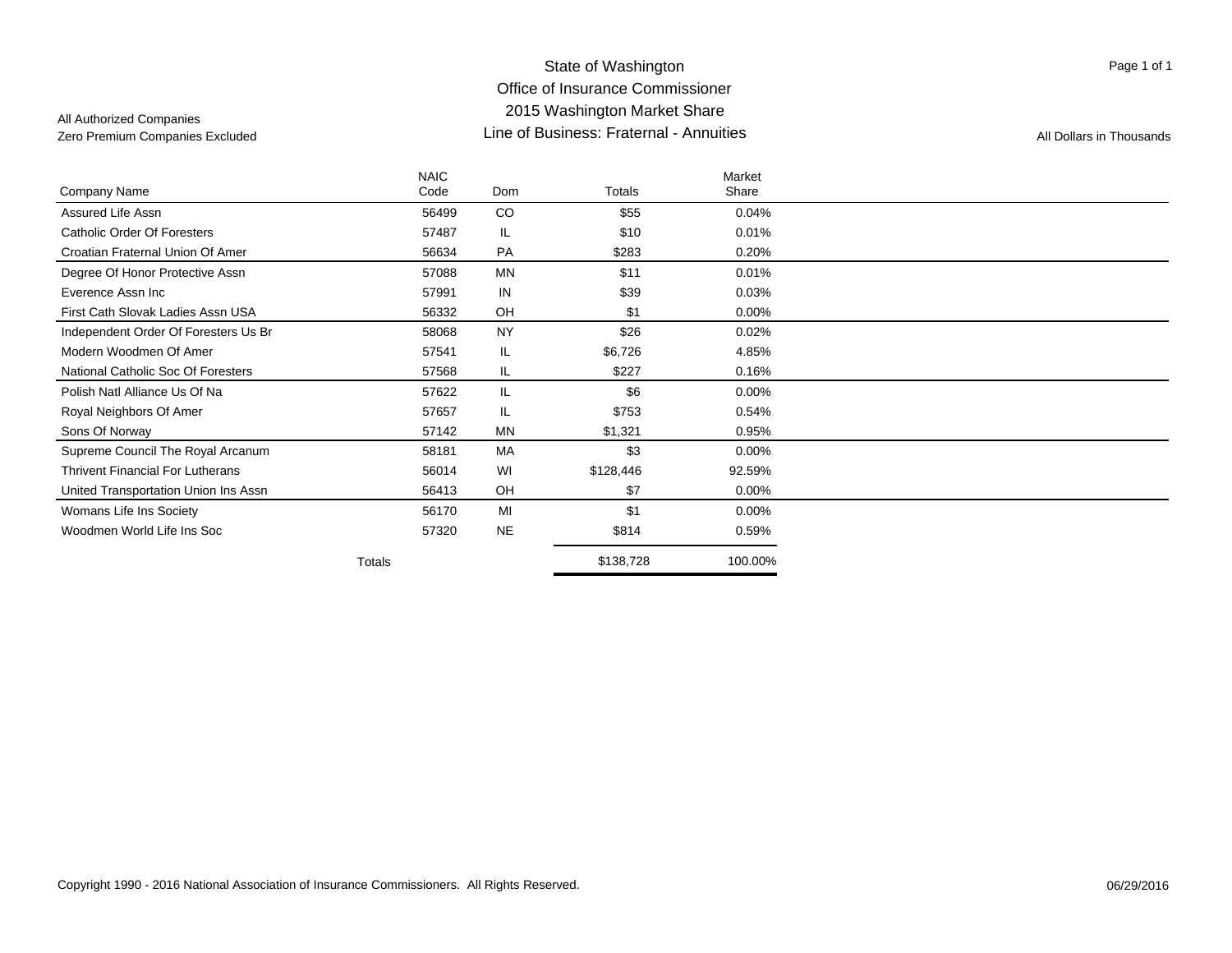### State of Washington Office of Insurance Commissioner 2015 Washington Market Share Line of Business: Fraternal - Life InsuranceZero Premium Companies Excluded **All Dollars in Thousands Line of Business: Fraternal - Life Insurance** All Dollars in Thousands

Page 1 of 1

|                                         | <b>NAIC</b>   |           |               | Market   |  |
|-----------------------------------------|---------------|-----------|---------------|----------|--|
| Company Name                            | Code          | Dom       | <b>Totals</b> | Share    |  |
| Assured Life Assn                       | 56499         | CO        | \$50          | 0.08%    |  |
| <b>Catholic Order Of Foresters</b>      | 57487         | IL.       | \$21          | 0.03%    |  |
| Croatian Fraternal Union Of Amer        | 56634         | PA        | \$45          | 0.07%    |  |
| Degree Of Honor Protective Assn         | 57088         | <b>MN</b> | \$184         | 0.29%    |  |
| Everence Assn Inc.                      | 57991         | IN        | \$6           | 0.01%    |  |
| First Cath Slovak Ladies Assn USA       | 56332         | OH        | \$0           | 0.00%    |  |
| Independent Order Of Foresters Us Br    | 58068         | <b>NY</b> | \$5,832       | 9.22%    |  |
| Knights Of Columbus                     | 58033         | <b>CT</b> | \$10,087      | 15.94%   |  |
| Loyal Christian Benefit Assn            | 56758         | PA        | \$4           | 0.01%    |  |
| Modern Woodmen Of Amer                  | 57541         | IL.       | \$1,746       | 2.76%    |  |
| National Catholic Soc Of Foresters      | 57568         | IL.       | \$11          | 0.02%    |  |
| Polish Natl Alliance Us Of Na           | 57622         | IL.       | \$48          | 0.08%    |  |
| Royal Neighbors Of Amer                 | 57657         | IL.       | \$938         | 1.48%    |  |
| Slovene Natl Benefit Society            | 57673         | PA        | \$1           | $0.00\%$ |  |
| Sons Of Norway                          | 57142         | <b>MN</b> | \$1,331       | 2.10%    |  |
| Supreme Council The Royal Arcanum       | 58181         | MA        | \$8           | 0.01%    |  |
| <b>Thrivent Financial For Lutherans</b> | 56014         | WI        | \$42,202      | 66.69%   |  |
| United Transportation Union Ins Assn    | 56413         | OH        | \$33          | 0.05%    |  |
| Western Fraternal Life Assn             | 58017         | IA        | \$7           | 0.01%    |  |
| Womans Life Ins Society                 | 56170         | MI        | \$4           | 0.01%    |  |
| Woodmen World Life Ins Soc              | 57320         | <b>NE</b> | \$722         | 1.14%    |  |
|                                         | <b>Totals</b> |           | \$63,280      | 100.00%  |  |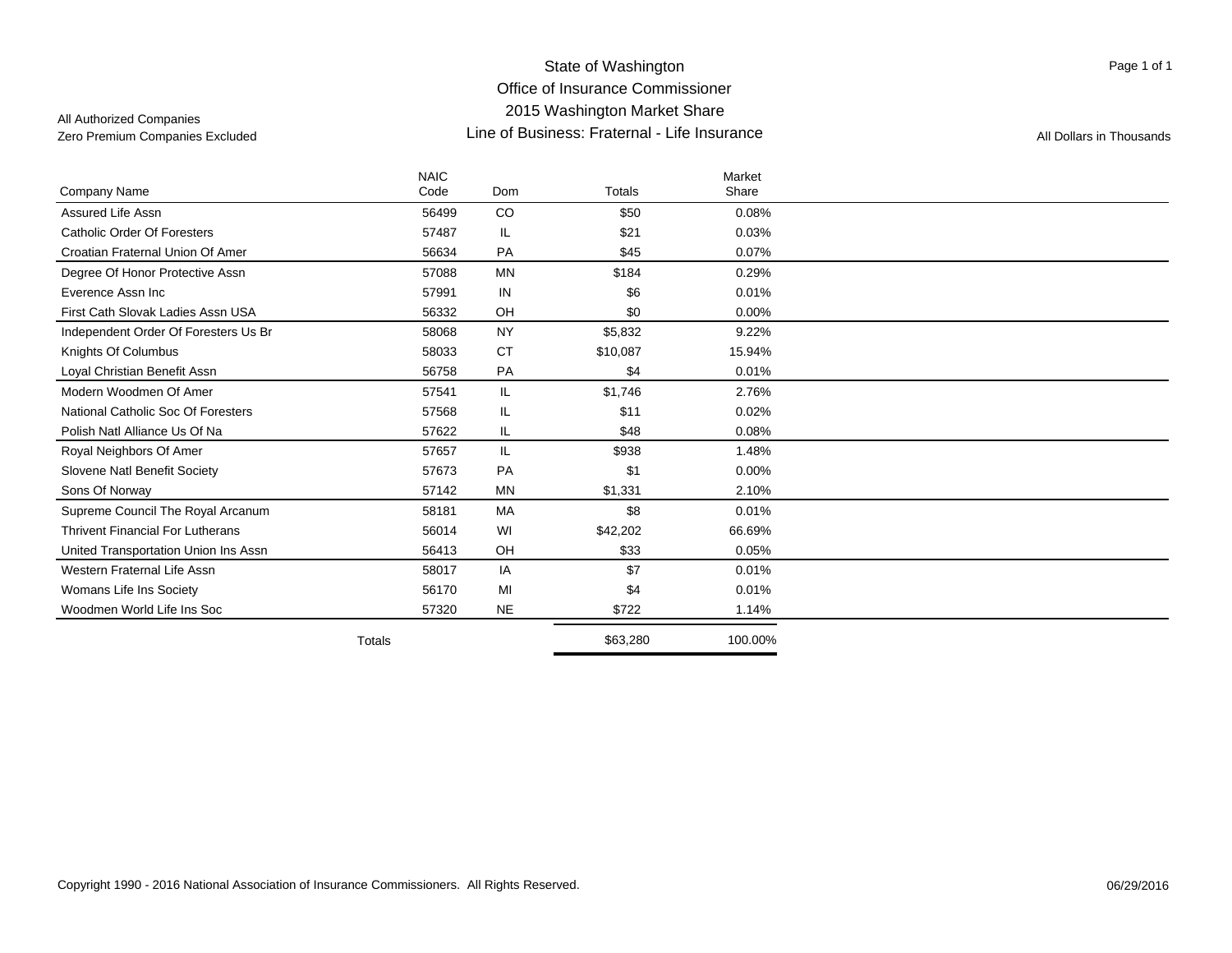## All Authorized Companies

| <b>Company Name</b>                  | <b>NAIC</b><br>Code | Dom            | Ordinary | Credit | Group    | Industrial | Total    | Market<br>Share |
|--------------------------------------|---------------------|----------------|----------|--------|----------|------------|----------|-----------------|
| 4 Ever Life Ins Co                   | 80985               | IL.            | \$0      | \$0    | \$121    | \$0        | \$121    | 0.01%           |
| 5 Star Life Ins Co                   | 77879               | LA             | \$301    | \$0    | \$1,686  | \$0        | \$1,988  | 0.08%           |
| AAA Life Ins Co                      | 71854               | MI             | \$4,119  | \$0    | \$4,944  | \$0        | \$9,063  | 0.39%           |
| Ability Ins Co                       | 71471               | <b>NE</b>      | \$2      | \$0    | \$0      | \$0        | \$2      | $0.00\%$        |
| Accordia Life & Ann Co               | 62200               | IA             | \$2,788  | \$0    | \$0      | \$0        | \$2,788  | 0.12%           |
| Aetna Life Ins Co                    | 60054               | <b>CT</b>      | \$545    | \$0    | \$30,139 | \$0        | \$30,684 | 1.31%           |
| Allianz Life Ins Co Of N Amer        | 90611               | MN             | \$6,496  | \$0    | \$31     | \$0        | \$6,527  | 0.28%           |
| Allstate Assur Co                    | 70866               | IL.            | \$209    | \$0    | \$0      | \$0        | \$209    | 0.01%           |
| Allstate Life Ins Co                 | 60186               | IL             | \$8,660  | \$0    | \$258    | \$0        | \$8,917  | 0.38%           |
| American Amicable Life Ins Co Of TX  | 68594               | <b>TX</b>      | \$516    | \$0    | \$102    | \$0        | \$619    | 0.03%           |
| American Bankers Life Assur Co Of FL | 60275               | $\mathsf{FL}$  | \$61     | \$124  | \$1      | \$0        | \$186    | 0.01%           |
| American Equity Invest Life Ins Co.  | 92738               | IA             | \$5      | \$0    | \$1      | \$0        | \$6      | 0.00%           |
| American Family Life Assur Co of Col | 60380               | <b>NE</b>      | \$2,778  | \$0    | \$15     | \$0        | \$2,793  | 0.12%           |
| American Family Life Ins Co          | 60399               | WI             | \$6,780  | \$0    | \$26     | \$0        | \$6,806  | 0.29%           |
| American Fidelity Assur Co           | 60410               | OK             | \$1,740  | \$0    | \$0      | \$0        | \$1,740  | 0.07%           |
| American Fidelity Life Ins Co        | 60429               | FL             | \$50     | \$0    | \$0      | \$0        | \$50     | $0.00\%$        |
| American Gen Life Ins Co             | 60488               | <b>TX</b>      | \$30,519 | \$4    | \$1,033  | \$1        | \$31,558 | 1.35%           |
| American Heritage Life Ins Co        | 60534               | FL             | \$196    | (\$1)  | \$261    | \$0        | \$455    | 0.02%           |
| American Hith & Life Ins Co.         | 60518               | <b>TX</b>      | \$151    | \$606  | \$13     | \$0        | \$771    | 0.03%           |
| American Income Life Ins Co          | 60577               | IN             | \$19,142 | \$0    | \$47     | \$0        | \$19,188 | 0.82%           |
| American Memorial Life Ins Co        | 67989               | SD             | \$11,116 | \$0    | \$150    | \$0        | \$11,266 | 0.48%           |
| American Modern Life Ins Co          | 65811               | OH             | \$0      | \$337  | \$0      | \$0        | \$337    | 0.01%           |
| American Natl Ins Co                 | 60739               | <b>TX</b>      | \$5,720  | \$3    | \$11     | \$0        | \$5,734  | 0.25%           |
| American Natl Life Ins Co Of TX      | 71773               | <b>TX</b>      | \$9      | \$0    | \$0      | \$0        | \$9      | 0.00%           |
| American Public Life Ins Co          | 60801               | OK             | \$3      | \$0    | \$0      | \$0        | \$3      | 0.00%           |
| American Republic Ins Co             | 60836               | IA             | \$104    | \$0    | \$0      | \$0        | \$104    | 0.00%           |
| American United Life Ins Co          | 60895               | ${\sf IN}$     | \$3,694  | \$0    | \$1,434  | \$0        | \$5,128  | 0.22%           |
| Americo Fin Life & Ann Ins Co        | 61999               | <b>TX</b>      | \$1,366  | \$0    | \$9      | \$0        | \$1,375  | 0.06%           |
| Ameritas Life Ins Corp               | 61301               | <b>NE</b>      | \$9,606  | \$0    | \$1      | \$0        | \$9,607  | 0.41%           |
| Amica Life Ins Co                    | 72222               | R <sub>l</sub> | \$1,709  | \$0    | \$56     | \$0        | \$1,765  | 0.08%           |
| Anthem Life Ins Co                   | 61069               | IN             | \$1      | \$0    | \$74     | \$0        | \$75     | 0.00%           |
| Assurity Life Ins Co                 | 71439               | <b>NE</b>      | \$2,801  | \$0    | \$14     | \$0        | \$2,814  | 0.12%           |
| Athene Ann & Life Assur Co of NY     | 68039               | <b>NY</b>      | \$25     | \$0    | \$0      | \$0        | \$25     | 0.00%           |
| Athene Ann & Life Co                 | 61689               | IA             | \$10,583 | \$0    | \$25     | \$0        | \$10,607 | 0.45%           |
| Athene Annuity & Life Assur Co       | 61492               | DE             | \$1,230  | \$0    | \$15     | \$0        | \$1,245  | 0.05%           |
| Aurora Natl Life Assur Co            | 61182               | CA             | \$311    | \$0    | \$4      | \$0        | \$314    | 0.01%           |
| Auto Club Life Ins Co                | 84522               | MI             | \$21     | \$0    | \$0      | \$0        | \$21     | 0.00%           |

Copyright 1990 - 2016 National Association of Insurance Commissioners. All Rights Reserved. 06/29/2016 06/29/2016

Page 1 of 9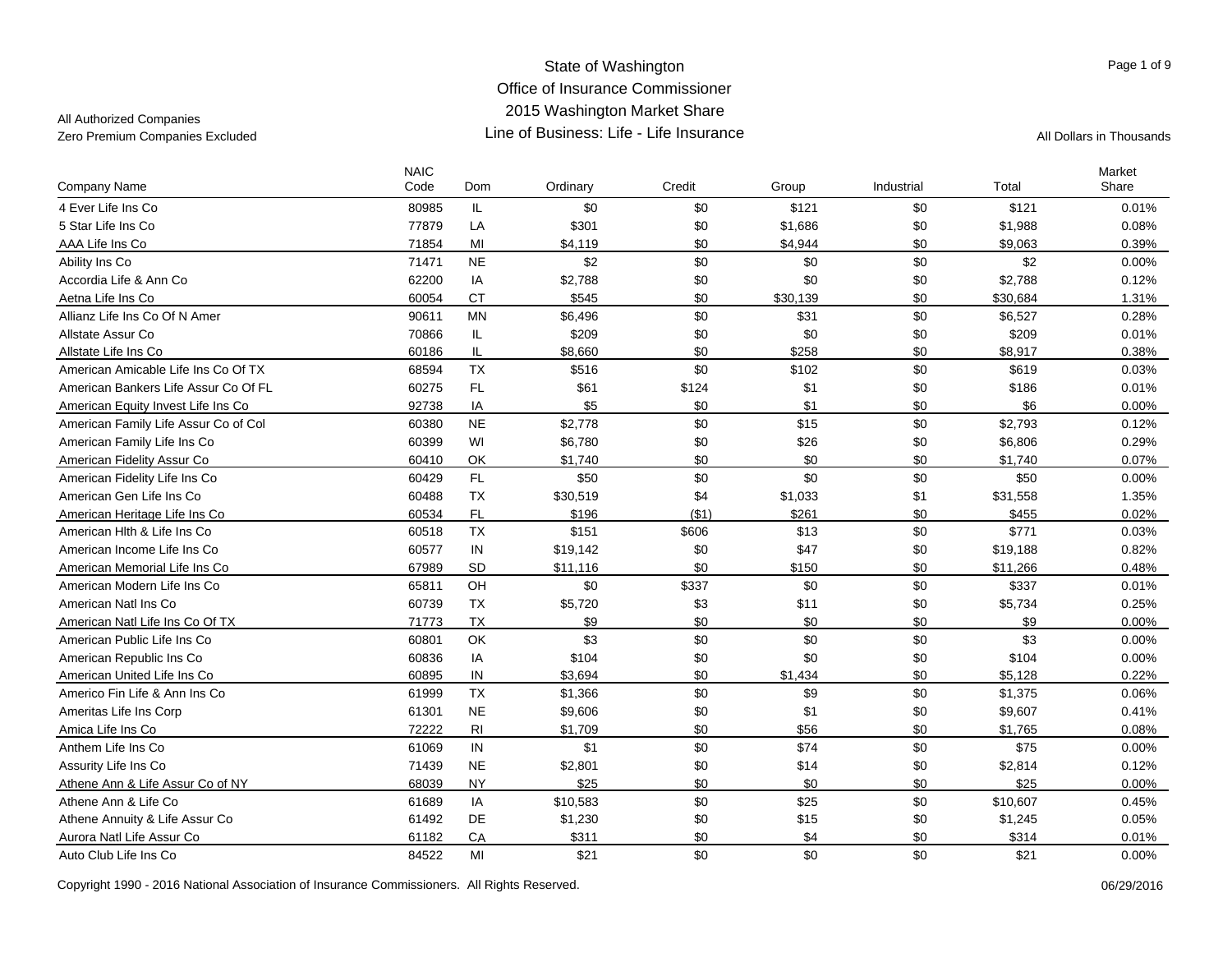All Authorized Companies

| <b>Company Name</b>              | <b>NAIC</b><br>Code | Dom       | Ordinary | Credit | Group   | Industrial | Total    | Market<br>Share |
|----------------------------------|---------------------|-----------|----------|--------|---------|------------|----------|-----------------|
| Auto Owners Life Ins Co          | 61190               | MI        | \$55     | \$0    | \$0     | \$0        | \$55     | 0.00%           |
|                                  | 62880               | CO        | \$113    | \$0    | \$0     | \$0        | \$113    | 0.00%           |
| AXA Equitable Life & Ann Co      |                     | <b>NY</b> |          | \$0    | \$0     | \$0        |          |                 |
| AXA Equitable Life Ins Co        | 62944               |           | \$26,845 |        |         | \$0        | \$26,845 | 1.15%           |
| Baltimore Life Ins Co            | 61212               | <b>MD</b> | \$309    | \$0    | \$0     |            | \$309    | 0.01%           |
| Bankers Fidelity Life Ins Co     | 61239               | GA        | \$2      | \$0    | \$0     | \$0        | \$2      | 0.00%           |
| Bankers Life & Cas Co            | 61263               | IL.       | \$5.971  | \$0    | \$0     | \$0        | \$5.971  | 0.26%           |
| Banner Life Ins Co               | 94250               | <b>MD</b> | \$22,717 | \$0    | \$0     | \$0        | \$22,717 | 0.97%           |
| Beneficial Life Ins Co           | 61395               | UT        | \$5,347  | \$0    | \$0     | \$0        | \$5,347  | 0.23%           |
| Berkley Life & Hith Ins Co       | 64890               | IA        | \$55     | \$0    | \$0     | \$0        | \$55     | $0.00\%$        |
| Berkshire Life Ins Co of Amer    | 71714               | <b>MA</b> | \$62     | \$0    | \$0     | \$0        | \$62     | $0.00\%$        |
| Best Life & Hlth Ins Co          | 90638               | <b>TX</b> | \$0      | \$14   | \$0     | \$0        | \$14     | 0.00%           |
| Boston Mut Life Ins Co           | 61476               | <b>MA</b> | \$1.057  | \$0    | \$12    | \$0        | \$1.068  | 0.05%           |
| Capitol Life Ins Co              | 61581               | <b>TX</b> | \$0      | \$0    | \$0     | \$0        | \$0      | 0.00%           |
| Catamaran Ins of Ohio Inc        | 69647               | OH        | \$2      | \$0    | \$0     | \$0        | \$2      | 0.00%           |
| Central Security Life Ins Co     | 61735               | <b>TX</b> | \$6      | \$0    | \$0     | \$0        | \$6      | $0.00\%$        |
| Central States H & L Co Of Omaha | 61751               | <b>NE</b> | \$14     | \$366  | \$0     | \$0        | \$380    | 0.02%           |
| Central United Life Ins Co       | 61883               | <b>AR</b> | \$7      | \$0    | \$0     | \$0        | \$7      | 0.00%           |
| Centurion Life Ins Co            | 62383               | IA        | \$0      | \$0    | \$0     | \$0        | \$0      | $0.00\%$        |
| Chesapeake Life Ins Co           | 61832               | OK        | \$191    | \$0    | \$0     | \$0        | \$191    | 0.01%           |
| Christian Fidelity Life Ins Co   | 61859               | <b>TX</b> | \$0      | \$0    | \$0     | \$0        | \$0      | 0.00%           |
| Church Life Ins Corp             | 61875               | <b>NY</b> | \$3      | \$0    | \$454   | \$0        | \$458    | 0.02%           |
| CICA Life Ins Co of Amer         | 71463               | CO        | \$11     | \$0    | \$0     | \$0        | \$11     | 0.00%           |
| Cigna Hlth & Life Ins Co         | 67369               | <b>CT</b> | \$1      | \$0    | \$0     | \$0        | \$1      | 0.00%           |
| Cincinnati Life Ins Co           | 76236               | OH        | \$2,086  | \$0    | \$0     | \$0        | \$2,086  | 0.09%           |
| CM Life Ins Co                   | 93432               | <b>CT</b> | \$2,507  | \$0    | \$0     | \$0        | \$2,507  | 0.11%           |
| CMFG Life Ins Co                 | 62626               | IA        | \$4,758  | \$726  | \$478   | \$0        | \$5,962  | 0.25%           |
| Colonial Life & Accident Ins Co  | 62049               | SC        | \$2,190  | \$0    | \$155   | \$0        | \$2,345  | 0.10%           |
| Colonial Penn Life Ins Co        | 62065               | PA        | \$862    | \$0    | \$118   | \$0        | \$980    | 0.04%           |
| Colorado Bankers Life Ins Co     | 84786               | <b>NC</b> | \$999    | \$0    | \$0     | \$0        | \$999    | 0.04%           |
| Columbian Life Ins Co            | 76023               | IL.       | \$96     | \$0    | \$5     | \$0        | \$101    | 0.00%           |
| Columbian Mut Life Ins Co        | 62103               | <b>NY</b> | \$28     | \$0    | \$0     | \$0        | \$28     | 0.00%           |
| Columbus Life Ins Co             | 99937               | OH        | \$1,946  | \$0    | \$0     | \$0        | \$1,946  | 0.08%           |
| Combined Ins Co Of Amer          | 62146               | IL        | \$563    | \$0    | \$136   | \$0        | \$700    | 0.03%           |
| Commonwealth Ann & Life Ins Co   | 84824               | MA        | \$587    | \$0    | \$2     | \$0        | \$588    | 0.03%           |
| Companion Life Ins Co            | 77828               | SC        | \$0      | \$0    | \$28    | \$0        | \$28     | 0.00%           |
| Connecticut Gen Life Ins Co      | 62308               | <b>CT</b> | \$1,916  | \$0    | \$2,478 | \$0        | \$4,394  | 0.19%           |
| Constitution Life Ins Co         | 62359               | <b>TX</b> | \$18     | \$0    | \$0     | \$0        | \$18     | 0.00%           |
|                                  |                     |           |          |        |         |            |          |                 |

Copyright 1990 - 2016 National Association of Insurance Commissioners. All Rights Reserved. 06/29/2016

Page 2 of 9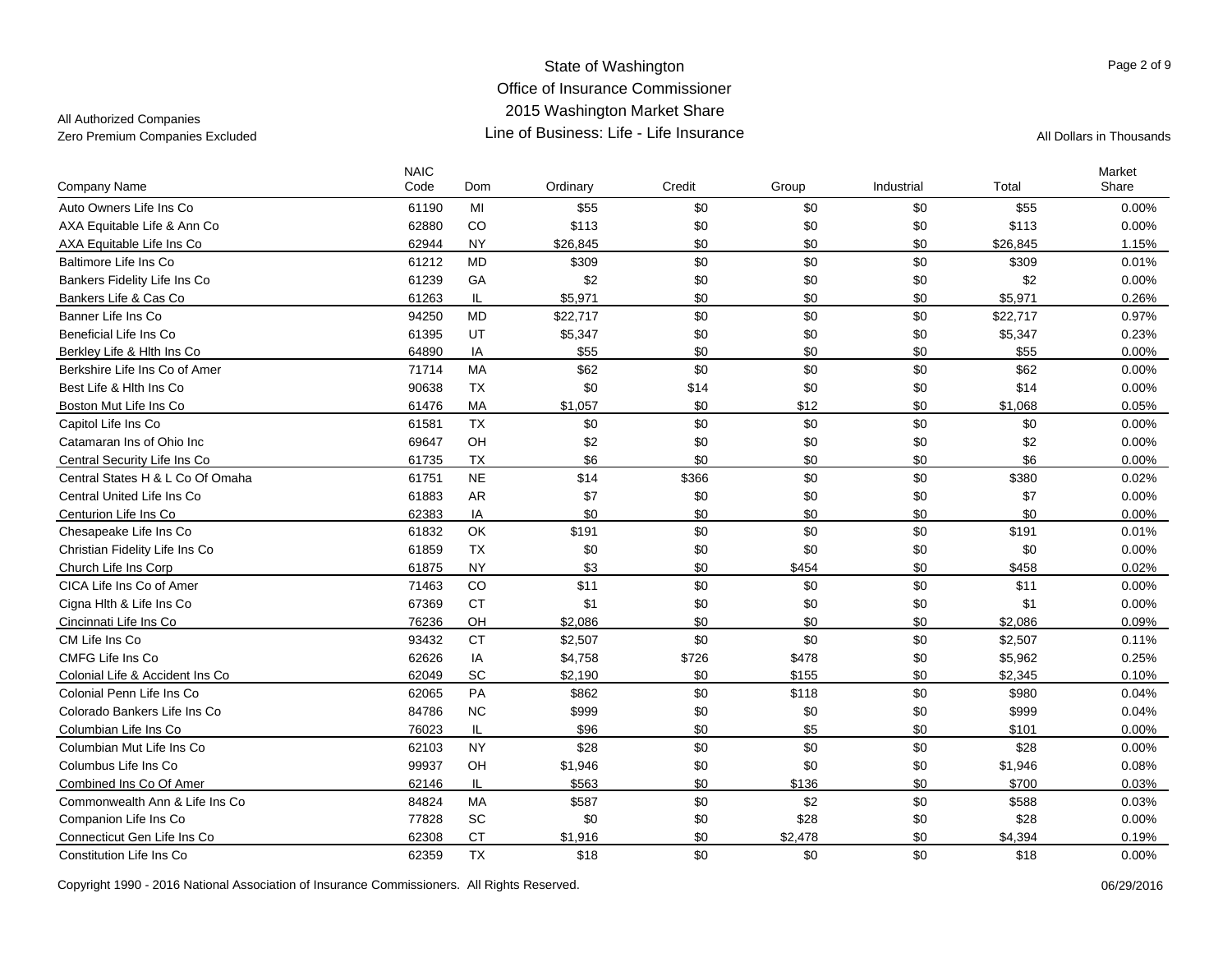All Authorized Companies

| <b>Company Name</b>                  | <b>NAIC</b><br>Code | Dom       | Ordinary | Credit | Group   | Industrial | Total    | Market<br>Share |
|--------------------------------------|---------------------|-----------|----------|--------|---------|------------|----------|-----------------|
| <b>Continental Amer Ins Co</b>       | 71730               | SC        | \$0      | \$0    | \$58    | \$0        | \$58     | 0.00%           |
| Continental Gen Ins Co               | 71404               | OH        | \$68     | \$0    | \$0     | \$0        | \$68     | 0.00%           |
| Country Investors Life Assur Co      | 94218               | IL        | \$1,092  | \$0    | \$0     | \$0        | \$1,092  | 0.05%           |
| Country Life Ins Co                  | 62553               | IL        | \$17,298 | \$0    | \$50    | \$0        | \$17,348 | 0.74%           |
| CSI Life Ins Co                      | 82880               | <b>NE</b> | \$1      | \$0    | \$0     | \$0        | \$1      | 0.00%           |
| Dearborn Natl Life Ins Co            | 71129               | IL        | \$19     | \$0    | \$2,322 | \$0        | \$2,341  | 0.10%           |
| Delaware Amer Life Ins Co            | 62634               | DE        | \$19     | \$0    | \$9     | \$0        | \$28     | 0.00%           |
| Delaware Life Ins Co                 | 79065               | DE        | \$1,949  | \$0    | \$0     | \$0        | \$1,949  | 0.08%           |
| ELCO Mut Life & Ann                  | 84174               | IL        | \$0      | \$0    | \$0     | \$0        | \$0      | 0.00%           |
| <b>EMC Natl Life Co</b>              | 62928               | IA        | \$412    | \$0    | \$0     | \$0        | \$413    | 0.02%           |
| Equitable Life & Cas Ins Co          | 62952               | UT        | \$11     | \$0    | \$0     | \$0        | \$11     | 0.00%           |
| Equitrust Life Ins Co                | 62510               | IL.       | \$5.712  | \$0    | \$0     | \$0        | \$5.712  | 0.24%           |
| Family Heritage Life Ins Co Of Amer  | 77968               | OH        | \$80     | \$0    | \$0     | \$0        | \$80     | 0.00%           |
| Family Life Ins Co                   | 63053               | <b>TX</b> | \$419    | \$0    | \$0     | \$0        | \$419    | 0.02%           |
| Farm Bureau Life Ins Co              | 63088               | IA        | \$569    | \$0    | \$26    | \$0        | \$595    | 0.03%           |
| Farmers New World Life Ins Co        | 63177               | <b>WA</b> | \$36,578 | \$0    | \$0     | \$0        | \$36,578 | 1.56%           |
| Federal Life Ins Co                  | 63223               | IL        | \$109    | \$0    | \$1     | \$0        | \$110    | 0.00%           |
| Federated Life Ins Co                | 63258               | <b>MN</b> | \$1,109  | \$0    | \$0     | \$0        | \$1,109  | 0.05%           |
| Fidelity & Guar Life Ins Co          | 63274               | IA        | \$5,140  | \$0    | \$0     | \$0        | \$5,140  | 0.22%           |
| Fidelity Investments Life Ins Co     | 93696               | UT        | \$346    | \$0    | \$0     | \$0        | \$346    | 0.01%           |
| Fidelity Life Assn A Legal Reserve L | 63290               | IL        | \$1,597  | \$0    | \$5     | \$0        | \$1,601  | 0.07%           |
| Fidelity Security Life Ins Co        | 71870               | <b>MO</b> | \$21     | \$0    | \$5     | \$0        | \$26     | 0.00%           |
| First Allmerica Fin Life Ins Co      | 69140               | MA        | \$82     | \$0    | \$0     | \$0        | \$82     | 0.00%           |
| First Hlth Life & Hlth Ins Co        | 90328               | <b>TX</b> | \$30     | \$0    | \$0     | \$0        | \$30     | 0.00%           |
| First Penn Pacific Life Ins Co       | 67652               | IN        | \$2,191  | \$0    | \$6     | \$0        | \$2,198  | 0.09%           |
| Foresters Life Ins Ann Co            | 63495               | <b>NY</b> | \$1,777  | \$0    | \$0     | \$0        | \$1,777  | 0.08%           |
| Forethought Life Ins Co              | 91642               | IN        | \$19,150 | \$0    | \$91    | \$0        | \$19,241 | 0.82%           |
| Freedom Life Ins Co Of Amer          | 62324               | <b>TX</b> | \$1      | \$0    | \$0     | \$0        | \$1      | 0.00%           |
| Garden State Life Ins Co             | 63657               | <b>TX</b> | \$382    | \$0    | \$0     | \$0        | \$382    | 0.02%           |
| General Amer Life Ins Co             | 63665               | <b>MO</b> | \$4,135  | \$0    | \$2     | \$0        | \$4,137  | $0.18\%$        |
| General Fidelity Life Ins Co         | 93521               | SC        | \$0      | \$44   | \$0     | \$0        | \$44     | 0.00%           |
| Genworth Life & Ann Ins Co           | 65536               | VA        | \$34,193 | \$0    | \$140   | \$0        | \$34,333 | 1.47%           |
| Genworth Life Ins Co                 | 70025               | DE        | \$7,476  | \$0    | \$134   | \$0        | \$7,610  | 0.33%           |
| Gerber Life Ins Co                   | 70939               | <b>NY</b> | \$5,000  | \$0    | \$3     | \$0        | \$5,002  | 0.21%           |
| Globe Life & Accident Ins Co         | 91472               | <b>NE</b> | \$2,466  | \$0    | \$4,246 | \$0        | \$6,712  | 0.29%           |
| Golden Rule Ins Co                   | 62286               | IN        | \$284    | \$0    | \$0     | \$0        | \$284    | 0.01%           |
| Government Personnel Mut Life Ins Co | 63967               | <b>TX</b> | \$1,027  | \$0    | (\$10)  | \$0        | \$1,016  | 0.04%           |

Copyright 1990 - 2016 National Association of Insurance Commissioners. All Rights Reserved.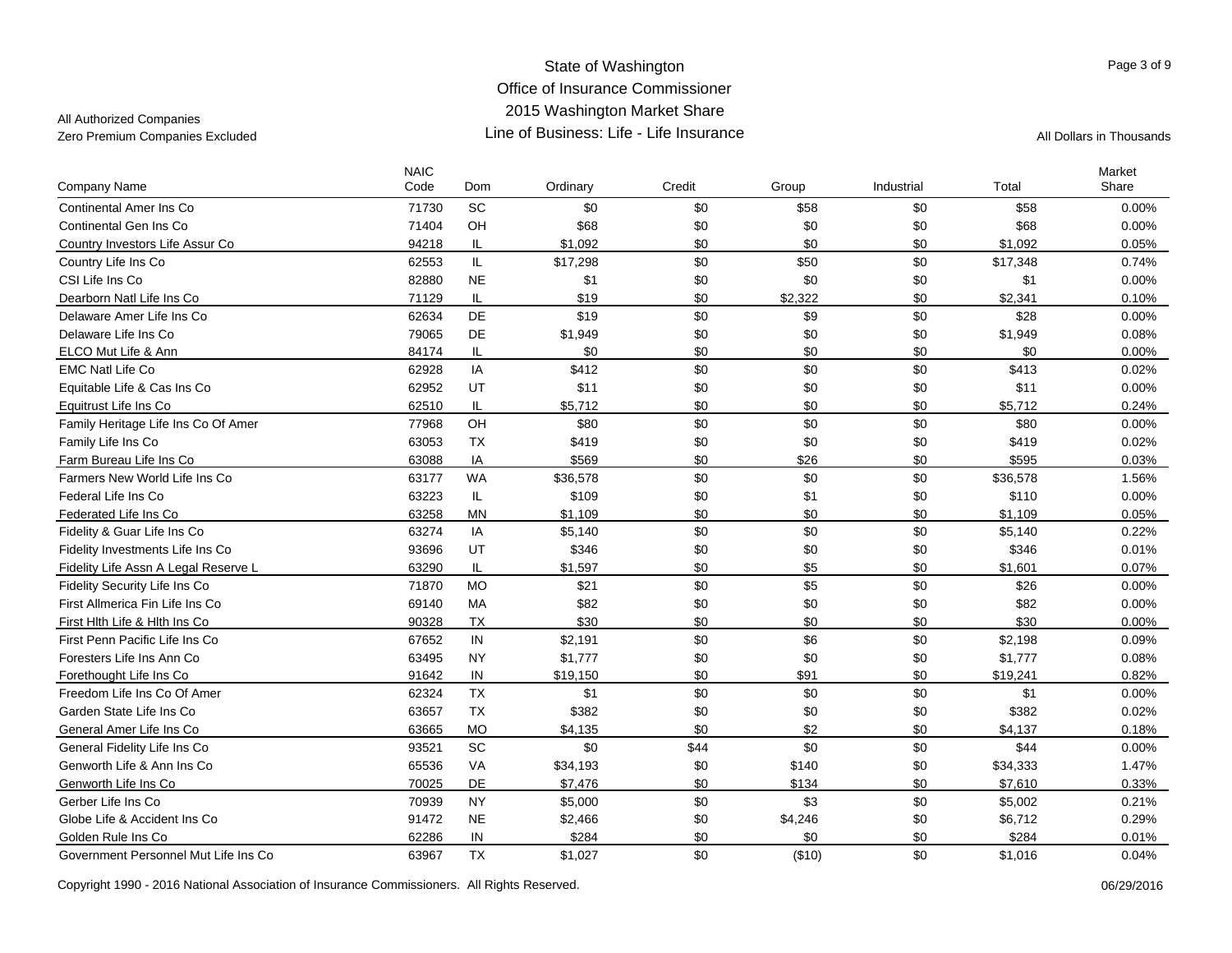## All Authorized Companies

| Company Name                         | <b>NAIC</b><br>Code | Dom       | Ordinary | Credit | Group    | Industrial | Total    | Market<br>Share |
|--------------------------------------|---------------------|-----------|----------|--------|----------|------------|----------|-----------------|
| Great Amer Life Ins Co               | 63312               | OH        | \$724    | \$0    | \$0      | \$0        | \$724    | 0.03%           |
| Great Southern Life Ins Co           | 90212               | <b>TX</b> | \$375    | \$0    | \$2      | \$0        | \$377    | 0.02%           |
| Great W Life & Ann Ins Co            | 68322               | CO        | \$9,345  | \$0    | \$1,676  | \$0        | \$11,021 | 0.47%           |
| Great Western Ins Co.                | 71480               | UT        | \$2      | \$0    | \$0      | \$0        | \$2      | $0.00\%$        |
| Guarantee Trust Life Ins Co          | 64211               | IL        | \$116    | \$0    | \$0      | \$0        | \$116    | 0.00%           |
| Guaranty Income Life Ins Co          | 64238               | LA        | \$37     | \$0    | \$0      | \$0        | \$37     | 0.00%           |
| Guardian Ins & Ann Co Inc            | 78778               | DE        | \$122    | \$0    | \$7      | \$0        | \$129    | 0.01%           |
| Guardian Life Ins Co Of Amer         | 64246               | <b>NY</b> | \$18,376 | \$0    | \$2,726  | \$0        | \$21,102 | 0.90%           |
| Guggenheim Life & Ann Co             | 83607               | DE        | \$2      | \$0    | \$0      | \$0        | \$2      | 0.00%           |
| Hartford Life & Accident Ins Co      | 70815               | <b>CT</b> | \$218    | \$0    | \$16,100 | \$0        | \$16,318 | 0.70%           |
| Hartford Life & Ann Ins Co           | 71153               | <b>CT</b> | \$18,408 | \$0    | \$5      | \$0        | \$18,413 | 0.79%           |
| Hartford Life Ins Co                 | 88072               | <b>CT</b> | \$1,030  | \$0    | \$1,250  | \$0        | \$2.280  | 0.10%           |
| <b>HCC Life Ins Co</b>               | 92711               | IN        | \$379    | \$0    | \$0      | \$0        | \$379    | 0.02%           |
| Health Net Life Ins Co               | 66141               | CA        | \$0      | \$0    | \$0      | \$0        | \$0      | 0.00%           |
| Homesteaders Life Co                 | 64505               | IA        | \$12     | \$0    | \$101    | \$0        | \$113    | $0.00\%$        |
| Horace Mann Life Ins Co              | 64513               | IL.       | \$919    | \$0    | \$6      | \$0        | \$925    | 0.04%           |
| IA Amer Life Ins Co                  | 91693               | <b>TX</b> | \$71     | \$0    | \$0      | \$0        | \$71     | 0.00%           |
| Idealife Ins Co                      | 97764               | <b>CT</b> | \$27     | \$0    | \$0      | \$0        | \$27     | 0.00%           |
| Illinois Mut Life Ins Co             | 64580               | IL.       | \$184    | \$0    | \$0      | \$0        | \$184    | 0.01%           |
| Individual Assur Co Life Hith & Acc  | 81779               | OK        | \$2      | \$6    | \$0      | \$0        | \$7      | 0.00%           |
| Industrial Alliance Ins & Fin Serv I | 14406               | <b>TX</b> | \$154    | \$0    | \$0      | \$0        | \$154    | 0.01%           |
| Integrity Life Ins Co                | 74780               | OH        | \$7      | \$0    | \$0      | \$0        | \$7      | 0.00%           |
| Investors Life Ins Co N Amer         | 63487               | <b>TX</b> | \$129    | \$0    | \$0      | \$0        | \$129    | 0.01%           |
| Jackson Natl Life Ins Co             | 65056               | MI        | \$18,096 | \$0    | \$41     | \$0        | \$18,137 | 0.78%           |
| Jefferson Natl Life Ins Co           | 64017               | <b>TX</b> | \$122    | \$0    | \$2      | \$0        | \$124    | 0.01%           |
| John Alden Life Ins Co               | 65080               | WI        | \$65     | \$0    | \$0      | \$0        | \$65     | 0.00%           |
| John Hancock Life & Hith Ins Co      | 93610               | MA        | \$8      | \$0    | \$0      | \$0        | \$8      | 0.00%           |
| John Hancock Life Ins Co USA         | 65838               | MI        | \$70,448 | \$0    | \$6      | \$0        | \$70,454 | 3.01%           |
| Kanawha Ins Co                       | 65110               | SC        | \$38     | \$0    | \$2      | \$0        | \$40     | 0.00%           |
| Kansas City Life Ins Co              | 65129               | <b>MO</b> | \$3,583  | \$0    | \$115    | \$0        | \$3,697  | 0.16%           |
| Lafayette Life Ins Co                | 65242               | OH        | \$9,816  | \$0    | \$0      | \$0        | \$9,816  | 0.42%           |
| Landcar Life Ins Co                  | 92274               | UT        | \$0      | ( \$4) | \$0      | \$0        | $($ \$4) | 0.00%           |
| Liberty Bankers Life Ins Co          | 68543               | OK        | \$16     | \$0    | \$0      | \$0        | \$16     | 0.00%           |
| Liberty Life Assur Co Of Boston      | 65315               | <b>NH</b> | \$4,048  | \$0    | \$5,636  | \$0        | \$9,685  | 0.41%           |
| Liberty Natl Life Ins Co             | 65331               | <b>NE</b> | \$5,123  | \$0    | \$13     | \$0        | \$5,136  | 0.22%           |
| Life Ins Co Of N Amer                | 65498               | PA        | \$141    | \$0    | \$29,420 | \$0        | \$29,561 | 1.26%           |
| Life Ins Co Of The Southwest         | 65528               | <b>TX</b> | \$5,319  | \$0    | \$0      | \$0        | \$5,319  | 0.23%           |

Copyright 1990 - 2016 National Association of Insurance Commissioners. All Rights Reserved. 06/29/2016 06/29/2016

Page 4 of 9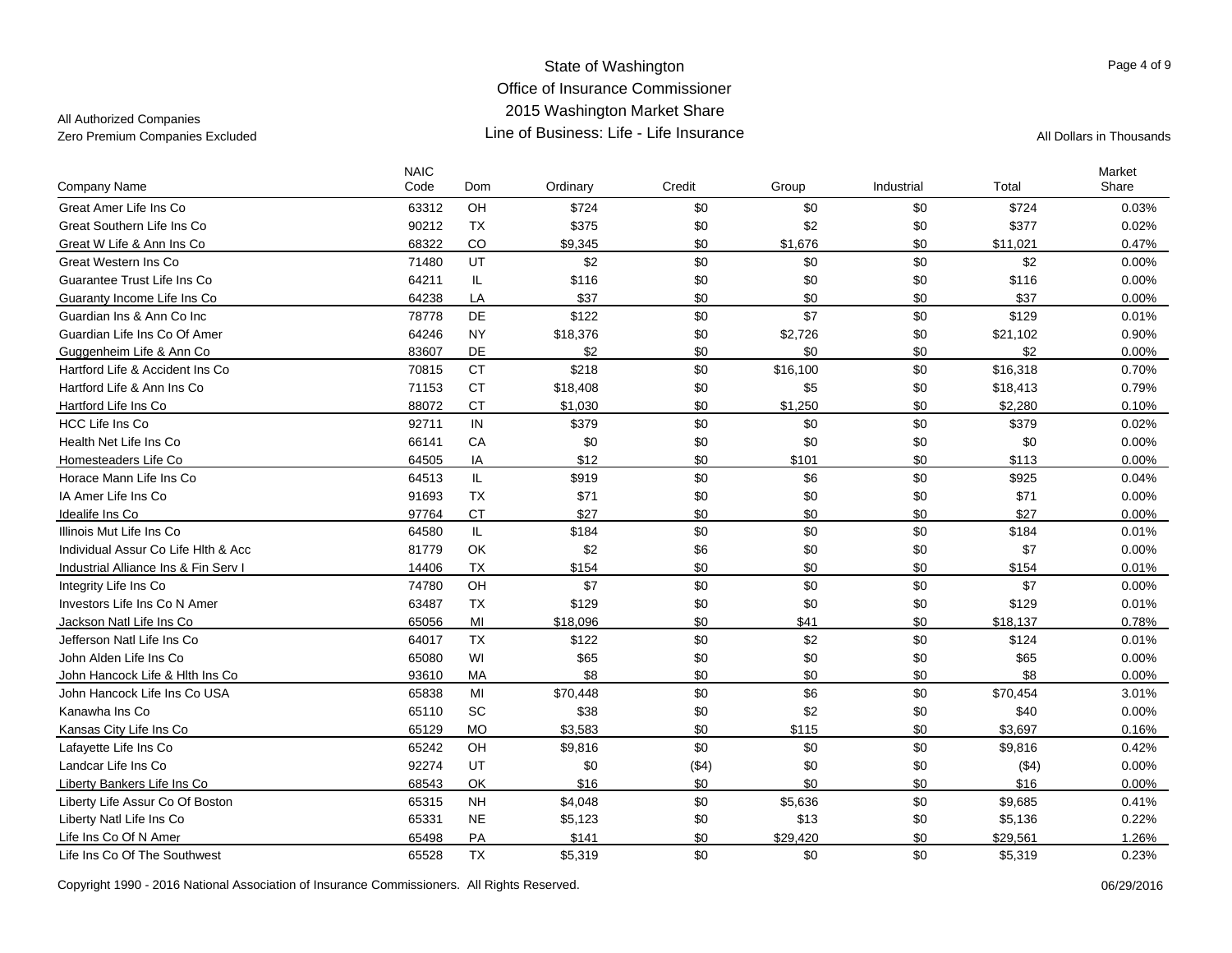## All Authorized Companies

| Company Name                        | <b>NAIC</b><br>Code | Dom       | Ordinary | Credit | Group     | Industrial | Total     | Market<br>Share |
|-------------------------------------|---------------------|-----------|----------|--------|-----------|------------|-----------|-----------------|
| Life Of The South Ins Co            | 97691               | GA        | \$0      | \$207  | \$0       | \$0        | \$207     | 0.01%           |
| LifeMap Assur Co                    | 97985               | <b>OR</b> | \$11     | \$0    | \$6,711   | \$0        | \$6,721   | 0.29%           |
| LifeSecure Ins Co                   | 77720               | MI        | \$32     | \$0    | \$0       | \$0        | \$32      | 0.00%           |
| Lifewise Assur Co                   | 94188               | <b>WA</b> | \$29     | \$0    | (\$981)   | \$0        | (\$952)   | (0.04)%         |
| Lincoln Benefit Life Co             | 65595               | <b>NE</b> | \$38,210 | \$0    | \$7       | \$0        | \$38,216  | 1.63%           |
| Lincoln Heritage Life Ins Co        | 65927               | IL        | \$232    | \$0    | \$0       | \$0        | \$232     | 0.01%           |
| Lincoln Life & Ann Co of NY         | 62057               | <b>NY</b> | \$104    | \$0    | \$92      | \$0        | \$196     | 0.01%           |
| Lincoln Natl Life Ins Co            | 65676               | IN        | \$69,022 | \$0    | \$8,516   | \$0        | \$77,538  | 3.31%           |
| Lombard Intl Life Assur Co          | 60232               | PA        | \$5      | \$0    | \$0       | \$0        | \$5       | 0.00%           |
| Longevity Ins Co                    | 68446               | <b>TX</b> | \$4      | \$0    | \$0       | \$0        | \$4       | 0.00%           |
| Loyal Amer Life Ins Co              | 65722               | OH        | \$11     | \$0    | \$0       | \$0        | \$11      | 0.00%           |
| Madison Natl Life Ins Co Inc        | 65781               | WI        | \$107    | \$0    | \$4       | \$0        | \$111     | $0.00\%$        |
| Manhattan Life Ins Co               | 65870               | <b>NY</b> | \$323    | \$0    | \$0       | \$0        | \$324     | 0.01%           |
| Manhattan Natl Life Ins Co          | 67083               | OH        | \$280    | \$0    | \$0       | \$0        | \$280     | 0.01%           |
| MAPFRE Life Ins Co                  | 85561               | DE        | \$2      | \$0    | \$0       | \$0        | \$2       | $0.00\%$        |
| Massachusetts Mut Life Ins Co       | 65935               | <b>MA</b> | \$47,550 | \$0    | \$37,769  | \$0        | \$85,319  | 3.65%           |
| Medico Ins Co                       | 31119               | <b>NE</b> | \$6      | \$0    | \$0       | \$0        | \$6       | 0.00%           |
| Members Life Ins Co                 | 86126               | IA        | \$3      | \$0    | \$0       | \$0        | \$3       | 0.00%           |
| Merit Life Ins Co                   | 65951               | IN        | \$190    | \$834  | \$0       | \$0        | \$1,024   | 0.04%           |
| Metlife Ins Co USA                  | 87726               | DE        | \$29,743 | \$0    | \$0       | \$0        | \$29,743  | 1.27%           |
| Metropolitan Life Ins Co            | 65978               | <b>NY</b> | \$22,628 | \$0    | \$143,757 | \$0        | \$166,384 | 7.11%           |
| Metropolitan Tower Life Ins Co      | 97136               | DE        | \$1,217  | \$0    | \$0       | \$0        | \$1,217   | 0.05%           |
| Mid West Natl Life Ins Co Of TN     | 66087               | <b>TX</b> | \$260    | \$0    | \$75      | \$0        | \$336     | 0.01%           |
| Midland Natl Life Ins Co            | 66044               | IA        | \$19,634 | \$0    | \$49      | \$0        | \$19.683  | 0.84%           |
| Midwestern United Life Ins Co.      | 66109               | IN        | \$26     | \$0    | \$0       | \$0        | \$26      | 0.00%           |
| Minnesota Life Ins Co               | 66168               | <b>MN</b> | \$15,796 | \$399  | \$20,711  | \$0        | \$36,906  | 1.58%           |
| MML Bay State Life Ins Co           | 70416               | <b>CT</b> | \$781    | \$0    | \$0       | \$0        | \$781     | 0.03%           |
| Mony Life Ins Co                    | 66370               | <b>NY</b> | \$2,793  | \$0    | \$2       | \$0        | \$2,795   | 0.12%           |
| Mony Life Ins Co Of Amer            | 78077               | <b>AZ</b> | \$7,101  | \$0    | \$7       | \$0        | \$7,107   | 0.30%           |
| Mutual Of Amer Life Ins Co          | 88668               | <b>NY</b> | \$7      | \$0    | \$86      | \$0        | \$93      | 0.00%           |
| Mutual Trust Life Ins Co a Pan Amer | 66427               | IL.       | \$2,898  | \$0    | \$0       | \$0        | \$2,898   | 0.12%           |
| National Benefit Life Ins Co        | 61409               | <b>NY</b> | \$218    | \$0    | \$0       | \$0        | \$218     | 0.01%           |
| National Farmers Union Life Ins Co  | 66540               | <b>TX</b> | \$78     | \$0    | \$1       | \$0        | \$79      | 0.00%           |
| National Guardian Life Ins Co       | 66583               | WI        | \$295    | \$0    | \$990     | \$0        | \$1,285   | 0.05%           |
| National Hith Ins Co                | 82538               | <b>TX</b> | \$0      | \$0    | \$0       | \$0        | \$0       | 0.00%           |
| National Life Ins Co                | 66680               | VT        | \$1.763  | \$0    | \$0       | \$0        | \$1.763   | 0.08%           |
| National Teachers Assoc Life Ins Co | 87963               | <b>TX</b> | \$0      | \$0    | \$0       | \$0        | \$0       | 0.00%           |

Page 5 of 9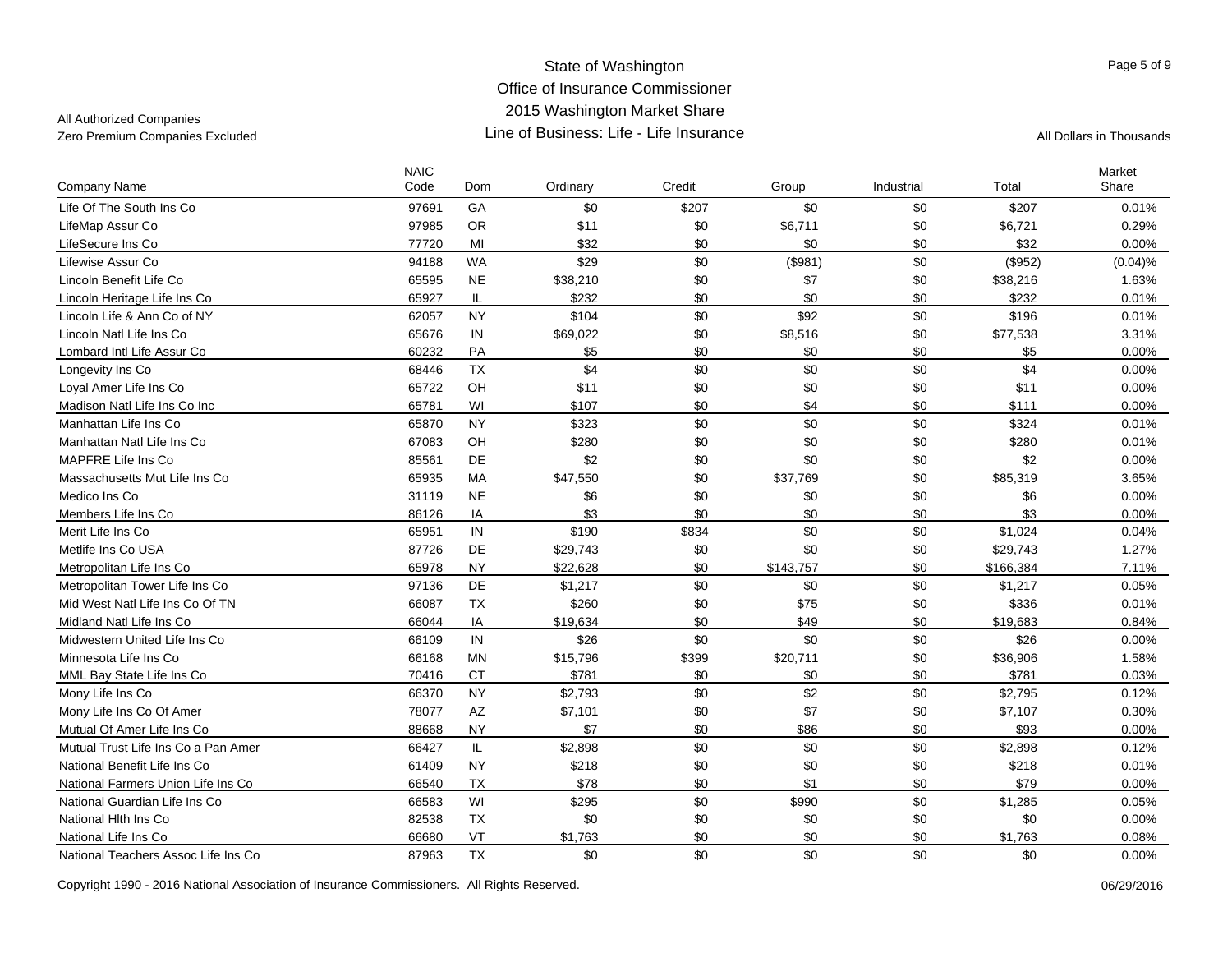All Authorized Companies

| Company Name                     | <b>NAIC</b><br>Code | Dom                    | Ordinary  | Credit | Group    | Industrial | Total     | Market<br>Share |
|----------------------------------|---------------------|------------------------|-----------|--------|----------|------------|-----------|-----------------|
| National Western Life Ins Co     | 66850               | CO                     | \$433     | \$0    | \$0      | \$0        | \$433     | 0.02%           |
| Nationwide Life & Ann Ins Co     | 92657               | OH                     | \$19,286  | \$0    | \$0      | \$0        | \$19,286  | 0.82%           |
| Nationwide Life Ins Co           | 66869               | OH                     | \$3,031   | \$0    | \$66     | \$0        | \$3.097   | 0.13%           |
| New England Life Ins Co          | 91626               | MA                     | \$1,736   | \$0    | \$0      | \$0        | \$1,736   | 0.07%           |
| New Era Life Ins Co              | 78743               | <b>TX</b>              | \$0       | \$0    | \$0      | \$0        | \$0       | 0.00%           |
| New York Life Ins & Ann Corp     | 91596               | DE                     | \$48,067  | \$0    | \$871    | \$0        | \$48,939  | 2.09%           |
| New York Life Ins Co             | 66915               | <b>NY</b>              | \$118,541 | \$0    | \$24,090 | \$0        | \$142,631 | 6.10%           |
| North Amer Co Life & Hith Ins    | 66974               | IA                     | \$19,339  | \$0    | \$19     | \$0        | \$19,359  | 0.83%           |
| North Coast Life Ins Co          | 67059               | <b>WA</b>              | \$236     | \$0    | \$0      | \$0        | \$236     | 0.01%           |
| Northwestern Mut Life Ins Co     | 67091               | WI                     | \$167,387 | \$0    | \$0      | \$0        | \$167,387 | 7.15%           |
| NYLife Ins Co Of AZ              | 81353               | $\mathsf{A}\mathsf{Z}$ | \$1,907   | \$0    | \$0      | \$0        | \$1,907   | 0.08%           |
| Occidental Life Ins Co Of NC     | 67148               | <b>TX</b>              | \$122     | \$0    | \$0      | \$0        | \$122     | 0.01%           |
| Ohio Natl Life Assur Corp        | 89206               | OH                     | \$17,188  | \$0    | \$0      | \$0        | \$17,188  | 0.73%           |
| Ohio Natl Life Ins Co            | 67172               | OH                     | \$4,811   | \$0    | \$0      | \$0        | \$4,811   | 0.21%           |
| Ohio State Life Ins Co           | 67180               | <b>TX</b>              | \$645     | \$0    | \$0      | \$0        | \$645     | 0.03%           |
| Old Amer Ins Co.                 | 67199               | <b>MO</b>              | \$122     | \$0    | \$0      | \$0        | \$122     | 0.01%           |
| Old Republic Life Ins Co         | 67261               | IL                     | \$386     | \$0    | \$0      | \$0        | \$386     | 0.02%           |
| Oxford Life Ins Co               | 76112               | AZ                     | \$79      | \$0    | \$0      | \$0        | \$79      | 0.00%           |
| Pacific Guardian Life Ins Co Ltd | 64343               | HI                     | \$343     | \$0    | \$0      | \$0        | \$343     | 0.01%           |
| Pacific Life Ins Co              | 67466               | <b>NE</b>              | \$84,653  | \$0    | \$0      | \$0        | \$84,653  | 3.62%           |
| Pan Amer Assur Co                | 93459               | LA                     | \$829     | \$0    | \$0      | \$0        | \$829     | 0.04%           |
| Pan Amer Life Ins Co             | 67539               | LA                     | \$16      | \$0    | \$0      | \$0        | \$17      | 0.00%           |
| Park Avenue Life Ins Co          | 60003               | DE                     | \$4       | \$0    | \$0      | \$0        | \$4       | 0.00%           |
| Paul Revere Life Ins Co          | 67598               | MA                     | \$24      | \$0    | \$9      | \$0        | \$33      | 0.00%           |
| Pavonia Life Ins Co of MI        | 93777               | MI                     | \$620     | \$454  | \$0      | \$0        | \$1,074   | 0.05%           |
| Penn Ins & Ann Co                | 93262               | DE                     | \$6,745   | \$0    | \$0      | \$0        | \$6,745   | 0.29%           |
| Penn Mut Life Ins Co             | 67644               | PA                     | \$23,055  | \$0    | \$0      | \$0        | \$23,055  | 0.99%           |
| Pharmacists Life Ins Co          | 90247               | IA                     | \$32      | \$0    | \$0      | \$0        | \$32      | $0.00\%$        |
| Philadelphia Amer Life Ins Co    | 67784               | <b>TX</b>              | \$0       | \$0    | \$0      | \$0        | \$0       | 0.00%           |
| PHL Variable Ins Co              | 93548               | <b>CT</b>              | \$1.598   | \$0    | \$0      | \$0        | \$1.598   | 0.07%           |
| Phoenix Life & Ann Co            | 93734               | <b>CT</b>              | \$128     | \$0    | \$0      | \$0        | \$128     | 0.01%           |
| Phoenix Life Ins Co              | 67814               | <b>NY</b>              | \$2,497   | \$0    | \$1      | \$0        | \$2,497   | 0.11%           |
| Physicians Life Ins Co           | 72125               | <b>NE</b>              | \$1,341   | \$0    | \$33     | \$0        | \$1,373   | 0.06%           |
| Pioneer Amer Ins Co              | 67873               | <b>TX</b>              | \$29      | \$0    | \$2      | \$0        | \$31      | $0.00\%$        |
| Pioneer Mut Life Ins Co          | 67911               | <b>ND</b>              | \$1,235   | \$0    | \$0      | \$0        | \$1,235   | 0.05%           |
| Pioneer Security Life Ins Co     | 67946               | <b>TX</b>              | \$13      | \$0    | \$1      | \$0        | \$14      | 0.00%           |
| Plateau Ins Co                   | 97152               | <b>TN</b>              | \$0       | \$80   | \$0      | \$0        | \$80      | 0.00%           |

Copyright 1990 - 2016 National Association of Insurance Commissioners. All Rights Reserved. 06/29/2016 06/29/2016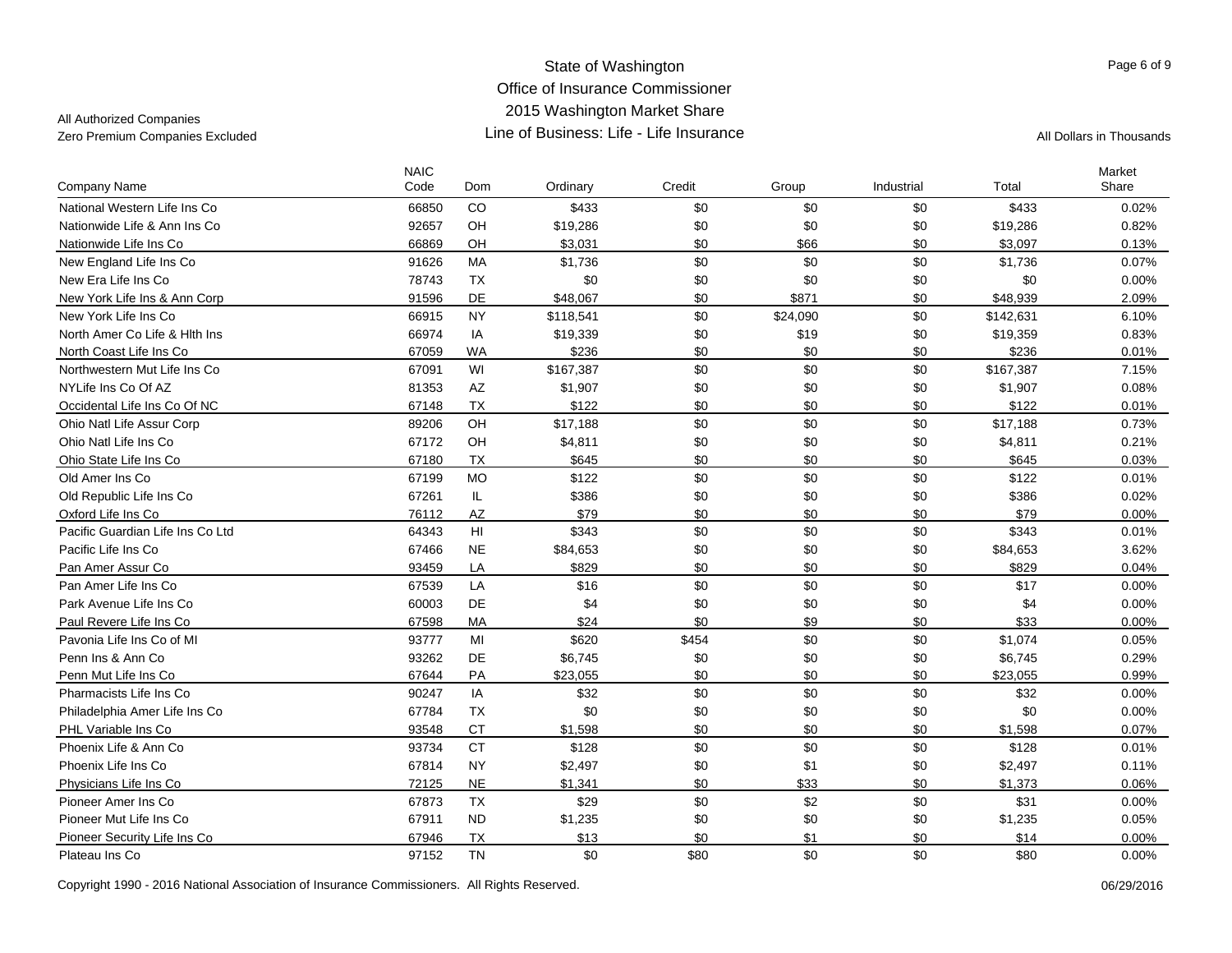## All Authorized Companies

| Company Name                        | <b>NAIC</b><br>Code | Dom       | Ordinary | Credit | Group    | Industrial | Total    | Market<br>Share |
|-------------------------------------|---------------------|-----------|----------|--------|----------|------------|----------|-----------------|
| Primerica Life Ins Co               | 65919               | MA        | \$30,657 | \$0    | \$0      | \$0        | \$30,657 | 1.31%           |
| Principal Life Ins Co               | 61271               | IA        | \$8,164  | \$0    | \$5,100  | \$0        | \$13,264 | 0.57%           |
| Principal Natl Life Ins Co          | 71161               | IA        | \$6,489  | \$0    | \$0      | \$0        | \$6,489  | 0.28%           |
| Professional Ins Co                 | 68047               | <b>TX</b> | \$2      | \$0    | \$0      | \$0        | \$2      | $0.00\%$        |
| Protective Life & Annuity Ins Co    | 88536               | <b>AL</b> | \$17     | \$0    | \$0      | \$0        | \$17     | 0.00%           |
| Protective Life Ins Co              | 68136               | <b>TN</b> | \$23,455 | \$9    | \$262    | \$0        | \$23,727 | 1.01%           |
| Provident Life & Accident Ins Co    | 68195               | <b>TN</b> | \$2,253  | \$0    | \$19     | \$0        | \$2,272  | 0.10%           |
| Provident Life & Cas Ins Co         | 68209               | <b>TN</b> | \$1      | \$0    | \$0      | \$0        | \$1      | 0.00%           |
| Pruco Life Ins Co                   | 79227               | AZ        | \$38,678 | \$0    | \$0      | \$0        | \$38,678 | 1.65%           |
| Prudential Ann Life Assur Corp      | 86630               | AZ        | \$89     | \$0    | \$0      | \$0        | \$89     | 0.00%           |
| Prudential Ins Co Of Amer           | 68241               | <b>NJ</b> | \$12,321 | \$0    | \$54,506 | \$0        | \$66,827 | 2.86%           |
| Pyramid Life Ins Co                 | 68284               | KS        | \$12     | \$0    | \$0      | \$0        | \$12     | $0.00\%$        |
| Reliable Life Ins Co                | 68357               | <b>MO</b> | \$5      | \$0    | \$0      | \$0        | \$5      | 0.00%           |
| Reliance Standard Life Ins Co       | 68381               | IL        | \$34     | \$0    | \$6,227  | \$0        | \$6,261  | 0.27%           |
| Reliastar Life Ins Co               | 67105               | <b>MN</b> | \$23,483 | \$0    | \$25,370 | \$0        | \$48,853 | 2.09%           |
| Reliastar Life Ins Co Of NY         | 61360               | <b>NY</b> | \$264    | \$0    | \$53     | \$0        | \$318    | 0.01%           |
| Reserve Natl Ins Co.                | 68462               | OK        | \$100    | \$0    | \$0      | \$0        | \$100    | 0.00%           |
| RiverSource Life Ins Co             | 65005               | <b>MN</b> | \$30,675 | \$0    | \$0      | \$0        | \$30,675 | 1.31%           |
| S USA Life Ins Co Inc               | 60183               | <b>AZ</b> | \$1      | \$0    | \$17     | \$0        | \$18     | 0.00%           |
| Sagicor Life Ins Co                 | 60445               | <b>TX</b> | \$4,721  | \$0    | \$28     | \$0        | \$4,749  | 0.20%           |
| Securian Life Ins Co                | 93742               | <b>MN</b> | \$8      | \$0    | \$2,964  | \$0        | \$2,973  | 0.13%           |
| Security Benefit Life Ins Co        | 68675               | KS        | \$691    | \$0    | \$0      | \$0        | \$691    | 0.03%           |
| Security Life Ins Co Of Amer        | 68721               | <b>MN</b> | \$7      | \$0    | \$0      | \$0        | \$7      | 0.00%           |
| Security Life Of Denver Ins Co      | 68713               | CO        | \$15,656 | \$0    | \$0      | \$0        | \$15,656 | 0.67%           |
| Security Mut Life Ins Co Of NY      | 68772               | <b>NY</b> | \$425    | \$0    | \$0      | \$0        | \$425    | 0.02%           |
| Sentinel Security Life Ins Co       | 68802               | UT        | \$16     | \$0    | \$0      | \$0        | \$16     | 0.00%           |
| Sentry Life Ins Co                  | 68810               | WI        | \$269    | \$0    | \$76     | \$0        | \$345    | 0.01%           |
| Settlers Life Ins Co                | 97241               | WI        | \$13     | \$0    | \$1      | \$0        | \$13     | 0.00%           |
| Standard Ins Co                     | 69019               | <b>OR</b> | \$2,838  | \$0    | \$26,882 | \$0        | \$29,721 | 1.27%           |
| Standard Life & Accident Ins Co     | 86355               | <b>TX</b> | \$48     | \$0    | \$0      | \$0        | \$48     | $0.00\%$        |
| Standard Security Life Ins Co Of NY | 69078               | <b>NY</b> | \$2      | \$0    | \$0      | \$0        | \$2      | 0.00%           |
| Starmount Life Ins Co               | 68985               | LA        | \$32     | \$0    | \$0      | \$0        | \$32     | 0.00%           |
| State Farm Life Ins Co              | 69108               | IL        | \$77,616 | \$0    | \$773    | \$0        | \$78,388 | 3.35%           |
| State Life Ins Co                   | 69116               | $\sf IN$  | \$9,487  | \$0    | \$0      | \$0        | \$9,487  | 0.41%           |
| State Mut Ins Co                    | 69132               | GA        | \$58     | \$0    | \$0      | \$0        | \$58     | 0.00%           |
| Sterling Investors Life Ins Co      | 89184               | IN        | \$23     | \$0    | \$0      | \$0        | \$23     | 0.00%           |
| Sun Life & Hith Ins Co              | 80926               | <b>CT</b> | \$0      | \$0    | \$1,064  | \$0        | \$1,064  | 0.05%           |

Copyright 1990 - 2016 National Association of Insurance Commissioners. All Rights Reserved.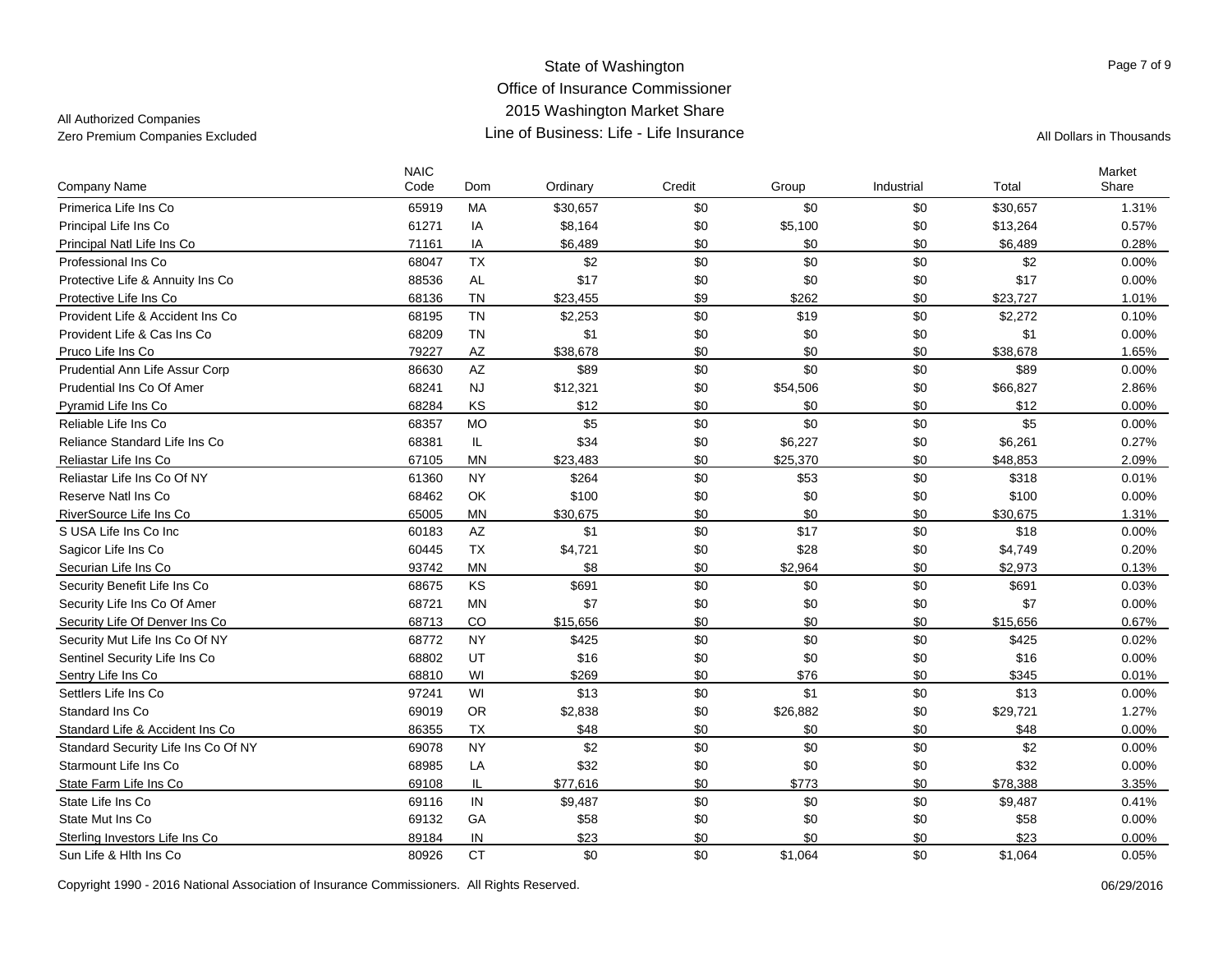## All Authorized Companies

| <b>Company Name</b>                  | <b>NAIC</b><br>Code | Dom       | Ordinary | Credit | Group   | Industrial | Total    | Market<br>Share |
|--------------------------------------|---------------------|-----------|----------|--------|---------|------------|----------|-----------------|
| Sunset Life Ins Co Of Amer           | 69272               | <b>MO</b> | \$2,220  | \$0    | \$3     | \$0        | \$2,223  | 0.10%           |
| Surety Life Ins Co                   | 69310               | <b>NE</b> | \$504    | \$0    | \$0     | \$0        | \$504    | 0.02%           |
| Symetra Life Ins Co                  | 68608               | IA        | \$19,851 | \$0    | \$2,196 | \$0        | \$22.047 | 0.94%           |
| Symetra Natl Life Ins Co             | 90581               | IA        | \$25     | \$0    | \$0     | \$0        | \$25     | 0.00%           |
| Teachers Ins & Ann Assoc Of Amer     | 69345               | <b>NY</b> | \$5,226  | \$0    | \$0     | \$0        | \$5,226  | 0.22%           |
| Texas Life Ins Co                    | 69396               | <b>TX</b> | \$608    | \$0    | \$0     | \$0        | \$608    | 0.03%           |
| The Savings Bank Life Ins Co Of MA   | 70435               | <b>MA</b> | \$1,995  | \$0    | \$0     | \$0        | \$1,995  | 0.09%           |
| Thrivent Life Ins Co                 | 97721               | <b>MN</b> | \$118    | \$0    | \$0     | \$0        | \$118    | 0.01%           |
| TIAA Cref Life Ins Co                | 60142               | <b>NY</b> | \$8,824  | \$0    | \$0     | \$0        | \$8,824  | 0.38%           |
| Time Ins Co                          | 69477               | WI        | \$226    | \$0    | \$2     | \$0        | \$227    | 0.01%           |
| <b>Trans World Assur Co</b>          | 69566               | CA        | \$223    | \$0    | \$0     | \$0        | \$223    | 0.01%           |
| Transamerica Advisors Life Ins Co    | 79022               | <b>AR</b> | \$140    | \$0    | \$0     | \$0        | \$140    | 0.01%           |
| Transamerica Financial Life Ins Co   | 70688               | <b>NY</b> | \$99     | \$0    | \$2     | \$0        | \$101    | 0.00%           |
| Transamerica Life Ins Co             | 86231               | IA        | \$33,547 | \$9    | \$1,792 | \$0        | \$35,347 | 1.51%           |
| Transamerica Premier Life Ins Co     | 66281               | IA        | \$23,564 | \$0    | \$321   | \$1        | \$23,886 | 1.02%           |
| <b>Trustmark Ins Co</b>              | 61425               | IL        | \$399    | \$0    | \$65    | \$0        | \$463    | 0.02%           |
| <b>Trustmark Life Ins Co</b>         | 62863               | IL        | \$0      | \$0    | \$8     | \$0        | \$8      | 0.00%           |
| Ullico Life Ins Co                   | 86371               | <b>TX</b> | \$4      | \$0    | \$0     | \$0        | \$4      | 0.00%           |
| Unicare Life & Hith Ins Co           | 80314               | IN        | \$0      | \$0    | \$0     | \$0        | \$0      | 0.00%           |
| Unified Life Ins Co                  | 11121               | <b>TX</b> | \$8      | \$0    | \$0     | \$0        | \$8      | 0.00%           |
| Unimerica Ins Co                     | 91529               | WI        | \$0      | \$0    | \$5     | \$0        | \$5      | 0.00%           |
| Union Fidelity Life Ins Co           | 62596               | KS        | \$45     | \$0    | \$52    | \$0        | \$97     | 0.00%           |
| Union Labor Life Ins Co              | 69744               | <b>MD</b> | \$64     | \$0    | \$2,454 | \$0        | \$2,517  | 0.11%           |
| Union Security Ins Co                | 70408               | KS        | \$2.029  | \$0    | \$2,723 | \$0        | \$4,752  | 0.20%           |
| United Amer Ins Co.                  | 92916               | <b>NE</b> | \$35     | \$0    | \$0     | \$0        | \$35     | 0.00%           |
| United Fidelity Life Ins Co          | 87645               | <b>TX</b> | \$95     | \$0    | \$0     | \$0        | \$95     | 0.00%           |
| United Heritage Life Ins Co.         | 63983               | ID        | \$1,268  | \$0    | \$8     | \$0        | \$1,276  | 0.05%           |
| United Home Life Ins Co              | 69922               | IN        | \$98     | \$0    | \$0     | \$0        | \$98     | 0.00%           |
| United Ins Co Of Amer                | 69930               | IL.       | \$15     | \$0    | \$0     | \$0        | \$16     | 0.00%           |
| United Of Omaha Life Ins Co          | 69868               | <b>NE</b> | \$14,347 | \$0    | \$6.128 | \$0        | \$20.475 | 0.88%           |
| United Security Assur Co Of PA       | 42129               | PA        | \$25     | \$0    | \$0     | \$0        | \$25     | 0.00%           |
| United States Life Ins Co in the Cit | 70106               | <b>NY</b> | \$231    | \$0    | \$1,405 | \$0        | \$1,636  | 0.07%           |
| United Teacher Assoc Ins Co          | 63479               | <b>TX</b> | \$17     | \$0    | \$0     | \$0        | \$17     | 0.00%           |
| United World Life Ins Co.            | 72850               | <b>NE</b> | \$29     | \$0    | \$0     | \$0        | \$29     | 0.00%           |
| UnitedHealthcare Ins Co              | 79413               | <b>CT</b> | \$0      | \$0    | \$893   | \$0        | \$893    | 0.04%           |
| Unity Financial Life Ins Co          | 63819               | OH        | \$9      | \$0    | \$36    | \$0        | \$45     | 0.00%           |
| Universal Guar Life Ins Co           | 70130               | OH        | \$15     | \$0    | \$0     | \$0        | \$15     | 0.00%           |

Copyright 1990 - 2016 National Association of Insurance Commissioners. All Rights Reserved. 06/29/2016 06/29/2016

Page 8 of 9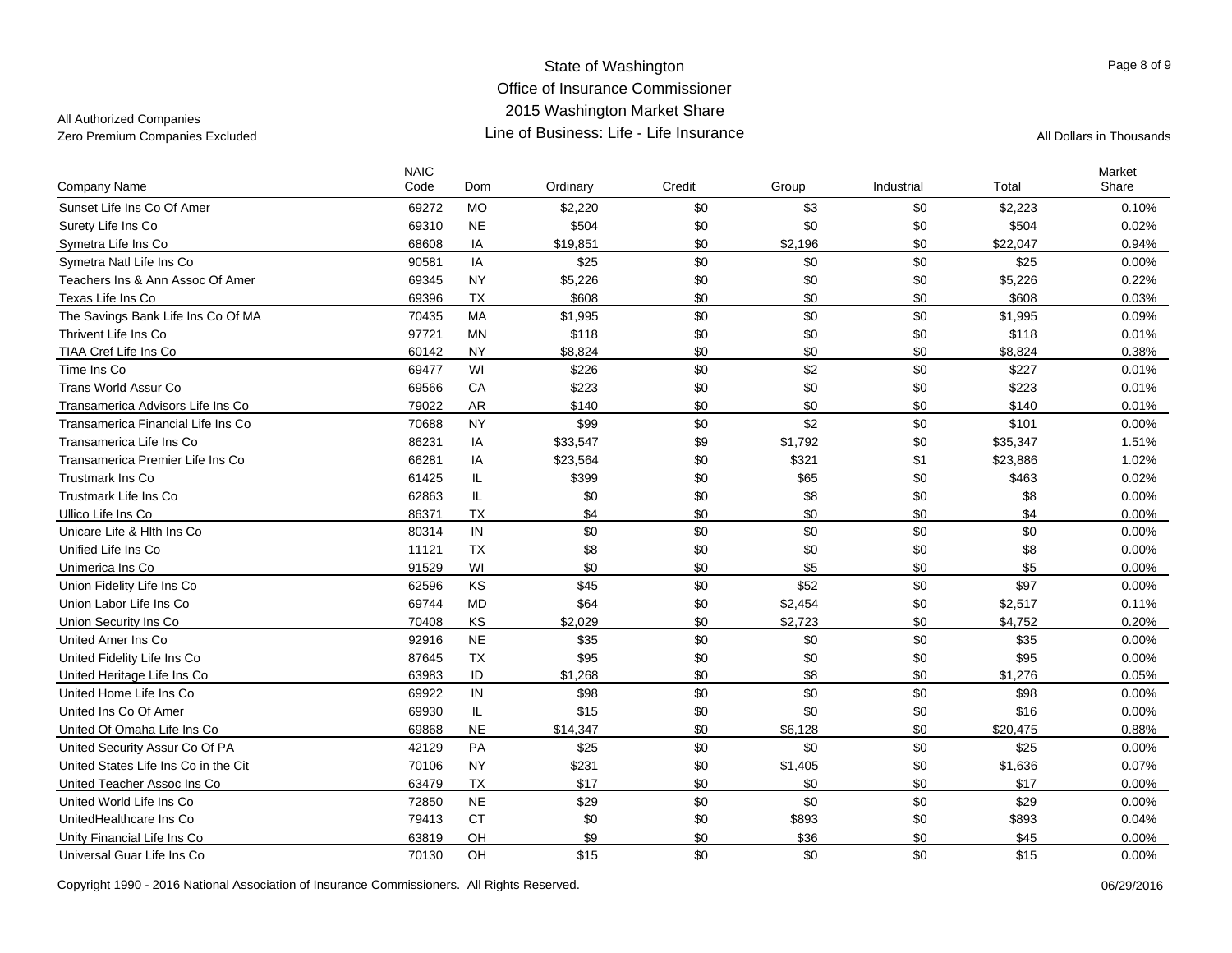## All Authorized Companies

|                                     | <b>NAIC</b> |           |             |         |           |            |             | Market   |
|-------------------------------------|-------------|-----------|-------------|---------|-----------|------------|-------------|----------|
| Company Name                        | Code        | Dom       | Ordinary    | Credit  | Group     | Industrial | Total       | Share    |
| Universal Underwriters Life Ins Co  | 70173       | <b>KS</b> | \$269       | \$0     | \$0       | \$0        | \$269       | 0.01%    |
| Unum Ins Co                         | 67601       | <b>ME</b> | \$16        | \$0     | \$0       | \$0        | \$16        | $0.00\%$ |
| Unum Life Ins Co Of Amer            | 62235       | <b>ME</b> | \$188       | \$0     | \$32,133  | \$0        | \$32.321    | 1.38%    |
| US Br Great West Life Assur Co      | 80705       | MI        | \$366       | \$0     | \$0       | \$0        | \$366       | 0.02%    |
| US Br Sun Life Assur Co of Canada   | 80802       | MI        | \$7,998     | \$0     | \$15,532  | \$0        | \$23,530    | 1.01%    |
| US Business of Canada Life Assur Co | 80659       | MI        | \$741       | \$0     | \$23      | \$0        | \$765       | 0.03%    |
| US Financial Life Ins Co            | 84530       | OH        | \$2,864     | \$0     | \$0       | \$0        | \$2,864     | 0.12%    |
| USAA Life Ins Co                    | 69663       | <b>TX</b> | \$30,514    | \$0     | \$0       | \$0        | \$30,514    | 1.30%    |
| <b>USAble Life</b>                  | 94358       | AR        | \$15        | \$0     | \$6,156   | \$0        | \$6,171     | 0.26%    |
| Vantis Life Ins Co                  | 68632       | <b>CT</b> | \$78        | \$0     | \$3       | \$0        | \$81        | $0.00\%$ |
| Voya Ins & Ann Co                   | 80942       | IA        | \$1,442     | \$0     | \$0       | \$0        | \$1,442     | 0.06%    |
| Vova Retirement Ins & Ann Co        | 86509       | <b>CT</b> | \$1,002     | \$0     | \$53      | \$0        | \$1,055     | 0.05%    |
| Washington Natl Ins Co              | 70319       | IN        | \$216       | \$0     | \$3       | \$0        | \$219       | 0.01%    |
| West Coast Life Ins Co              | 70335       | <b>NE</b> | \$14,072    | \$0     | \$0       | \$0        | \$14,072    | 0.60%    |
| Western & Southern Life Ins Co      | 70483       | OH        | \$167       | \$0     | \$0       | \$0        | \$168       | 0.01%    |
| Western Southern Life Assur Co      | 92622       | OH        | \$336       | \$0     | \$0       | \$0        | \$336       | 0.01%    |
| Western United Life Assur Co        | 85189       | <b>WA</b> | \$243       | \$0     | \$0       | \$0        | \$243       | 0.01%    |
| Wilcac Life Ins Co                  | 62413       | IL        | \$243       | \$0     | \$0       | \$0        | \$243       | 0.01%    |
| Wilco Life Ins Co                   | 65900       | IN        | \$1,724     | \$0     | \$1       | \$0        | \$1,725     | 0.07%    |
| Wilton Reassur Life Co of NY        | 60704       | <b>NY</b> | \$197       | \$0     | \$0       | \$0        | \$197       | 0.01%    |
| Zale Life Ins Co                    | 71323       | AZ        | \$0         | \$11    | \$0       | \$0        | \$11        | $0.00\%$ |
| Zurich Amer Life Ins Co             | 90557       | IL.       | \$553       | \$0     | \$69      | \$0        | \$622       | 0.03%    |
|                                     | Totals      |           | \$1,788,480 | \$4,228 | \$546,826 | \$4        | \$2,339,538 | 100.00%  |

Page 9 of 9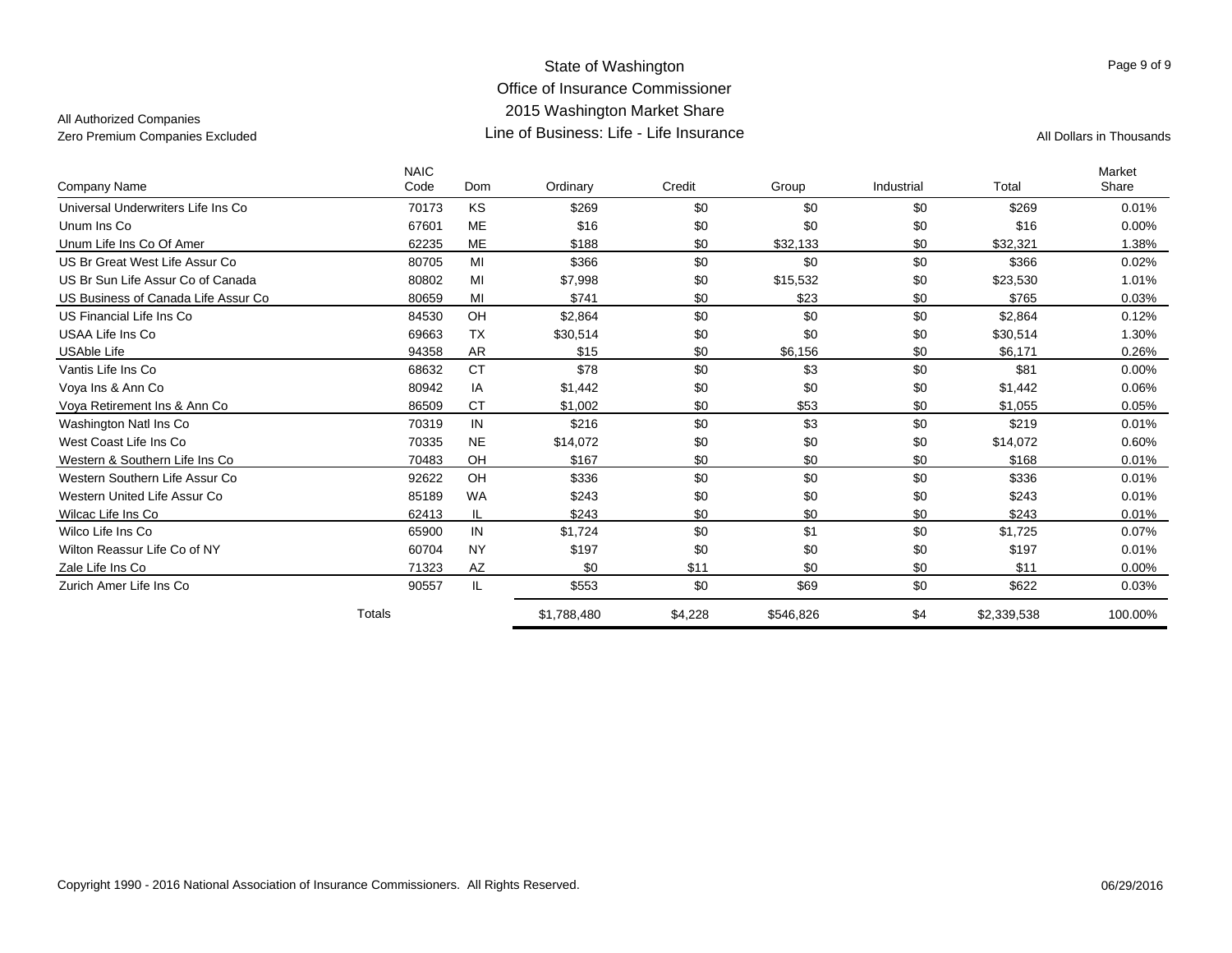## All Authorized Companies

| <b>Company Name</b>                  | <b>NAIC</b><br>Code | Dom       | Ordinary  | Credit | Group    | Industrial | Total     | Market<br>Share |
|--------------------------------------|---------------------|-----------|-----------|--------|----------|------------|-----------|-----------------|
| AAA Life Ins Co                      | 71854               | MI        | \$99      | \$0    | \$0      | \$0        | \$99      | 0.00%           |
| Accordia Life & Ann Co               | 62200               | IA        | \$10      | \$0    | \$0      | \$0        | \$10      | 0.00%           |
| Aetna Life Ins Co                    | 60054               | <b>CT</b> | \$0       | \$0    | (\$147)  | \$0        | (\$147)   | 0.00%           |
| Allianz Life Ins Co Of N Amer        | 90611               | <b>MN</b> | \$185,795 | \$0    | \$0      | \$0        | \$185,795 | 3.96%           |
| Allstate Life Ins Co                 | 60186               | IL.       | \$1,562   | \$0    | \$10     | \$0        | \$1,571   | 0.03%           |
| American Amicable Life Ins Co Of TX  | 68594               | <b>TX</b> | \$35      | \$0    | \$0      | \$0        | \$35      | 0.00%           |
| American Bankers Life Assur Co Of FL | 60275               | FL        | \$5       | \$0    | \$0      | \$0        | \$5       | 0.00%           |
| American Equity Invest Life Ins Co   | 92738               | IA        | \$132,240 | \$0    | \$0      | \$0        | \$132,240 | 2.82%           |
| American Family Life Ins Co          | 60399               | WI        | \$27      | \$0    | \$0      | \$0        | \$27      | $0.00\%$        |
| American Fidelity Assur Co           | 60410               | OK        | \$1,125   | \$0    | \$0      | \$0        | \$1,125   | 0.02%           |
| American Fidelity Life Ins Co        | 60429               | FL        | \$42      | \$0    | \$0      | \$0        | \$42      | 0.00%           |
| American Gen Life Ins Co             | 60488               | <b>TX</b> | \$209,556 | \$0    | \$1,837  | \$0        | \$211,393 | 4.51%           |
| American Maturity Life Ins Co        | 81213               | <b>CT</b> | \$0       | \$0    | \$18     | \$0        | \$18      | 0.00%           |
| American Memorial Life Ins Co        | 67989               | SD        | \$43      | \$0    | \$9      | \$0        | \$51      | 0.00%           |
| American Natl Ins Co.                | 60739               | TX        | \$32,519  | \$0    | \$1,465  | \$0        | \$33,984  | 0.73%           |
| American Republic Ins Co             | 60836               | IA        | \$0       | \$0    | \$0      | \$0        | \$0       | 0.00%           |
| American United Life Ins Co.         | 60895               | IN        | \$8,442   | \$0    | \$21,939 | \$0        | \$30,381  | 0.65%           |
| Americo Fin Life & Ann Ins Co        | 61999               | TX        | \$5,441   | \$0    | \$0      | \$0        | \$5,441   | 0.12%           |
| Ameritas Life Ins Corp               | 61301               | <b>NE</b> | \$2,724   | \$0    | \$3,787  | \$0        | \$6,512   | 0.14%           |
| Amica Life Ins Co                    | 72222               | <b>RI</b> | \$88      | \$0    | \$0      | \$0        | \$88      | 0.00%           |
| Annuity Investors Life Ins Co        | 93661               | OH        | \$4,707   | \$0    | \$0      | \$0        | \$4,707   | 0.10%           |
| Assurity Life Ins Co                 | 71439               | <b>NE</b> | \$12      | \$0    | \$0      | \$0        | \$12      | $0.00\%$        |
| Athene Ann & Life Co                 | 61689               | IA        | \$20,592  | \$0    | \$1,213  | \$0        | \$21,804  | 0.47%           |
| Athene Annuity & Life Assur Co       | 61492               | DE        | \$1,304   | \$0    | \$0      | \$0        | \$1,304   | 0.03%           |
| Auto Club Life Ins Co                | 84522               | MI        | \$1       | \$0    | \$0      | \$0        | \$1       | 0.00%           |
| AXA Equitable Life Ins Co            | 62944               | <b>NY</b> | \$118,106 | \$0    | \$12,526 | \$0        | \$130,632 | 2.79%           |
| Baltimore Life Ins Co                | 61212               | <b>MD</b> | \$0       | \$0    | \$0      | \$0        | \$0       | 0.00%           |
| Bankers Life & Cas Co                | 61263               | IL.       | \$36,226  | \$0    | \$0      | \$0        | \$36,226  | 0.77%           |
| Bankers Life Ins Co                  | 81043               | FL        | \$9,112   | \$0    | \$0      | \$0        | \$9,112   | 0.19%           |
| Banner Life Ins Co                   | 94250               | <b>MD</b> | \$0       | \$0    | \$4,104  | \$0        | \$4,104   | 0.09%           |
| Beneficial Life Ins Co               | 61395               | UT        | \$296     | \$0    | \$0      | \$0        | \$296     | 0.01%           |
| Berkley Life & Hith Ins Co           | 64890               | IA        | \$78      | \$0    | \$0      | \$0        | \$78      | 0.00%           |
| Chesapeake Life Ins Co               | 61832               | OK        | \$3       | \$0    | \$0      | \$0        | \$3       | $0.00\%$        |
| Church Life Ins Corp                 | 61875               | <b>NY</b> | \$171     | \$0    | \$273    | \$0        | \$444     | 0.01%           |
| CICA Life Ins Co of Amer             | 71463               | CO        | \$4       | \$0    | \$0      | \$0        | \$4       | 0.00%           |
| Cincinnati Life Ins Co               | 76236               | OH        | \$308     | \$0    | \$0      | \$0        | \$308     | 0.01%           |
| CM Life Ins Co                       | 93432               | <b>CT</b> | \$570     | \$0    | \$0      | \$0        | \$570     | 0.01%           |

Page 1 of 5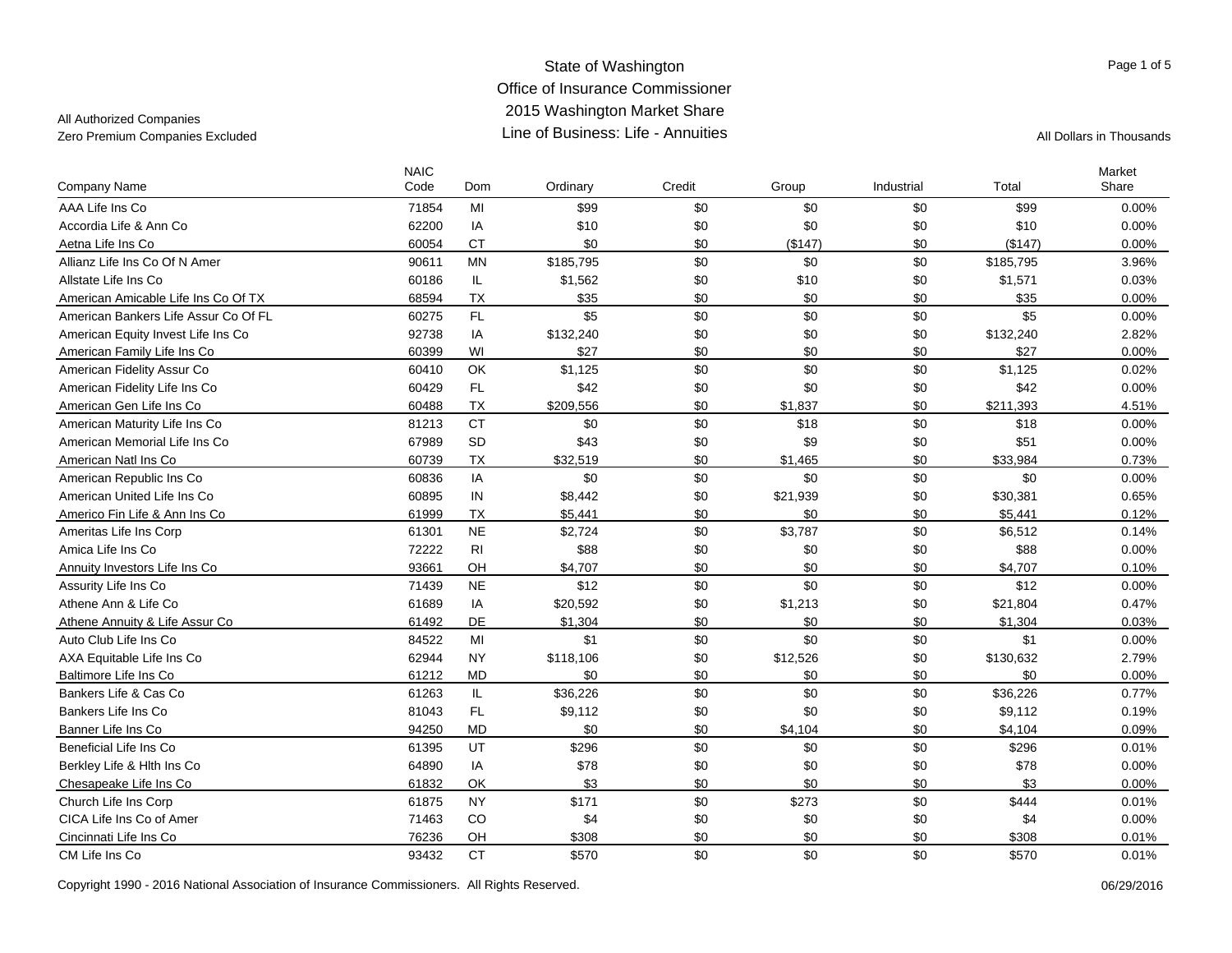## All Authorized Companies

| Company Name                         | <b>NAIC</b><br>Code | Dom        | Ordinary  | Credit | Group    | Industrial | Total     | Market<br>Share |
|--------------------------------------|---------------------|------------|-----------|--------|----------|------------|-----------|-----------------|
| CMFG Life Ins Co                     | 62626               | IA         | \$6,918   | \$0    | \$15,048 | \$0        | \$21,966  | 0.47%           |
| Colorado Bankers Life Ins Co         | 84786               | <b>NC</b>  | \$706     | \$0    | \$0      | \$0        | \$706     | 0.02%           |
| Columbian Mut Life Ins Co            | 62103               | <b>NY</b>  | \$9       | \$0    | \$0      | \$0        | \$9       | 0.00%           |
| Columbus Life Ins Co                 | 99937               | OH         | \$546     | \$0    | \$0      | \$0        | \$546     | 0.01%           |
| Commonwealth Ann & Life Ins Co       | 84824               | <b>MA</b>  | \$769     | \$0    | \$0      | \$0        | \$769     | 0.02%           |
| Country Investors Life Assur Co      | 94218               | IL         | \$4,355   | \$0    | \$0      | \$0        | \$4,355   | 0.09%           |
| Country Life Ins Co                  | 62553               | IL.        | \$0       | \$0    | \$0      | \$0        | \$0       | 0.00%           |
| Delaware Life Ins Co                 | 79065               | DE         | \$35,020  | \$0    | \$1,340  | \$0        | \$36,360  | 0.78%           |
| Eagle Life Ins Co                    | 13183               | IA         | \$558     | \$0    | \$0      | \$0        | \$558     | 0.01%           |
| ELCO Mut Life & Ann                  | 84174               | IL         | \$132     | \$0    | \$0      | \$0        | \$132     | 0.00%           |
| <b>EMC Natl Life Co</b>              | 62928               | IA         | \$160     | \$0    | \$0      | \$0        | \$160     | 0.00%           |
| Equitrust Life Ins Co                | 62510               | IL         | \$20,875  | \$0    | \$40     | \$0        | \$20,915  | 0.45%           |
| Family Life Ins Co                   | 63053               | <b>TX</b>  | \$0       | \$0    | \$0      | \$0        | \$0       | 0.00%           |
| Farm Bureau Life Ins Co              | 63088               | IA         | \$880     | \$0    | \$0      | \$0        | \$880     | 0.02%           |
| Farmers New World Life Ins Co        | 63177               | WA         | \$1,997   | \$0    | \$0      | \$0        | \$1,997   | 0.04%           |
| Federal Life Ins Co                  | 63223               | IL.        | \$8       | \$0    | \$0      | \$0        | \$8       | 0.00%           |
| Federated Life Ins Co                | 63258               | <b>MN</b>  | \$55      | \$0    | \$0      | \$0        | \$55      | 0.00%           |
| Fidelity & Guar Life Ins Co          | 63274               | IA         | \$11,170  | \$0    | \$0      | \$0        | \$11,170  | 0.24%           |
| Fidelity Investments Life Ins Co     | 93696               | UT         | \$46,893  | \$0    | \$0      | \$0        | \$46,893  | 1.00%           |
| Fidelity Security Life Ins Co        | 71870               | <b>MO</b>  | \$19      | \$0    | \$0      | \$0        | \$19      | 0.00%           |
| Foresters Life Ins Ann Co            | 63495               | <b>NY</b>  | \$1,859   | \$0    | \$0      | \$0        | \$1,859   | 0.04%           |
| Forethought Life Ins Co              | 91642               | ${\sf IN}$ | \$123,546 | \$0    | \$6,432  | \$0        | \$129,978 | 2.77%           |
| General Amer Life Ins Co             | 63665               | <b>MO</b>  | \$54      | \$0    | \$0      | \$0        | \$54      | 0.00%           |
| Genworth Life & Ann Ins Co           | 65536               | VA         | \$8,633   | \$0    | \$0      | \$0        | \$8,633   | 0.18%           |
| Genworth Life Ins Co                 | 70025               | DE         | \$20,625  | \$0    | \$36     | \$0        | \$20,661  | 0.44%           |
| Golden Rule Ins Co                   | 62286               | IN         | \$2       | \$0    | \$0      | \$0        | \$2       | 0.00%           |
| Government Personnel Mut Life Ins Co | 63967               | <b>TX</b>  | \$1       | \$0    | \$0      | \$0        | \$1       | 0.00%           |
| Great Amer Life Ins Co               | 63312               | OH         | \$94,370  | \$0    | \$311    | \$0        | \$94,681  | 2.02%           |
| Great Southern Life Ins Co           | 90212               | <b>TX</b>  | \$1       | \$0    | \$0      | \$0        | \$1       | 0.00%           |
| Great W Life & Ann Ins Co            | 68322               | CO         | \$7,290   | \$0    | \$46,303 | \$0        | \$53,593  | 1.14%           |
| Guarantee Trust Life Ins Co          | 64211               | IL.        | \$0       | \$0    | \$0      | \$0        | \$0       | 0.00%           |
| Guaranty Income Life Ins Co          | 64238               | LA         | \$4,561   | \$0    | \$0      | \$0        | \$4,561   | 0.10%           |
| Guardian Ins & Ann Co Inc            | 78778               | DE         | \$18,255  | \$0    | \$4,717  | \$0        | \$22,972  | 0.49%           |
| Guggenheim Life & Ann Co             | 83607               | DE         | \$7,688   | \$0    | \$0      | \$0        | \$7,688   | 0.16%           |
| Hartford Life & Ann Ins Co           | 71153               | <b>CT</b>  | \$7,929   | \$0    | \$0      | \$0        | \$7,929   | 0.17%           |
| Hartford Life Ins Co                 | 88072               | <b>CT</b>  | \$7,279   | \$0    | \$0      | \$0        | \$7,279   | 0.16%           |
| <b>HCC Life Ins Co</b>               | 92711               | IN         | \$86      | \$0    | \$0      | \$0        | \$86      | 0.00%           |

Copyright 1990 - 2016 National Association of Insurance Commissioners. All Rights Reserved. 06/29/2016 06/29/2016

Page 2 of 5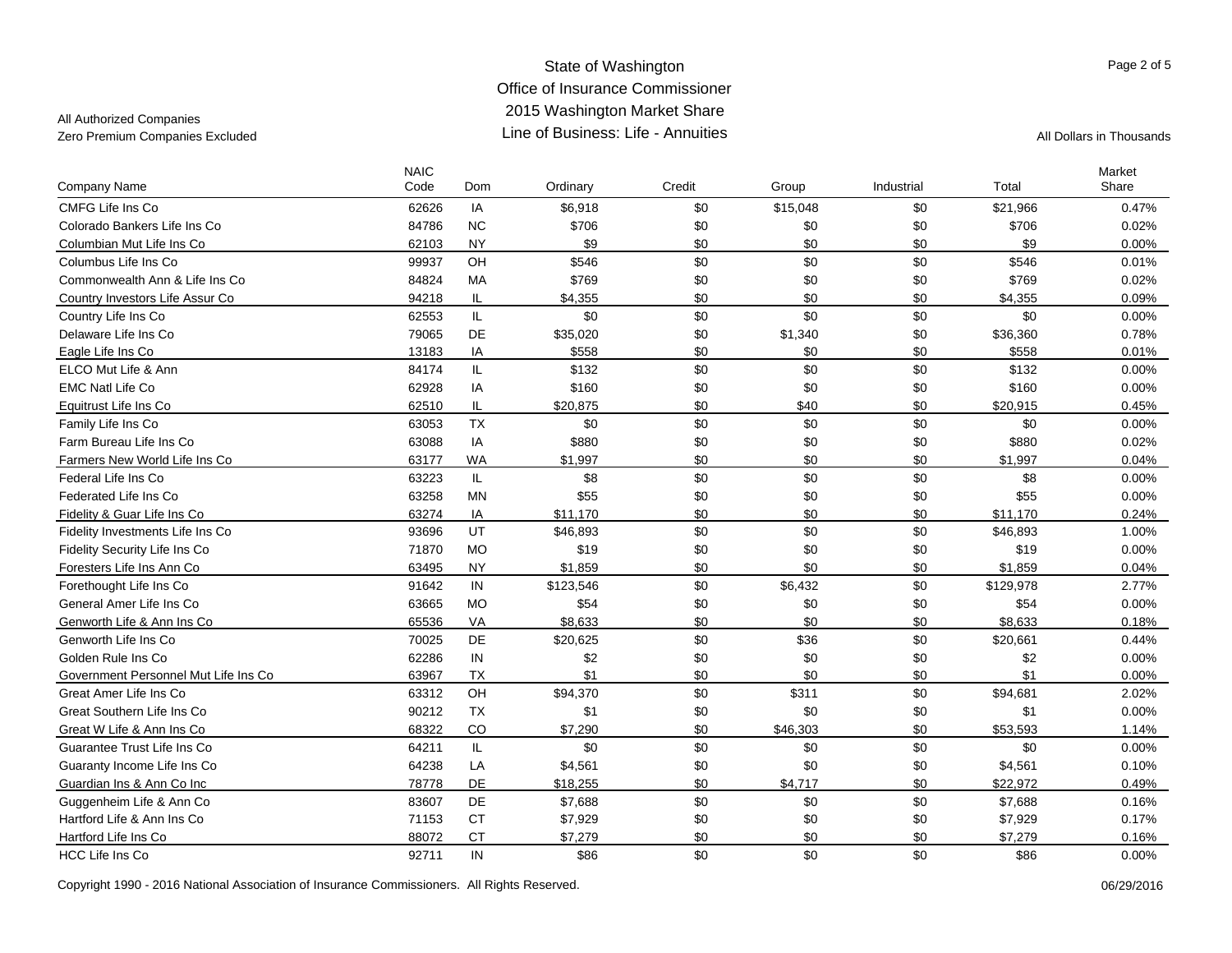### All Authorized Companies

| Company Name                         | <b>NAIC</b><br>Code | Dom            | Ordinary  | Credit | Group     | Industrial | Total     | Market<br>Share |
|--------------------------------------|---------------------|----------------|-----------|--------|-----------|------------|-----------|-----------------|
| Homesteaders Life Co                 | 64505               | IA             | \$22      | \$0    | \$0       | \$0        | \$22      | 0.00%           |
| Horace Mann Life Ins Co              | 64513               | IL             | \$2,437   | \$0    | \$0       | \$0        | \$2,437   | 0.05%           |
| IA Amer Life Ins Co                  | 91693               | <b>TX</b>      | \$0       | \$0    | \$0       | \$0        | \$0       | 0.00%           |
| Industrial Alliance Ins & Fin Serv I | 14406               | <b>TX</b>      | \$74      | \$0    | \$0       | \$0        | \$74      | 0.00%           |
| Integrity Life Ins Co                | 74780               | OH             | \$16,387  | \$0    | \$0       | \$0        | \$16,387  | 0.35%           |
| Jackson Natl Life Ins Co             | 65056               | M <sub>l</sub> | \$334,655 | \$0    | \$465     | \$0        | \$335,120 | 7.15%           |
| Jefferson Natl Life Ins Co           | 64017               | <b>TX</b>      | \$25,571  | \$0    | \$0       | \$0        | \$25,571  | 0.55%           |
| John Alden Life Ins Co               | 65080               | WI             | \$11      | \$0    | \$0       | \$0        | \$11      | 0.00%           |
| John Hancock Life Ins Co USA         | 65838               | MI             | \$1,796   | \$0    | \$0       | \$0        | \$1,796   | 0.04%           |
| Kansas City Life Ins Co              | 65129               | <b>MO</b>      | \$2,593   | \$0    | \$0       | \$0        | \$2,593   | 0.06%           |
| Lafayette Life Ins Co                | 65242               | OH             | \$5,839   | \$0    | \$0       | \$0        | \$5,839   | 0.12%           |
| Liberty Bankers Life Ins Co          | 68543               | OK             | \$11,314  | \$0    | \$0       | \$0        | \$11,314  | 0.24%           |
| Liberty Life Assur Co Of Boston      | 65315               | <b>NH</b>      | \$1,154   | \$0    | \$0       | \$0        | \$1,154   | 0.02%           |
| Life Ins Co Of The Southwest         | 65528               | <b>TX</b>      | \$1,579   | \$0    | \$294     | \$0        | \$1,872   | 0.04%           |
| LifeSecure Ins Co                    | 77720               | MI             | \$2       | \$0    | \$0       | \$0        | \$2       | 0.00%           |
| Lincoln Benefit Life Co              | 65595               | <b>NE</b>      | \$1,545   | \$0    | \$0       | \$0        | \$1,545   | 0.03%           |
| Lincoln Heritage Life Ins Co         | 65927               | IL             | \$3       | \$0    | \$0       | \$0        | \$3       | $0.00\%$        |
| Lincoln Life & Ann Co of NY          | 62057               | <b>NY</b>      | \$91      | \$0    | \$0       | \$0        | \$91      | 0.00%           |
| Lincoln Natl Life Ins Co             | 65676               | IN             | \$272,898 | \$0    | \$35,997  | \$0        | \$308,895 | 6.59%           |
| Lombard Intl Life Assur Co           | 60232               | <b>PA</b>      | \$0       | \$0    | \$175,224 | \$0        | \$175,224 | 3.74%           |
| Loyal Amer Life Ins Co               | 65722               | OH             | \$50      | \$0    | \$0       | \$0        | \$50      | 0.00%           |
| Madison Natl Life Ins Co Inc         | 65781               | WI             | \$139     | \$0    | \$0       | \$0        | \$139     | 0.00%           |
| Manhattan Life Ins Co                | 65870               | <b>NY</b>      | \$3,430   | \$0    | \$0       | \$0        | \$3,430   | 0.07%           |
| Manhattan Natl Life Ins Co           | 67083               | OH             | \$2       | \$0    | \$0       | \$0        | \$2       | 0.00%           |
| Massachusetts Mut Life Ins Co        | 65935               | MA             | \$29,883  | \$0    | \$177,448 | \$0        | \$207,331 | 4.42%           |
| Members Life Ins Co                  | 86126               | IA             | \$31,964  | \$0    | \$0       | \$0        | \$31,964  | 0.68%           |
| Metlife Ins Co USA                   | 87726               | DE             | \$93,274  | \$0    | \$4       | \$0        | \$93,277  | 1.99%           |
| Metropolitan Life Ins Co             | 65978               | <b>NY</b>      | \$31,596  | \$0    | \$4,564   | \$0        | \$36,161  | 0.77%           |
| Metropolitan Tower Life Ins Co       | 97136               | DE             | \$1       | \$0    | \$0       | \$0        | \$1       | 0.00%           |
| Mid West Natl Life Ins Co Of TN      | 66087               | <b>TX</b>      | \$3       | \$0    | \$0       | \$0        | \$3       | 0.00%           |
| Midland Natl Life Ins Co             | 66044               | IA             | \$18,568  | \$0    | \$513     | \$0        | \$19,081  | 0.41%           |
| Minnesota Life Ins Co                | 66168               | <b>MN</b>      | \$19,181  | \$0    | \$3,399   | \$0        | \$22,580  | 0.48%           |
| Mony Life Ins Co Of Amer             | 78077               | AZ             | \$95      | \$0    | \$0       | \$0        | \$95      | 0.00%           |
| Mutual Of Amer Life Ins Co.          | 88668               | <b>NY</b>      | \$121     | \$0    | \$19      | \$0        | \$140     | 0.00%           |
| Mutual Trust Life Ins Co a Pan Amer  | 66427               | IL             | \$483     | \$0    | \$0       | \$0        | \$483     | 0.01%           |
| National Guardian Life Ins Co        | 66583               | WI             | \$13      | \$0    | \$7       | \$0        | \$20      | 0.00%           |
| National Life Ins Co                 | 66680               | VT             | \$33      | \$0    | \$0       | \$0        | \$33      | 0.00%           |

Page 3 of 5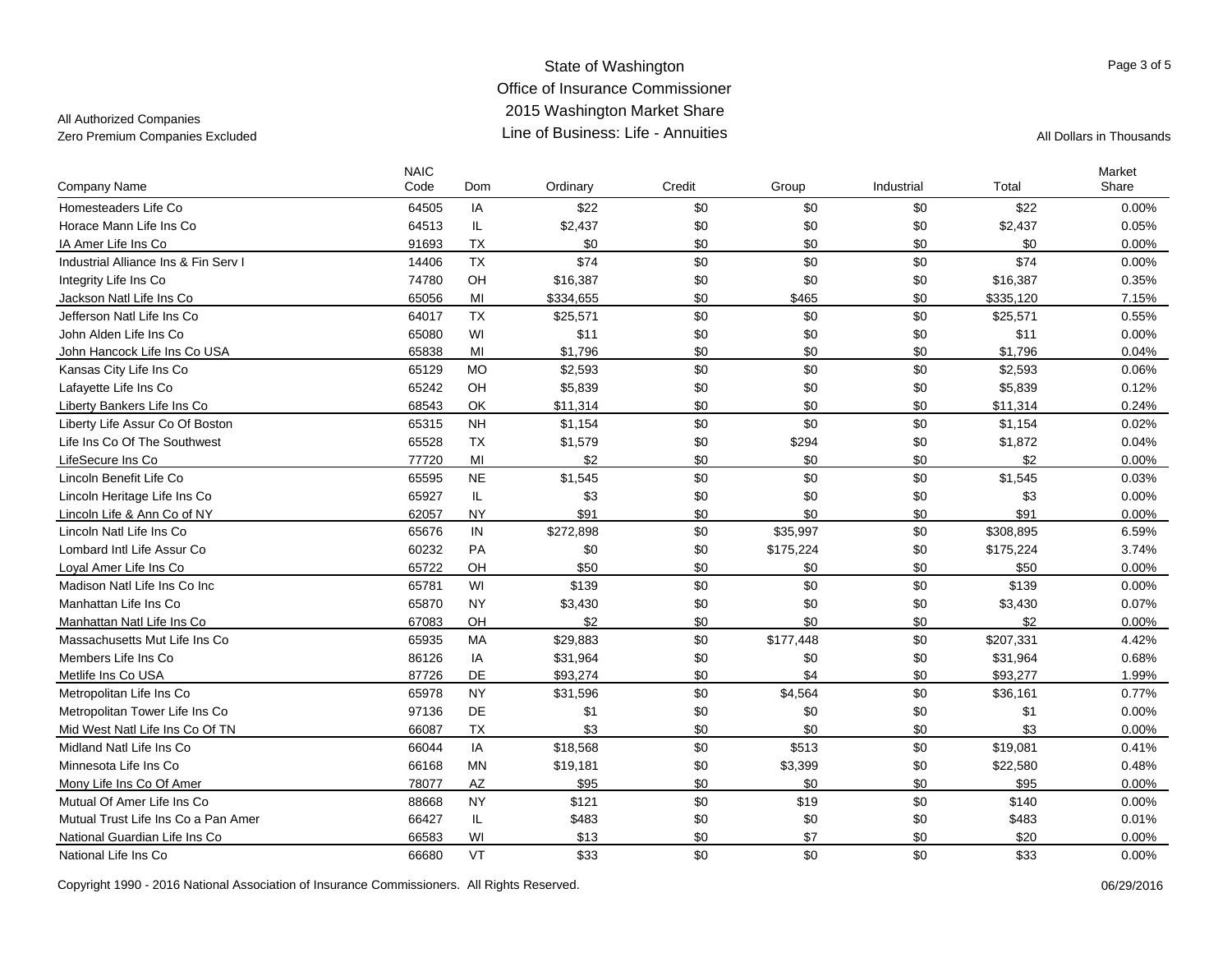## All Authorized Companies

| Company Name                   | <b>NAIC</b><br>Code | Dom                    | Ordinary  | Credit | Group     | Industrial | Total     | Market<br>Share |
|--------------------------------|---------------------|------------------------|-----------|--------|-----------|------------|-----------|-----------------|
| National Western Life Ins Co   | 66850               | CO                     | \$3,145   | \$0    | \$7       | \$0        | \$3,151   | 0.07%           |
| Nationwide Life & Ann Ins Co   | 92657               | OH                     | \$277     | \$0    | \$0       | \$0        | \$277     | 0.01%           |
| Nationwide Life Ins Co         | 66869               | OH                     | \$15,388  | \$0    | \$0       | \$0        | \$15,388  | 0.33%           |
| New England Life Ins Co        | 91626               | <b>MA</b>              | \$201     | \$0    | \$111     | \$0        | \$312     | 0.01%           |
| New York Life Ins & Ann Corp   | 91596               | DE                     | \$311,201 | \$0    | \$1,288   | \$0        | \$312,489 | 6.67%           |
| New York Life Ins Co           | 66915               | <b>NY</b>              | \$2,559   | \$0    | \$1,682   | \$0        | \$4,241   | 0.09%           |
| North Amer Co Life & Hith Ins  | 66974               | IA                     | \$7,604   | \$0    | \$0       | \$0        | \$7,604   | 0.16%           |
| North Coast Life Ins Co        | 67059               | <b>WA</b>              | \$207     | \$0    | \$0       | \$0        | \$207     | 0.00%           |
| Northwestern Mut Life Ins Co   | 67091               | WI                     | \$35,598  | \$0    | \$0       | \$0        | \$35,598  | 0.76%           |
| Occidental Life Ins Co Of NC   | 67148               | TX                     | \$25      | \$0    | \$0       | \$0        | \$25      | 0.00%           |
| Ohio Natl Life Ins Co          | 67172               | OH                     | \$29,699  | \$0    | \$0       | \$0        | \$29,699  | 0.63%           |
| Ohio State Life Ins Co         | 67180               | <b>TX</b>              | \$5       | \$0    | \$0       | \$0        | \$5       | 0.00%           |
| Oxford Life Ins Co             | 76112               | $\mathsf{A}\mathsf{Z}$ | \$2,832   | \$0    | \$0       | \$0        | \$2,832   | 0.06%           |
| Pacific Life Ins Co            | 67466               | $N\mathsf{E}$          | \$79,296  | \$0    | \$99      | \$0        | \$79,396  | 1.69%           |
| Pan Amer Life Ins Co           | 67539               | LA                     | \$6       | \$0    | \$0       | \$0        | \$6       | $0.00\%$        |
| Penn Mut Life Ins Co           | 67644               | PA                     | \$1,743   | \$0    | \$0       | \$0        | \$1,743   | 0.04%           |
| PHL Variable Ins Co.           | 93548               | <b>CT</b>              | \$14,832  | \$0    | \$0       | \$0        | \$14,832  | 0.32%           |
| Phoenix Life Ins Co            | 67814               | <b>NY</b>              | \$29      | \$0    | \$0       | \$0        | \$29      | 0.00%           |
| Pioneer Mut Life Ins Co        | 67911               | <b>ND</b>              | \$24      | \$0    | \$0       | \$0        | \$24      | 0.00%           |
| Primerica Life Ins Co          | 65919               | MA                     | \$11      | \$0    | \$0       | \$0        | \$11      | 0.00%           |
| Principal Life Ins Co          | 61271               | IA                     | \$57,357  | \$0    | \$2,410   | \$0        | \$59,767  | 1.28%           |
| Protective Life Ins Co         | 68136               | <b>TN</b>              | \$28,183  | \$0    | \$0       | \$0        | \$28,183  | 0.60%           |
| Pruco Life Ins Co              | 79227               | AZ                     | \$120,779 | \$0    | \$0       | \$0        | \$120,779 | 2.58%           |
| Prudential Ann Life Assur Corp | 86630               | <b>AZ</b>              | \$2,590   | \$0    | \$0       | \$0        | \$2,590   | 0.06%           |
| Prudential Ins Co Of Amer      | 68241               | <b>NJ</b>              | \$719     | \$0    | \$170,863 | \$0        | \$171,583 | 3.66%           |
| Reliance Standard Life Ins Co  | 68381               | IL                     | \$8,326   | \$0    | \$0       | \$0        | \$8,326   | 0.18%           |
| Reliastar Life Ins Co          | 67105               | <b>MN</b>              | \$4,308   | \$0    | \$1,428   | \$0        | \$5,736   | 0.12%           |
| Reliastar Life Ins Co Of NY    | 61360               | <b>NY</b>              | \$2       | \$0    | \$0       | \$0        | \$2       | 0.00%           |
| Reserve Natl Ins Co            | 68462               | OK                     | \$0       | \$0    | \$0       | \$0        | \$0       | 0.00%           |
| RiverSource Life Ins Co        | 65005               | <b>MN</b>              | \$121,204 | \$0    | \$736     | \$0        | \$121,940 | 2.60%           |
| Sagicor Life Ins Co            | 60445               | <b>TX</b>              | \$3,259   | \$0    | \$66      | \$0        | \$3,325   | 0.07%           |
| Security Benefit Life Ins Co   | 68675               | KS                     | \$96,656  | \$0    | \$295     | \$0        | \$96,951  | 2.07%           |
| Security Life Ins Co Of Amer   | 68721               | <b>MN</b>              | \$0       | \$0    | \$0       | \$0        | \$0       | 0.00%           |
| Security Life Of Denver Ins Co | 68713               | CO                     | \$1       | \$0    | \$0       | \$0        | \$1       | 0.00%           |
| Sentinel Security Life Ins Co  | 68802               | UT                     | \$1,070   | \$0    | \$0       | \$0        | \$1,070   | 0.02%           |
| Sentry Life Ins Co             | 68810               | WI                     | \$86      | \$0    | \$9,543   | \$0        | \$9,629   | 0.21%           |
| Standard Ins Co                | 69019               | <b>OR</b>              | \$7,613   | \$0    | \$0       | \$0        | \$7,613   | 0.16%           |

Copyright 1990 - 2016 National Association of Insurance Commissioners. All Rights Reserved. 06/29/2016 06/29/2016

Page 4 of 5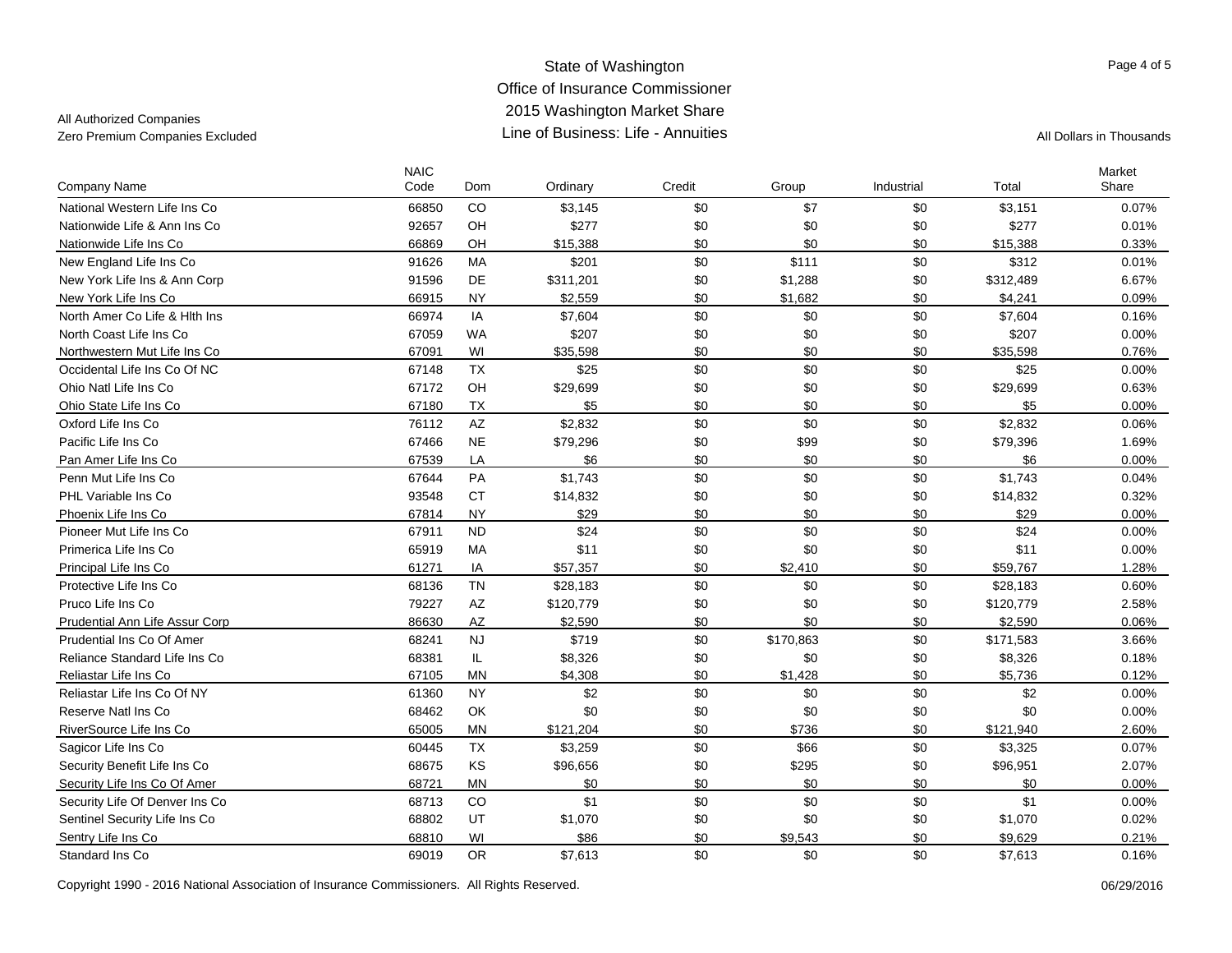## All Authorized Companies

|                                      | <b>NAIC</b><br>Code | Dom       | Ordinary    | Credit | Group       | Industrial | Total       | Market<br>Share |
|--------------------------------------|---------------------|-----------|-------------|--------|-------------|------------|-------------|-----------------|
| <b>Company Name</b>                  |                     |           |             |        |             |            |             |                 |
| Standard Security Life Ins Co Of NY  | 69078               | <b>NY</b> | \$0         | \$0    | \$0         | \$0        | \$0         | 0.00%           |
| State Farm Life Ins Co               | 69108               | IL        | \$10,563    | \$0    | \$0         | \$0        | \$10,563    | 0.23%           |
| State Life Ins Co                    | 69116               | IN        | \$5.469     | \$0    | \$0         | \$0        | \$5.469     | 0.12%           |
| Sunset Life Ins Co Of Amer           | 69272               | <b>MO</b> | \$1,589     | \$0    | \$0         | \$0        | \$1,589     | 0.03%           |
| Surety Life Ins Co                   | 69310               | <b>NE</b> | \$14        | \$0    | \$0         | \$0        | \$14        | 0.00%           |
| Symetra Life Ins Co                  | 68608               | IA        | \$100,381   | \$0    | \$2,287     | \$0        | \$102,668   | 2.19%           |
| Teachers Ins & Ann Assoc Of Amer     | 69345               | <b>NY</b> | \$144,054   | \$0    | \$111,683   | \$0        | \$255,737   | 5.46%           |
| Thrivent Life Ins Co.                | 97721               | <b>MN</b> | \$2,508     | \$0    | \$0         | \$0        | \$2,508     | 0.05%           |
| TIAA Cref Life Ins Co                | 60142               | <b>NY</b> | \$11,219    | \$0    | \$0         | \$0        | \$11,219    | 0.24%           |
| Trans World Assur Co.                | 69566               | CA        | \$3         | \$0    | \$0         | \$0        | \$3         | 0.00%           |
| Transamerica Advisors Life Ins Co    | 79022               | <b>AR</b> | \$23        | \$0    | \$0         | \$0        | \$23        | 0.00%           |
| Transamerica Life Ins Co             | 86231               | IA        | \$140,537   | \$0    | \$1,340     | \$0        | \$141.878   | 3.03%           |
| Transamerica Premier Life Ins Co     | 66281               | IA        | \$13,261    | \$0    | \$180       | \$0        | \$13,441    | 0.29%           |
| <b>Trustmark Ins Co</b>              | 61425               | IL        | \$2         | \$0    | \$0         | \$0        | \$2         | 0.00%           |
| Union Security Ins Co                | 70408               | KS        | \$486       | \$0    | \$0         | \$0        | \$486       | 0.01%           |
| United Amer Ins Co.                  | 92916               | <b>NE</b> | \$86        | \$0    | \$0         | \$0        | \$86        | 0.00%           |
| United Fidelity Life Ins Co          | 87645               | <b>TX</b> | \$22        | \$0    | \$0         | \$0        | \$22        | 0.00%           |
| United Heritage Life Ins Co          | 63983               | ID        | \$3,596     | \$0    | \$0         | \$0        | \$3,596     | 0.08%           |
| United Of Omaha Life Ins Co.         | 69868               | <b>NE</b> | \$278       | \$0    | \$5,003     | \$0        | \$5,280     | 0.11%           |
| United States Life Ins Co in the Cit | 70106               | <b>NY</b> | \$581       | \$0    | \$0         | \$0        | \$581       | 0.01%           |
| Universal Guar Life Ins Co           | 70130               | OH        | \$0         | \$0    | \$0         | \$0        | \$0         | 0.00%           |
| US Business of Canada Life Assur Co  | 80659               | MI        | \$1         | \$0    | \$0         | \$0        | \$1         | $0.00\%$        |
| USAA Life Ins Co                     | 69663               | <b>TX</b> | \$29,633    | \$0    | \$0         | \$0        | \$29,633    | 0.63%           |
| Variable Ann Life Ins Co             | 70238               | <b>TX</b> | \$54,283    | \$0    | \$36,562    | \$0        | \$90,845    | 1.94%           |
| Voya Ins & Ann Co                    | 80942               | IA        | \$24,967    | \$0    | \$634       | \$0        | \$25,601    | 0.55%           |
| Voya Retirement Ins & Ann Co         | 86509               | <b>CT</b> | \$509       | \$0    | \$140,209   | \$0        | \$140,718   | 3.00%           |
| Washington Natl Ins Co               | 70319               | IN        | \$44        | \$0    | \$0         | \$0        | \$44        | 0.00%           |
| West Coast Life Ins Co               | 70335               | <b>NE</b> | \$48        | \$0    | \$0         | \$0        | \$48        | 0.00%           |
| Western Southern Life Assur Co       | 92622               | OH        | \$203       | \$0    | \$0         | \$0        | \$203       | 0.00%           |
| Western United Life Assur Co         | 85189               | <b>WA</b> | \$59.292    | \$0    | \$0         | \$0        | \$59,292    | 1.26%           |
| Wilco Life Ins Co                    | 65900               | IN        | \$6         | \$0    | \$0         | \$0        | \$6         | 0.00%           |
| Zurich Amer Life Ins Co              | 90557               | IL        | \$9,906     | \$0    | \$0         | \$0        | \$9,906     | 0.21%           |
|                                      | Totals              |           | \$3,681,700 | \$0    | \$1,005,619 | \$0        | \$4,687,319 | 100.00%         |

Page 5 of 5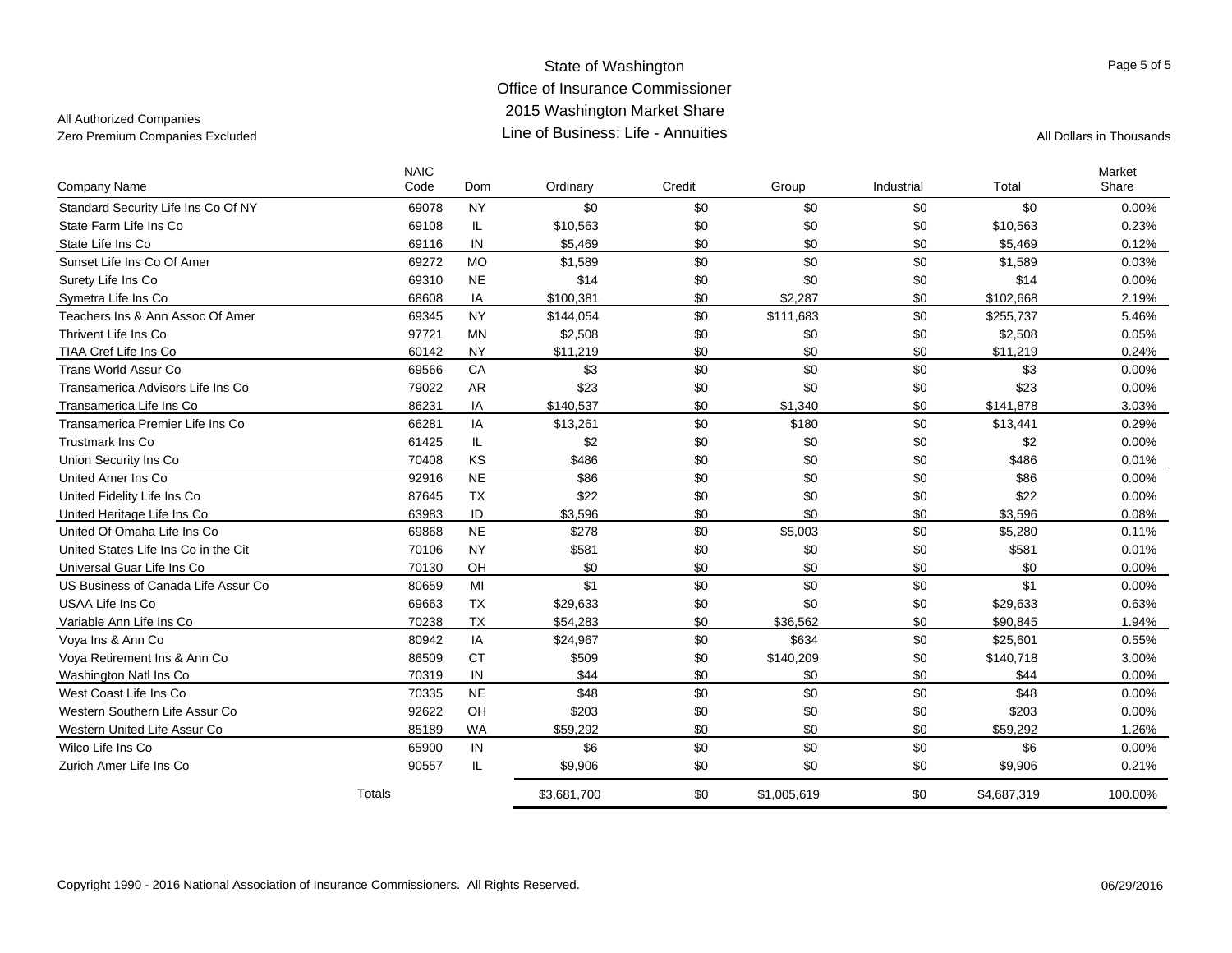All Authorized Companies

| Company Name                        | <b>NAIC</b><br>Code | Dom       | Ordinary  | Credit | Group       | Industrial | Total       | Market<br>Share |
|-------------------------------------|---------------------|-----------|-----------|--------|-------------|------------|-------------|-----------------|
| American Maturity Life Ins Co       | 81213               | <b>CT</b> | \$0       | \$0    | \$160       | \$0        | \$160       | 0.01%           |
|                                     |                     |           |           |        |             |            |             |                 |
| AXA Equitable Life Ins Co           | 62944               | <b>NY</b> | \$0       | \$0    | \$127       | \$0        | \$127       | 0.01%           |
| Country Life Ins Co                 | 62553               | IL        | \$0       | \$0    | \$72        | \$0        | \$72        | 0.01%           |
| Hartford Life & Ann Ins Co          | 71153               | <b>CT</b> | \$2,881   | \$0    | \$0         | \$0        | \$2.881     | 0.21%           |
| Hartford Life Ins Co                | 88072               | <b>CT</b> | \$848     | \$0    | \$51,114    | \$0        | \$51,961    | 3.79%           |
| John Hancock Life Ins Co USA        | 65838               | MI        | \$0       | \$0    | \$271,015   | \$0        | \$271,015   | 19.75%          |
| Massachusetts Mut Life Ins Co       | 65935               | MA        | \$0       | \$0    | \$85,238    | \$0        | \$85,238    | 6.21%           |
| Metropolitan Life Ins Co            | 65978               | <b>NY</b> | \$0       | \$0    | \$104,152   | \$0        | \$104,152   | 7.59%           |
| Minnesota Life Ins Co               | 66168               | <b>MN</b> | \$0       | \$0    | \$14,660    | \$0        | \$14,660    | 1.07%           |
| Mutual Of Amer Life Ins Co.         | 88668               | <b>NY</b> | \$6,346   | \$0    | \$24.682    | \$0        | \$31.028    | 2.26%           |
| Nationwide Life & Ann Ins Co.       | 92657               | OH        | \$26,377  | \$0    | \$77        | \$0        | \$26,453    | 1.93%           |
| Nationwide Life Ins Co              | 66869               | OH        | \$89,114  | \$0    | \$53.869    | \$0        | \$142,983   | 10.42%          |
| New York Life Ins Co.               | 66915               | <b>NY</b> | \$0       | \$0    | \$54,884    | \$0        | \$54,884    | 4.00%           |
| Ohio Natl Life Ins Co               | 67172               | OH        | \$0       | \$0    | \$2,304     | \$0        | \$2,304     | 0.17%           |
| Penn Mut Life Ins Co                | 67644               | PA        | \$14,757  | \$0    | \$0         | \$0        | \$14,757    | 1.08%           |
| Prudential Ins Co Of Amer           | 68241               | <b>NJ</b> | \$0       | \$0    | \$339,713   | \$0        | \$339,713   | 24.75%          |
| Prudential Retirement Ins & Ann Co. | 93629               | <b>CT</b> | \$0       | \$0    | \$4         | \$0        | \$4         | $0.00\%$        |
| Standard Ins Co                     | 69019               | <b>OR</b> | \$0       | \$0    | \$85,508    | \$0        | \$85,508    | 6.23%           |
| Transamerica Financial Life Ins Co  | 70688               | <b>NY</b> | \$0       | \$0    | \$82,363    | \$0        | \$82,363    | 6.00%           |
| Transamerica Life Ins Co            | 86231               | IA        | \$0       | \$0    | \$59,882    | \$0        | \$59,882    | 4.36%           |
| United Of Omaha Life Ins Co         | 69868               | <b>NE</b> | \$2       | \$0    | \$0         | \$0        | \$2         | $0.00\%$        |
| Voya Retirement Ins & Ann Co        | 86509               | <b>CT</b> | \$0       | \$0    | \$2,396     | \$0        | \$2,396     | 0.17%           |
|                                     | Totals              |           | \$140,323 | \$0    | \$1,232,219 | \$0        | \$1,372,542 | 100.00%         |

Page 1 of 1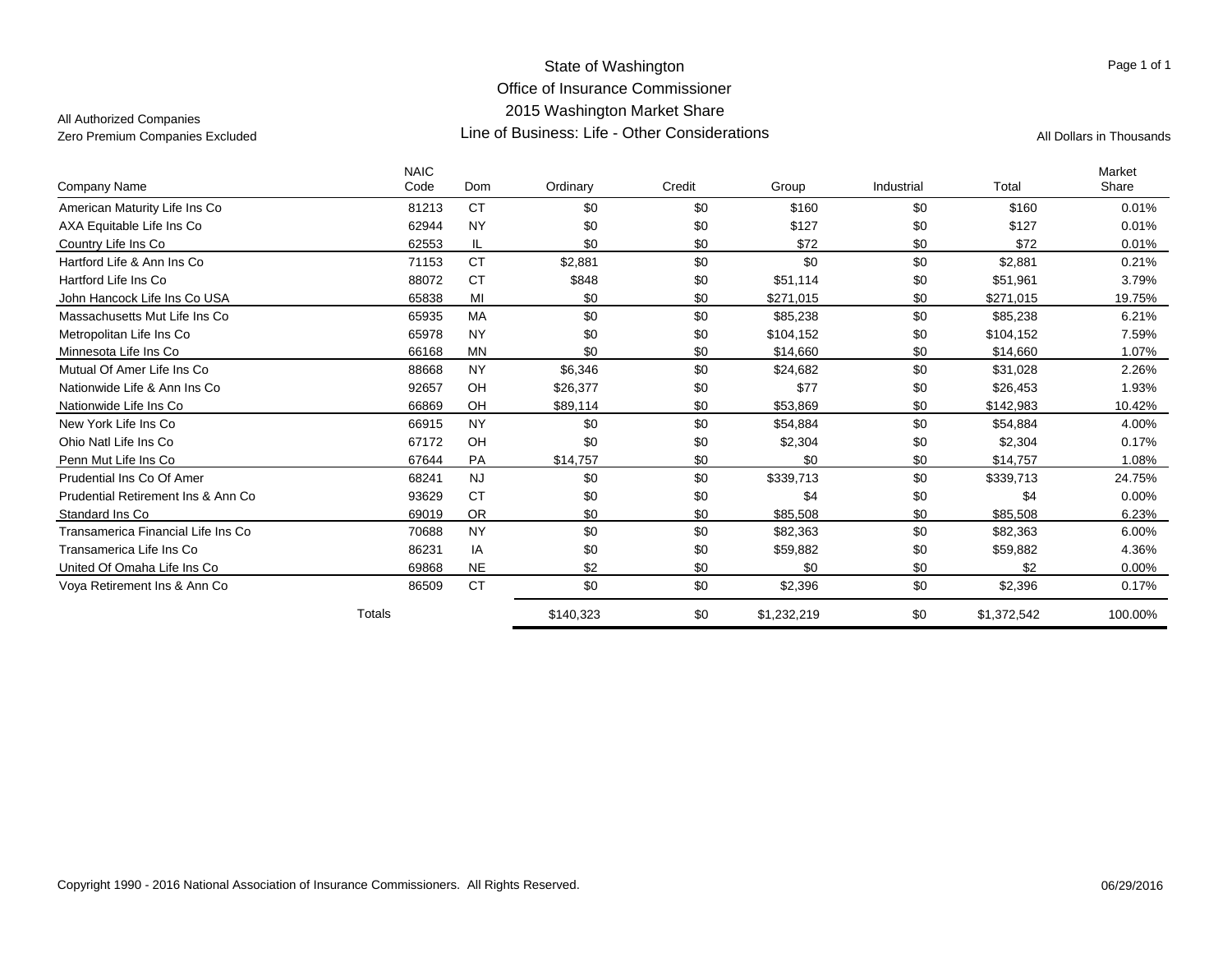## 2015 Washington Market Share and Loss Ratio

All Authorized Companies

|                                      |                     |                        | <b>Direct</b>       |                 | <b>Direct</b>      | <b>Direct</b>      |               |
|--------------------------------------|---------------------|------------------------|---------------------|-----------------|--------------------|--------------------|---------------|
| <b>Company Name</b>                  | <b>NAIC</b><br>Code | Dom                    | Premiums<br>Written | Market<br>Share | Premiums<br>Earned | Losses<br>Incurred | Loss<br>Ratio |
| 21st Century Advantage Ins Co        | 25232               | MN                     | \$2,998             | 0.03%           | \$3,116            | \$2,167            | 69.55%        |
| 21st Century Centennial Ins Co       | 34789               | PA                     | \$1,104             | 0.01%           | \$1,141            | \$670              | 58.75%        |
| 21st Century Ins Co                  | 12963               | СA                     | \$0                 | 0.00%           | \$0                | ( \$1)             | 0.00%         |
| 21st Century N Amer Ins Co           | 32220               | <b>NY</b>              | \$5,113             | 0.05%           | \$5,380            | \$3,802            | 70.66%        |
| 21st Century Natl Ins Co             | 36587               | <b>NY</b>              | \$0                 | 0.00%           | \$0                | \$1                | 0.00%         |
| 21st Century Pacific Ins Co          | 23795               | CO                     | \$0                 | 0.00%           | \$0                | ( \$1)             | 0.00%         |
| 21st Century Preferred Ins Co        | 22225               | PA                     | \$346               | 0.00%           | \$374              | \$93               | 24.77%        |
| 21st Century Premier Ins Co          | 20796               | PA                     | \$8,656             | 0.09%           | \$8,470            | \$6,634            | 78.32%        |
| 21st Century Security Ins Co         | 23833               | PA                     | \$0                 | 0.00%           | \$0                | (\$10)             | 0.00%         |
| Aca Fin Guar Corp                    | 22896               | <b>MD</b>              | \$0                 | 0.00%           | \$60               | \$0                | $0.00\%$      |
| Academic Medical Professionals Ins E | 12934               | VT                     | \$5                 | 0.00%           | \$6                | \$3                | 52.13%        |
| Acadia Ins Co                        | 31325               | <b>NH</b>              | \$1                 | 0.00%           | \$1                | \$0                | 1.74%         |
| Acceptance Ind Ins Co                | 20010               | <b>NE</b>              | \$170               | 0.00%           | \$165              | \$96               | 58.11%        |
| Accident Fund Gen Ins Co             | 12304               | MI                     | \$0                 | 0.00%           | \$0                | \$0                | 0.00%         |
| Accident Fund Ins Co of Amer         | 10166               | MI                     | \$1                 | 0.00%           | \$1                | \$0                | 0.00%         |
| Accredited Surety & Cas Co Inc       | 26379               | FL                     | \$62                | 0.00%           | \$62               | \$7                | 11.93%        |
| Ace Amer Ins Co                      | 22667               | PA                     | \$60,835            | 0.61%           | \$59,261           | \$25,572           | 43.15%        |
| Ace Fire Underwriters Ins Co         | 20702               | PA                     | \$103               | 0.00%           | \$94               | (\$116)            | $(123.89)\%$  |
| Ace Prop & Cas Ins Co                | 20699               | PA                     | \$46,421            | 0.47%           | \$45,729           | \$83,824           | 183.31%       |
| <b>ACIG Ins Co</b>                   | 19984               | IL                     | \$975               | 0.01%           | \$975              | \$129              | 13.23%        |
| Acstar Ins Co                        | 22950               | IL                     | \$4                 | 0.00%           | \$4                | (\$1)              | $(27.60)\%$   |
| Advantage Workers Comp Ins Co        | 40517               | IN                     | \$25                | 0.00%           | \$23               | \$0                | 0.00%         |
| Aegis Security Ins Co.               | 33898               | PA                     | \$281               | 0.00%           | \$268              | \$17               | 6.18%         |
| Aetna Ins Co of CT                   | 36153               | <b>CT</b>              | \$47                | 0.00%           | \$105              | (\$1,120)          | $(1070.89)\%$ |
| Affiliated Fm Ins Co                 | 10014               | R <sub>l</sub>         | \$45,490            | 0.46%           | \$44,684           | \$6,271            | 14.03%        |
| Affiliates Ins Recip a RRG           | 13677               | VT                     | \$63                | 0.00%           | \$62               | (\$15)             | $(24.08)\%$   |
| <b>AGCS Marine Ins Co</b>            | 22837               | IL                     | \$22,425            | 0.23%           | \$22,130           | \$10,904           | 49.27%        |
| Agri Gen Ins Co                      | 42757               | IA                     | \$4,402             | 0.04%           | \$3,904            | \$4,098            | 104.97%       |
| AIG Assur Co                         | 40258               | PA                     | \$7                 | 0.00%           | \$8                | (\$19)             | $(227.60)\%$  |
| AIG Prop Cas Co                      | 19402               | PA                     | \$17,437            | 0.18%           | \$17,020           | \$9,954            | 58.49%        |
| AIU Ins Co                           | 19399               | <b>NY</b>              | \$0                 | 0.00%           | \$0                | (\$17)             | 0.00%         |
| Alaska Natl Ins Co                   | 38733               | AK                     | \$21,667            | 0.22%           | \$21,449           | \$4,148            | 19.34%        |
| Alea North America Ins Co            | 24899               | <b>NY</b>              | \$0                 | 0.00%           | \$0                | \$0                | 0.00%         |
| Allegheny Cas Co                     | 13285               | <b>NJ</b>              | \$1,151             | 0.01%           | \$1,126            | \$5                | 0.47%         |
| Allegiant Ins Co Inc A RRG           | 11965               | $\mathsf{H}\mathsf{I}$ | \$592               | 0.01%           | \$592              | \$203              | 34.27%        |
| Alliance Of Nonprofits For Ins RRG   | 10023               | VT                     | \$981               | 0.01%           | \$960              | \$92               | 9.59%         |
| Allianz Global Risks US Ins Co       | 35300               | IL                     | \$10,027            | 0.10%           | \$8,374            | \$2,835            | 33.86%        |
| Allied Professionals Ins Co RRG      | 11710               | AZ                     | \$1,181             | 0.01%           | \$1,178            | \$515              | 43.70%        |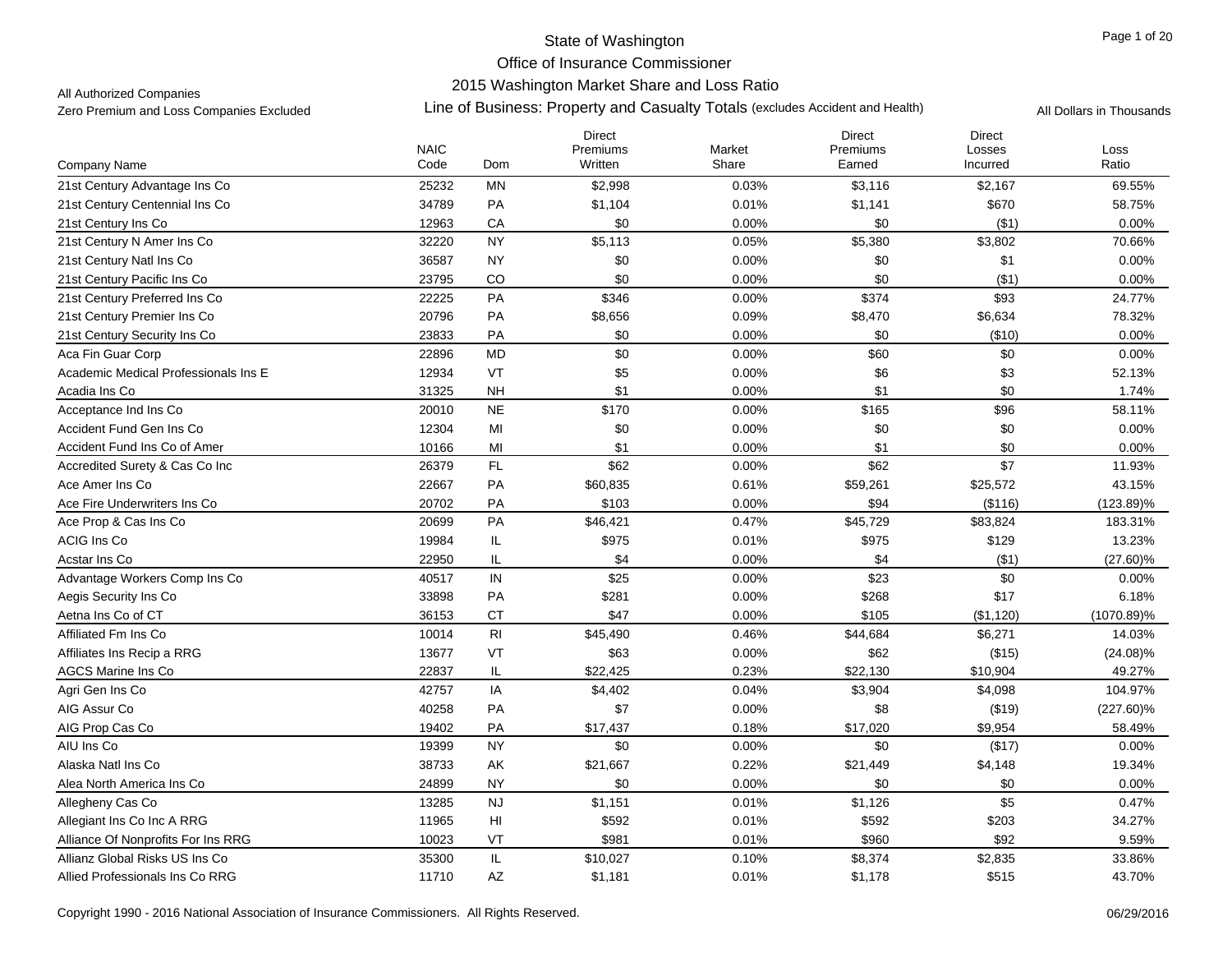## 2015 Washington Market Share and Loss Ratio

All Authorized Companies

|                                    |                     |           | <b>Direct</b>       |                 | <b>Direct</b>      | <b>Direct</b>      |               |
|------------------------------------|---------------------|-----------|---------------------|-----------------|--------------------|--------------------|---------------|
| Company Name                       | <b>NAIC</b><br>Code | Dom       | Premiums<br>Written | Market<br>Share | Premiums<br>Earned | Losses<br>Incurred | Loss<br>Ratio |
| Allied Prop & Cas Ins Co           | 42579               | IA        | \$29,615            | 0.30%           | \$26,032           | \$20,461           | 78.60%        |
| Allied World Ins Co                | 22730               | <b>NH</b> | \$1,493             | 0.02%           | \$1,544            | \$414              | 26.81%        |
| Allied World Natl Assur Co         | 10690               | <b>NH</b> | \$7,955             | 0.08%           | \$7,189            | \$1,391            | 19.35%        |
| Allied World Specialty Ins Co      | 16624               | DE        | \$4,847             | 0.05%           | \$4,491            | \$3,361            | 74.84%        |
|                                    |                     |           |                     |                 |                    |                    |               |
| Allmerica Fin Benefit Ins Co       | 41840               | MI        | \$3,348             | 0.03%           | \$3,082            | \$1,417            | 45.96%        |
| Allstate Fire & Cas Ins Co         | 29688               | IL        | \$237,172           | 2.38%           | \$231,845          | \$153,770          | 66.32%        |
| Allstate Ind Co                    | 19240               | IL        | \$103,426           | 1.04%           | \$105,581          | \$57,626           | 54.58%        |
| Allstate Ins Co                    | 19232               | IL        | \$151,901           | 1.53%           | \$154,892          | \$82,844           | 53.48%        |
| Allstate Northbrook Ind Co         | 36455               | IL        | \$0                 | 0.00%           | \$0                | ( \$63)            | 0.00%         |
| Allstate Prop & Cas Ins Co         | 17230               | IL        | \$122,966           | 1.24%           | \$120,488          | \$67,581           | 56.09%        |
| Allstate Vehicle & Prop Ins Co     | 37907               | IL        | \$0                 | 0.00%           | \$0                | (\$75)             | 0.00%         |
| Alpha Prop & Cas Ins Co            | 38156               | WI        | \$1,703             | 0.02%           | \$2,075            | \$915              | 44.08%        |
| ALPS Prop & Cas Ins Co             | 32450               | MT        | \$1,812             | 0.02%           | \$1,430            | \$509              | 35.63%        |
| Alterra Amer Ins Co                | 21296               | DE        | \$2,645             | 0.03%           | \$2,715            | \$2,160            | 79.56%        |
| Ambac Assur Corp                   | 18708               | WI        | \$721               | 0.01%           | \$5,047            | \$0                | 0.00%         |
| Amco Ins Co                        | 19100               | IA        | \$15,763            | 0.16%           | \$16,373           | \$5,344            | 32.64%        |
| American Agri Business Ins Co      | 12548               | <b>TX</b> | \$6,875             | 0.07%           | \$12,768           | \$11,288           | 88.41%        |
| American Alt Ins Corp              | 19720               | DE        | \$16,418            | 0.17%           | \$16,423           | \$4,547            | 27.69%        |
| American Assoc Of Othodontists RRG | 10232               | AZ        | \$170               | 0.00%           | \$171              | \$40               | 23.06%        |
| American Automobile Ins Co         | 21849               | <b>MO</b> | \$9,368             | 0.09%           | \$14,653           | \$9,521            | 64.98%        |
| American Bankers Ins Co Of FL      | 10111               | FL        | \$65,214            | 0.66%           | \$56,486           | \$28,216           | 49.95%        |
| American Cas Co Of Reading PA      | 20427               | PA        | \$9,394             | 0.09%           | \$9,639            | \$977              | 10.14%        |
| American Commerce Ins Co           | 19941               | OH        | \$27,117            | 0.27%           | \$28,848           | \$18,102           | 62.75%        |
| American Contractors Ind Co        | 10216               | CA        | \$4,374             | 0.04%           | \$4,409            | \$631              | 14.32%        |
| American Contractors Ins Co RRG    | 12300               | TX        | \$9,966             | 0.10%           | \$10,377           | \$3,994            | 38.49%        |
| American Economy Ins Co            | 19690               | IN        | \$20,045            | 0.20%           | \$23,080           | \$8,280            | 35.87%        |
| American Excess Ins Exch RRG       | 10903               | VT        | \$2,756             | 0.03%           | \$2,732            | \$4,142            | 151.64%       |
| American Family Home Ins Co        | 23450               | FL        | \$2,160             | 0.02%           | \$2,378            | \$825              | 34.68%        |
| American Family Mut Ins Co         | 19275               | WI        | \$209,848           | 2.11%           | \$208,582          | \$151,542          | 72.65%        |
| American Fire & Cas Co             | 24066               | NH        | \$31,366            | 0.32%           | \$29,683           | \$17,556           | 59.14%        |
| American Forest Cas Co RRG         | 11590               | VT        | \$1,930             | 0.02%           | \$1,927            | \$901              | 46.76%        |
| American Guar & Liab Ins           | 26247               | <b>NY</b> | \$16,320            | 0.16%           | \$17,171           | \$4,115            | 23.97%        |
| American Hallmark Ins Co Of TX     | 43494               | <b>TX</b> | \$3,605             | 0.04%           | \$3,353            | \$1,542            | 46.01%        |
| American Home Assur Co             | 19380               | <b>NY</b> | \$9,037             | 0.09%           | \$3,214            | (\$876)            | $(27.25)\%$   |
| American Ins Co                    | 21857               | OH        | \$6,083             | 0.06%           | \$7,173            | \$5,735            | 79.95%        |
| American Interstate Ins Co         | 31895               | <b>NE</b> | \$0                 | 0.00%           | \$0                | \$17               | 0.00%         |
| American Mercury Ins Co            | 16810               | OK        | \$314               | 0.00%           | \$764              | \$534              | 69.97%        |
| American Mining Ins Co             | 15911               | IA        | \$0                 | 0.00%           | \$0                | \$0                | 5.02%         |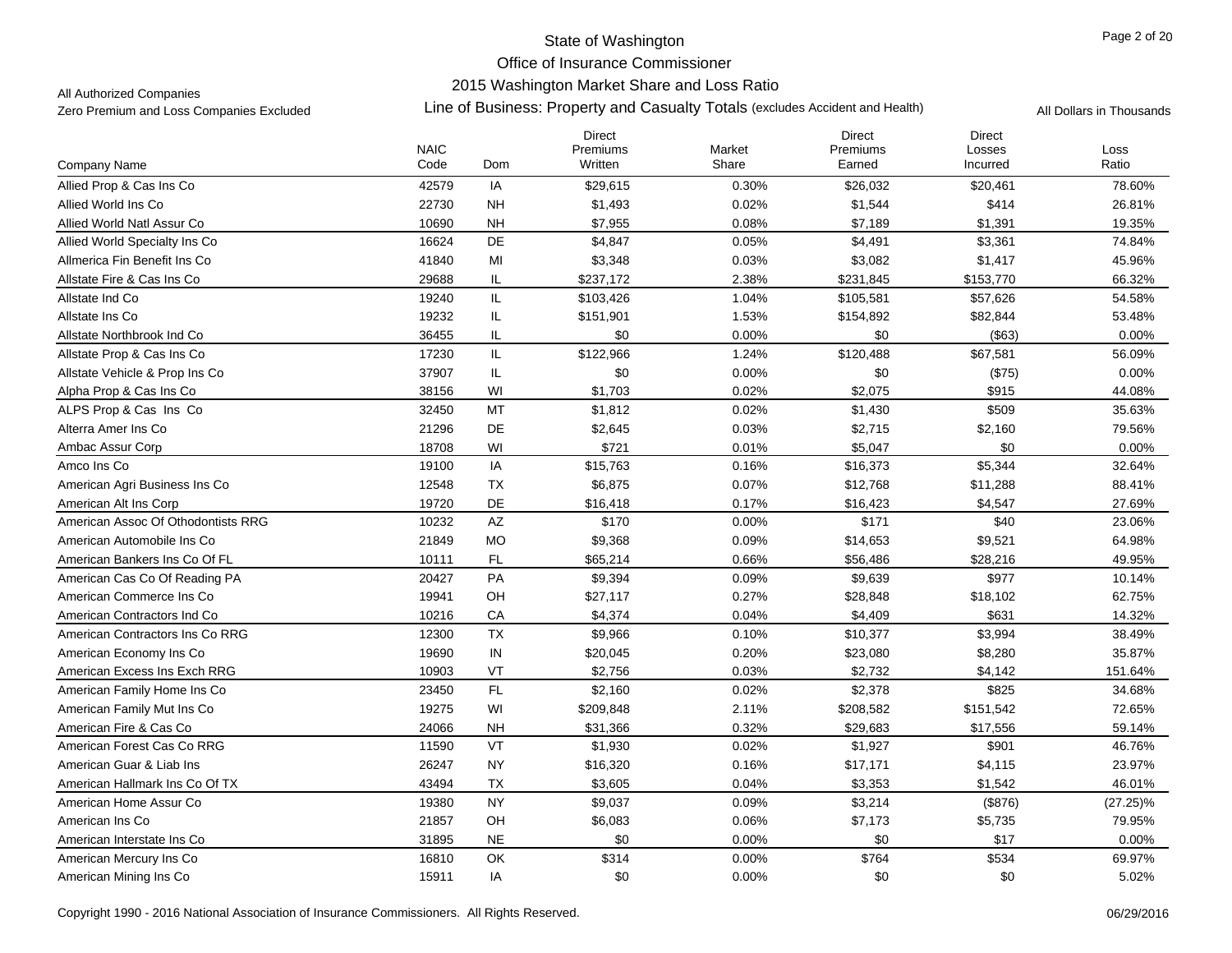## State of Washington Office of Insurance Commissioner 2015 Washington Market Share and Loss Ratio

### All Authorized Companies

|                                    |                     |                | <b>Direct</b>       |                 | <b>Direct</b>      | <b>Direct</b>      |               |
|------------------------------------|---------------------|----------------|---------------------|-----------------|--------------------|--------------------|---------------|
| <b>Company Name</b>                | <b>NAIC</b><br>Code | <b>Dom</b>     | Premiums<br>Written | Market<br>Share | Premiums<br>Earned | Losses<br>Incurred | Loss<br>Ratio |
|                                    |                     |                |                     |                 |                    |                    |               |
| American Modern Home Ins Co        | 23469               | OH             | \$17,532            | 0.18%           | \$17,553           | \$5,803            | 33.06%        |
| American Modern Select Ins Co      | 38652               | OH             | \$9,812             | 0.10%           | \$9,228            | \$4,443            | 48.15%        |
| American Natl Gen Ins Co           | 39942               | <b>MO</b>      | \$1,613             | 0.02%           | \$1,874            | \$963              | 51.39%        |
| American Natl Prop & Cas Co        | 28401               | <b>MO</b>      | \$12,440            | 0.13%           | \$11,081           | \$6,772            | 61.11%        |
| American Pet Ins Co                | 12190               | <b>NY</b>      | \$6,905             | 0.07%           | \$6,833            | \$4,463            | 65.32%        |
| American Reliable Ins Co           | 19615               | AZ             | \$1,814             | 0.02%           | \$1,691            | \$808              | 47.79%        |
| American Road Ins Co               | 19631               | MI             | \$619               | 0.01%           | \$618              | \$301              | 48.77%        |
| American Safety Cas Ins Co         | 39969               | OK             | \$6                 | 0.00%           | \$6                | \$518              | 8748.62%      |
| American Safety RRG Inc            | 25448               | VT             | \$43                | 0.00%           | \$43               | (\$28)             | $(65.35)\%$   |
| American Security Ins Co           | 42978               | DE             | \$2,341             | 0.02%           | \$2,432            | (\$18)             | (0.74)%       |
| American Select Ins Co             | 19992               | OH             | \$0                 | 0.00%           | \$0                | \$0                | 0.00%         |
| American Serv Ins Co Inc           | 42897               | IL             | \$960               | 0.01%           | \$195              | \$97               | 49.94%        |
| American Southern Home Ins Co      | 41998               | FL             | \$69                | 0.00%           | \$224              | \$13               | 5.66%         |
| American Southern Ins Co           | 10235               | KS             | \$5                 | 0.00%           | \$6                | (\$187)            | (2982.97)%    |
| American Standard Ins Co of WI     | 19283               | WI             | \$1,476             | 0.01%           | \$1,487            | \$971              | 65.30%        |
| American States Ins Co             | 19704               | $\sf IN$       | \$45,809            | 0.46%           | \$49,121           | \$23,227           | 47.29%        |
| American States Ins Co Of TX       | 19712               | TX             | \$1                 | 0.00%           | \$1                | \$0                | 0.00%         |
| American States Preferred Ins Co   | 37214               | ${\sf IN}$     | \$6,487             | 0.07%           | \$7,016            | \$4,803            | 68.45%        |
| American Strategic Ins Corp        | 10872               | FL             | \$2,888             | 0.03%           | \$2,419            | \$2,825            | 116.79%       |
| American Surety Co                 | 31380               | $\sf IN$       | \$214               | 0.00%           | \$216              | (\$10)             | (4.55)%       |
| American T & T Ins Co RRG          | 11534               | MT             | \$2,565             | 0.03%           | \$2,524            | (\$166)            | (6.59)%       |
| American Zurich Ins Co.            | 40142               | IL.            | \$6,021             | 0.06%           | \$6,293            | \$2,518            | 40.01%        |
| AmeriGuard RRG Inc.                | 12171               | VT             | \$37                | 0.00%           | \$37               | \$16               | 43.55%        |
| Amerisure Ins Co                   | 19488               | MI             | \$24                | 0.00%           | \$20               | \$9                | 45.45%        |
| Amerisure Mut Ins Co.              | 23396               | MI             | \$125               | 0.00%           | \$124              | (\$30)             | $(24.05)\%$   |
| Amerisure Partners Ins Co          | 11050               | MI             | \$15                | 0.00%           | \$5                | \$1                | 21.48%        |
| Amex Assur Co                      | 27928               | IL             | \$2,164             | 0.02%           | \$2,192            | \$1,089            | 49.69%        |
| Amica Mut Ins Co                   | 19976               | R <sub>l</sub> | \$38,596            | 0.39%           | \$37,845           | \$31,489           | 83.21%        |
| AmTrust Ins Co of KS Inc           | 15954               | KS             | \$1,368             | 0.01%           | \$1,234            | \$586              | 47.50%        |
| Applied Medico Legal Solutions RRG | 11598               | AZ             | \$538               | 0.01%           | \$571              | \$154              | 27.07%        |
| Arag Ins Co                        | 34738               | IA             | \$6,093             | 0.06%           | \$6,093            | \$2,292            | 37.62%        |
| Arch Ins Co                        | 11150               | <b>MO</b>      | \$12,821            | 0.13%           | \$13,206           | \$4,422            | 33.48%        |
| ARCH Mortgage Assur Co             | 29114               | WI             | \$2                 | 0.00%           | \$2                | \$0                | 0.00%         |
| ARCH Mortgage Ins Co               | 40266               | WI             | \$4,823             | 0.05%           | \$4,559            | \$710              | 15.58%        |
| <b>ARCOA RRG Inc</b>               | 13177               | <b>NV</b>      | \$261               | 0.00%           | \$261              | \$42               | 16.16%        |
| Argonaut Great Central Ins Co      | 19860               | IL             | \$3,254             | 0.03%           | \$3,419            | \$2,221            | 64.97%        |
|                                    |                     |                |                     |                 |                    |                    |               |
| Argonaut Ins Co                    | 19801               | IL             | \$3,477             | 0.03%           | \$2,959            | \$803              | 27.16%        |
| Argonaut Midwest Ins Co            | 19828               | IL             | \$92                | 0.00%           | \$99               | (\$259)            | $(262.04)\%$  |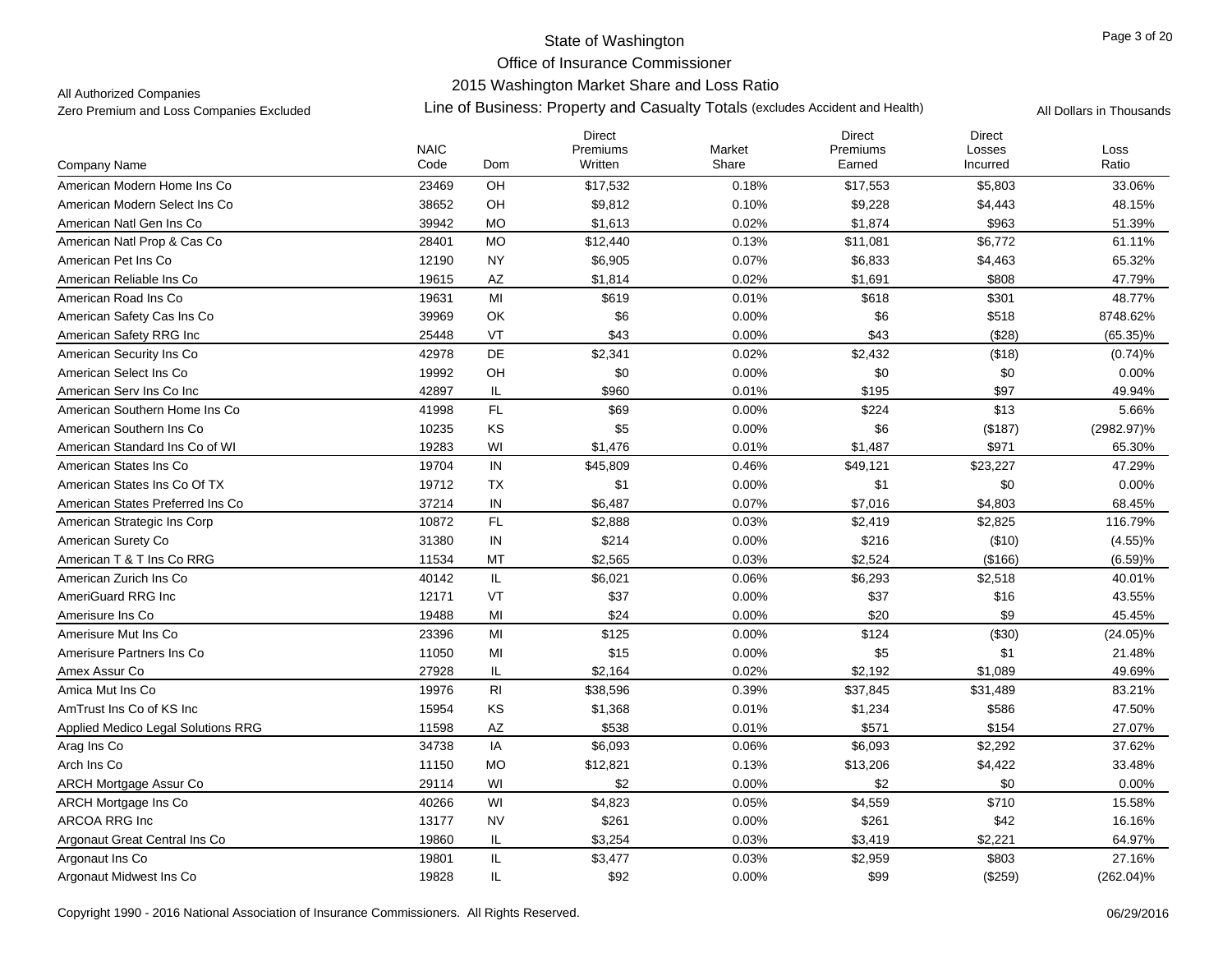## 2015 Washington Market Share and Loss Ratio

All Authorized Companies

|                                                              |                     |                        | <b>Direct</b>       |                 | <b>Direct</b>      | <b>Direct</b>      |                   |
|--------------------------------------------------------------|---------------------|------------------------|---------------------|-----------------|--------------------|--------------------|-------------------|
| Company Name                                                 | <b>NAIC</b><br>Code | Dom                    | Premiums<br>Written | Market<br>Share | Premiums<br>Earned | Losses<br>Incurred | Loss<br>Ratio     |
| ARISE Boiler Inspection & Ins Co RRG                         | 13580               | KY                     | \$20                | $0.00\%$        | \$20               | \$0                | 0.00%             |
| Armed Forces Ins Exch                                        | 41459               | KS                     | \$2,524             | 0.03%           | \$2,474            | \$935              | 37.81%            |
| Arrowood Ind Co                                              | 24678               | DE                     | \$0                 | 0.00%           | \$0                | \$3,457            | 0.00%             |
| Aspen Amer Ins Co                                            | 43460               | <b>TX</b>              | \$2,359             | 0.02%           | \$1,989            | \$618              | 31.09%            |
| Associated Ind Corp                                          | 21865               | CA                     | \$5,747             | 0.06%           | \$5,990            | \$7,392            | 123.40%           |
| Assurance Co Of Amer                                         | 19305               | <b>NY</b>              | \$3                 | 0.00%           | \$3                | (\$449)            | $(17690.62)\%$    |
| <b>Assured Guar Corp</b>                                     | 30180               | <b>MD</b>              | \$0                 | 0.00%           | \$977              | \$0                | 0.00%             |
| <b>Assured Guar Municipal Corp</b>                           | 18287               | <b>NY</b>              | \$144               | 0.00%           | \$7,920            | \$0                | 0.00%             |
| Atain Ins Co                                                 | 29033               | TX                     | \$7                 | 0.00%           | \$6                | \$0                | 0.00%             |
| <b>Atlantic Specialty Ins Co</b>                             | 27154               | <b>NY</b>              | \$15,011            | 0.15%           | \$14,962           | \$4,882            | 32.63%            |
| Atradius Trade Credit Ins Co                                 |                     | <b>MD</b>              |                     |                 |                    |                    |                   |
|                                                              | 25422<br>10639      | VT                     | \$6,500<br>\$7,863  | 0.07%<br>0.08%  | \$7,502            | \$2,597<br>\$2,541 | 34.61%            |
| Attorneys Liab Assur Society Inc RRG<br>AttPro RRG Recip RRG | 13795               | $\mathsf{DC}$          | \$275               | 0.00%           | \$7,863<br>\$99    | \$335              | 32.31%<br>339.90% |
| Austin Mut Ins Co                                            | 13412               | MN                     |                     |                 |                    |                    | 51.40%            |
| Automobile Ins Co Of Hartford CT                             | 19062               | <b>CT</b>              | \$5,043<br>\$6,522  | 0.05%           | \$4,621            | \$2,375<br>\$2,467 |                   |
|                                                              |                     | <b>MD</b>              |                     | 0.07%           | \$6,866            |                    | 35.94%            |
| Avemco Ins Co                                                | 10367               | MT                     | \$982               | 0.01%           | \$992              | (\$228)<br>\$2     | $(23.00)\%$       |
| Aviation Alliance Ins RRG Inc                                | 13791               |                        | \$90<br>\$0         | 0.00%           | \$114              |                    | 2.17%             |
| AXA Art Ins Corp                                             | 29530               | <b>NY</b><br><b>NY</b> |                     | 0.00%           | \$0                | (\$34)             | 0.00%             |
| AXA Ins Co                                                   | 33022               |                        | \$1,698             | 0.02%           | \$1,889            | \$250              | 13.23%            |
| Axis Ins Co                                                  | 37273               | IL                     | \$13,604            | 0.14%           | \$11,989           | \$914              | 7.62%             |
| AXIS Reins Co                                                | 20370               | <b>NY</b>              | \$101               | 0.00%           | \$105              | (\$162)            | $(153.53)\%$      |
| <b>AXIS Specialty Ins Co</b>                                 | 15610               | <b>CT</b>              | \$0                 | $0.00\%$        | \$0                | (\$166)            | 0.00%             |
| Balboa Ins Co                                                | 24813               | CA                     | (\$36)              | 0.00%           | \$285              | \$204              | 71.42%            |
| Bankers Ins Co                                               | 33162               | FL                     | \$262               | 0.00%           | \$256              | \$93               | 36.56%            |
| Bankers Standard Ins Co                                      | 18279               | PA                     | \$14,267            | 0.14%           | \$10,149           | \$3,511            | 34.60%            |
| <b>BCS Ins Co</b>                                            | 38245               | OH                     | \$6,131             | 0.06%           | \$6,187            | \$2,478            | 40.06%            |
| Beazley Ins Co Inc                                           | 37540               | <b>CT</b>              | \$4,728             | 0.05%           | \$4,585            | \$657              | 14.32%            |
| Bedivere Ins Co                                              | 21970               | PA                     | \$0                 | 0.00%           | \$68               | (\$312)            | $(459.36)\%$      |
| Benchmark Ins Co                                             | 41394               | KS                     | \$888               | 0.01%           | \$722              | \$396              | 54.88%            |
| Berkley Ins Co                                               | 32603               | DE                     | \$7,308             | 0.07%           | \$7,409            | \$10,142           | 136.90%           |
| <b>Berkley Natl Ins Co</b>                                   | 38911               | IA                     | \$2,094             | 0.02%           | \$2,202            | \$395              | 17.94%            |
| Berkley Regional Ins Co                                      | 29580               | DE                     | \$545               | 0.01%           | \$948              | \$289              | 30.52%            |
| Berkshire Hathaway Homestate Ins Co                          | 20044               | <b>NE</b>              | \$3,851             | 0.04%           | \$4,080            | \$1,909            | 46.80%            |
| Berkshire Hathaway Specialty Ins Co                          | 22276               | <b>NE</b>              | \$360               | 0.00%           | \$93               | \$50               | 53.57%            |
| <b>BITCO Gen Ins Corp</b>                                    | 20095               | IL                     | \$4,663             | 0.05%           | \$4,133            | \$3,213            | 77.74%            |
| <b>BITCO Natl Ins Co</b>                                     | 20109               | IL                     | \$284               | 0.00%           | \$358              | \$292              | 81.46%            |
| <b>Bond Safequard Ins Co</b>                                 | 27081               | SD                     | \$164               | 0.00%           | \$181              | \$0                | 0.00%             |
| <b>Bonded Builders Ins Co RRG</b>                            | 13010               | <b>NV</b>              | \$13                | 0.00%           | \$18               | ( \$2)             | $(9.93)\%$        |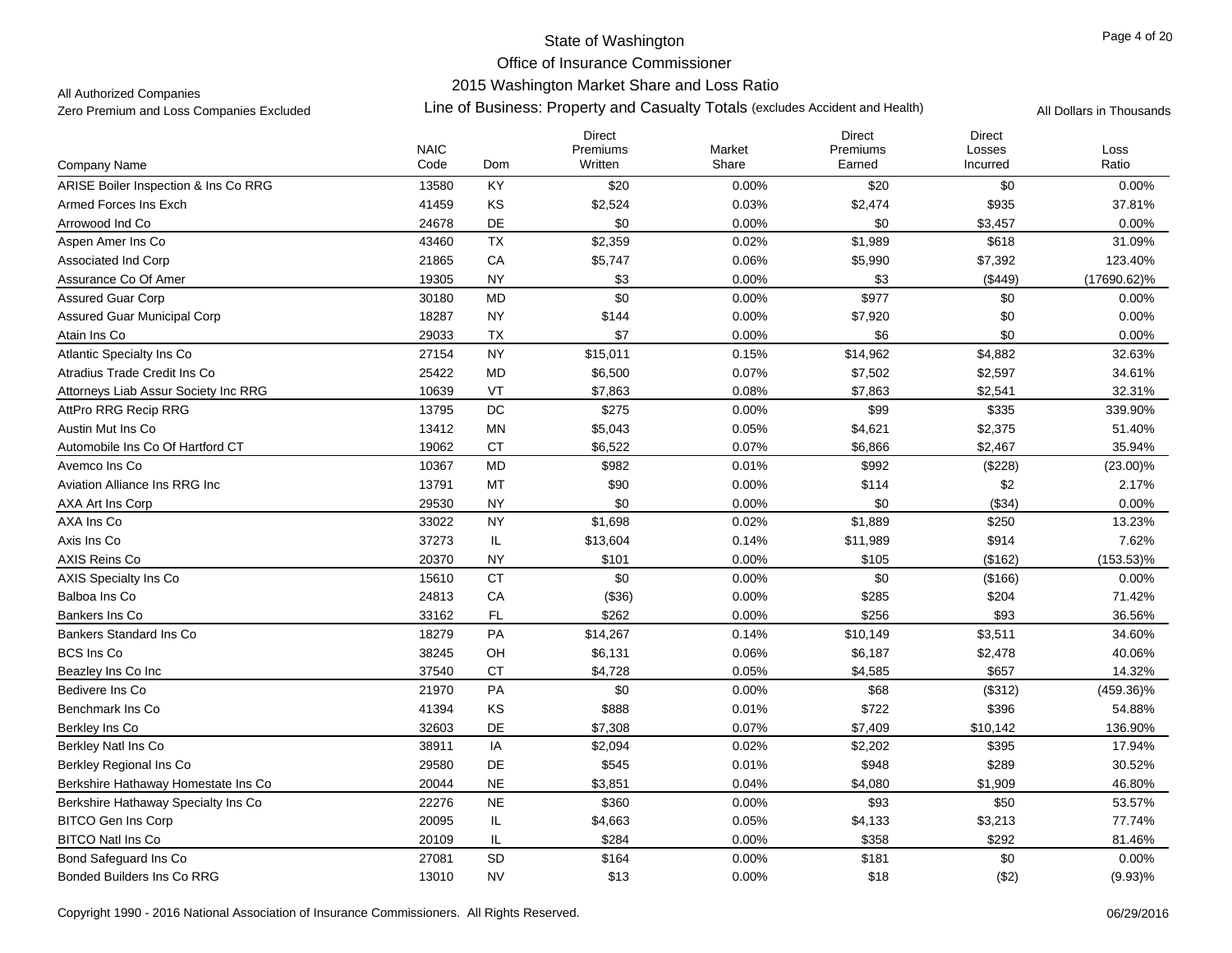## 2015 Washington Market Share and Loss Ratio

All Authorized Companies

|                                     | <b>NAIC</b> |                        | <b>Direct</b><br>Premiums | Market | <b>Direct</b><br>Premiums | <b>Direct</b>      | Loss        |
|-------------------------------------|-------------|------------------------|---------------------------|--------|---------------------------|--------------------|-------------|
| Company Name                        | Code        | Dom                    | Written                   | Share  | Earned                    | Losses<br>Incurred | Ratio       |
| <b>Brotherhood Mut Ins Co</b>       | 13528       | IN                     | \$6,057                   | 0.06%  | \$5,639                   | \$2,684            | 47.59%      |
| <b>Build Amer Mut Assur Co</b>      | 14380       | <b>NY</b>              | \$76                      | 0.00%  | \$3                       | \$0                | 0.00%       |
| California Cas Gen Ins Co of OR     | 35955       | <b>OR</b>              | \$9,384                   | 0.09%  | \$9,103                   | \$6,171            | 67.79%      |
| California Cas Ind Exch             | 20117       | CA                     | \$0                       | 0.00%  | \$0                       | (\$14)             | 0.00%       |
| Camico Mut Ins Co                   | 36340       | CA                     | \$1,425                   | 0.01%  | \$1,366                   | \$5                | 0.38%       |
| Canal Ins Co                        | 10464       | SC                     | \$4,357                   | 0.04%  | \$3,093                   | \$1,799            | 58.15%      |
| Capitol Ind Corp                    | 10472       | WI                     | \$1,660                   | 0.02%  | \$1,584                   | \$2,374            | 149.91%     |
| Capson Physicians Ins Co            | 19348       | <b>TX</b>              | \$216                     | 0.00%  | \$232                     | \$313              | 135.16%     |
| <b>Caring Communities Recip RRG</b> | 12373       | DC                     | \$525                     | 0.01%  | \$525                     | \$539              | 102.66%     |
| Carolina Cas Ins Co                 | 10510       | IA                     | \$2,523                   | 0.03%  | \$3,485                   | \$2,653            | 76.12%      |
| Caterpillar Ins Co                  | 11255       | <b>MO</b>              | \$1,566                   | 0.02%  | \$1,403                   | \$812              | 57.89%      |
| Catlin Ind Co                       | 24503       | DE                     | \$1,833                   | 0.02%  | \$1,723                   | \$830              | 48.15%      |
| Catlin Ins Co                       | 19518       | <b>TX</b>              | \$5,453                   | 0.05%  | \$5,908                   | \$221              | 3.75%       |
| Central States Ind Co Of Omaha      | 34274       | <b>NE</b>              | \$662                     | 0.01%  | \$709                     | \$66               | 9.31%       |
| Century Ind Co                      | 20710       | PA                     | \$0                       | 0.00%  | \$0                       | (\$561)            | 0.00%       |
| Century Natl Ins Co                 | 26905       | ${\sf CA}$             | \$1,698                   | 0.02%  | \$1,668                   | \$1,483            | 88.90%      |
| Charter Ind Co                      | 37524       | TX                     | \$8,344                   | 0.08%  | \$8,672                   | \$5,429            | 62.60%      |
| Charter Oak Fire Ins Co             | 25615       | <b>CT</b>              | \$15,113                  | 0.15%  | \$14,797                  | \$3,618            | 24.45%      |
| Cherokee Guar Co Inc a RRG          | 14388       | AZ                     | (\$33)                    | 0.00%  | \$14                      | \$4                | 25.80%      |
| Chicago Ins Co                      | 22810       | IL                     | \$10                      | 0.00%  | \$173                     | \$1,012            | 585.37%     |
| Chubb Ind Ins Co                    | 12777       | <b>NY</b>              | \$69                      | 0.00%  | \$76                      | (\$8)              | $(10.43)\%$ |
| Chubb Natl Ins Co.                  | 10052       | IN                     | \$194                     | 0.00%  | \$184                     | \$0                | (0.04)%     |
| Church Mut Ins Co.                  | 18767       | WI                     | \$8,698                   | 0.09%  | \$8,466                   | \$3,728            | 44.04%      |
| CIFG Assur N Amer Inc               | 25771       | <b>NY</b>              | \$0                       | 0.00%  | \$4                       | \$0                | 0.00%       |
| Cincinnati Cas Co                   | 28665       | OH                     | \$1,134                   | 0.01%  | \$797                     | \$333              | 41.75%      |
| Cincinnati Ins Co                   | 10677       | OH                     | \$15,859                  | 0.16%  | \$16,434                  | \$10,513           | 63.97%      |
| Citizens Ins Co Of Amer             | 31534       | MI                     | \$3,179                   | 0.03%  | \$2,743                   | \$1,452            | 52.95%      |
| Civil Serv Employees Ins Co         | 10693       | CA                     | \$0                       | 0.00%  | \$0                       | (\$22)             | 0.00%       |
| Claim Professionals Liab ins Co RRG | 12172       | VT                     | \$19                      | 0.00%  | \$19                      | (\$2)              | $(10.04)\%$ |
| Clarendon Natl Ins Co               | 20532       | IL                     | \$0                       | 0.00%  | \$0                       | (\$236)            | (74170.44)% |
| Clear Blue Ins Co                   | 28860       | IL                     | \$0                       | 0.00%  | \$0                       | \$0                | 1650.00%    |
| Clearwater Ins Co.                  | 25070       | DE                     | \$0                       | 0.00%  | \$0                       | \$24               | 0.00%       |
| Coast Natl Ins Co                   | 25089       | CA                     | \$22,184                  | 0.22%  | \$22,213                  | \$14,303           | 64.39%      |
| Coface N Amer Ins Co                | 31887       | MA                     | \$1,550                   | 0.02%  | \$1,663                   | \$91               | 5.48%       |
| College Liab Ins Co Recip RRG       | 44598       | $\mathsf{H}\mathsf{I}$ | \$431                     | 0.00%  | \$400                     | \$8                | 2.06%       |
| College RRG Inc                     | 13613       | VT                     | \$308                     | 0.00%  | \$320                     | \$102              | 31.95%      |
| Colonial Amer Cas & Surety Co       | 34347       | <b>MD</b>              | \$70                      | 0.00%  | \$65                      | \$313              | 482.25%     |
| <b>Colonial Surety Co</b>           | 10758       | PA                     | \$164                     | 0.00%  | \$130                     | \$6                | 4.39%       |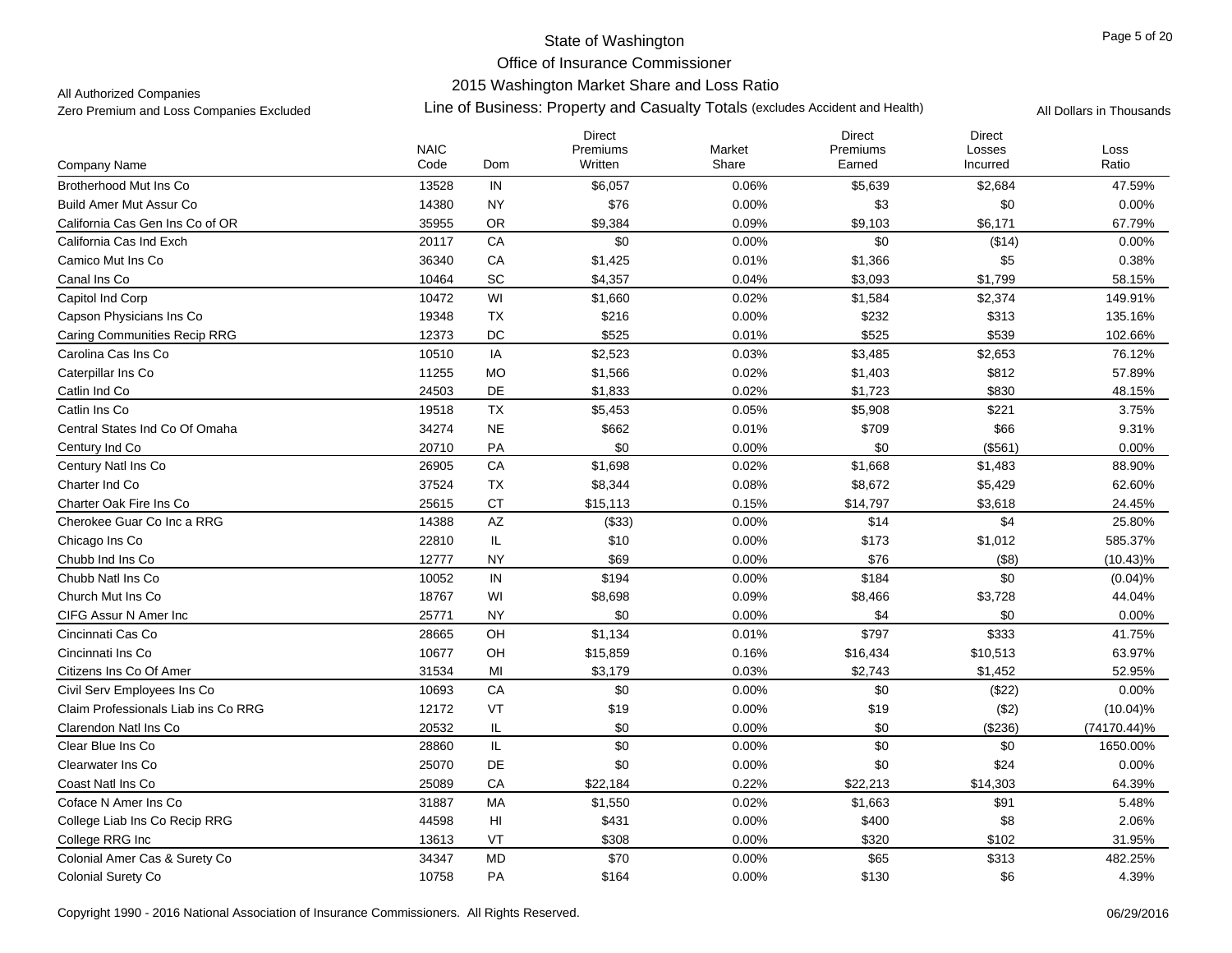## 2015 Washington Market Share and Loss Ratio

All Authorized Companies

|                                            | <b>NAIC</b> |                | <b>Direct</b><br>Premiums | Market   | <b>Direct</b><br>Premiums | <b>Direct</b><br>Losses | Loss          |
|--------------------------------------------|-------------|----------------|---------------------------|----------|---------------------------|-------------------------|---------------|
| Company Name                               | Code        | Dom            | Written                   | Share    | Earned                    | Incurred                | Ratio         |
| Colony Specialty Ins Co                    | 36927       | OH             | \$400                     | 0.00%    | \$191                     | \$36                    | 18.75%        |
| Colorado Cas Ins Co                        | 41785       | <b>NH</b>      | \$0                       | 0.00%    | \$0                       | (\$4)                   | 0.00%         |
| Columbia Ins Co                            | 27812       | <b>NE</b>      | \$1,586                   | 0.02%    | \$1,514                   | \$846                   | 55.92%        |
| Commerce & Industry Ins Co                 | 19410       | <b>NY</b>      | \$1,762                   | 0.02%    | \$2,047                   | \$2,624                 | 128.22%       |
| Commerce W Ins Co                          | 13161       | CA             | \$23,302                  | 0.23%    | \$18,945                  | \$14,538                | 76.73%        |
| Commonwealth Ins Co Of Amer                | 10220       | DE             | \$0                       | 0.00%    | \$0                       | \$0                     | 0.00%         |
| Community Blood Cntr Exch RRG              | 13893       | IN             | \$47                      | $0.00\%$ | \$49                      | (\$28)                  | $(58.21)\%$   |
| Consumers Ins Usa Inc                      | 10204       | <b>TN</b>      | \$0                       | 0.00%    | \$0                       | (\$14)                  | 0.00%         |
| <b>Continental Cas Co</b>                  | 20443       | IL             | \$104,566                 | 1.05%    | \$106,108                 | \$75,559                | 71.21%        |
| Continental Divide Ins Co.                 | 35939       | CO             | \$5,993                   | 0.06%    | \$6,094                   | \$3,717                 | 60.99%        |
| Continental Ins Co.                        | 35289       | PA             | \$16,000                  | 0.16%    | \$14,668                  | \$14,361                | 97.91%        |
| Continental Western Ins Co                 | 10804       | IA             | \$55,552                  | 0.56%    | \$53,301                  | \$25,814                | 48.43%        |
| Contractors Bonding & Ins Co               | 37206       | IL             | \$18,521                  | 0.19%    | \$17,844                  | \$5,636                 | 31.58%        |
| Contractors Ins Co of N Amer Inc RRG       | 11603       | H <sub>l</sub> | \$26                      | 0.00%    | \$25                      | (\$9)                   | $(36.24)\%$   |
| Corepointe Ins Co                          | 10499       | MI             | \$594                     | 0.01%    | \$566                     | \$328                   | 57.92%        |
| Country Cas Ins Co                         | 20982       | IL             | \$2,094                   | 0.02%    | \$2,038                   | \$1,347                 | 66.10%        |
| Country Mut Ins Co                         | 20990       | IL             | \$70,224                  | 0.71%    | \$69,623                  | \$48,090                | 69.07%        |
| Country Pref Ins Co                        | 21008       | IL             | \$37,648                  | 0.38%    | \$36,843                  | \$25,352                | 68.81%        |
| Courtesy Ins Co                            | 26492       | FL             | \$482                     | 0.00%    | \$380                     | \$90                    | 23.65%        |
| Cpa Mut Ins Co Of Amer RRG                 | 10164       | VT             | \$140                     | 0.00%    | \$145                     | \$337                   | 233.16%       |
| Crestbrook Ins Co                          | 18961       | OH             | \$5,735                   | 0.06%    | \$3,127                   | \$1,176                 | 37.62%        |
| CrossFit RRG Inc.                          | 13720       | <b>MT</b>      | \$137                     | 0.00%    | \$137                     | \$45                    | 32.99%        |
| Crum & Forster Ind Co                      | 31348       | DE             | \$36                      | 0.00%    | \$44                      | \$7                     | 15.13%        |
| Cumis Ins Society Inc                      | 10847       | IA             | \$11,794                  | 0.12%    | \$11,676                  | \$5,327                 | 45.63%        |
| Dairyland Ins Co.                          | 21164       | WI             | \$4,427                   | 0.04%    | \$4,484                   | \$2,508                 | 55.93%        |
| Dealers Assur Co                           | 16705       | OH             | \$12,511                  | 0.13%    | \$12,363                  | \$5,496                 | 44.46%        |
| Dentists Benefits Ins Co                   | 18813       | <b>OR</b>      | \$25                      | 0.00%    | \$22                      | \$0                     | 0.00%         |
| Depositors Ins Co                          | 42587       | IA             | \$19,924                  | 0.20%    | \$18,681                  | \$23,240                | 124.40%       |
| Developers Surety & Ind Co.                | 12718       | IA             | \$8,591                   | 0.09%    | \$7,546                   | \$1,733                 | 22.96%        |
| Diamond State Ins Co                       | 42048       | IN             | \$559                     | 0.01%    | \$614                     | \$144                   | 23.42%        |
| Discover Prop & Cas Ins Co                 | 36463       | <b>CT</b>      | \$0                       | 0.00%    | \$72                      | (\$763)                 | $(1058.63)\%$ |
| Doctors & Surgeons Natl RRG Inc            | 13018       | VT             | \$4                       | 0.00%    | \$4                       | \$1                     | 16.62%        |
| Doctors Co An Interins Exch                | 34495       | CA             | \$14,890                  | 0.15%    | \$14,741                  | (\$3,072)               | $(20.84)\%$   |
| Eagle W Ins Co                             | 12890       | CA             | \$26,373                  | 0.27%    | \$26,810                  | \$14,724                | 54.92%        |
| Economy Preferred Ins Co                   | 38067       | IL.            | \$11,303                  | 0.11%    | \$10,878                  | \$9,023                 | 82.94%        |
| Economy Premier Assur Co                   | 40649       | IL             | \$3,079                   | 0.03%    | \$3,234                   | \$683                   | 21.13%        |
| Electric Ins Co                            | 21261       | <b>MA</b>      | \$1,822                   | 0.02%    | \$1,814                   | \$2,225                 | 122.70%       |
| <b>Emergency Medicine Professional Asr</b> | 12003       | <b>NV</b>      | \$1,676                   | 0.02%    | \$1,607                   | (\$346)                 | $(21.53)\%$   |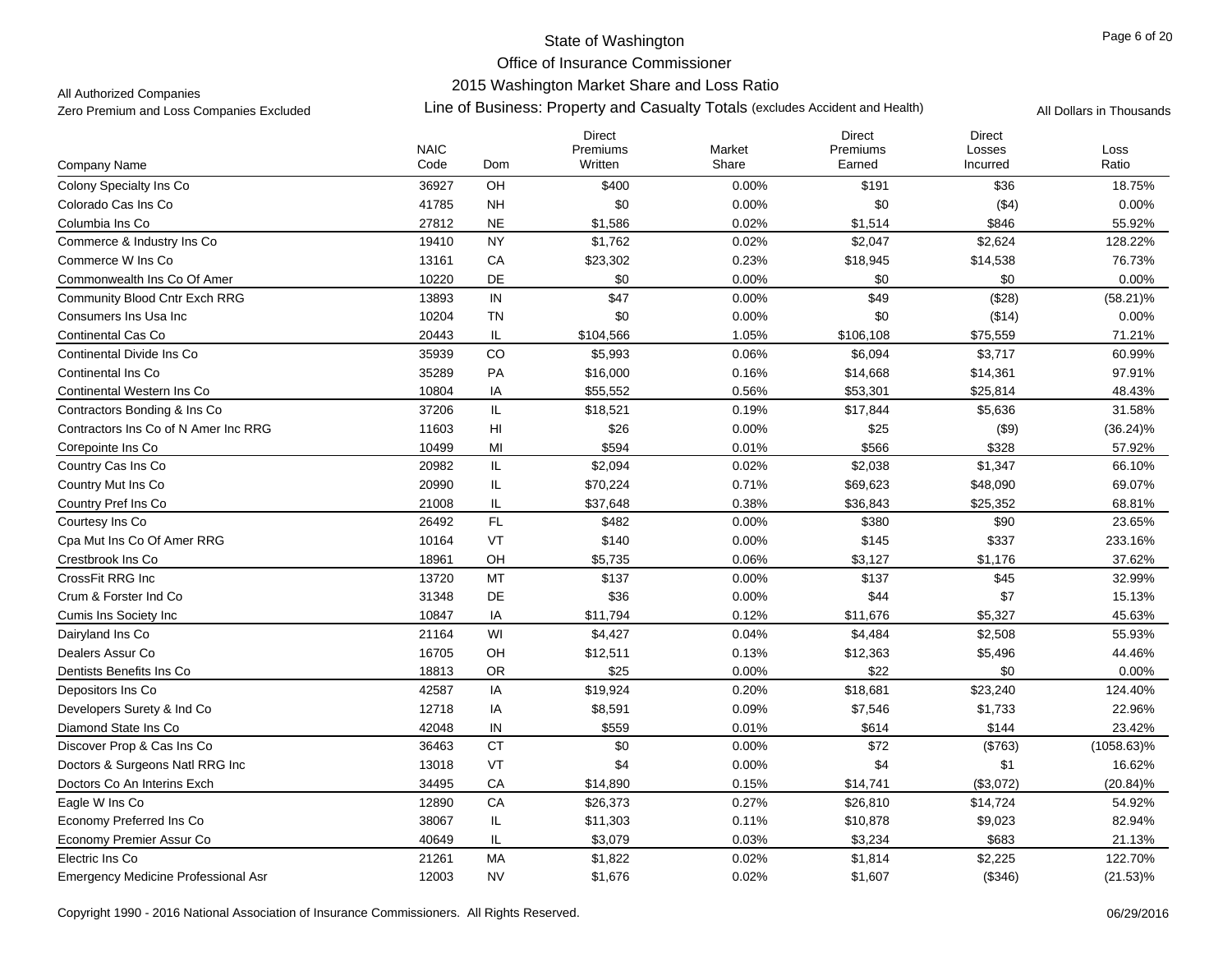## 2015 Washington Market Share and Loss Ratio

All Authorized Companies

|                                          | <b>NAIC</b> |                                   | <b>Direct</b><br>Premiums | Market | <b>Direct</b><br>Premiums | <b>Direct</b><br>Losses | Loss          |
|------------------------------------------|-------------|-----------------------------------|---------------------------|--------|---------------------------|-------------------------|---------------|
| Company Name                             | Code        | Dom                               | Written                   | Share  | Earned                    | Incurred                | Ratio         |
| Emergency Physicians Ins Exchange RR     | 11714       | VT                                | \$565                     | 0.01%  | \$553                     | \$167                   | 30.24%        |
| Empire Fire & Marine Ins Co              | 21326       | <b>NE</b>                         | \$7,681                   | 0.08%  | \$8,117                   | \$322                   | 3.97%         |
| <b>Employers Fire Ins Co</b>             | 20648       | <b>PA</b>                         | \$0                       | 0.00%  | \$0                       | (\$67)                  | 0.00%         |
| Employers Ins of Wausau                  | 21458       | WI                                | \$1,304                   | 0.01%  | \$1,126                   | \$4,438                 | 394.24%       |
| <b>Employers Mut Cas Co</b>              | 21415       | IA                                | \$724                     | 0.01%  | \$729                     | (\$8)                   | $(1.15)\%$    |
| Encompass Ind Co                         | 15130       | IL                                | \$26,125                  | 0.26%  | \$26,079                  | \$17,634                | 67.62%        |
| Encompass Ins Co Of Amer                 | 10071       | $\ensuremath{\mathsf{IL}}\xspace$ | \$7,180                   | 0.07%  | \$7,684                   | \$3,703                 | 48.19%        |
| Endurance Amer Ins Co                    | 10641       | DE                                | \$5,741                   | 0.06%  | \$5,166                   | \$1,560                 | 30.21%        |
| <b>Endurance Reins Corp of Amer</b>      | 11551       | DE                                | \$33                      | 0.00%  | \$9                       | ( \$4)                  | $(46.18)\%$   |
| <b>Endurance Risk Solutions Assur Co</b> | 43630       | DE                                | \$0                       | 0.00%  | \$12                      | \$5                     | 44.86%        |
| Enumclaw Prop & Cas Ins Co               | 11232       | OR                                | \$63,026                  | 0.63%  | \$58,152                  | \$46,127                | 79.32%        |
| <b>Essent Guar Inc</b>                   | 13634       | PA                                | \$17,676                  | 0.18%  | \$14,595                  | \$268                   | 1.84%         |
| Essentia Ins Co                          | 37915       | <b>MO</b>                         | \$8,646                   | 0.09%  | \$8,334                   | \$2,005                 | 24.06%        |
| Esurance Ins Co                          | 25712       | WI                                | \$32,966                  | 0.33%  | \$32,624                  | \$21,018                | 64.43%        |
| Euler Hermes N Amer Ins Co               | 20516       | MD                                | \$4,965                   | 0.05%  | \$4,498                   | \$961                   | 21.37%        |
| Everest Natl Ins Co                      | 10120       | DE                                | \$3,815                   | 0.04%  | \$2,870                   | \$6,182                 | 215.37%       |
| Everest Reins Co                         | 26921       | DE                                | \$959                     | 0.01%  | \$959                     | \$633                   | 66.04%        |
| Evergreen Natl Ind Co                    | 12750       | OH                                | \$126                     | 0.00%  | \$124                     | \$0                     | 0.05%         |
| Evergreen USA RRG Inc                    | 38466       | VT                                | (\$2)                     | 0.00%  | \$14                      | (\$33)                  | $(232.82)\%$  |
| <b>Excess Share Ins Corp</b>             | 10003       | OH                                | \$77                      | 0.00%  | \$77                      | \$0                     | 0.00%         |
| Executive Risk Ind Inc                   | 35181       | <b>DE</b>                         | \$1,624                   | 0.02%  | \$1,619                   | (\$1,883)               | $(116.32)\%$  |
| Factory Mut Ins Co                       | 21482       | RI                                | \$59,374                  | 0.60%  | \$59,375                  | \$17,388                | 29.29%        |
| Fair Amer Ins & Reins Co                 | 35157       | <b>NY</b>                         | \$478                     | 0.00%  | \$500                     | \$200                   | 39.97%        |
| Fairway Physicians Ins Co RRG            | 11840       | DC                                | \$22                      | 0.00%  | \$86                      | (\$19)                  | $(22.61)\%$   |
| Farmers Ins Co Of WA                     | 21644       | <b>WA</b>                         | \$351,235                 | 3.53%  | \$355,228                 | \$225,188               | 63.39%        |
| <b>Farmers Ins Exch</b>                  | 21652       | CA                                | \$36,302                  | 0.36%  | \$35,526                  | \$14,814                | 41.70%        |
| Farmers Specialty Ins Co                 | 43699       | MI                                | \$0                       | 0.00%  | \$0                       | \$0                     | 0.00%         |
| Farmington Cas Co                        | 41483       | <b>CT</b>                         | \$2                       | 0.00%  | \$2                       | (\$73)                  | $(2978.61)\%$ |
| <b>Farmland Mut Ins Co</b>               | 13838       | IA                                | \$2,371                   | 0.02%  | \$2,138                   | \$2,465                 | 115.26%       |
| Federal Ins Co                           | 20281       | IN                                | \$53,508                  | 0.54%  | \$54,641                  | \$10,278                | 18.81%        |
| Federated Mut Ins Co                     | 13935       | <b>MN</b>                         | \$14,525                  | 0.15%  | \$13,534                  | \$7,659                 | 56.59%        |
| <b>Federated Rural Electric Ins Exch</b> | 11118       | KS                                | \$2,371                   | 0.02%  | \$2,375                   | \$1,196                 | 50.35%        |
| Federated Serv Ins Co                    | 28304       | <b>MN</b>                         | \$2,915                   | 0.03%  | \$2,887                   | \$1,555                 | 53.86%        |
| Fidelity & Deposit Co Of MD              | 39306       | <b>MD</b>                         | \$11,972                  | 0.12%  | \$14,195                  | \$4,525                 | 31.88%        |
| Fidelity & Guar Ins Co                   | 35386       | IA                                | \$0                       | 0.00%  | \$0                       | (\$231)                 | 0.00%         |
| Fidelity & Guar Ins Underwriters Inc     | 25879       | WI                                | \$0                       | 0.00%  | \$0                       | (\$13)                  | 0.00%         |
| Financial Cas & Surety Inc               | 35009       | <b>TX</b>                         | \$117                     | 0.00%  | \$117                     | (\$32)                  | $(27.19)\%$   |
| Financial Ind Co                         | 19852       | IL                                | \$1,175                   | 0.01%  | \$1,285                   | \$922                   | 71.70%        |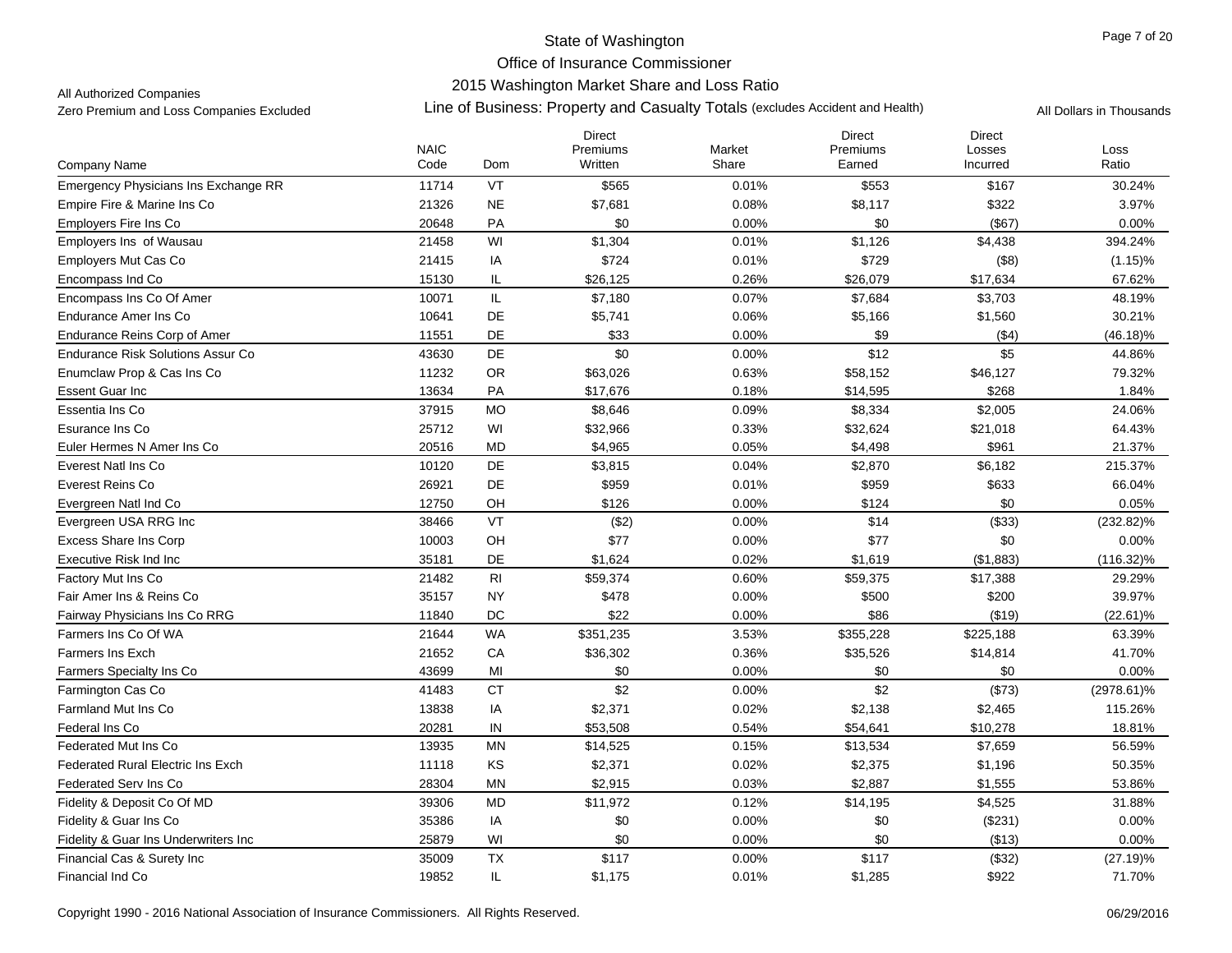## 2015 Washington Market Share and Loss Ratio

All Authorized Companies

|                                     |                     |                        | <b>Direct</b>       |                 | <b>Direct</b>      | <b>Direct</b>      |               |
|-------------------------------------|---------------------|------------------------|---------------------|-----------------|--------------------|--------------------|---------------|
| Company Name                        | <b>NAIC</b><br>Code | Dom                    | Premiums<br>Written | Market<br>Share | Premiums<br>Earned | Losses<br>Incurred | Loss<br>Ratio |
| Fire Ins Exch                       | 21660               | CA                     | \$71,736            | 0.72%           | \$67,564           | \$44,201           | 65.42%        |
| Firemans Fund Ins Co                | 21873               | CA                     | \$5,704             | 0.06%           | \$6,422            | \$168              | 2.62%         |
| Firemens Ins Co Of Washington DC    | 21784               | DE                     | \$310               | 0.00%           | \$52               | \$7                | 13.22%        |
| First Amer Prop & Cas Ins Co        | 37710               | CA                     | \$7,837             | 0.08%           | \$7,195            | \$6,093            | 84.69%        |
| <b>First Colonial Ins Co</b>        | 29980               | FL                     | \$2,034             | 0.02%           | \$2,071            | \$1,096            | 52.92%        |
| First Fin Ins Co                    | 11177               | IL                     | \$8                 | 0.00%           | \$2                | (\$25)             | $(1386.58)\%$ |
| First Guard Ins Co                  | 10676               | $\mathsf{A}\mathsf{Z}$ | \$442               | 0.00%           | \$442              | \$311              | 70.33%        |
| First Liberty Ins Corp              | 33588               | IL                     | \$1,056             | 0.01%           | \$875              | \$316              | 36.14%        |
| First Natl Ins Co Of Amer           | 24724               | <b>NH</b>              | \$253,950           | 2.55%           | \$229,659          | \$173,453          | 75.53%        |
| Florists Mut Ins Co                 | 13978               | IL                     | \$320               | 0.00%           | \$308              | \$337              | 109.12%       |
| FMH Ag Risk Ins Co                  | 36781               | IA                     | \$50                | 0.00%           | \$50               | (\$200)            | $(398.17)\%$  |
| Foremost Ins Co Grand Rapids MI     | 11185               | MI                     | \$77,992            | 0.78%           | \$75,472           | \$34,120           | 45.21%        |
| Foremost Prop & Cas Ins Co          | 11800               | MI                     | \$8,342             | 0.08%           | \$8,465            | \$4,539            | 53.62%        |
| Foremost Signature Ins Co           | 41513               | MI                     | \$2,387             | 0.02%           | \$2,688            | \$1,117            | 41.55%        |
| Fortress Ins Co                     | 10801               | IL                     | \$159               | 0.00%           | \$194              | \$49               | 25.24%        |
| <b>Fraternal Beneficial Assoc</b>   | 29360               | <b>WA</b>              | \$62                | 0.00%           | \$62               | \$16               | 25.69%        |
| Freedom Specialty Ins Co            | 22209               | OH                     | \$104               | 0.00%           | \$38               | \$9                | 23.78%        |
| Garrison Prop & Cas Ins Co          | 21253               | <b>TX</b>              | \$43,074            | 0.43%           | \$41,071           | \$26,601           | 64.77%        |
| Gateway Ins Co                      | 28339               | <b>MO</b>              | \$2,401             | 0.02%           | \$2,421            | \$845              | 34.91%        |
| GEICO Advantage Ins Co              | 14138               | <b>NE</b>              | \$54,993            | 0.55%           | \$45,613           | \$40,998           | 89.88%        |
| Geico Cas Co                        | 41491               | <b>MD</b>              | \$4,725             | 0.05%           | \$4,971            | \$2,885            | 58.03%        |
| <b>GEICO Choice Ins Co</b>          | 14139               | <b>NE</b>              | \$40,418            | 0.41%           | \$34,214           | \$29,790           | 87.07%        |
| Geico Gen Ins Co                    | 35882               | <b>MD</b>              | \$161,114           | 1.62%           | \$162,208          | \$113,842          | 70.18%        |
| Geico Ind Co                        | 22055               | MD                     | \$74,287            | 0.75%           | \$76,498           | \$48,589           | 63.52%        |
| <b>GEICO Marine Ins Co</b>          | 37923               | <b>MD</b>              | \$1,121             | 0.01%           | \$932              | \$1,793            | 192.43%       |
| <b>GEICO Secure Ins Co</b>          | 14137               | <b>NE</b>              | \$27,075            | 0.27%           | \$22,833           | \$20,134           | 88.18%        |
| General Cas Co Of WI                | 24414               | WI                     | \$2,669             | 0.03%           | \$2,743            | \$740              | 26.96%        |
| General Ins Co Of Amer              | 24732               | <b>NH</b>              | \$12,155            | 0.12%           | \$13,699           | \$7,972            | 58.19%        |
| <b>General Reins Corp</b>           | 22039               | DE                     | \$599               | 0.01%           | \$625              | \$377              | 60.29%        |
| <b>General Security Natl Ins Co</b> | 39322               | <b>NY</b>              | \$179               | 0.00%           | \$161              | \$113              | 69.76%        |
| General Star Natl Ins Co            | 11967               | DE                     | \$82                | 0.00%           | \$80               | (\$3)              | $(3.75)\%$    |
| Generali Us Branch                  | 11231               | <b>NY</b>              | \$1,441             | 0.01%           | \$1,623            | \$712              | 43.89%        |
| Genesis Ins Co                      | 38962               | CT                     | \$20                | 0.00%           | \$2                | (\$1,072)          | (62690.06)%   |
| Genworth Mortgage Ins Corp          | 38458               | NC                     | \$22,198            | 0.22%           | \$16,710           | \$3,836            | 22.96%        |
| Geovera Ins Co                      | 10799               | CA                     | \$18,557            | 0.19%           | \$18,041           | \$0                | 0.00%         |
| Global Hawk Ins Co RRG              | 11948               | VT                     | \$239               | 0.00%           | \$212              | \$111              | 52.62%        |
| Golden Ins Co RRG                   | 11145               | <b>NV</b>              | \$1                 | 0.00%           | \$1                | ( \$1)             | $(108.10)\%$  |
| Government Employees Ins Co         | 22063               | <b>MD</b>              | \$54,311            | 0.55%           | \$54,448           | \$38,800           | 71.26%        |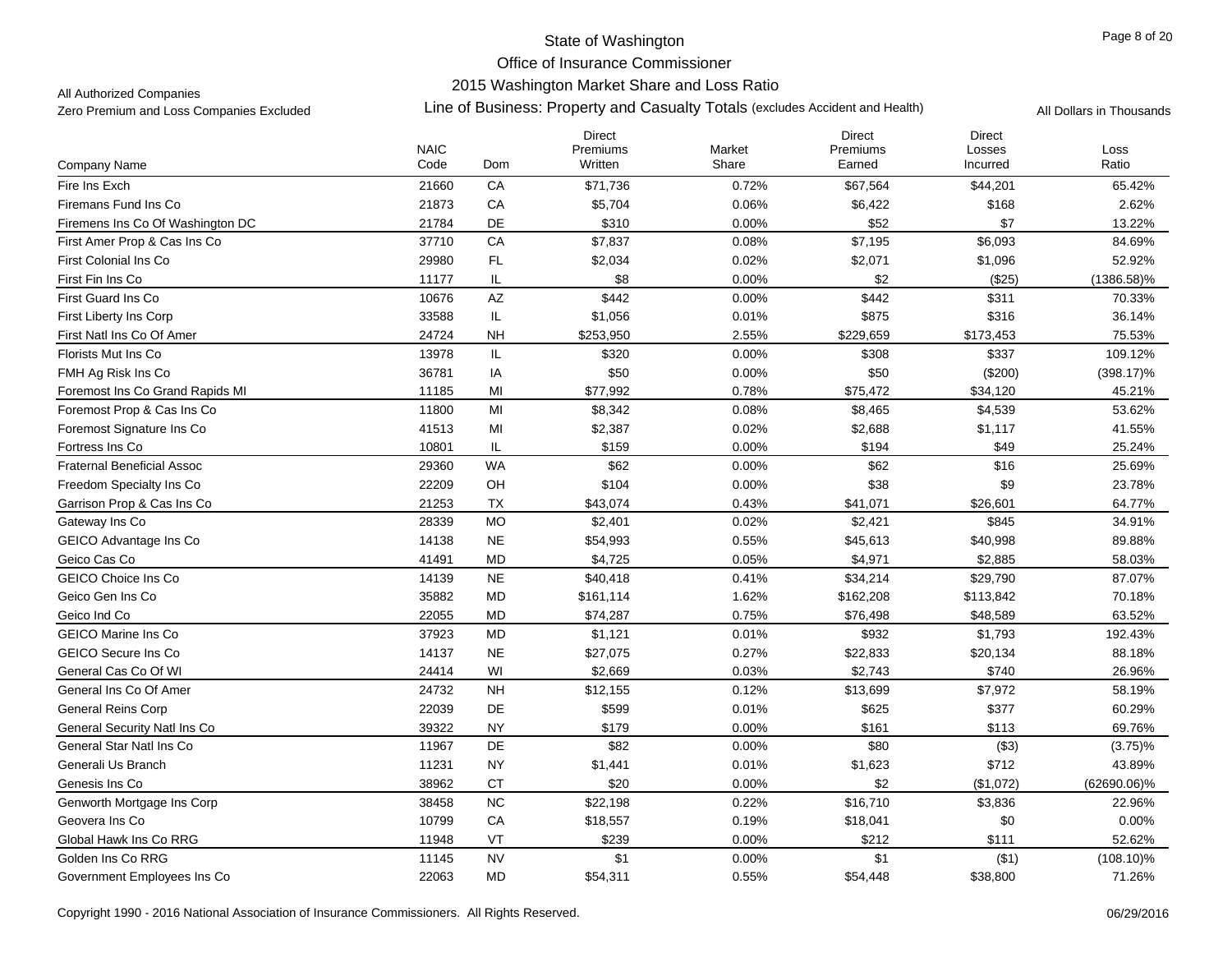## 2015 Washington Market Share and Loss Ratio

All Authorized Companies

|                                      | <b>NAIC</b> |           | Direct<br>Premiums | Market | <b>Direct</b><br>Premiums | <b>Direct</b><br>Losses | Loss         |
|--------------------------------------|-------------|-----------|--------------------|--------|---------------------------|-------------------------|--------------|
| Company Name                         | Code        | Dom       | Written            | Share  | Earned                    | Incurred                | Ratio        |
| Government Technology Ins Co RRG Inc | 13973       | <b>NV</b> | \$0                | 0.00%  | \$1                       | \$0                     | 0.00%        |
| Grange Ins Assn                      | 22101       | <b>WA</b> | \$84,346           | 0.85%  | \$82,154                  | \$59,678                | 72.64%       |
| Granite State Ins Co                 | 23809       | IL        | \$6,348            | 0.06%  | \$6,878                   | \$9,148                 | 133.00%      |
| Gray Ins Co                          | 36307       | LA        | \$0                | 0.00%  | \$0                       | \$0                     | 0.00%        |
| Great Amer Alliance Ins Co           | 26832       | OH        | \$2,216            | 0.02%  | \$2,209                   | (\$116)                 | $(5.24)\%$   |
| Great Amer Assur Co                  | 26344       | OH        | \$5,839            | 0.06%  | \$5,336                   | (\$9,088)               | $(170.33)\%$ |
| Great Amer Ins Co                    | 16691       | OH        | \$27,448           | 0.28%  | \$24,331                  | \$21,573                | 88.67%       |
| Great Amer Ins Co of NY              | 22136       | <b>NY</b> | \$6,065            | 0.06%  | \$7,948                   | \$2,793                 | 35.15%       |
| Great Amer Protection Ins Co         | 38580       | OH        | \$0                | 0.00%  | \$0                       | \$0                     | 0.00%        |
| Great Amer Security Ins Co           | 31135       | OH        | \$0                | 0.00%  | \$0                       | \$0                     | 0.00%        |
| Great Amer Spirit Ins Co             | 33723       | OH        | \$343              | 0.00%  | \$294                     | \$98                    | 33.27%       |
| Great Divide Ins Co                  | 25224       | <b>ND</b> | \$1,289            | 0.01%  | \$1,136                   | \$292                   | 25.67%       |
| <b>Great Midwest Ins Co</b>          | 18694       | TX        | \$19               | 0.00%  | \$15                      | \$3                     | 22.11%       |
| Great Northern Ins Co                | 20303       | IN        | \$16,812           | 0.17%  | \$14,548                  | \$7,256                 | 49.87%       |
| Great Northwest Ins Co               | 26654       | ΜN        | \$717              | 0.01%  | \$800                     | \$1,041                 | 130.10%      |
| Great West Cas Co                    | 11371       | <b>NE</b> | \$34,153           | 0.34%  | \$33,015                  | \$16,065                | 48.66%       |
| Green Hills Ins Co RRG               | 11941       | VT        | \$93               | 0.00%  | \$93                      | \$27                    | 28.77%       |
| Greenwich Ins Co                     | 22322       | DE        | \$14,857           | 0.15%  | \$12,855                  | \$7,150                 | 55.62%       |
| Guarantee Co Of N Amer USA           | 36650       | MI        | \$656              | 0.01%  | \$634                     | \$15                    | 2.36%        |
| Guideone Elite Ins Co                | 42803       | IA        | \$306              | 0.00%  | \$302                     | (\$238)                 | $(78.56)\%$  |
| Guideone Mut Ins Co                  | 15032       | IA        | \$6,574            | 0.07%  | \$6,233                   | \$2,072                 | 33.25%       |
| Guideone Specialty Mut Ins Co        | 14559       | IA        | \$1,371            | 0.01%  | \$1,328                   | \$245                   | 18.47%       |
| Hallmark Ins Co                      | 34037       | AZ        | \$4,489            | 0.05%  | \$4,951                   | \$4,275                 | 86.34%       |
| Hanover Amer Ins Co                  | 36064       | <b>NH</b> | \$5,357            | 0.05%  | \$4,612                   | \$1,399                 | 30.33%       |
| Hanover Ins Co                       | 22292       | <b>NH</b> | \$15,264           | 0.15%  | \$13,844                  | \$3,090                 | 22.32%       |
| Harco Natl Ins Co                    | 26433       | IL        | \$1,214            | 0.01%  | \$1,451                   | (\$101)                 | (6.93)%      |
| Harleysville Ins Co                  | 23582       | PA        | \$368              | 0.00%  | \$367                     | \$209                   | 56.97%       |
| Hartford Accident & Ind Co.          | 22357       | <b>CT</b> | \$20,178           | 0.20%  | \$20,072                  | \$15,436                | 76.90%       |
| Hartford Cas Ins Co                  | 29424       | IN        | \$62,978           | 0.63%  | \$60,918                  | \$36,559                | 60.01%       |
| Hartford Fire In Co                  | 19682       | <b>CT</b> | \$15,954           | 0.16%  | \$15,471                  | \$13,430                | 86.81%       |
| Hartford Ins Co Of The Midwest       | 37478       | IN        | \$16,659           | 0.17%  | \$16,898                  | \$8,994                 | 53.23%       |
| Hartford Steam Boil Inspec & Ins Co  | 11452       | <b>CT</b> | \$1,370            | 0.01%  | \$1,346                   | (\$2,875)               | $(213.62)\%$ |
| <b>Hartford Underwriters Ins Co</b>  | 30104       | <b>CT</b> | \$27,567           | 0.28%  | \$28,776                  | \$16,772                | 58.28%       |
| HDI Gerling Amer Ins Co              | 41343       | $\sf IL$  | \$2,836            | 0.03%  | \$2,389                   | \$800                   | 33.47%       |
| Health Care Industry Liab Recip Ins  | 11832       | DC        | \$550              | 0.01%  | \$533                     | \$318                   | 59.64%       |
| Heritage Ind Co                      | 39527       | CA        | \$1,485            | 0.01%  | \$2,087                   | \$1,284                 | 61.49%       |
| Hiscox Ins Co Inc                    | 10200       | IL        | \$3,791            | 0.04%  | \$3,287                   | \$422                   | 12.84%       |
| Holyoke Mut Ins Co In Salem          | 14206       | MA        | \$2,266            | 0.02%  | \$2,390                   | \$1,623                 | 67.91%       |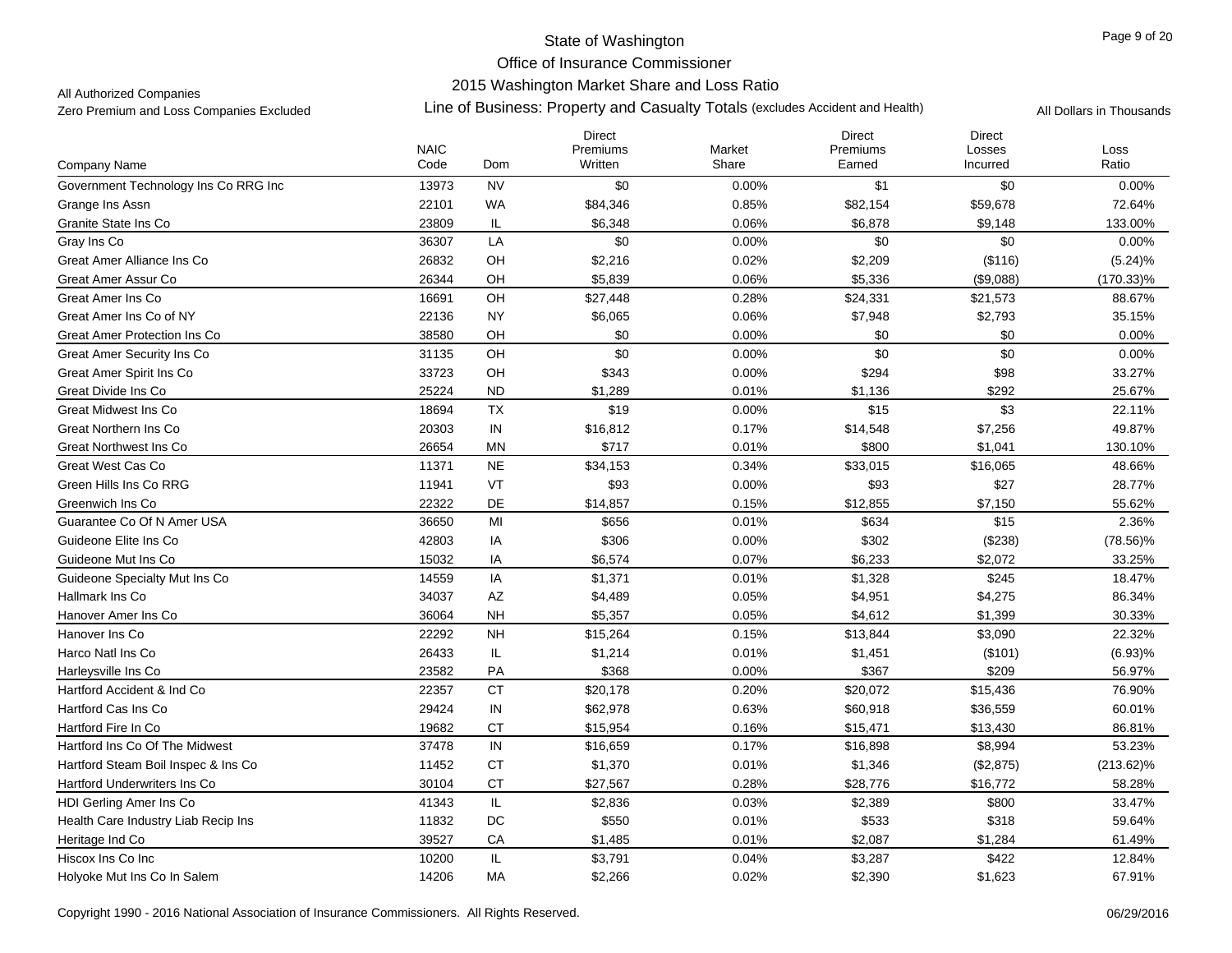## 2015 Washington Market Share and Loss Ratio

All Authorized Companies

|                                 | <b>NAIC</b> |           | <b>Direct</b><br>Premiums | Market | Direct<br>Premiums | <b>Direct</b><br>Losses | Loss           |
|---------------------------------|-------------|-----------|---------------------------|--------|--------------------|-------------------------|----------------|
| Company Name                    | Code        | Dom       | Written                   | Share  | Earned             | Incurred                | Ratio          |
| Homesite Ins Co Of The Midwest  | 13927       | <b>ND</b> | \$24,629                  | 0.25%  | \$22,025           | \$13,218                | 60.01%         |
| Horace Mann Ins Co              | 22578       | IL        | \$2,615                   | 0.03%  | \$2,805            | \$1,215                 | 43.30%         |
| Horace Mann Prop & Cas Ins Co   | 22756       | IL        | \$2,004                   | 0.02%  | \$2,030            | \$1,828                 | 90.04%         |
| Housing Authority Prop A Mut Co | 10069       | VT        | \$847                     | 0.01%  | \$843              | \$272                   | 32.29%         |
| Housing Authority RRG Inc       | 26797       | VT        | \$1,003                   | 0.01%  | \$979              | \$172                   | 17.54%         |
| Housing Enterprise Ins Co Inc   | 11206       | VT        | \$1,111                   | 0.01%  | \$1,060            | (\$27)                  | (2.57)%        |
| Hudson Ins Co                   | 25054       | DE        | \$19,247                  | 0.19%  | \$18,936           | \$1,808                 | 9.55%          |
| <b>ICI Mut Ins Co RRG</b>       | 11268       | VT        | \$231                     | 0.00%  | \$234              | (\$200)                 | $(85.27)\%$    |
| IDS Prop Cas Ins Co             | 29068       | WI        | \$76,443                  | 0.77%  | \$76,191           | \$72,792                | 95.54%         |
| Illinois Natl Ins Co            | 23817       | IL        | \$871                     | 0.01%  | \$1,138            | (\$3,542)               | $(311.30)\%$   |
| Imperium Ins Co                 | 35408       | TX        | \$462                     | 0.00%  | \$591              | \$23                    | 3.83%          |
| Indemnity Co Of CA              | 25550       | CA        | \$980                     | 0.01%  | \$969              | \$96                    | 9.86%          |
| Indemnity Ins Co Of North Amer  | 43575       | PA        | \$4,847                   | 0.05%  | \$4,626            | \$400                   | 8.65%          |
| Independence Amer Ins Co        | 26581       | DE        | \$805                     | 0.01%  | \$796              | \$478                   | 60.05%         |
| Indiana Ins Co                  | 22659       | IN        | \$0                       | 0.00%  | \$0                | \$46                    | 0.00%          |
| Indiana Lumbermens Mut Ins Co   | 14265       | IN        | \$27                      | 0.00%  | \$1,313            | (\$1,249)               | $(95.11)\%$    |
| Infinity Ins Co                 | 22268       | IN        | \$479                     | 0.00%  | \$453              | \$127                   | 28.15%         |
| Insurance Co of N Amer          | 22713       | PA        | \$503                     | 0.01%  | \$506              | (\$30)                  | $(6.00)\%$     |
| Insurance Co Of The State Of PA | 19429       | PA        | \$8,157                   | 0.08%  | \$8,647            | \$14,648                | 169.40%        |
| Insurance Co Of The West        | 27847       | CA        | \$3,889                   | 0.04%  | \$4,088            | (\$658)                 | $(16.09)\%$    |
| Integon Gen Ins Corp            | 22780       | <b>NC</b> | \$1,979                   | 0.02%  | \$1,640            | \$1,233                 | 75.20%         |
| Integon Ind Corp                | 22772       | <b>NC</b> | \$141                     | 0.00%  | \$159              | \$81                    | 50.86%         |
| Integon Natl Ins Co             | 29742       | NC        | \$410                     | 0.00%  | \$100              | \$29                    | 29.45%         |
| Integon Preferred Ins Co        | 31488       | <b>NC</b> | \$46,766                  | 0.47%  | \$43,335           | \$25,184                | 58.12%         |
| International Fidelity Ins Co   | 11592       | <b>NJ</b> | \$3,007                   | 0.03%  | \$2,908            | (\$40)                  | $(1.37)\%$     |
| Ironshore Ind Inc               | 23647       | <b>MN</b> | \$2,029                   | 0.02%  | \$1,749            | \$298                   | 17.06%         |
| Jefferson Ins Co                | 11630       | <b>NY</b> | \$4,784                   | 0.05%  | \$4,396            | \$483                   | 11.00%         |
| Jewelers Mut Ins Co             | 14354       | WI        | \$2,541                   | 0.03%  | \$2,439            | \$636                   | 26.08%         |
| Kemper Financial Ind Co         | 39004       | IL.       | \$0                       | 0.00%  | \$0                | (\$29)                  | $(11885.02)\%$ |
| Knightbrook Ins Co              | 13722       | <b>DE</b> | \$948                     | 0.01%  | \$1,059            | \$2,299                 | 217.06%        |
| Lamorak Ins Co                  | 20621       | PA        | \$0                       | 0.00%  | \$0                | (\$1,523)               | 2307981.82%    |
| Lancer Ins Co                   | 26077       | IL        | \$3,373                   | 0.03%  | \$3,517            | \$1,193                 | 33.93%         |
| Landcar Cas Co                  | 37109       | UT        | \$805                     | 0.01%  | \$557              | \$229                   | 41.06%         |
| Lexington Natl Ins Corp         | 37940       | FL        | \$343                     | 0.00%  | \$378              | \$55                    | 14.46%         |
| Lexon Ins Co                    | 13307       | TX        | \$2,982                   | 0.03%  | \$2,891            | \$116                   | 4.00%          |
| <b>Liberty Ins Corp</b>         | 42404       | IL        | \$23,880                  | 0.24%  | \$20,933           | \$17,335                | 82.81%         |
| Liberty Ins Underwriters Inc    | 19917       | IL.       | \$30,760                  | 0.31%  | \$30,200           | \$17,371                | 57.52%         |
| Liberty Mut Fire Ins Co         | 23035       | WI        | \$144,272                 | 1.45%  | \$142,635          | \$93,415                | 65.49%         |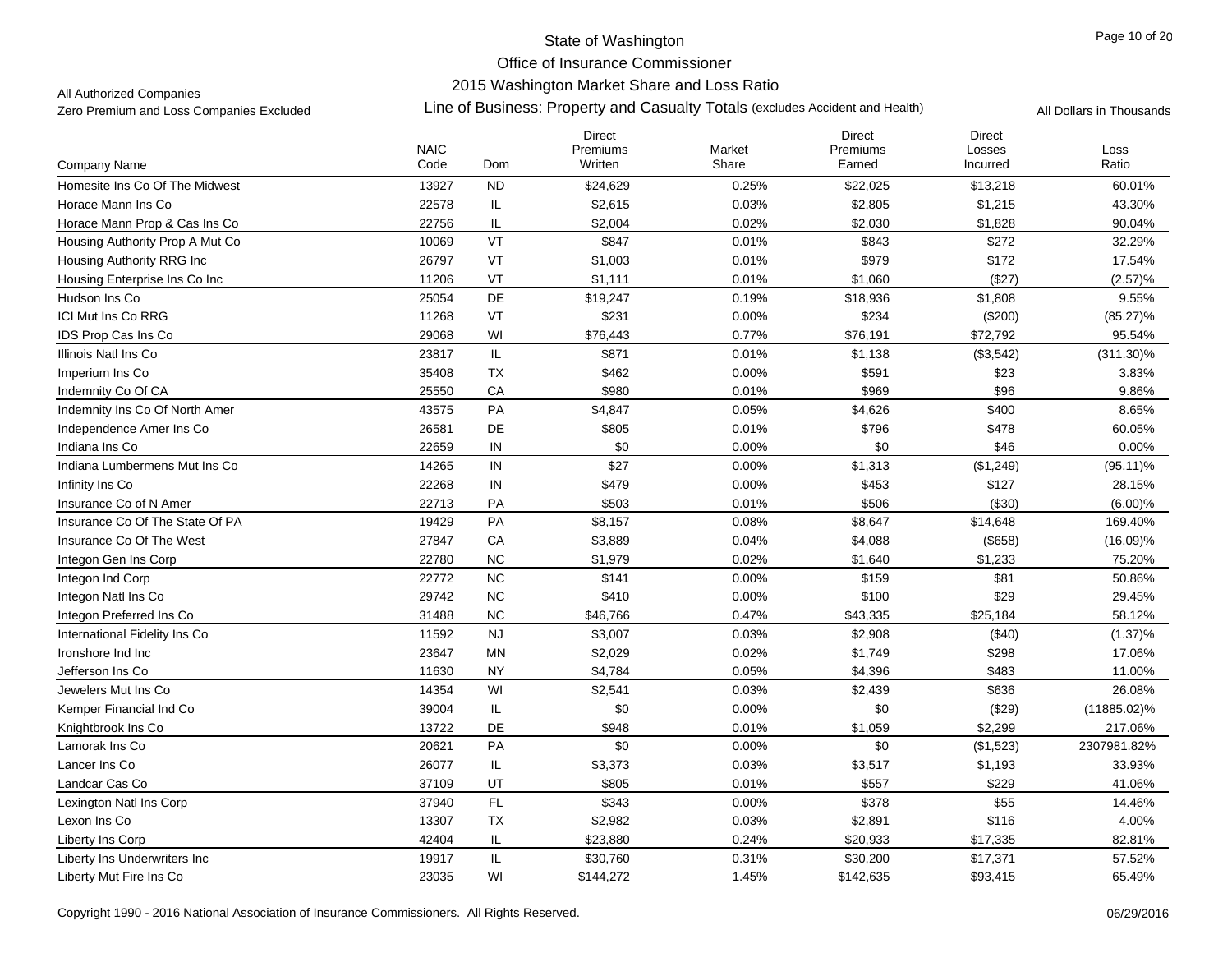### 2015 Washington Market Share and Loss Ratio

All Authorized Companies

|                                    | <b>NAIC</b> |                                   | <b>Direct</b><br>Premiums | Market | <b>Direct</b><br>Premiums | <b>Direct</b><br>Losses | Loss         |
|------------------------------------|-------------|-----------------------------------|---------------------------|--------|---------------------------|-------------------------|--------------|
| Company Name                       | Code        | Dom                               | Written                   | Share  | Earned                    | Incurred                | Ratio        |
| Liberty Mut Ins Co                 | 23043       | МA                                | \$51,062                  | 0.51%  | \$54,020                  | \$19,228                | 35.59%       |
| <b>Liberty Northwest Ins Corp</b>  | 41939       | OR                                | \$5,668                   | 0.06%  | \$6,975                   | \$178                   | 2.55%        |
| LM Gen Ins Co                      | 36447       | IL                                | \$0                       | 0.00%  | \$0                       | \$1                     | 0.00%        |
| <b>LM Ins Corp</b>                 | 33600       | IL                                | \$10,405                  | 0.10%  | \$8,860                   | \$6,321                 | 71.34%       |
| LM Prop & Cas Ins Co               | 32352       | $\sf IN$                          | \$0                       | 0.00%  | \$0                       | \$0                     | 0.00%        |
| Lyndon Prop Ins Co                 | 35769       | <b>MO</b>                         | \$10,682                  | 0.11%  | \$7,641                   | \$4,754                 | 62.23%       |
| Lyndon Southern Ins Co             | 10051       | DE                                | \$4,469                   | 0.04%  | \$2,018                   | \$1,143                 | 56.65%       |
| Manufacturers Alliance Ins Co      | 36897       | PA                                | \$17                      | 0.00%  | \$18                      | ( \$1)                  | $(5.81)\%$   |
| Markel Amer Ins Co                 | 28932       | VA                                | \$4,268                   | 0.04%  | \$4,029                   | \$1,397                 | 34.69%       |
| Markel Ins Co                      | 38970       | $\ensuremath{\mathsf{IL}}\xspace$ | \$6,037                   | 0.06%  | \$5,647                   | (\$2,307)               | $(40.84)\%$  |
| Maryland Cas Co                    | 19356       | <b>MD</b>                         | \$0                       | 0.00%  | \$0                       | \$683                   | (249410.22)% |
| Massachusetts Bay Ins Co           | 22306       | <b>NH</b>                         | \$4,099                   | 0.04%  | \$4,102                   | \$2,850                 | 69.49%       |
| Maxum Cas Ins Co                   | 10784       | DE                                | \$0                       | 0.00%  | \$0                       | (\$23)                  | 2263100.00%  |
| <b>MBIA Ins Corp</b>               | 12041       | <b>NY</b>                         | \$0                       | 0.00%  | \$5,907                   | \$0                     | 0.00%        |
| MD RRG Inc                         | 12355       | MT                                | \$4,934                   | 0.05%  | \$4,893                   | \$2,717                 | 55.53%       |
| Medical Ins Exch Of CA             | 32433       | CA                                | \$12                      | 0.00%  | \$8                       | \$0                     | 0.00%        |
| <b>Medical Protective Co</b>       | 11843       | IN                                | \$7,598                   | 0.08%  | \$8,076                   | \$1,682                 | 20.82%       |
| Medicus Ins Co                     | 12754       | <b>TX</b>                         | \$752                     | 0.01%  | \$2,082                   | \$919                   | 44.14%       |
| Medmarc Cas Ins Co                 | 22241       | VT                                | \$247                     | 0.00%  | \$141                     | \$101                   | 71.96%       |
| Mendakota Cas Co                   | 42862       | IL                                | \$0                       | 0.00%  | \$0                       | (\$21)                  | 0.00%        |
| <b>Mental Hith RRG</b>             | 44237       | VT                                | \$75                      | 0.00%  | \$114                     | \$163                   | 143.74%      |
| Merastar Ins Co                    | 31968       | IL                                | \$90                      | 0.00%  | \$95                      | \$47                    | 49.43%       |
| Merchants Bonding Co a Mut         | 14494       | IA                                | \$2,244                   | 0.02%  | \$2,146                   | \$64                    | 2.97%        |
| Merchants Natl Bonding Inc         | 11595       | IA                                | \$614                     | 0.01%  | \$503                     | \$233                   | 46.23%       |
| Meritplan Ins Co                   | 24821       | CA                                | (\$6)                     | 0.00%  | (\$6)                     | (\$112)                 | 2028.70%     |
| Metropolitan Cas Ins Co            | 40169       | R <sub>l</sub>                    | \$25,712                  | 0.26%  | \$26,560                  | \$14,626                | 55.07%       |
| Metropolitan Gen Ins Co            | 39950       | R <sub>l</sub>                    | \$73                      | 0.00%  | \$76                      | \$34                    | 44.70%       |
| Metropolitan Grp Prop & Cas Ins Co | 34339       | R <sub>l</sub>                    | \$32,989                  | 0.33%  | \$30,388                  | \$20,258                | 66.66%       |
| Metropolitan Prop & Cas Ins Co     | 26298       | R <sub>l</sub>                    | \$39,875                  | 0.40%  | \$40,106                  | \$28,253                | 70.44%       |
| <b>MGIC Ind Corp</b>               | 18740       | WI                                | \$1                       | 0.00%  | \$25                      | \$0                     | 0.00%        |
| MIC Prop & Cas Ins Corp            | 38601       | MI                                | \$664                     | 0.01%  | \$303                     | \$11                    | 3.65%        |
| Michigan Millers Mut Ins Co        | 14508       | MI                                | \$0                       | 0.00%  | \$0                       | (\$1)                   | 0.00%        |
| Mid Century Ins Co                 | 21687       | CA                                | \$83,791                  | 0.84%  | \$73,597                  | \$53,565                | 72.78%       |
| Mid Continent Cas Co               | 23418       | OH                                | \$11                      | 0.00%  | \$6                       | \$5                     | 87.48%       |
| Middlesex Ins Co                   | 23434       | WI                                | \$36,715                  | 0.37%  | \$37,032                  | \$23,674                | 63.93%       |
| Midvale Ind Co                     | 27138       | IL                                | \$43                      | 0.00%  | \$36                      | \$8                     | 23.49%       |
| Midwest Emplovers Cas Co           | 23612       | <b>DE</b>                         | \$4,469                   | 0.04%  | \$4,421                   | (\$1,537)               | $(34.76)\%$  |
| Milwaukee Cas Ins Co               | 26662       | WI                                | \$599                     | 0.01%  | \$472                     | \$1,128                 | 238.67%      |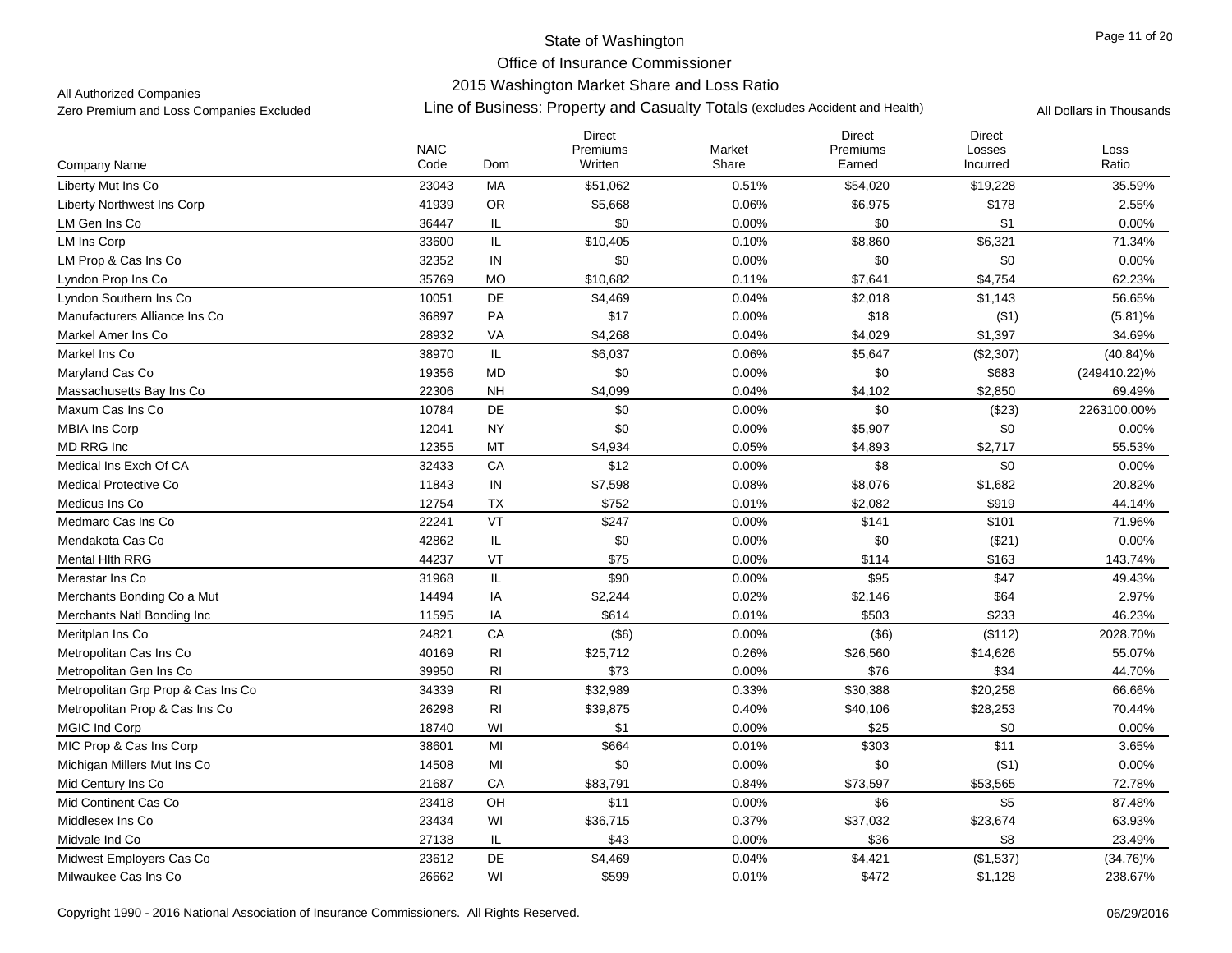## 2015 Washington Market Share and Loss Ratio

All Authorized Companies

|                                      |                     |                | <b>Direct</b>       |                 | <b>Direct</b>      | <b>Direct</b>      |               |
|--------------------------------------|---------------------|----------------|---------------------|-----------------|--------------------|--------------------|---------------|
| Company Name                         | <b>NAIC</b><br>Code | Dom            | Premiums<br>Written | Market<br>Share | Premiums<br>Earned | Losses<br>Incurred | Loss<br>Ratio |
| Mitsui Sumitomo Ins Co of Amer       | 20362               | <b>NY</b>      | \$3,196             | 0.03%           | \$3,219            | \$493              | 15.31%        |
| Mitsui Sumitomo Ins USA Inc          | 22551               | <b>NY</b>      | \$1,323             | 0.01%           | \$1,295            | \$77               | 5.91%         |
| Monterey Ins Co                      | 23540               | CA             | \$1,360             | 0.01%           | \$2,183            | \$923              | 42.27%        |
| Mortgage Guar Ins Corp               | 29858               | WI             | \$33,898            | 0.34%           | \$32,910           | \$12,777           | 38.82%        |
| Mosaic Ins Co                        | 16187               | DE             | \$0                 | 0.00%           | \$0                | \$0                | 0.00%         |
| Motorists Commercial Mut Ins Co      | 13331               | OH             | \$0                 | 0.00%           | \$0                | \$250              | 68372.68%     |
| Motors Ins Corp                      | 22012               | MI             | \$89                | 0.00%           | \$89               | \$2                | 2.27%         |
| Mountain States Hithcare Recip RRG   | 11585               | MT             | \$704               | 0.01%           | \$695              | \$185              | 26.64%        |
| Munich Reins Amer Inc                | 10227               | DE             | \$0                 | 0.00%           | \$0                | (\$119)            | $0.00\%$      |
| <b>Municipal Assur Cor</b>           | 13559               | <b>NY</b>      | \$42                | 0.00%           | \$0                | \$0                | 0.00%         |
| Mutual Of Enumclaw Ins Co.           | 14761               | <b>OR</b>      | \$162,302           | 1.63%           | \$163,897          | \$106,907          | 65.23%        |
| <b>NASW RRG Inc</b>                  | 14366               | DC             | \$124               | 0.00%           | \$114              | ( \$4)             | $(3.88)\%$    |
| National Amer Ins Co                 | 23663               | OK             | \$0                 | 0.00%           | \$0                | \$0                | 0.00%         |
| National Cas Co                      | 11991               | WI             | \$23,052            | 0.23%           | \$22,782           | \$25,109           | 110.22%       |
| National Continental Ins Co          | 10243               | <b>NY</b>      | \$422               | 0.00%           | \$351              | \$46               | 13.03%        |
| National Farmers Union Prop & Cas    | 16217               | WI             | \$509               | 0.01%           | \$534              | \$376              | 70.37%        |
| National Fire Ins Co Of Hartford     | 20478               | IL             | \$6,594             | 0.07%           | \$6,641            | \$4,302            | 64.78%        |
| National Gen Assur Co                | 42447               | <b>MO</b>      | \$2,369             | 0.02%           | \$2,571            | \$2,306            | 89.70%        |
| National Gen Ins Co                  | 23728               | <b>MO</b>      | \$9,821             | 0.10%           | \$9,902            | \$5,623            | 56.79%        |
| National Guardian RRG Inc            | 36072               | H <sub>l</sub> | \$32                | 0.00%           | \$32               | (\$96)             | $(302.58)\%$  |
| National Home Ins Co RRG             | 44016               | CO             | \$0                 | 0.00%           | \$1,699            | (\$137)            | (8.07)%       |
| National Ind Co                      | 20087               | <b>NE</b>      | \$8,326             | 0.08%           | \$7,261            | \$3,540            | 48.75%        |
| National Independent Truckers IC RRG | 11197               | SC             | \$13                | 0.00%           | \$8                | \$3                | 43.31%        |
| National Interstate Ins Co           | 32620               | OH             | \$3,622             | 0.04%           | \$3,458            | \$3,004            | 86.87%        |
| National Liab & Fire Ins Co          | 20052               | <b>CT</b>      | \$3,569             | 0.04%           | \$3,572            | \$645              | 18.05%        |
| National Mortgage Ins Corp           | 13695               | WI             | \$1,291             | 0.01%           | \$793              | \$29               | 3.67%         |
| National Public Finance Guar Corp    | 23825               | <b>NY</b>      | \$173               | 0.00%           | \$3,074            | \$0                | 0.00%         |
| National Serv Contract Ins Co RRG    | 10234               | $\mathsf{DC}$  | \$2                 | 0.00%           | \$4                | \$0                | 0.00%         |
| National Specialty Ins Co            | 22608               | <b>TX</b>      | \$79                | 0.00%           | \$98               | (\$36)             | $(36.66)\%$   |
| <b>National Surety Corp</b>          | 21881               | IL             | \$8,529             | 0.09%           | \$10,245           | \$7,751            | 75.66%        |
| National Union Fire Ins Co Of Pitts  | 19445               | PA             | \$115,338           | 1.16%           | \$112,274          | \$49,176           | 43.80%        |
| Nationwide Affinity Co of Amer       | 26093               | OH             | \$14,924            | 0.15%           | \$13,528           | \$11,756           | 86.90%        |
| Nationwide Agribusiness Ins Co       | 28223               | IA             | \$24,467            | 0.25%           | \$24,279           | \$21,841           | 89.96%        |
| Nationwide Assur Co                  | 10723               | WI             | \$0                 | 0.00%           | \$0                | (\$5)              | $0.00\%$      |
| Nationwide Ins Co Of Amer            | 25453               | WI             | \$33,914            | 0.34%           | \$34,037           | \$18,178           | 53.41%        |
| Nationwide Mut Fire Ins Co           | 23779               | OH             | \$4,593             | 0.05%           | \$4,782            | \$3,170            | 66.29%        |
| Nationwide Mut Ins Co                | 23787               | OH             | \$14,125            | 0.14%           | \$13,739           | \$6,113            | 44.50%        |
| Nationwide Prop & Cas Ins Co         | 37877               | OH             | \$0                 | 0.00%           | \$0                | \$0                | 0.00%         |
|                                      |                     |                |                     |                 |                    |                    |               |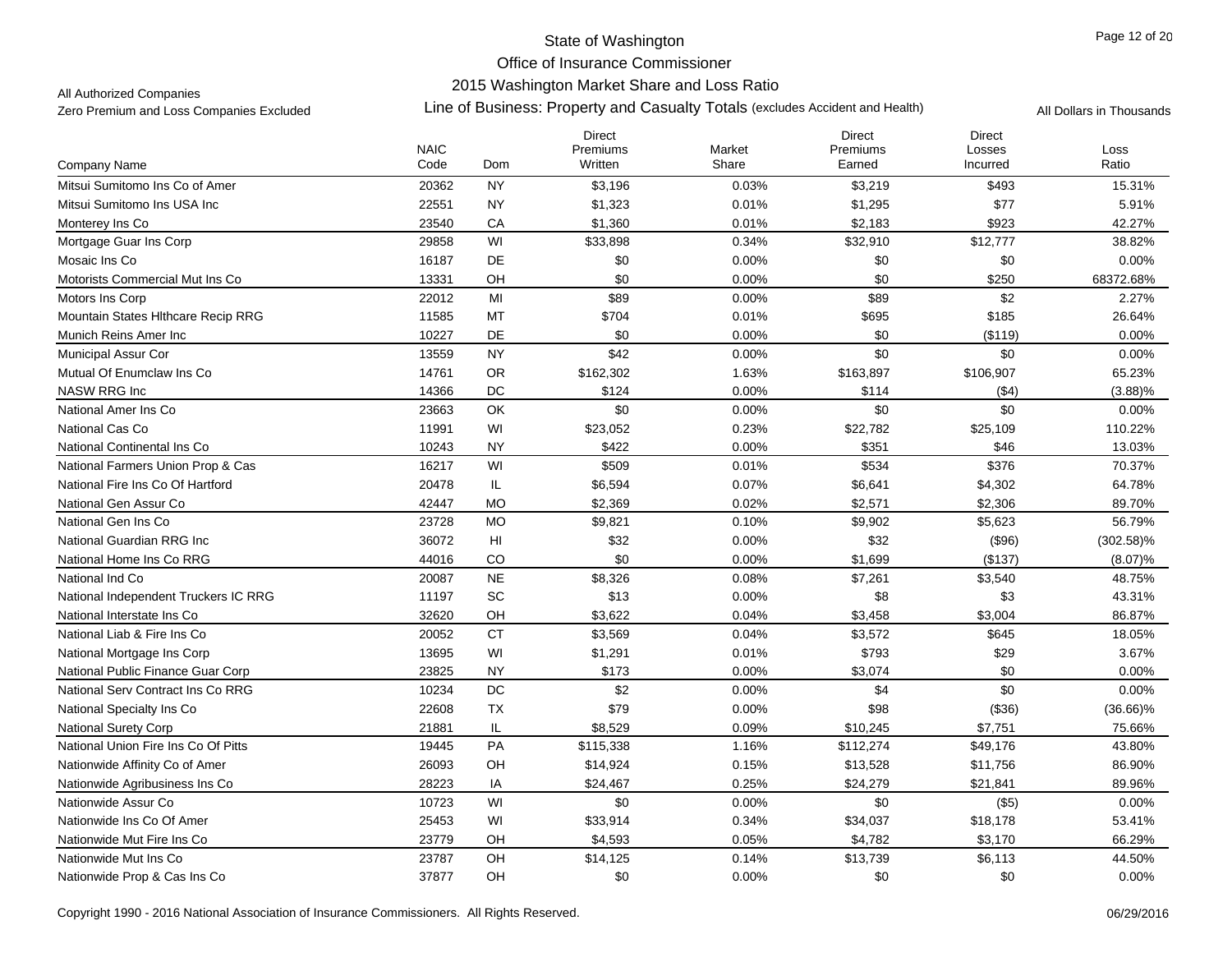## 2015 Washington Market Share and Loss Ratio

All Authorized Companies

|                                | <b>NAIC</b> |                        | Direct<br>Premiums | Market | <b>Direct</b><br>Premiums | <b>Direct</b><br>Losses | Loss           |
|--------------------------------|-------------|------------------------|--------------------|--------|---------------------------|-------------------------|----------------|
| Company Name                   | Code        | Dom                    | Written            | Share  | Earned                    | Incurred                | Ratio          |
| <b>NAU Country Ins Co</b>      | 25240       | <b>MN</b>              | \$17,940           | 0.18%  | \$12,758                  | \$28,620                | 224.33%        |
| Navigators Ins Co              | 42307       | <b>NY</b>              | \$28,513           | 0.29%  | \$28,428                  | \$20,623                | 72.54%         |
| <b>NCMIC Ins Co</b>            | 15865       | IA                     | \$2,468            | 0.02%  | \$2,484                   | \$1,854                 | 74.63%         |
| Netherlands Ins Co The         | 24171       | <b>NH</b>              | \$0                | 0.00%  | \$0                       | \$0                     | 0.00%          |
| New England Ins Co             | 21830       | <b>CT</b>              | \$0                | 0.00%  | \$0                       | \$7                     | 0.00%          |
| New Hampshire Ins Co           | 23841       | IL                     | \$16,909           | 0.17%  | \$16,829                  | \$4,477                 | 26.61%         |
| New Home Warranty Ins Co a RRG | 13792       | DC                     | \$885              | 0.01%  | \$541                     | \$10                    | 1.94%          |
| New South Ins Co               | 12130       | NC                     | \$1,400            | 0.01%  | \$2,083                   | \$1,747                 | 83.88%         |
| New York Marine & Gen Ins Co   | 16608       | <b>NY</b>              | \$8,121            | 0.08%  | \$7,219                   | \$5,182                 | 71.78%         |
| Newport Ins Co                 | 24848       | $\mathsf{A}\mathsf{Z}$ | \$0                | 0.00%  | \$0                       | (\$1)                   | 0.00%          |
| NGM Ins Co                     | 14788       | <b>FL</b>              | \$105              | 0.00%  | \$113                     | ( \$1)                  | $(1.06)\%$     |
| North Amer Elite Ins Co        | 29700       | <b>NH</b>              | \$766              | 0.01%  | \$860                     | \$383                   | 44.55%         |
| North Amer Specialty Ins Co    | 29874       | <b>NH</b>              | \$4,110            | 0.04%  | \$4,489                   | (\$1,203)               | $(26.81)\%$    |
| North Pacific Ins Co.          | 23892       | OR                     | \$19,291           | 0.19%  | \$19,756                  | \$4,829                 | 24.44%         |
| North Pointe Ins Co            | 27740       | PA                     | \$14               | 0.00%  | \$46                      | \$1                     | 2.49%          |
| North River Ins Co             | 21105       | NJ                     | \$526              | 0.01%  | \$357                     | (\$83)                  | $(23.31)\%$    |
| Northern Ins Co Of NY          | 19372       | <b>NY</b>              | ( \$1)             | 0.00%  | ( \$1)                    | \$188                   | $(13442.84)\%$ |
| Northland Cas Co               | 24031       | <b>CT</b>              | \$2                | 0.00%  | \$44                      | \$218                   | 492.64%        |
| Northland Ins Co.              | 24015       | <b>CT</b>              | \$6,677            | 0.07%  | \$7,039                   | \$3,988                 | 56.65%         |
| Northwest Dentists Ins Co      | 32417       | <b>WA</b>              | \$7,154            | 0.07%  | \$7,170                   | (\$104)                 | $(1.45)\%$     |
| Nova Cas Co                    | 42552       | <b>NY</b>              | \$1,620            | 0.02%  | \$1,582                   | \$730                   | 46.13%         |
| OBI Natl Ins Co                | 14190       | PA                     | \$9                | 0.00%  | \$8                       | \$1                     | 17.62%         |
| Occidental Fire & Cas Co Of NC | 23248       | NC                     | \$2,138            | 0.02%  | \$3,080                   | \$10,955                | 355.67%        |
| Oceanus Ins Co A RRG           | 12189       | SC                     | \$401              | 0.00%  | \$493                     | (\$21)                  | $(4.33)\%$     |
| Ohio Cas Ins Co                | 24074       | <b>NH</b>              | \$40,226           | 0.40%  | \$35,696                  | \$10,438                | 29.24%         |
| Ohio Farmers Ins Co            | 24104       | OH                     | \$5                | 0.00%  | \$4                       | \$0                     | 1.14%          |
| Ohio Ind Co                    | 26565       | OH                     | \$1,505            | 0.02%  | \$1,647                   | \$1,076                 | 65.31%         |
| Ohio Security Ins Co           | 24082       | <b>NH</b>              | \$88,918           | 0.89%  | \$78,772                  | \$39,833                | 50.57%         |
| Old Republic Gen Ins Corp      | 24139       | IL                     | \$89               | 0.00%  | (\$72)                    | \$811                   | $(1123.43)\%$  |
| Old Republic Ins Co            | 24147       | PA                     | \$20,527           | 0.21%  | \$13,835                  | \$7,184                 | 51.93%         |
| Old Republic Surety Co         | 40444       | WI                     | \$908              | 0.01%  | \$930                     | (\$14)                  | $(1.50)\%$     |
| Old United Cas Co              | 37060       | KS                     | \$23               | 0.00%  | \$62                      | (\$105)                 | $(170.29)\%$   |
| Omni Ind Co                    | 34940       | IL                     | \$0                | 0.00%  | \$0                       | \$10                    | 0.00%          |
| Omni Ins Co                    | 39098       | IL                     | \$13,218           | 0.13%  | \$17,167                  | \$10,060                | 58.60%         |
| Oms Natl Ins Co Rrg            | 44121       | IL                     | \$1,612            | 0.02%  | \$1,486                   | \$1,379                 | 92.79%         |
| Ooida RRG Inc                  | 10353       | VT                     | \$451              | 0.00%  | \$444                     | \$11                    | 2.56%          |
| Ophthalmic Mut Ins Co RRG      | 44105       | VT                     | \$677              | 0.01%  | \$670                     | \$315                   | 47.01%         |
| Oregon Automobile Ins Co       | 23922       | <b>OR</b>              | \$2,265            | 0.02%  | \$2,587                   | \$759                   | 29.35%         |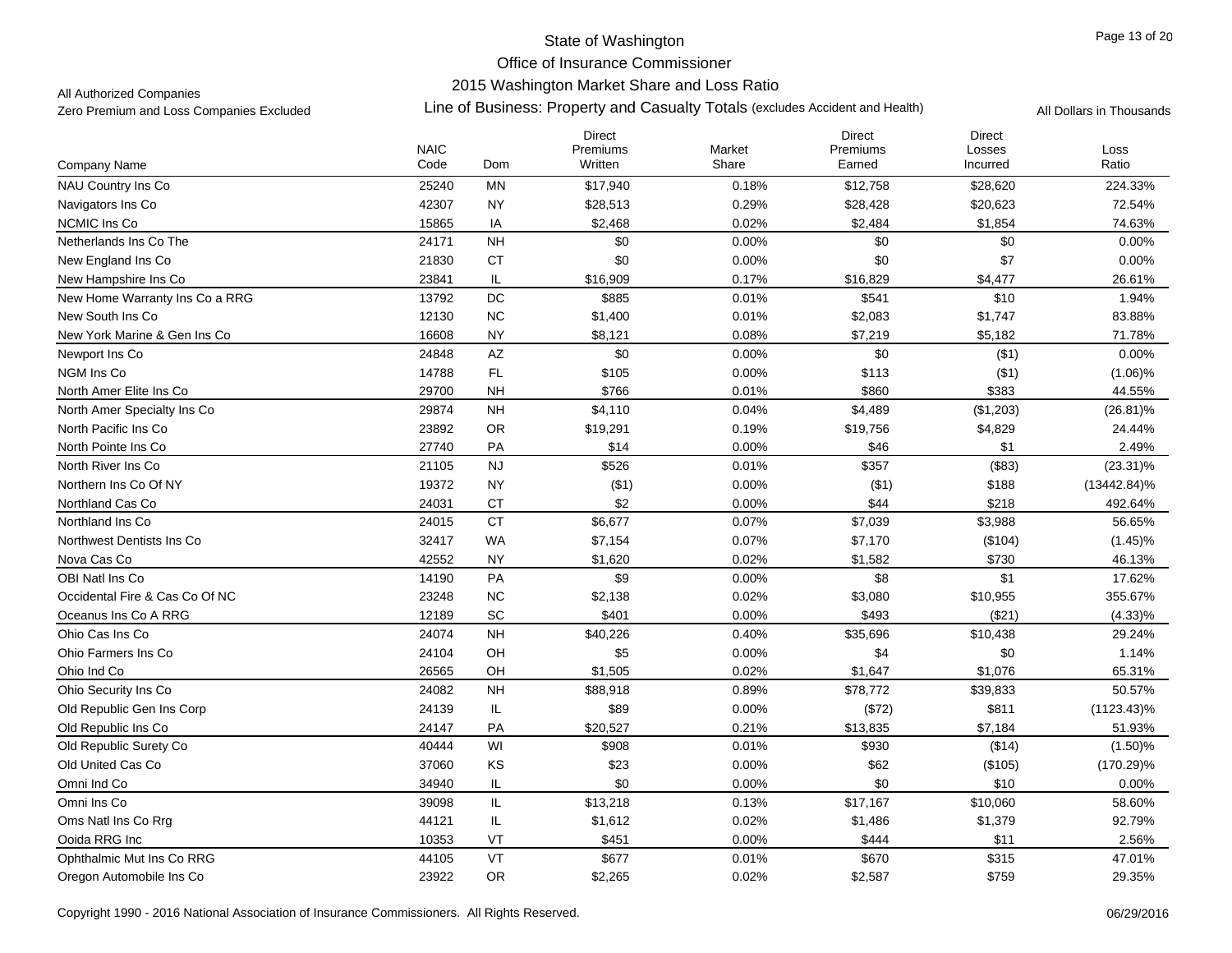## 2015 Washington Market Share and Loss Ratio

All Authorized Companies

|                                         | <b>NAIC</b> |               | <b>Direct</b><br>Premiums | Market | <b>Direct</b><br>Premiums | <b>Direct</b><br>Losses | Loss           |
|-----------------------------------------|-------------|---------------|---------------------------|--------|---------------------------|-------------------------|----------------|
| Company Name                            | Code        | Dom           | Written                   | Share  | Earned                    | Incurred                | Ratio          |
| Oregon Mut Ins Co                       | 14907       | <b>OR</b>     | \$31,190                  | 0.31%  | \$31,878                  | \$31,300                | 98.19%         |
| Pacific Employers Ins Co                | 22748       | PA            | (\$2)                     | 0.00%  | \$3                       | (\$440)                 | $(14903.76)\%$ |
| Pacific Ind Co                          | 20346       | WI            | \$6,010                   | 0.06%  | \$6,081                   | \$3,810                 | 62.66%         |
| Pacific Specialty Ins Co                | 37850       | CA            | \$26                      | 0.00%  | \$23                      | \$4                     | 16.99%         |
| Pacific Star Ins Co                     | 29793       | WI            | \$3,063                   | 0.03%  | \$3,263                   | \$1,781                 | 54.58%         |
| PACO Assur Co Inc                       | 10222       | IL            | \$728                     | 0.01%  | \$766                     | \$1                     | 0.17%          |
| Palomar Specialty Ins Co                | 20338       | <b>OR</b>     | \$817                     | 0.01%  | \$454                     | \$0                     | 0.00%          |
| PartnerRe Amer Ins Co                   | 11835       | DE            | \$1,478                   | 0.01%  | \$1,478                   | \$480                   | 32.48%         |
| Patriot Gen Ins Co                      | 23442       | WI            | \$3,131                   | 0.03%  | \$3,509                   | \$1,442                 | 41.08%         |
| PCH Mut Ins Co Inc RRG                  | 11973       | $DC$          | \$706                     | 0.01%  | \$712                     | \$143                   | 20.11%         |
| Peak Prop & Cas Ins Corp                | 18139       | WI            | \$4,939                   | 0.05%  | \$5,489                   | \$2,358                 | 42.96%         |
| Peerless Ins Co                         | 24198       | <b>NH</b>     | \$0                       | 0.00%  | \$0                       | (\$116)                 | 0.00%          |
| Pemco Mut Ins Co                        | 24341       | <b>WA</b>     | \$375,337                 | 3.77%  | \$367,788                 | \$240,484               | 65.39%         |
| Penn Amer Ins Co                        | 32859       | PA            | \$8                       | 0.00%  | \$9                       | (\$34)                  | $(358.47)\%$   |
| Penn Millers Ins Co                     | 14982       | PA            | \$2,796                   | 0.03%  | \$2,103                   | \$1,230                 | 58.52%         |
| Pennsylvania Lumbermens Mut Ins         | 14974       | PA            | \$5,154                   | 0.05%  | \$3,211                   | \$2,779                 | 86.56%         |
| Pennsylvania Manufacturers Assoc Ins    | 12262       | PA            | \$2,261                   | 0.02%  | \$2,276                   | \$199                   | 8.74%          |
| Pennsylvania Manufacturers Ind Co       | 41424       | PA            | \$147                     | 0.00%  | \$115                     | \$23                    | 20.15%         |
| Pennsylvania Natl Mut Cas Ins Co        | 14990       | PA            | \$2                       | 0.00%  | \$1                       | \$0                     | 0.00%          |
| Permanent Gen Assur Corp                | 37648       | OH            | \$4,945                   | 0.05%  | \$3,625                   | \$1,819                 | 50.16%         |
| Pharmacists Mut Ins Co                  | 13714       | IA            | \$1,183                   | 0.01%  | \$1,188                   | \$246                   | 20.74%         |
| Philadelphia Ind Ins Co                 | 18058       | PA            | \$70,950                  | 0.71%  | \$65,913                  | \$17,955                | 27.24%         |
| Phoenix Ins Co                          | 25623       | <b>CT</b>     | \$11,100                  | 0.11%  | \$9,787                   | \$61,262                | 625.95%        |
| Physicians Ins A Mut Co                 | 40738       | <b>WA</b>     | \$72,032                  | 0.72%  | \$68,593                  | \$32,976                | 48.08%         |
| Pioneer Specialty Ins Co                | 40312       | <b>MN</b>     | \$3,893                   | 0.04%  | \$3,833                   | \$2,114                 | 55.16%         |
| Plateau Cas Ins Co                      | 10817       | <b>TN</b>     | \$28                      | 0.00%  | \$6                       | \$1                     | 8.63%          |
| Platte River Ins Co                     | 18619       | <b>NE</b>     | \$1,267                   | 0.01%  | \$1,238                   | $($ \$65)               | $(5.21)\%$     |
| Plaza Ins Co                            | 30945       | IA            | \$1,360                   | 0.01%  | \$975                     | \$484                   | 49.62%         |
| Podiatry Ins Co Of Amer                 | 14460       | IL            | \$1,464                   | 0.01%  | \$1,512                   | \$616                   | 40.72%         |
| Praetorian Ins Co                       | 37257       | PA            | \$15,033                  | 0.15%  | \$14,730                  | \$8,268                 | 56.13%         |
| Preferred Contractors Ins Co RRG LLC    | 12497       | MT            | \$1,028                   | 0.01%  | \$911                     | \$1,483                 | 162.70%        |
| <b>Preferred Physicians Medical RRG</b> | 44083       | <b>MO</b>     | \$705                     | 0.01%  | \$710                     | \$31                    | 4.32%          |
| Preferred Professional Ins Co           | 36234       | <b>NE</b>     | \$203                     | 0.00%  | \$231                     | \$1,294                 | 560.28%        |
| Privilege Underwriters Recp Exch        | 12873       | $\mathsf{FL}$ | \$3,904                   | 0.04%  | \$2,708                   | \$3,480                 | 128.54%        |
| ProAssurance Ind Co Inc                 | 33391       | AL            | \$407                     | 0.00%  | \$409                     | \$49                    | 11.94%         |
| ProBuilders Specialty Ins Co RRG        | 11671       | DC            | \$0                       | 0.00%  | \$0                       | (\$1,411)               | 0.00%          |
| Producers Agriculture Ins Co            | 34312       | <b>TX</b>     | \$24,069                  | 0.24%  | \$23,669                  | \$34,981                | 147.79%        |
| Professional Solutions Ins Co           | 11127       | IA            | \$68                      | 0.00%  | \$48                      | \$151                   | 312.75%        |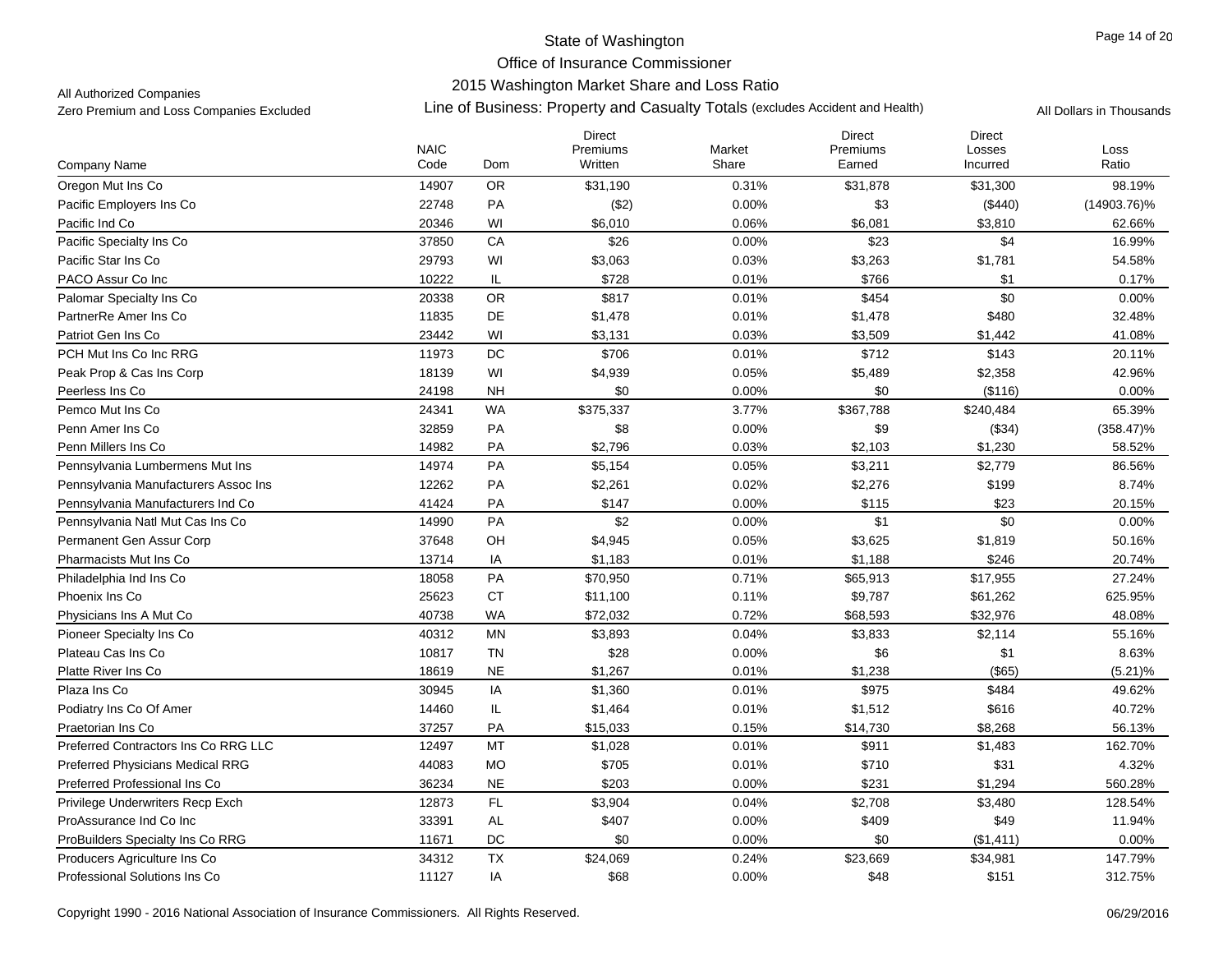## 2015 Washington Market Share and Loss Ratio

All Authorized Companies

|                                   |                     |                | <b>Direct</b>       |                 | <b>Direct</b>      | <b>Direct</b>      |               |
|-----------------------------------|---------------------|----------------|---------------------|-----------------|--------------------|--------------------|---------------|
| Company Name                      | <b>NAIC</b><br>Code | Dom            | Premiums<br>Written | Market<br>Share | Premiums<br>Earned | Losses<br>Incurred | Loss<br>Ratio |
| Professionals Direct Ins Co       | 25585               | MI             | \$0                 | 0.00%           | \$0                | (\$21)             | 0.00%         |
| Progressive Amer Ins Co           | 24252               | OH             | \$352               | 0.00%           | \$357              | \$45               | 12.72%        |
| Progressive Cas Ins Co            | 24260               | OH             | \$121,791           | 1.22%           | \$122,743          | \$78,409           | 63.88%        |
| Progressive Classic Ins Co        | 42994               | WI             | \$11,566            | 0.12%           | \$12,131           | \$5,977            | 49.27%        |
| Progressive Direct Ins Co.        | 16322               | OH             | \$189,535           | 1.91%           | \$183,478          | \$128,147          | 69.84%        |
| Progressive Max Ins Co            | 24279               | OH             | \$21,781            | 0.22%           | \$22,472           | \$13,327           | 59.31%        |
| Progressive Northern Ins Co       | 38628               | WI             | \$138               | 0.00%           | \$142              | \$16               | 11.40%        |
| Progressive Northwestern Ins Co.  | 42919               | OH             | \$16,948            | 0.17%           | \$17,668           | \$11,538           | 65.30%        |
| Progressive Preferred Ins Co      | 37834               | OH             | \$179               | 0.00%           | \$178              | \$65               | 36.29%        |
| Progressive Specialty Ins Co      | 32786               | OH             | \$0                 | 0.00%           | \$0                | ( \$3)             | 0.00%         |
| Progressive West Ins Co           | 27804               | OH             | \$0                 | 0.00%           | \$0                | (\$1)              | 0.00%         |
| Property & Cas Ins Co Of Hartford | 34690               | IN             | \$39,266            | 0.39%           | \$40,603           | \$35,893           | 88.40%        |
| Protective Ins Co                 | 12416               | ${\sf IN}$     | \$4,149             | 0.04%           | \$4,149            | \$2,511            | 60.52%        |
| Providence Washington Ins Co      | 24295               | <b>RI</b>      | \$0                 | 0.00%           | \$0                | \$341              | 0.00%         |
| Public Serv Ins Co                | 15059               | IL             | (\$8)               | 0.00%           | \$554              | \$5,799            | 1047.21%      |
| QBE Ins Corp                      | 39217               | PA             | \$21,877            | 0.22%           | \$24,452           | \$10,495           | 42.92%        |
| Qualitas Ins Co                   | 14133               | CA             | \$0                 | 0.00%           | \$0                | (\$45)             | 0.00%         |
| Quanta Ind Co                     | 23752               | <b>CO</b>      | \$0                 | 0.00%           | \$0                | (\$133)            | 0.00%         |
| Radian Guar Inc                   | 33790               | PA             | \$25,829            | 0.26%           | \$24,087           | \$6,666            | 27.67%        |
| Red Shield Ins Co.                | 41580               | <b>WA</b>      | \$7,641             | 0.08%           | \$7,321            | \$3,564            | 48.69%        |
| Regent Ins Co                     | 24449               | WI             | \$181               | 0.00%           | \$78               | \$15               | 19.60%        |
| Republic Ind Co Of Amer           | 22179               | CA             | \$0                 | 0.00%           | \$0                | (\$144)            | 0.00%         |
| Republic Mortgage Ins Co          | 28452               | <b>NC</b>      | \$4,636             | 0.05%           | \$4,814            | \$2,089            | 43.39%        |
| Repwest Ins Co                    | 31089               | AZ             | \$1,030             | 0.01%           | \$1,031            | \$60               | 5.79%         |
| Response Ins Co                   | 43044               | $\mathsf{IL}$  | \$0                 | 0.00%           | \$0                | (\$5)              | 0.00%         |
| Response Worldwide Ins Co         | 26050               | IL             | \$0                 | 0.00%           | \$0                | (\$12)             | 0.00%         |
| <b>Restoration RRG Inc.</b>       | 12209               | VT             | \$282               | 0.00%           | \$280              | \$263              | 93.94%        |
| Riverport Ins Co                  | 36684               | IA             | \$1,188             | 0.01%           | \$904              | \$754              | 83.46%        |
| <b>RLI Ins Co</b>                 | 13056               | IL.            | \$8,026             | 0.08%           | \$8,179            | \$814              | 9.95%         |
| Roche Surety & Cas Co Inc         | 42706               | <b>FL</b>      | \$44                | 0.00%           | \$44               | \$0                | 0.00%         |
| Rocky Mountain Fire & Cas Co      | 22128               | <b>WA</b>      | \$495               | 0.00%           | \$1,011            | \$117              | 11.53%        |
| RPX RRG Inc                       | 14135               | H <sub>l</sub> | \$0                 | 0.00%           | \$0                | \$1                | 0.00%         |
| RSUI Ind Co                       | 22314               | <b>NH</b>      | \$8,001             | 0.08%           | \$8,399            | \$2,001            | 23.82%        |
| Rural Comm Ins Co                 | 39039               | <b>MN</b>      | \$21,162            | 0.21%           | \$32,847           | \$51,864           | 157.90%       |
| <b>RVI Amer Ins Co</b>            | 23132               | <b>CT</b>      | \$443               | 0.00%           | \$17               | \$0                | 0.00%         |
| Safeco Ins Co Of Amer             | 24740               | <b>NH</b>      | \$215,895           | 2.17%           | \$215,073          | \$103,520          | 48.13%        |
| Safeco Ins Co Of IL               | 39012               | IL             | \$134,410           | 1.35%           | \$134,511          | \$90,514           | 67.29%        |
| Safeco Ins Co of OR               | 11071               | <b>OR</b>      | \$26,331            | 0.26%           | \$26,695           | \$15,530           | 58.18%        |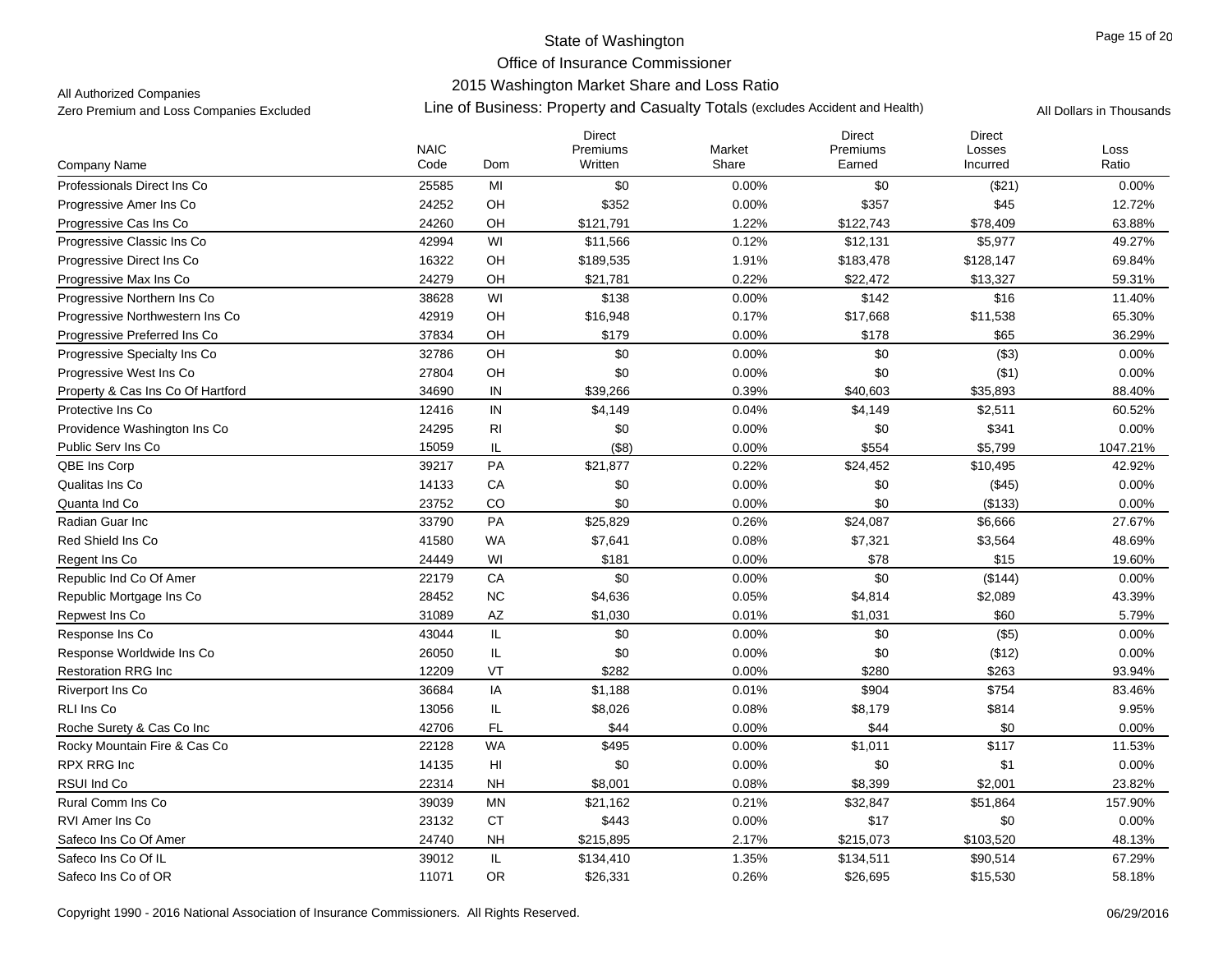## 2015 Washington Market Share and Loss Ratio

All Authorized Companies

|                                  | <b>NAIC</b> |                             | <b>Direct</b><br>Premiums | Market | <b>Direct</b><br>Premiums | <b>Direct</b><br>Losses | Loss         |
|----------------------------------|-------------|-----------------------------|---------------------------|--------|---------------------------|-------------------------|--------------|
| Company Name                     | Code        | Dom                         | Written                   | Share  | Earned                    | Incurred                | Ratio        |
| Safety Natl Cas Corp             | 15105       | <b>MO</b>                   | \$15,447                  | 0.16%  | \$15,195                  | \$8,940                 | 58.83%       |
| Sagamore Ins Co                  | 40460       | IN                          | \$15                      | 0.00%  | \$40                      | \$15                    | 38.50%       |
| Samsung Fire & Marine Ins Co Ltd | 38300       | <b>NY</b>                   | \$663                     | 0.01%  | \$789                     | \$137                   | 17.30%       |
| Scottsdale Ind Co                | 15580       | OH                          | \$6,714                   | 0.07%  | \$6,877                   | \$1,688                 | 24.55%       |
| Scrubs Mut Assur Co RRG          | 12988       | <b>NV</b>                   | \$64                      | 0.00%  | \$62                      | \$43                    | 69.53%       |
| SeaBright Ins Co                 | 15563       | IL                          | (\$70)                    | 0.00%  | (\$2,256)                 | (\$156)                 | 6.93%        |
| Securian Cas Co                  | 10054       | <b>MN</b>                   | \$8,166                   | 0.08%  | \$8,171                   | \$2,762                 | 33.81%       |
| Security Amer RRG Inc            | 11267       | VT                          | \$51                      | 0.00%  | \$53                      | ( \$11)                 | $(20.08)\%$  |
| Security Natl Ins Co             | 19879       | <b>DE</b>                   | \$8,168                   | 0.08%  | \$7,401                   | \$6,066                 | 81.96%       |
| Select Ins Co                    | 22233       | <b>TX</b>                   | \$0                       | 0.00%  | \$0                       | (\$3)                   | 0.00%        |
| Selective Ins Co Of Amer         | 12572       | <b>NJ</b>                   | \$1,136                   | 0.01%  | \$1,204                   | \$117                   | 9.75%        |
| Seneca Ins Co Inc                | 10936       | <b>NY</b>                   | \$827                     | 0.01%  | \$791                     | \$74                    | 9.31%        |
| Sentinel Assur RRG Inc.          | 12005       | H <sub>l</sub>              | \$4,382                   | 0.04%  | \$4,410                   | (\$1,053)               | $(23.88)\%$  |
| Sentinel Ins Co Ltd              | 11000       | <b>CT</b>                   | \$23,235                  | 0.23%  | \$23,120                  | \$14,090                | 60.94%       |
| Sentry Cas Co                    | 28460       | WI                          | \$363                     | 0.00%  | \$230                     | \$205                   | 89.05%       |
| Sentry Ins A Mut Co              | 24988       | WI                          | \$5,685                   | 0.06%  | \$5,723                   | \$1,277                 | 22.31%       |
| Sentry Select Ins Co             | 21180       | WI                          | \$7,130                   | 0.07%  | \$5,693                   | \$1,463                 | 25.70%       |
| Sequoia Ins Co                   | 22985       | CA                          | \$0                       | 0.00%  | \$0                       | (\$5)                   | 0.00%        |
| Service Ins Co                   | 36560       | $\mathsf{FL}$               | \$50                      | 0.00%  | \$50                      | \$0                     | 0.00%        |
| Sompo Japan Ins Co of Amer       | 11126       | <b>NY</b>                   | \$5,237                   | 0.05%  | \$5,068                   | \$3,269                 | 64.51%       |
| Southern Ins Co                  | 19216       | <b>TX</b>                   | \$95                      | 0.00%  | \$15                      | \$2                     | 13.52%       |
| Southwest Marine & Gen Ins Co    | 12294       | $\mathsf{A}\mathsf{Z}$      | \$21                      | 0.00%  | \$28                      | \$7                     | 24.87%       |
| Southwest Physicians RRG Inc     | 12907       | SC                          | \$0                       | 0.00%  | \$0                       | (\$302)                 | 0.00%        |
| Sparta Ins Co                    | 20613       | <b>CT</b>                   | (\$5)                     | 0.00%  | \$67                      | \$272                   | 406.13%      |
| Spirit Commercial Auto RRG Inc   | 14207       | <b>NV</b>                   | \$1,490                   | 0.01%  | \$1,118                   | \$275                   | 24.61%       |
| Spirit Mountain Ins Co RRG Inc   | 10754       | DC                          | \$51                      | 0.00%  | \$54                      | ( \$14)                 | $(24.85)\%$  |
| Springfield Ins Co Inc.          | 36790       | CA                          | \$328                     | 0.00%  | \$405                     | (\$77)                  | $(19.13)\%$  |
| St Charles Ins Co RRG            | 11114       | $\protect\operatorname{SC}$ | \$0                       | 0.00%  | \$0                       | \$0                     | 0.00%        |
| St Paul Fire & Marine Ins Co     | 24767       | <b>CT</b>                   | \$2,356                   | 0.02%  | \$3,163                   | (\$203)                 | $(6.41)\%$   |
| St Paul Guardian Ins Co          | 24775       | <b>CT</b>                   | \$29                      | 0.00%  | \$106                     | (\$359)                 | $(337.56)\%$ |
| St Paul Mercury Ins Co           | 24791       | <b>CT</b>                   | \$433                     | 0.00%  | \$982                     | \$2,054                 | 209.13%      |
| St Paul Protective Ins Co        | 19224       | <b>CT</b>                   | \$0                       | 0.00%  | \$0                       | (\$19)                  | 0.00%        |
| Standard Fire Ins Co             | 19070       | <b>CT</b>                   | \$20,398                  | 0.21%  | \$13,151                  | \$7,304                 | 55.54%       |
| <b>Standard Guar Ins Co</b>      | 42986       | DE                          | \$14,201                  | 0.14%  | \$16,960                  | \$6,743                 | 39.76%       |
| Star Ins Co                      | 18023       | MI                          | \$717                     | 0.01%  | \$755                     | \$2,337                 | 309.74%      |
| Starnet Ins Co                   | 40045       | DE                          | \$4,083                   | 0.04%  | \$4,232                   | \$2,448                 | 57.84%       |
| Starr Ind & Liab Co              | 38318       | <b>TX</b>                   | \$19,825                  | 0.20%  | \$17,625                  | \$8,166                 | 46.33%       |
| StarStone Natl Ins Co            | 25496       | <b>DE</b>                   | \$1,332                   | 0.01%  | \$931                     | (\$122)                 | $(13.05)\%$  |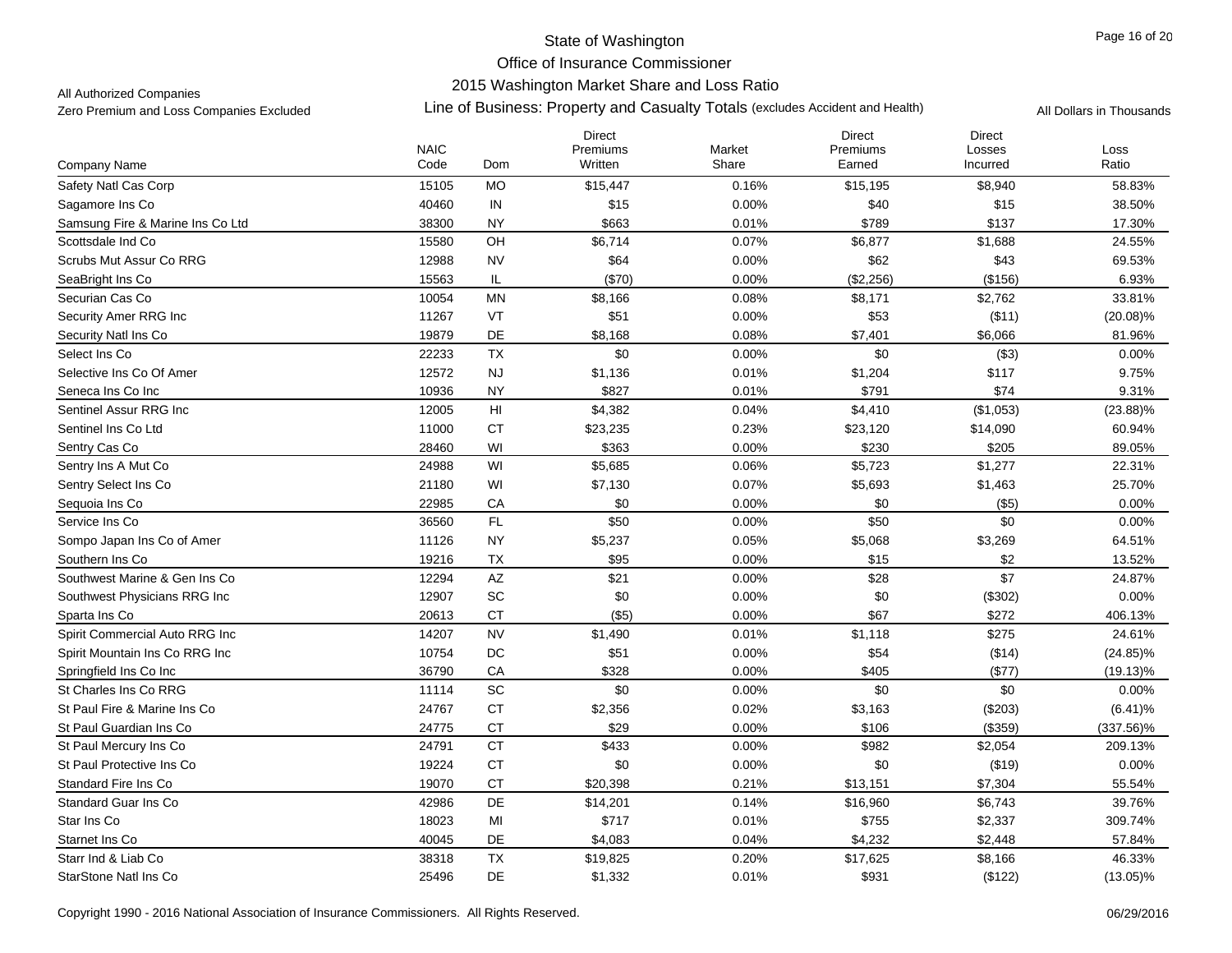### 2015 Washington Market Share and Loss Ratio

All Authorized Companies

|                                   | <b>NAIC</b> |                             | <b>Direct</b><br>Premiums | Market | <b>Direct</b><br>Premiums | <b>Direct</b><br>Losses | Loss          |
|-----------------------------------|-------------|-----------------------------|---------------------------|--------|---------------------------|-------------------------|---------------|
| Company Name                      | Code        | Dom                         | Written                   | Share  | Earned                    | Incurred                | Ratio         |
| State Farm Fire & Cas Co          | 25143       | IL                          | \$468,137                 | 4.71%  | \$452,125                 | \$247,212               | 54.68%        |
| State Farm Gen Ins Co             | 25151       | IL                          | \$0                       | 0.00%  | \$0                       | ( \$1)                  | 0.00%         |
| State Farm Mut Auto Ins Co        | 25178       | IL                          | \$635,862                 | 6.39%  | \$618,923                 | \$410,803               | 66.37%        |
| State Natl Ins Co Inc             | 12831       | <b>TX</b>                   | \$6,435                   | 0.06%  | \$5,591                   | \$1,576                 | 28.19%        |
| STICO Mut Ins Co RRG              | 10476       | VT                          | \$43                      | 0.00%  | \$45                      | \$2                     | 4.46%         |
| Stillwater Ins Co                 | 25180       | CA                          | \$5,812                   | 0.06%  | \$5,583                   | \$3,077                 | 55.10%        |
| Stillwater Prop & Cas Ins Co      | 16578       | <b>NY</b>                   | \$24                      | 0.00%  | \$11                      | \$0                     | 0.00%         |
| Stonington Ins Co                 | 10340       | PA                          | \$35                      | 0.00%  | \$28                      | (\$383)                 | $(1386.20)\%$ |
| Sun Surety Ins Co                 | 10909       | <b>SD</b>                   | \$191                     | 0.00%  | \$191                     | \$0                     | 0.00%         |
| Suretec Ins Co                    | 10916       | TX                          | \$208                     | 0.00%  | \$214                     | (\$12)                  | $(5.65)\%$    |
| Sussex Ins Co                     | 12157       | $\protect\operatorname{SC}$ | (\$29)                    | 0.00%  | \$325                     | (\$1,466)               | $(451.29)\%$  |
| Sutter Ins Co                     | 32107       | CA                          | \$1,160                   | 0.01%  | \$2,329                   | \$1,419                 | 60.90%        |
| Syncora Guar Inc                  | 20311       | <b>NY</b>                   | \$0                       | 0.00%  | \$357                     | \$0                     | 0.00%         |
| THE Ins Co                        | 12866       | LA                          | \$859                     | 0.01%  | \$951                     | \$20,253                | 2130.09%      |
| Teachers Ins Co                   | 22683       | IL                          | \$2,430                   | 0.02%  | \$2,264                   | \$913                   | 40.35%        |
| Technology Ins Co Inc             | 42376       | <b>NH</b>                   | \$35                      | 0.00%  | \$41                      | \$25                    | 59.86%        |
| Terra Ins Co RRG                  | 10113       | VT                          | \$814                     | 0.01%  | \$814                     | (\$31)                  | (3.76)%       |
| <b>Terrafirma RRG LLC</b>         | 14395       | VT                          | \$63                      | 0.00%  | \$62                      | \$10                    | 15.90%        |
| The Cincinnati Ind Co             | 23280       | OH                          | \$2,496                   | 0.03%  | \$1,732                   | \$1,370                 | 79.10%        |
| The Mutual RRG Inc                | 26257       | H <sub>II</sub>             | \$245                     | 0.00%  | \$245                     | \$4                     | 1.73%         |
| The Natl Catholic RRG Inc         | 10083       | VT                          | \$349                     | 0.00%  | \$376                     | \$447                   | 118.89%       |
| The Travelers Cas Co              | 41769       | <b>CT</b>                   | \$0                       | 0.00%  | \$0                       | \$1                     | 0.00%         |
| TIG Ins Co                        | 25534       | CA                          | \$0                       | 0.00%  | \$0                       | (\$441)                 | 165247.19%    |
| Titan Ind Co                      | 13242       | <b>TX</b>                   | \$2,930                   | 0.03%  | \$2,745                   | \$1,688                 | 61.50%        |
| Titan Ins Co Inc RRG              | 11153       | SC                          | \$3,411                   | 0.03%  | \$1,531                   | \$486                   | 31.76%        |
| Title Industry Assur Co RRG       | 10084       | VT                          | \$48                      | 0.00%  | \$50                      | (\$4)                   | (8.53)%       |
| TNUS Ins Co                       | 32301       | <b>NY</b>                   | \$207                     | 0.00%  | \$162                     | \$133                   | 81.60%        |
| Tokio Marine Amer Ins Co          | 10945       | <b>NY</b>                   | \$4,621                   | 0.05%  | \$4,163                   | \$5,850                 | 140.53%       |
| Topa Ins Co                       | 18031       | CA                          | \$4,720                   | 0.05%  | \$4,538                   | \$2,738                 | 60.34%        |
| Toyota Motor Ins Co               | 37621       | IA                          | \$7,346                   | 0.07%  | \$6,145                   | \$1,768                 | 28.77%        |
| Trans Pacific Ins Co              | 41238       | <b>NY</b>                   | \$275                     | 0.00%  | \$148                     | \$33                    | 21.95%        |
| Transamerica Cas Ins Co           | 10952       | OH                          | \$8,348                   | 0.08%  | \$7,962                   | \$4,943                 | 62.09%        |
| Transquard Ins Co Of Amer Inc     | 28886       | IL                          | \$1,135                   | 0.01%  | \$1,094                   | \$238                   | 21.71%        |
| <b>Transportation Ins Co</b>      | 20494       | IL                          | \$5,661                   | 0.06%  | \$5,774                   | \$605                   | 10.47%        |
| Travco Ins Co                     | 28188       | <b>CT</b>                   | \$0                       | 0.00%  | \$0                       | \$0                     | 0.00%         |
| Travelers Cas & Surety Co         | 19038       | <b>CT</b>                   | \$854                     | 0.01%  | \$890                     | \$113                   | 12.69%        |
| Travelers Cas & Surety Co Of Amer | 31194       | <b>CT</b>                   | \$54,343                  | 0.55%  | \$54,984                  | \$15,485                | 28.16%        |
| Travelers Cas Co Of CT            | 36170       | <b>CT</b>                   | \$0                       | 0.00%  | \$0                       | ( \$1)                  | 0.00%         |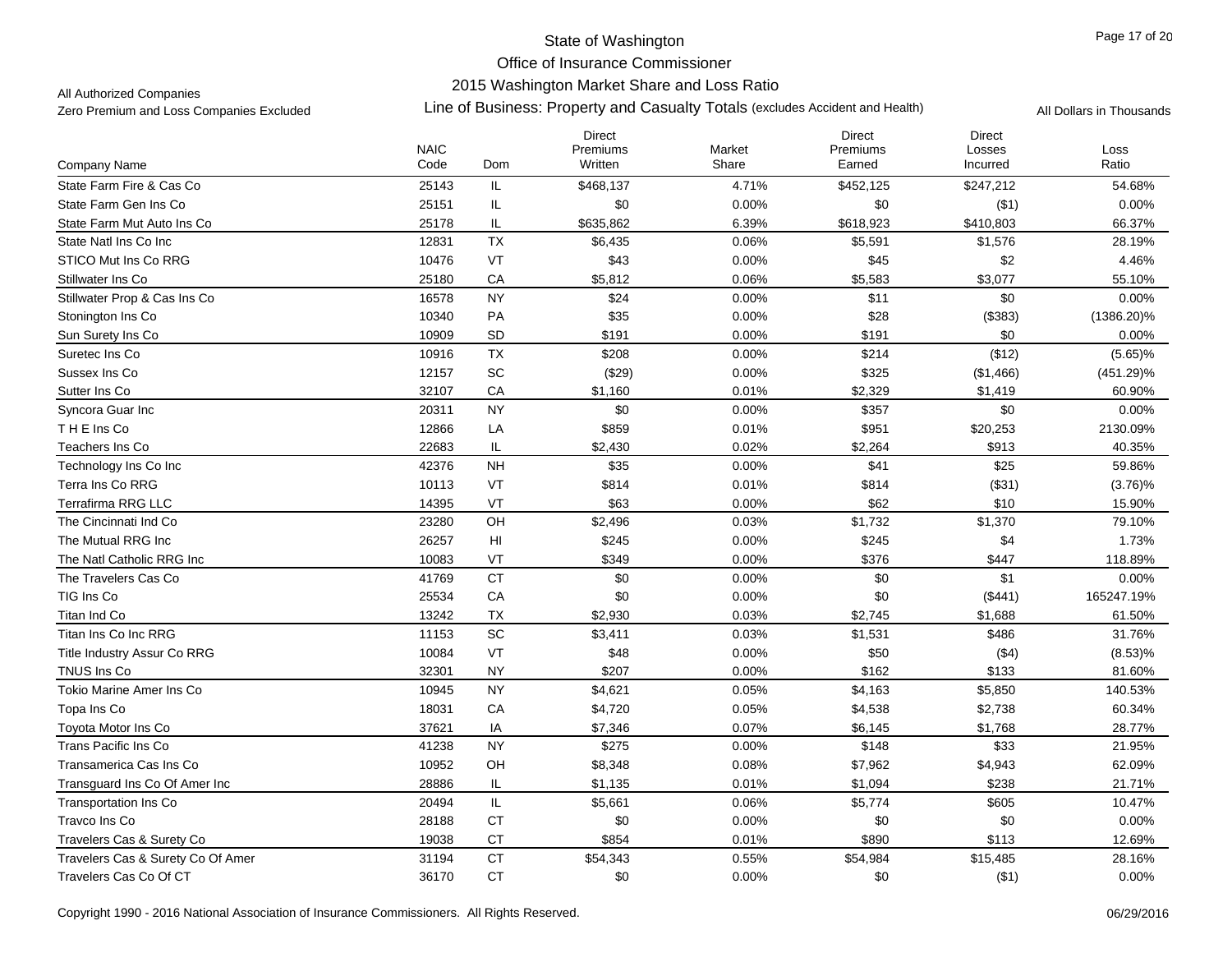## 2015 Washington Market Share and Loss Ratio

All Authorized Companies

|                                            | <b>NAIC</b> |           | <b>Direct</b><br>Premiums | Market | <b>Direct</b><br>Premiums | <b>Direct</b><br>Losses | Loss        |
|--------------------------------------------|-------------|-----------|---------------------------|--------|---------------------------|-------------------------|-------------|
| <b>Company Name</b>                        | Code        | Dom       | Written                   | Share  | Earned                    | Incurred                | Ratio       |
| Travelers Cas Ins Co Of Amer               | 19046       | <b>CT</b> | \$13,790                  | 0.14%  | \$13,662                  | \$8,128                 | 59.50%      |
| <b>Travelers Commercial Ins Co</b>         | 36137       | <b>CT</b> | \$6,476                   | 0.07%  | \$7,049                   | \$3,754                 | 53.26%      |
| <b>Travelers Constitution State Ins Co</b> | 41750       | CT        | \$0                       | 0.00%  | \$0                       | \$1                     | 0.00%       |
| Travelers Home & Marine Ins Co             | 27998       | <b>CT</b> | \$53,026                  | 0.53%  | \$54,669                  | \$32,674                | 59.77%      |
| <b>Travelers Ind Co</b>                    | 25658       | <b>CT</b> | \$27,090                  | 0.27%  | \$28,133                  | \$12,795                | 45.48%      |
| Travelers Ind Co Of Amer                   | 25666       | <b>CT</b> | \$11,191                  | 0.11%  | \$11,794                  | \$9,147                 | 77.56%      |
| Travelers Ind Co Of CT                     | 25682       | <b>CT</b> | \$6,633                   | 0.07%  | \$7,274                   | \$3,739                 | 51.40%      |
| Travelers Prop Cas Co Of Amer              | 25674       | <b>CT</b> | \$52,968                  | 0.53%  | \$53,592                  | \$17,713                | 33.05%      |
| Tri State Ins Co Of MN                     | 31003       | IA        | \$1                       | 0.00%  | \$0                       | \$0                     | 12.47%      |
| <b>Trinity Universal Ins Co</b>            | 19887       | <b>TX</b> | \$0                       | 0.00%  | \$0                       | (\$58)                  | 0.00%       |
| Triton Ins Co                              | 41211       | <b>TX</b> | \$776                     | 0.01%  | \$827                     | \$87                    | 10.52%      |
| Triumphe Cas Co                            | 41106       | OH        | \$116                     | 0.00%  | \$103                     | \$143                   | 139.00%     |
| Truck Ins Exch                             | 21709       | CA        | \$34,974                  | 0.35%  | \$34,498                  | \$18,067                | 52.37%      |
| <b>Trumbull Ins Co</b>                     | 27120       | <b>CT</b> | \$17,309                  | 0.17%  | \$16,174                  | \$10,769                | 66.58%      |
| Twin City Fire Ins Co Co                   | 29459       | IN        | \$22,129                  | 0.22%  | \$22,945                  | \$16,238                | 70.77%      |
| Umialik Ins Co                             | 40126       | AK        | \$0                       | 0.00%  | \$0                       | (\$188)                 | 0.00%       |
| Unigard Ind Co                             | 25798       | WI        | \$84                      | 0.00%  | \$98                      | \$256                   | 261.97%     |
| Unigard Ins Co                             | 25747       | WI        | \$59,896                  | 0.60%  | \$60,960                  | \$34,671                | 56.88%      |
| Union Ins Co                               | 25844       | IA        | \$228                     | 0.00%  | \$77                      | \$21                    | 27.65%      |
| United Educators Ins RRG Inc               | 10020       | VT        | \$1,236                   | 0.01%  | \$1,307                   | \$202                   | 15.44%      |
| United Financial Cas Co                    | 11770       | OH        | \$40,469                  | 0.41%  | \$37,102                  | \$23,090                | 62.23%      |
| United Fire & Cas Co                       | 13021       | IA        | \$29                      | 0.00%  | \$7                       | \$1                     | 8.31%       |
| United Guar Mortgage Ind Co                | 26999       | <b>NC</b> | \$489                     | 0.00%  | (\$93)                    | (\$31)                  | 33.29%      |
| United Guar Residential Ins Co             | 15873       | <b>NC</b> | \$37,332                  | 0.38%  | \$35,535                  | \$4,908                 | 13.81%      |
| United Guar Residential Ins Co of NC       | 16667       | <b>NC</b> | \$76                      | 0.00%  | \$92                      | (\$20)                  | $(21.75)\%$ |
| United Natl Specialty Ins Co.              | 41335       | WI        | \$0                       | 0.00%  | \$0                       | \$10                    | 0.00%       |
| United Serv Automobile Assn                | 25941       | TX        | \$215,455                 | 2.17%  | \$213,984                 | \$150,180               | 70.18%      |
| United States Fidelity & Guar Co.          | 25887       | <b>CT</b> | \$0                       | 0.00%  | \$0                       | (\$70)                  | (17498.76)% |
| United States Fire Ins Co                  | 21113       | DE        | \$19,609                  | 0.20%  | \$18,476                  | \$10,335                | 55.94%      |
| United States Liab Ins Co                  | 25895       | <b>PA</b> | \$6,284                   | 0.06%  | \$6,173                   | \$936                   | 15.17%      |
| United WI Ins Co                           | 29157       | WI        | \$4                       | 0.00%  | \$4                       | \$3                     | 76.15%      |
| Unitrin Auto & Home Ins Co                 | 16063       | <b>NY</b> | \$15,899                  | 0.16%  | \$18,321                  | \$12,474                | 68.08%      |
| Unitrin Direct Prop & Cas Co               | 10915       | IL        | \$2,912                   | 0.03%  | \$3,184                   | \$1,118                 | 35.12%      |
| Universal Fire & Cas Ins Co                | 32867       | IN        | \$2                       | 0.00%  | \$2                       | \$0                     | 0.00%       |
| Universal N Amer Ins Co                    | 10759       | TX        | \$736                     | 0.01%  | \$712                     | \$123                   | 17.31%      |
| Universal Surety Co                        | 25933       | <b>NE</b> | \$0                       | 0.00%  | \$0                       | \$0                     | $(21.43)\%$ |
| Universal Underwriters Ins Co              | 41181       | IL        | \$22,074                  | 0.22%  | \$18,001                  | \$15,621                | 86.78%      |
| Universal Underwriters Of TX Ins           | 40843       | IL        | \$2,704                   | 0.03%  | \$2,987                   | \$1,490                 | 49.89%      |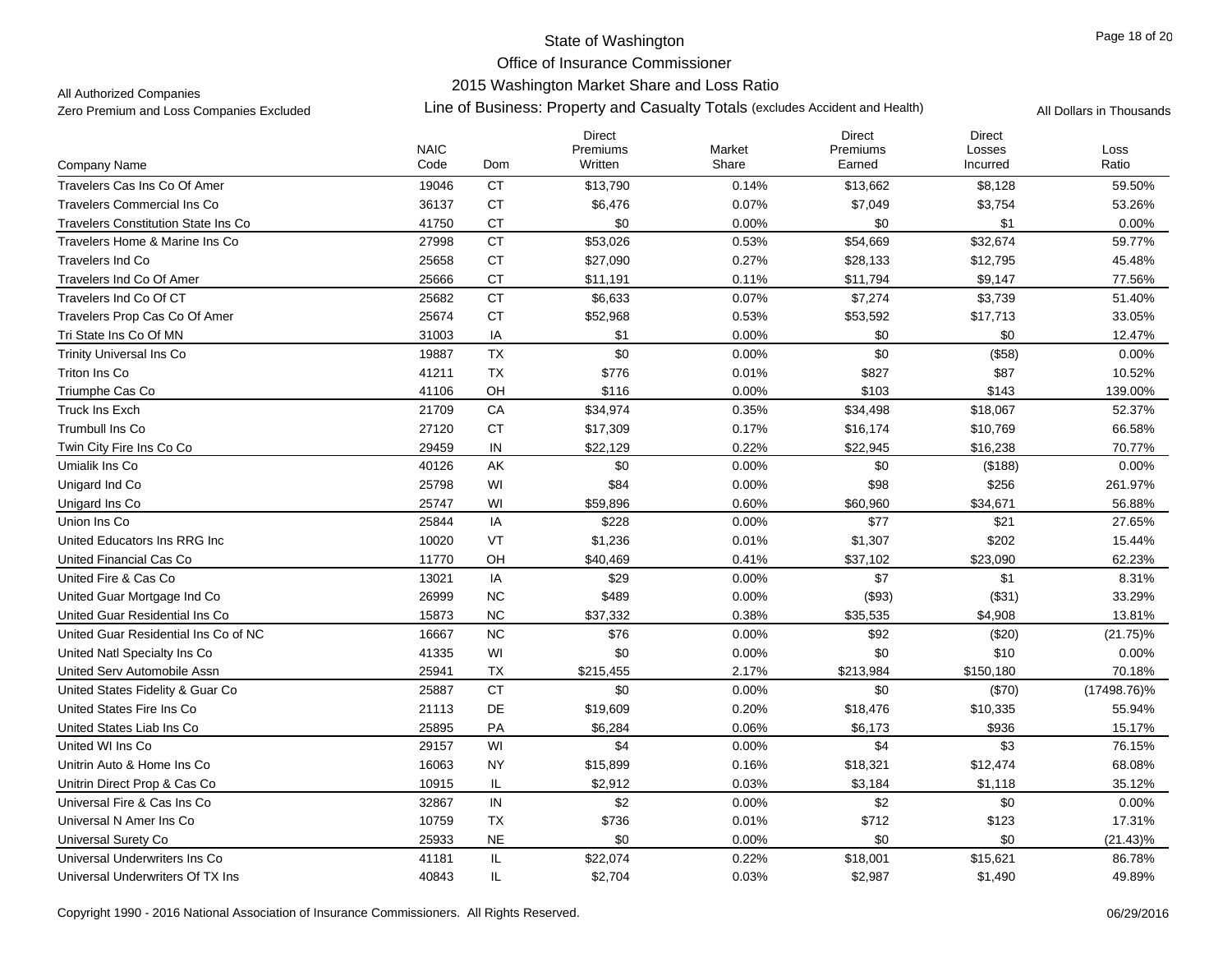## 2015 Washington Market Share and Loss Ratio

All Authorized Companies

|                                | <b>NAIC</b> |           | Direct<br>Premiums | Market | Direct<br>Premiums | Direct<br>Losses | Loss        |
|--------------------------------|-------------|-----------|--------------------|--------|--------------------|------------------|-------------|
| Company Name                   | Code        | Dom       | Written            | Share  | Earned             | Incurred         | Ratio       |
| Upper Hudson Natl Ins Co       | 29998       | <b>NY</b> | \$0                | 0.00%  | \$0                | (\$51)           | 0.00%       |
| US Specialty Ins Co            | 29599       | TX        | \$3,786            | 0.04%  | \$3,304            | \$924            | 27.97%      |
| USAA Cas Ins Co                | 25968       | <b>TX</b> | \$171,991          | 1.73%  | \$169,485          | \$126,864        | 74.85%      |
| USAA Gen Ind Co                | 18600       | TX        | \$76,863           | 0.77%  | \$73,265           | \$54,029         | 73.74%      |
| Utica Mut Ins Co               | 25976       | <b>NY</b> | \$1,387            | 0.01%  | \$1,428            | \$1,905          | 133.34%     |
| Valley Forge Ins Co            | 20508       | PA        | \$9,145            | 0.09%  | \$9,074            | \$3,443          | 37.94%      |
| Valley Prop & Cas Ins Co       | 10698       | OR        | \$575              | 0.01%  | \$629              | \$634            | 100.88%     |
| Vanliner Ins Co                | 21172       | <b>MO</b> | \$1,996            | 0.02%  | \$1,809            | \$680            | 37.58%      |
| Verlan Fire Ins Co MD          | 10815       | <b>NH</b> | \$1,885            | 0.02%  | \$1,391            | \$0              | 0.00%       |
| Victoria Fire & Cas Co         | 42889       | OH        | \$19,580           | 0.20%  | \$18,010           | \$12,962         | 71.98%      |
| Vigilant Ins Co                | 20397       | <b>NY</b> | \$17,930           | 0.18%  | \$18,619           | \$6,212          | 33.36%      |
| Viking Ins Co Of WI            | 13137       | WI        | \$1,895            | 0.02%  | \$1,945            | \$595            | 30.59%      |
| Virginia Surety Co Inc         | 40827       | IL        | \$5,023            | 0.05%  | \$3,207            | \$1,216          | 37.91%      |
| Warner Ins Co                  | 26085       | IL        | \$0                | 0.00%  | \$0                | (\$13)           | 0.00%       |
| Washington Cas Co              | 42510       | <b>WA</b> | \$7,448            | 0.07%  | \$9,715            | \$9,466          | 97.44%      |
| Washington Intl Ins Co         | 32778       | <b>NH</b> | \$111              | 0.00%  | \$100              | (\$33)           | $(32.74)\%$ |
| Wausau Business Ins Co         | 26069       | WI        | \$15               | 0.00%  | \$144              | \$1,288          | 895.03%     |
| Wausau Underwriters Ins Co     | 26042       | WI        | \$274              | 0.00%  | \$135              | \$2,320          | 1712.17%    |
| Wesco Ins Co                   | 25011       | DE        | \$11,339           | 0.11%  | \$11,739           | \$7,220          | 61.50%      |
| West Amer Ins Co               | 44393       | IN        | \$17,629           | 0.18%  | \$15,541           | \$5,566          | 35.81%      |
| Westchester Fire Ins Co        | 10030       | PA        | \$14,046           | 0.14%  | \$14,527           | \$3,189          | 21.95%      |
| Western Natl Assur Co          | 24465       | <b>MN</b> | \$21,466           | 0.22%  | \$19,190           | \$5,756          | 30.00%      |
| Western Natl Mut Ins Co        | 15377       | <b>MN</b> | \$267              | 0.00%  | \$199              | \$7              | 3.33%       |
| Western Pacific Mut Ins Co RRG | 40940       | CO        | \$594              | 0.01%  | \$730              | \$173            | 23.76%      |
| Western Professional Ins Co    | 10942       | <b>WA</b> | \$0                | 0.00%  | \$0                | (\$27)           | 0.00%       |
| Western Protectors Ins Co      | 30961       | OR        | \$615              | 0.01%  | \$636              | \$776            | 121.90%     |
| <b>Western Surety Co</b>       | 13188       | <b>SD</b> | \$7,713            | 0.08%  | \$7,990            | \$400            | 5.00%       |
| Westfield Ins Co               | 24112       | OH        | \$164              | 0.00%  | \$142              | \$7              | 4.93%       |
| <b>Westport Ins Corp</b>       | 39845       | <b>MO</b> | \$9,445            | 0.09%  | \$8,154            | (\$1,713)        | $(21.01)\%$ |
| Wilshire Ins Co                | 13234       | <b>NC</b> | \$3,777            | 0.04%  | \$3,748            | \$2,787          | 74.36%      |
| Workmens Auto Ins Co           | 13250       | CA        | \$0                | 0.00%  | \$0                | (\$8)            | 0.00%       |
| Wright Natl Flood Ins Co       | 11523       | TX        | \$3,343            | 0.03%  | \$3,413            | \$1,608          | 47.11%      |
| XL Ins Amer Inc                | 24554       | DE        | \$7,180            | 0.07%  | \$7,459            | \$1,162          | 15.58%      |
| <b>XL Specialty Ins Co</b>     | 37885       | DE        | \$13,687           | 0.14%  | \$13,910           | \$3,857          | 27.73%      |
| Yosemite Ins Co                | 26220       | IN        | \$880              | 0.01%  | \$622              | \$253            | 40.74%      |
| Zale Ind Co                    | 30325       | <b>TX</b> | \$148              | 0.00%  | \$148              | \$0              | 0.17%       |
| Zurich Amer Ins Co             | 16535       | <b>NY</b> | \$66,917           | 0.67%  | \$65,841           | \$82,142         | 124.76%     |
| Zurich Amer Ins Co Of IL       | 27855       | IL        | \$5,064            | 0.05%  | \$5,103            | \$2,532          | 49.62%      |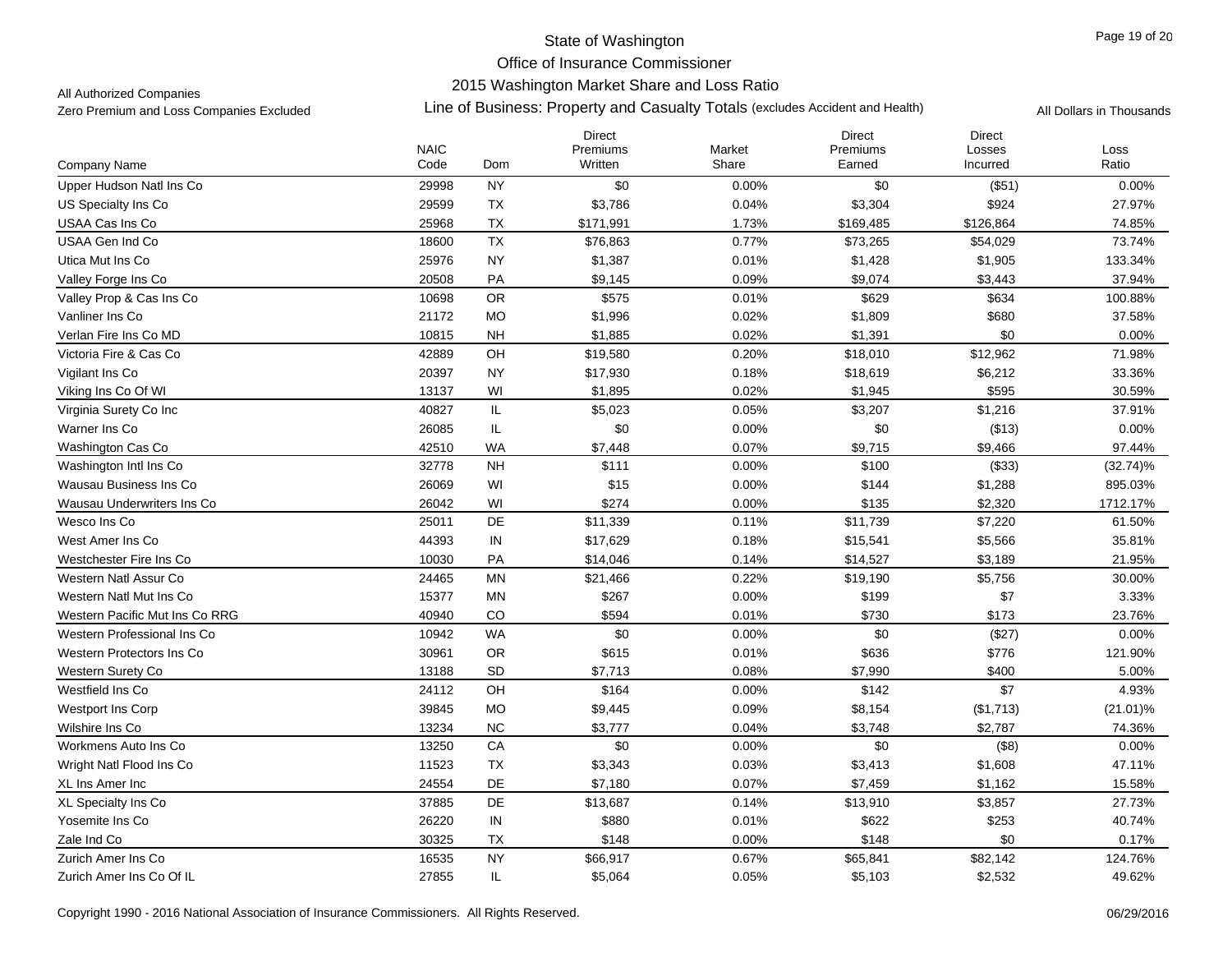|                                                                                                                           | State of Washington |     |                                             |         |                           |                  |                          |  |  |  |  |
|---------------------------------------------------------------------------------------------------------------------------|---------------------|-----|---------------------------------------------|---------|---------------------------|------------------|--------------------------|--|--|--|--|
|                                                                                                                           |                     |     | Office of Insurance Commissioner            |         |                           |                  |                          |  |  |  |  |
| All Authorized Companies                                                                                                  |                     |     | 2015 Washington Market Share and Loss Ratio |         |                           |                  |                          |  |  |  |  |
| Line of Business: Property and Casualty Totals (excludes Accident and Health)<br>Zero Premium and Loss Companies Excluded |                     |     |                                             |         |                           |                  | All Dollars in Thousands |  |  |  |  |
|                                                                                                                           | <b>NAIC</b>         |     | Direct<br>Premiums                          | Market  | Direct<br><b>Premiums</b> | Direct<br>Losses | Loss                     |  |  |  |  |
| Company Name                                                                                                              | Code                | Dom | Written                                     | Share   | Earned                    | Incurred         | Ratio                    |  |  |  |  |
| Totals (Loss Ratio is average                                                                                             |                     |     | \$9,946,813                                 | 100.00% | \$9.745.284               | \$5,946,757      | 61.02%                   |  |  |  |  |

(1) Excluding all Loss Adjustment Expenses (LAE)